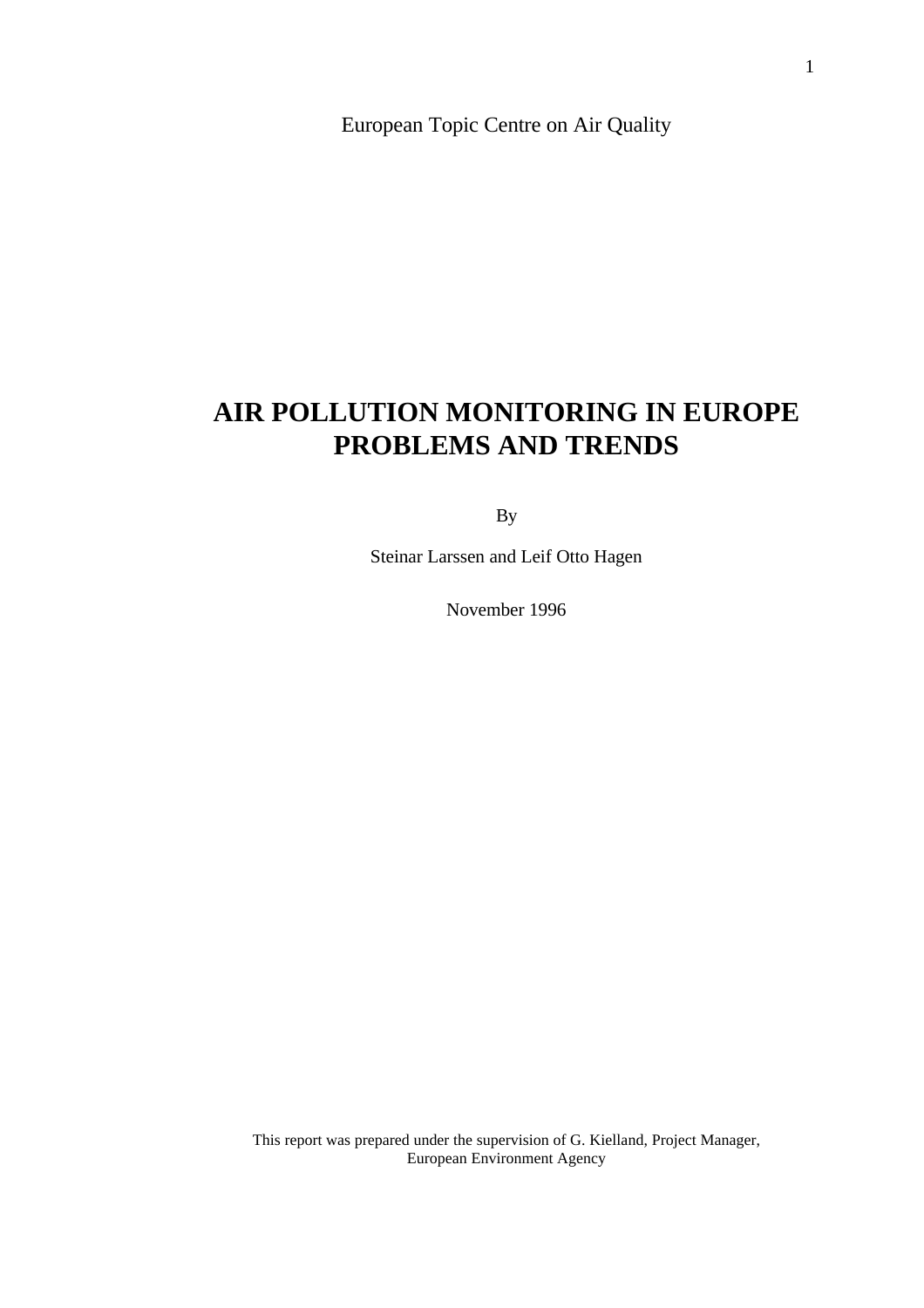Cover Design: Folkmann Design and Promotion

#### **Note**

The designations employed and the presentation of material in this publication do not imply the expression of any opinion whatsoever on the part of the European Commission or the European Environment Agency concerning the legal status of any country or territory, and the boundaries shown on maps do not imply official endorsement or acceptance.

Cataloguing data can be found at the end of this publication © EEA, Copenhagen, 1996 Printed on recycled and chlorine-free bleached paper



European Environment Agency Kongens Nytorv 6 DK - 1050 Copenhagen K Denmark<br>Tel: Tel: +45 33 36 71 00<br>Fax: +45 33 36 71 99 Fax: +45 33 36 71 99<br>E-mail: eea@eea.dk eea@eea.dk Homepage: http://www.eea.dk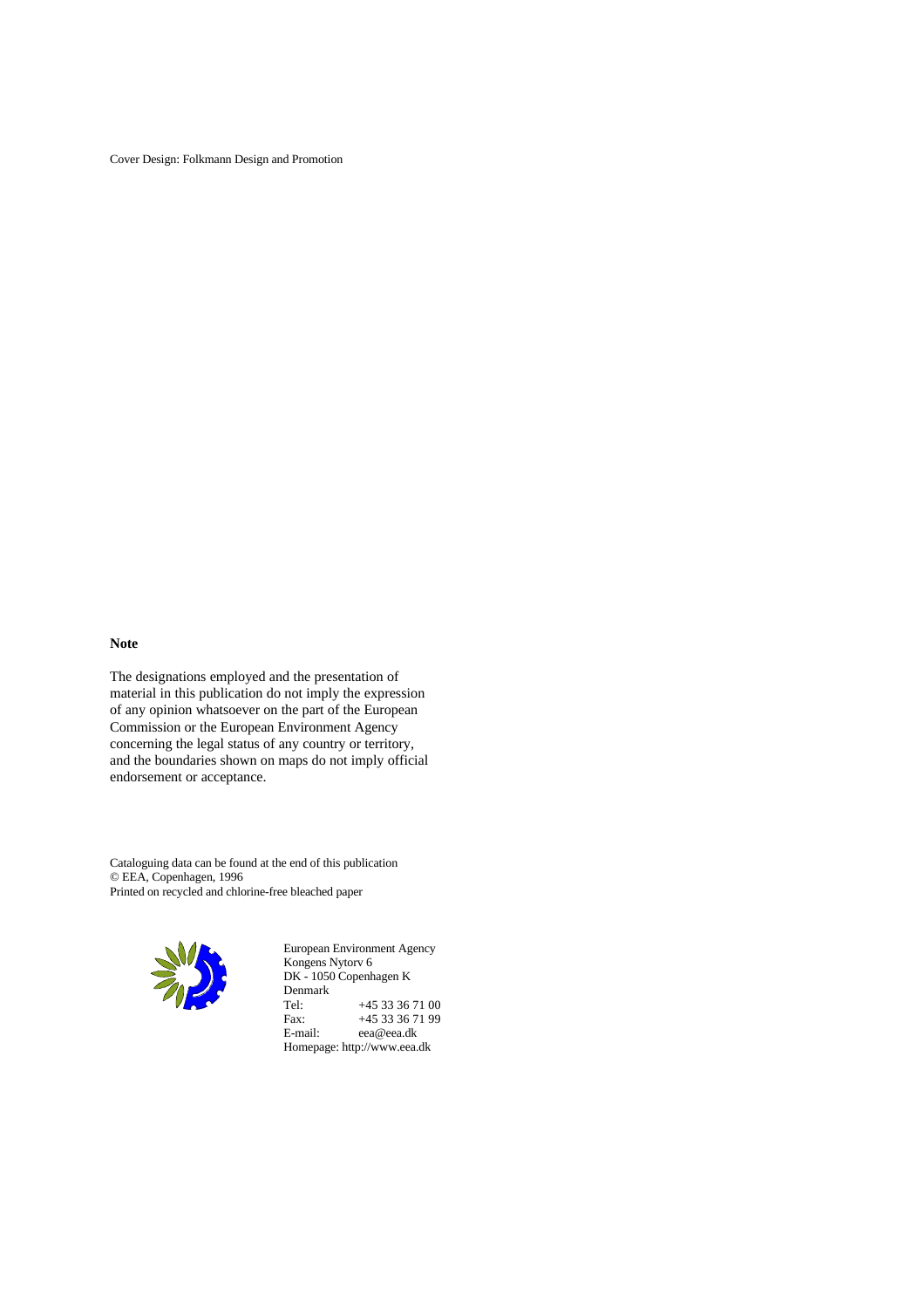# **Acknowledgement**

The following significant assistance in data collection and preparation of this report is acknowledged:

- The WHO Collaborating Centre for Air Quality Management and Air Pollution Control, at the Institute for Water, Soil and Air Hygiene (WABOLU) - Federal Environment Agency of Germany, Berlin, by Hans-Guido Mücke and Elisabeth Turowski, for providing their questionnaire as a model for our MA 1-2 questionnaire, and for providing data on the monitoring networks in 5 countries.
- The National Focal Points and the Reference Centres of the participating countries, and regional offices in some countries (e.g. Spain), that filled out the questionnaire and sent other information.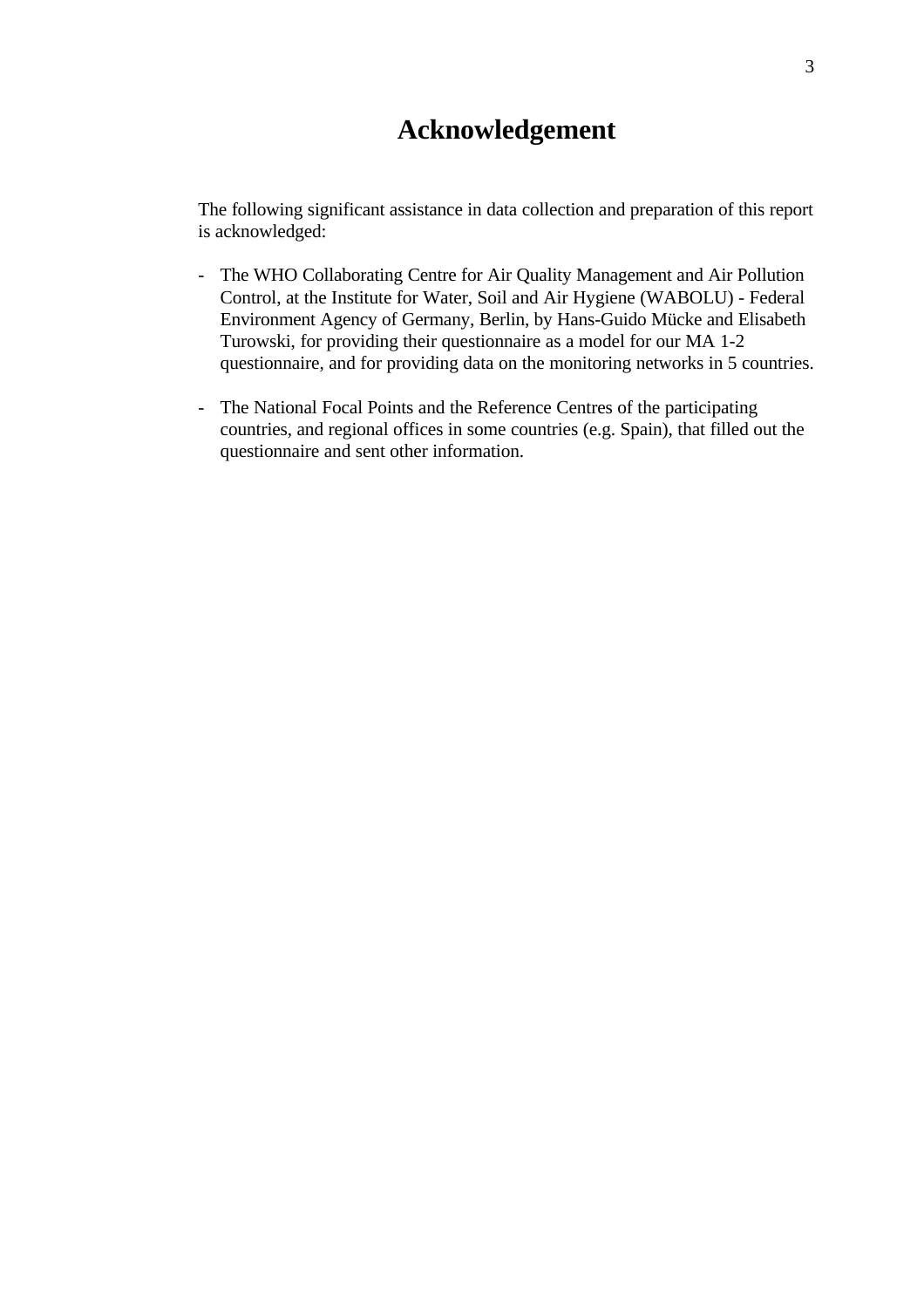# **Contents**

| 1.3 Methodology of inventorizing current monitoring practices  13                                                                                                                                               |
|-----------------------------------------------------------------------------------------------------------------------------------------------------------------------------------------------------------------|
|                                                                                                                                                                                                                 |
| 3.1 Summary on European scale of country-wise monitoring programmes27<br>3.3 Summary of international monitoring programmes in Europe  49<br>3.4 International monitoring programmes, individual description 51 |
| 4. The air quality monitoring situation in Europe - state and trends76                                                                                                                                          |
|                                                                                                                                                                                                                 |

**Appendices A-D in separate report.**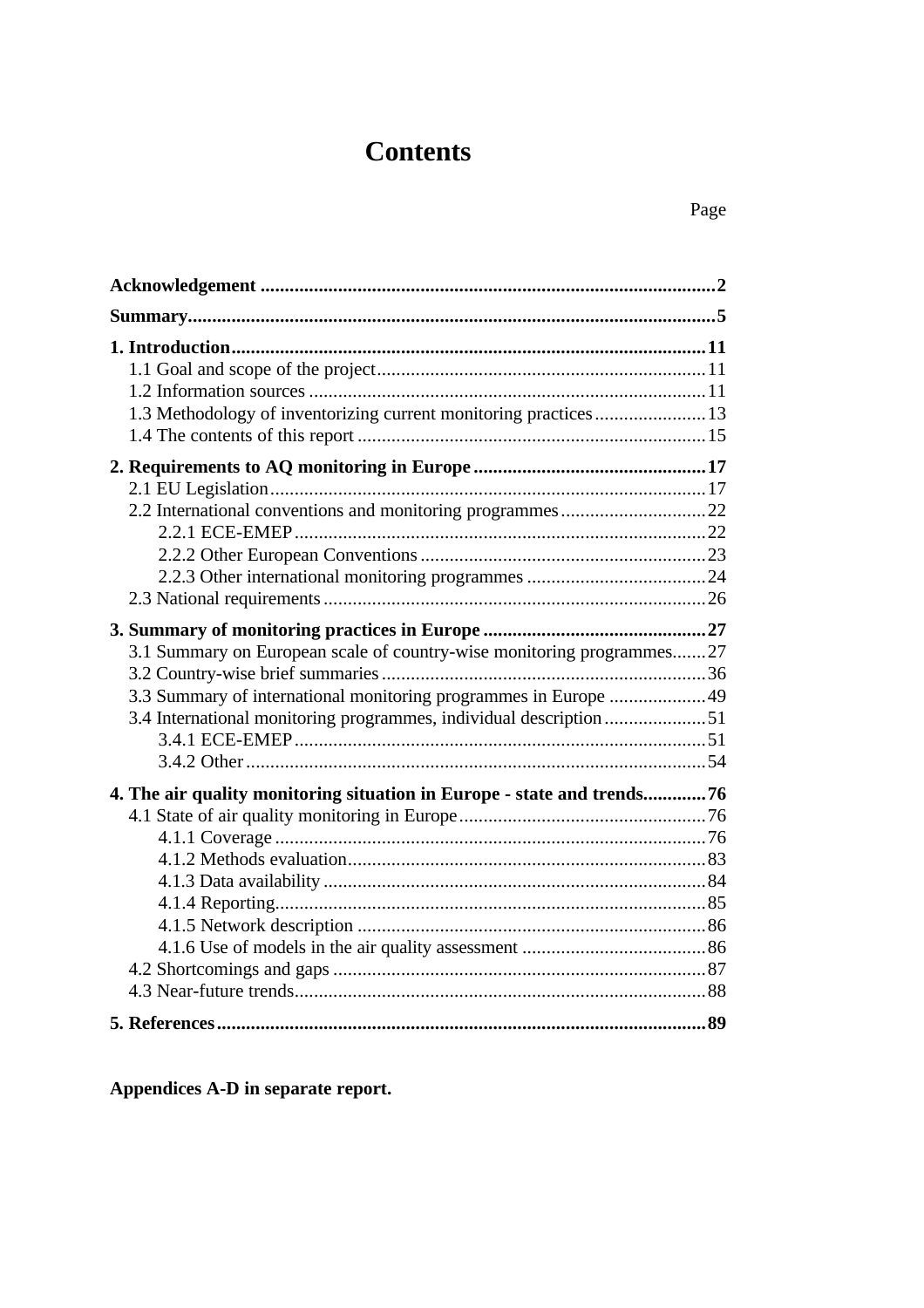#### Summary

This report presents an overview of the air quality monitoring practice in Europe in recent years. The summary is based on information in questionnaires sent out in 1994 and returned by 24 countries, and other information from national and technical reports for some of those countries and for 6 other countries. Information was received from a total of 30 European countries, all 15 EU Member States inclusive. No information was available from Belarus, Bosnia-Herzegovina, FYROM, Latvia, Lithuania, Malta, Moldova, the Russian Federation, Turkey, Ukraine, the Federal Republic of Yugoslavia.

Based upon monitoring requirements set in EU Directives, the "monitoring practice" is described in terms of coverage (compounds, spatial, temporal, site category), monitoring methods, data availability, data reporting and network/site description.

The information is presented at several levels of aggregation: countrywise network description tables (Appendix B), country summaries (Appendix A), European wide summary tables of monitoring practice (Chapter 3), a basis for the European scale summary description (Chapter 4).

It is acknowledged that the information collected is not complete in all respects for all countries. Only for some countries, comments to the first draft summaries were received (Austria, Denmark, Finland, Germany, Portugal, Sweden). The summaries are therefore presented with the reservation that the information may not be complete.

The coverage of air quality monitoring in Europe, in terms of time, space, compounds and site categories is substantial for most of the reporting countries. There are a total of close to 5,000 sites for urban/local monitoring and more than 750 sites for regional monitoring. Hot-spot sites (traffic, industry) is less well represented than are general urban background sites. In a number of countries, lead monitoring seems no longer to be well represented and in some countries ozone is not monitored. Ozone precursors are monitored at one or a few regional sites in 7 countries only.

From the information available for this report, the shortcomings or gaps in the coverage, in terms of complete mapping of areas of high concentrations and exceedances, cannot be judged in detail. Such an evaluation must be carried out by each state.

Table S1 gives the inventorized number of monitoring sites in each country, for various site categories of local and regional sites. Figures S.1 and S.2 shows total number of sites for local and regional monitoring in each country.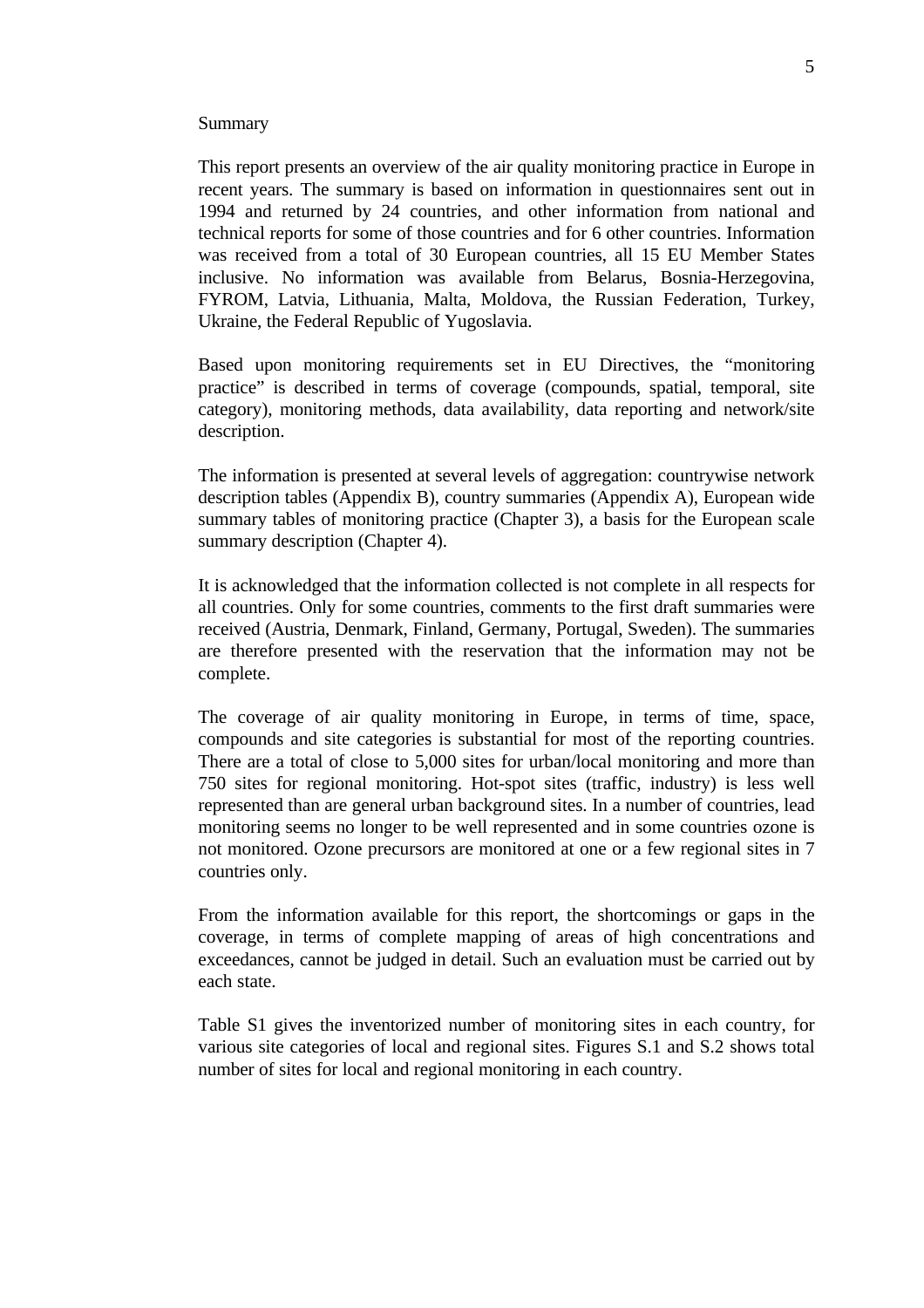|                 | LOCAL                   |                         |                         |                         |                |                 | <b>REGIONAL</b> |                |                |                |
|-----------------|-------------------------|-------------------------|-------------------------|-------------------------|----------------|-----------------|-----------------|----------------|----------------|----------------|
|                 | No. of<br>sites         | No. of<br>cities/towns  | Site class distribution |                         |                | No. of<br>sites | $SO_2$ +*       | Dep.*          | $O_3^*$        |                |
|                 |                         |                         | UG*                     | UT*                     | Ul*            | RI*             |                 |                |                |                |
| Austria         | 165                     | 10                      | 100                     | 30                      | 20             | 15              | 55              | 55             | 35             | 55             |
| Belgium         | 168                     | 60                      | 125                     |                         | 30             | 13              | 25              |                |                |                |
| Denmark         | 18                      | 3                       | $\overline{7}$          | 8                       | 3              | 0               | 17              | 6              | 17             | 3              |
| Finland         | 120                     | 30                      | 71                      | 18                      | 28             | 3               | 22              | 8              | $\overline{7}$ | 9              |
| France          | 875                     |                         |                         | 875                     |                |                 | 21              | 17             |                | 21             |
| Germany         | 467                     |                         | 232                     | 156                     | 79             |                 | 74              | 658)           |                | $57^{8}$       |
| Greece          | 31                      | 11                      | 22                      | $\overline{2}$          | $\overline{7}$ | 0               | $\mathbf{1}$    | $\mathbf{1}$   | $\mathbf{1}$   | 0              |
| Ireland         | 81                      | 15                      | 45                      | 25                      | 10             | 1               | 12              | $\overline{7}$ |                | 5              |
| Italy           | $129^{3}$               | 41                      |                         | 129                     |                |                 | $3^{4)}$        | 3              | 3              | 2              |
| Luxembourg      | $\overline{\mathbf{4}}$ | $\mathbf{1}$            | $\mathbf{1}$            | $\overline{2}$          | $\mathbf{1}$   | 0               | 2               | $\mathbf{1}$   | $\mathbf 0$    | $\mathbf{1}$   |
| the Netherlands | 20                      | $\mathsf g$             | $\overline{7}$          | 13                      | 0              | $\mathbf 0$     | 36              | 30             | 14             | 26             |
| Portugal        | 80                      | 5                       | 6                       | 15                      | 6              | 53              | 13              | 12             | 3              | 3              |
| Spain           | 893                     |                         | 288                     | 438                     | 167            |                 | 190             |                |                | >7             |
| Sweden          | 66                      | 45                      | 63                      | 3                       |                |                 | 49              | 12             | 36             | 5              |
| U.K.            | $51^{5}$                | 34                      | 45                      | $\overline{2}$          |                | $\overline{4}$  | >38             | 38             | 32             | 15             |
|                 |                         |                         |                         |                         |                |                 |                 |                |                |                |
| Iceland         | 3                       | $\overline{\mathbf{c}}$ | 1                       | 1                       | 0              | 1               | 1               | 1              |                |                |
| Liechtenstein   | $\mathbf{1}$            | $\mathbf{1}$            | $\mathbf{1}$            | $\mathbf 0$             | 0              | 0               |                 |                |                |                |
| Norway          | 6                       | 6                       | 6                       | $\mathbf 0$             | 0              | 0               | 39              | 12             | 34             | 15             |
|                 |                         |                         |                         |                         |                |                 |                 |                |                |                |
| Albania         | 23                      | 11                      |                         | 23                      |                |                 |                 |                |                |                |
| <b>Bulgaria</b> | 100                     |                         |                         | 100                     |                |                 |                 |                |                |                |
| Croatia         | 62                      | 8                       |                         | 62                      |                |                 | 1               | $\mathbf{1}$   | 0              | 0              |
| Cyprus          | $\overline{2}$          | $\mathbf{1}$            | $\mathbf 0$             | $\overline{\mathbf{c}}$ | $\mathbf 0$    | 0               | $\mathbf{1}$    | $\mathbf{1}$   | $\mathbf{1}$   | $\mathbf{1}$   |
| Czech Republic  | $650^{1}$               |                         |                         |                         |                |                 |                 |                |                |                |
| Estonia         | 16                      | 9                       | 8                       | $\overline{2}$          | 6              |                 | 2               | $\overline{2}$ | $\mathbf 2$    | $\overline{2}$ |
| Hungary         | 39                      |                         |                         | 39                      |                |                 | 2               | $\overline{2}$ | 2              |                |
| Poland          | >540                    | 7)                      | >500                    |                         | 33             |                 | 11              |                |                |                |
| Romania         | 152                     |                         |                         | 152                     |                |                 | 138             | $\overline{4}$ | $137^2$        | 4              |
| Slovakia        | 37                      | 17                      | 14                      | 6                       | 10             |                 | $\overline{7}$  | $\overline{7}$ | $\overline{7}$ | 4              |
| Slovenia        | 86                      |                         |                         | 86                      |                |                 | $\overline{4}$  |                |                |                |
| Switzerland     | $98^{6)}$               |                         | 55                      | 31                      | 12             |                 | 54              |                |                |                |
| <b>TOTAL</b>    | >4983                   |                         |                         |                         |                |                 | >818            |                |                |                |

#### *Table S.1: Spatial coverage, European AQ monitoring.*

UI - Urban industrial site RI - Industrial site not in urban area

- 
- 1) Total for urban and regional. Site classification not known.  $\begin{array}{ccc} 5) &$  Plus 1100 passive NO<sub>2</sub> sampling sites<br>
2) All stations measure pH, conductivity and acidity/alkalinity.  $\begin{array}{ccc} 6) &$  Plus 12 passive SO<sub>2</sub> an All stations measure pH, conductivity and acidity/alkalinity.  $\begin{array}{c} 6) \quad \text{Plus 12 passive SO}_2 \text{ and 102 passive NO}_2 \text{ sites.} \\ 14 \text{ sites measure major ions.} \end{array}$  All cities with >20,000 inhabitants.
- 

4) Only EMEP sites

- UG Urban general (in-city background) site  $SO_2$ + S and N compounds in air (gases and aerosol)<br>UT Urban traffic site  $Dep$  Precipitation chemistry
	-

- Ozone

Dep - Precipitation chemistry<br> $O_3$  - Ozone

14 sites measure major ions. 7) All cities with >20,000 inhabitants.

3) Not complete. 8) The number of sites may not be quite correct.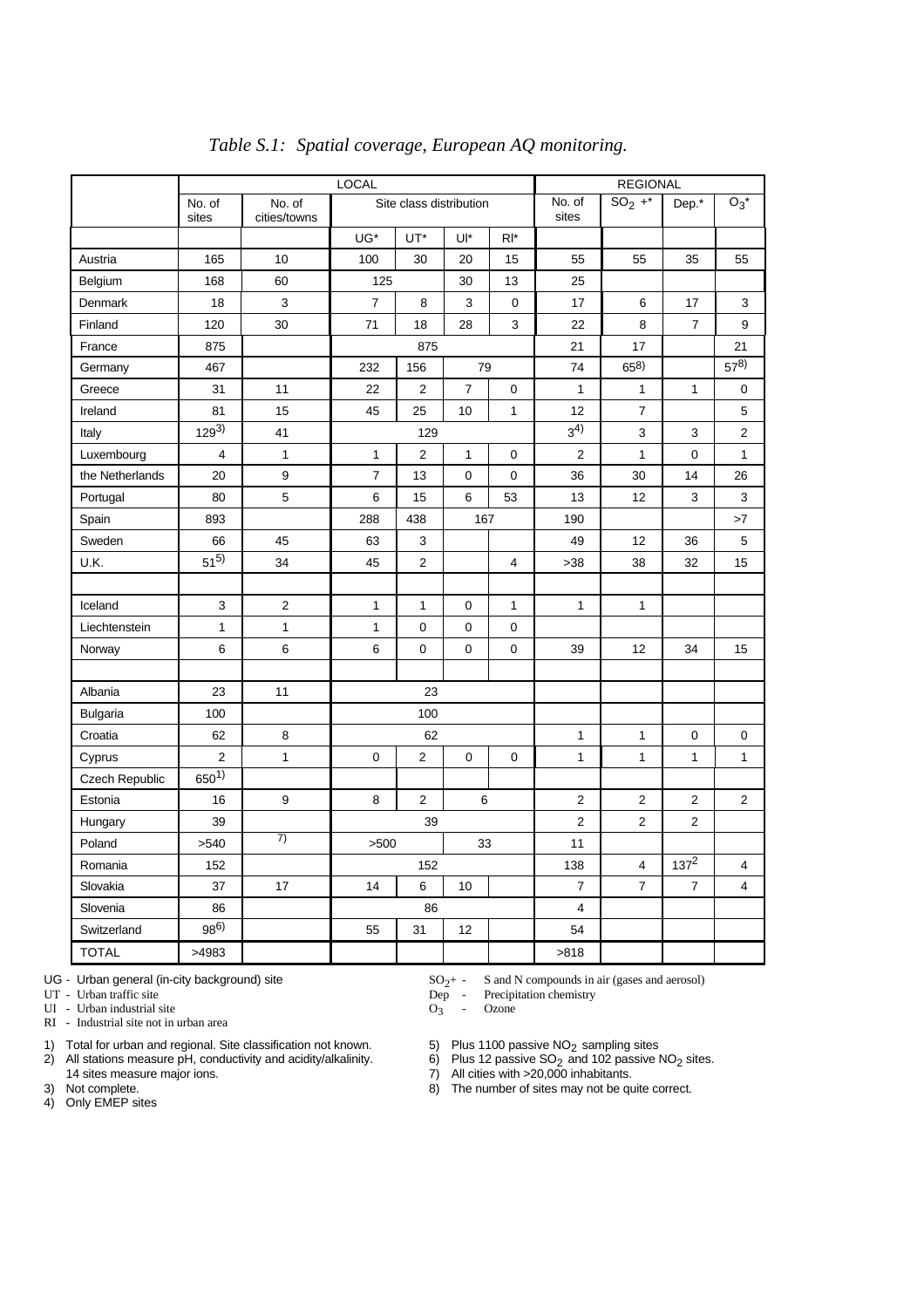

Czech Republic: The number gives the sum of local and regional monitoring sites.

*Figure S.1: Number of sites per country for the monitoring of urban/local/industrial air pollution.*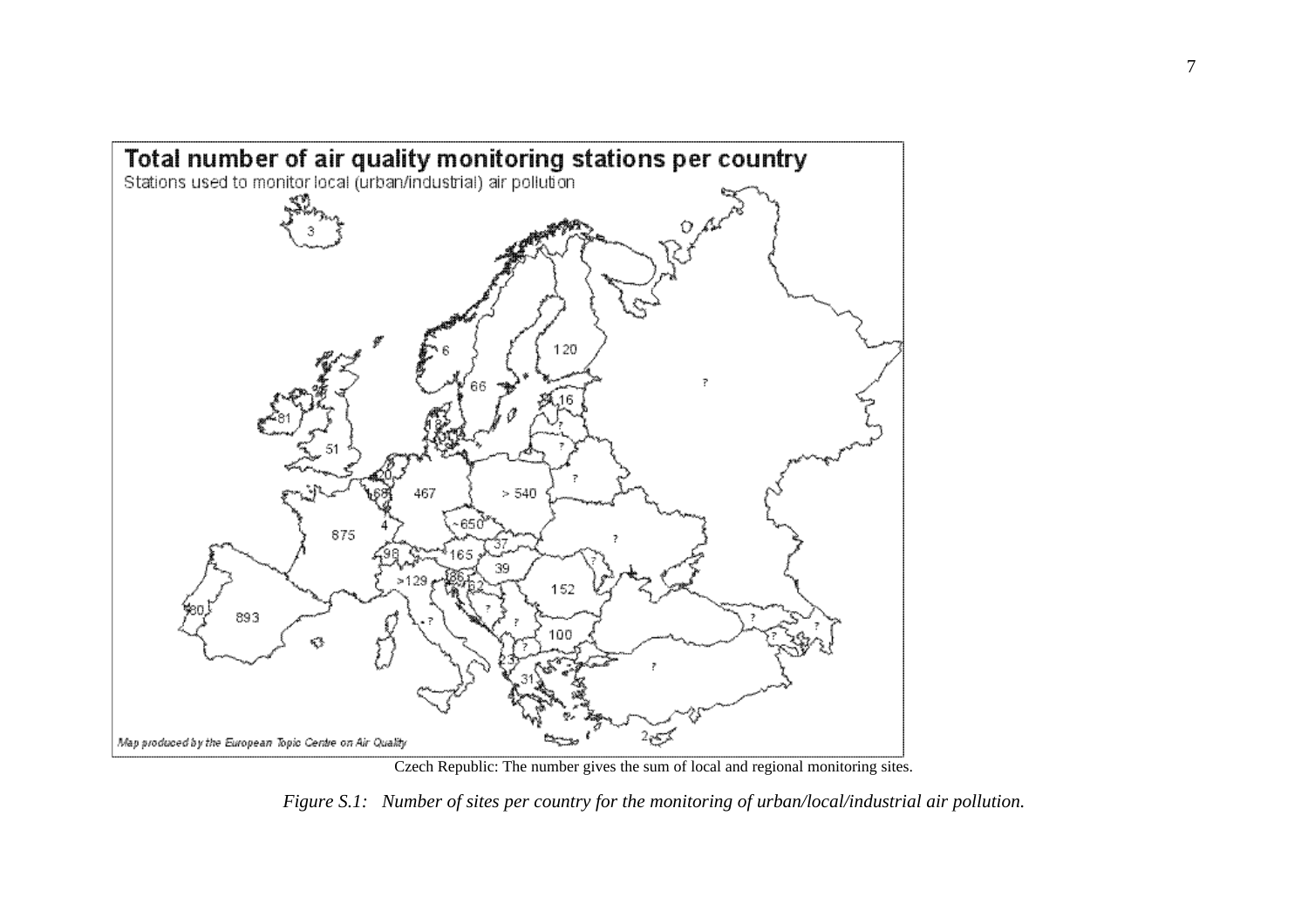

Czech Republic: Sum of local and regional sites. Romania: Stations with only precipitation chem. (137) not included in the number.

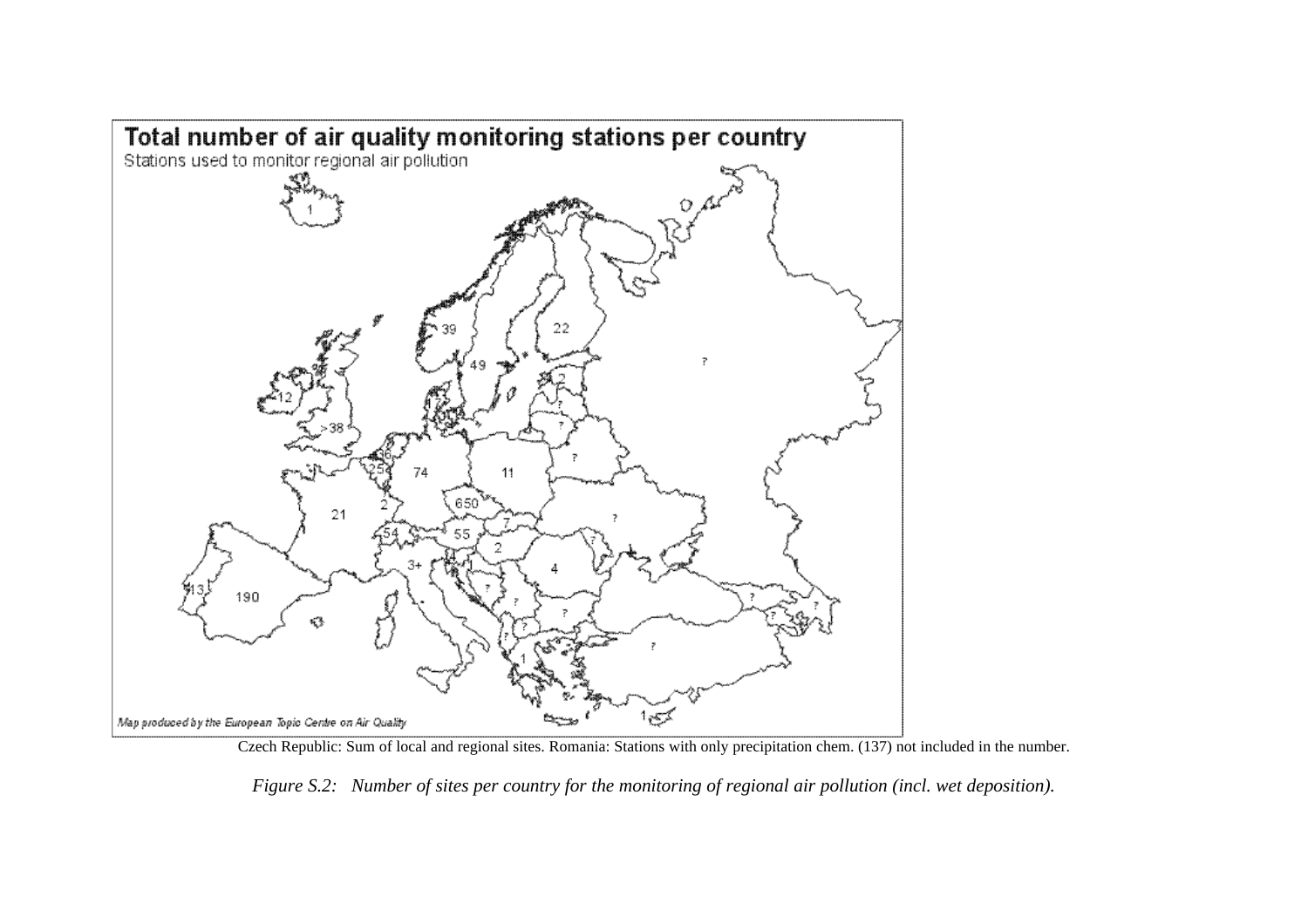International monitoring networks are also inventorized: ECE-EMEP, OSPAR, HELCOM, MEDPOL, GEMS/AIR, GAW, TOR, AMAP. Table S2 gives an overview of number and types of sites in these networks. Many stations operate under many of these networks simultaneously.

# *Table S.2: Summary of recent monitoring activities in Europe in international programmes.*

*For all programmes: Not all compounds are measured at all sites.*

| Programme                 | <b>Sites</b> | Countries | Compounds (summary)                                                                                                                                                              |
|---------------------------|--------------|-----------|----------------------------------------------------------------------------------------------------------------------------------------------------------------------------------|
| <b>EMEP</b> (1995)        | 126          | 28        | S- and N-compounds in air (gases and<br>particles) and precipitation, and $O_3$ and<br>VOC in air.                                                                               |
| <b>OSPAR (1994)</b>       |              |           |                                                                                                                                                                                  |
| Precip.                   | 25           | 10        | Cd, Hg, $NO3$ , NH <sub>4</sub> , (priority)<br>As, Cr, Cu, Ni, Zn, organo-halogens (grey<br>list)                                                                               |
| Aerosol/gas               | 12           | 6         | Cd, Hg, a-HCN, g-HCN, HNO <sub>3</sub> , NO <sub>3</sub> , NO <sub>2</sub> ,<br>NO, $NH_3$ , $NH_4$ (priority)<br>As, Cr, Cu, Ni, Pb, Zn (grey list)                             |
| <b>HELCOM</b>             | 31           | 8         | N compounds in air (gases and particles),<br>and in precipitation.<br>Metals (Pb, Cd, Cu, Zn) in airborne<br>particles and in precipitation.<br>Cr, Ni, As, Hg in precipitation. |
| <b>MEDPOL</b>             | 13           | 10        | Emphasis on heavy metals in aerosol, and<br>heavy metals and major ions in<br>precipitation.                                                                                     |
| <b>GAW</b>                | 61           | 23        | Precipitation chemistry.                                                                                                                                                         |
|                           | 100          | 29        | "Trace gases": $O_3$ (81), NO <sub>x</sub> (43), SO <sub>2</sub><br>$(34)$ , CO <sub>2</sub> $(20)$ , CH <sub>4</sub> $(7)$ , N <sub>2</sub> O $(3)$ , CFCs $(4)$ .              |
|                           | 42           | 19        | Aerosols                                                                                                                                                                         |
|                           | 16           | 5         | Radiation                                                                                                                                                                        |
|                           | 14           | 10        | Turbidity                                                                                                                                                                        |
| <b>TOR</b> (1994)         | 29           |           | $O_3$ , NO, NO <sub>2</sub> , NO <sub>v</sub> , CH <sub>4</sub> , CO, NMHC, J <sub>NO2</sub> ,<br>met.data.                                                                      |
| <b>AMAP</b>               | $5^*$        | 5         | Acid.dep., heavy metals, pesticides, PCBs,<br><b>PAH</b>                                                                                                                         |
| <b>GEMS/AIR (1993/94)</b> | 9            | 9         | $SO2$ , SPM                                                                                                                                                                      |

\* Only one site, Ny Ålesund at Spitzbergen, in Europe.

As a rule, monitoring data are in most countries not readily available to external users, soon after monitoring. From the available information, Austria, Denmark, Germany, the Netherlands, U.K., Norway and Cyprus make data from monitors available to external users in near-real-time. This list is probably not complete. In Germany near-real-time data are published on videotext (television) and/or screentext (T-online) several times a day.

Most countries from which we have specific information on this topic, have validated data available in their own data bases within 6 months after measure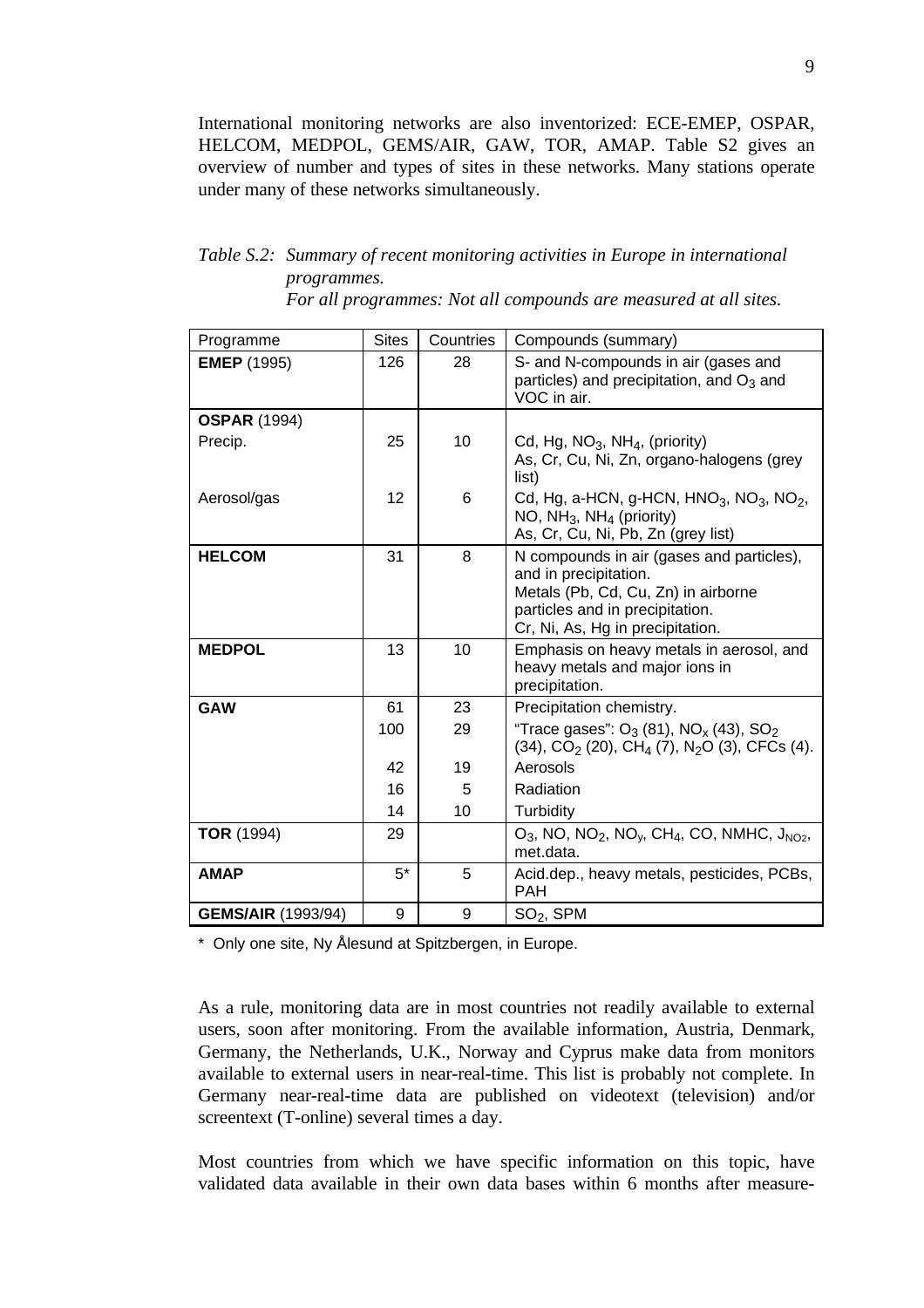ments. Thus, there should be no problem in principle in making the data available to the EEA within 6 months into the year after.

Reports containing data statistics, summaries, evaluations and assessments are available annually from most countries. Those reports present the air pollution data in various ways, and not always in accordance with the requirements of the EU Directives on parameters/statistics to be reported. This makes comparisons of air quality between countries in Europe problematic.

In many countries, the monitoring system is undergoing substantial modification (e.g. Austria) and extension (e.g. UK). There is a trend towards establishing national centres for on-line data collection (e.g. France, Norway).

Many countries reported the use of dispersion models as part of their air quality surveillance, e.g. Finland, the Netherlands, Norway, Sweden, UK. In Norway, the AirQUIS system being established in some cities provides the ability to model urban-scale air quality in near-real time.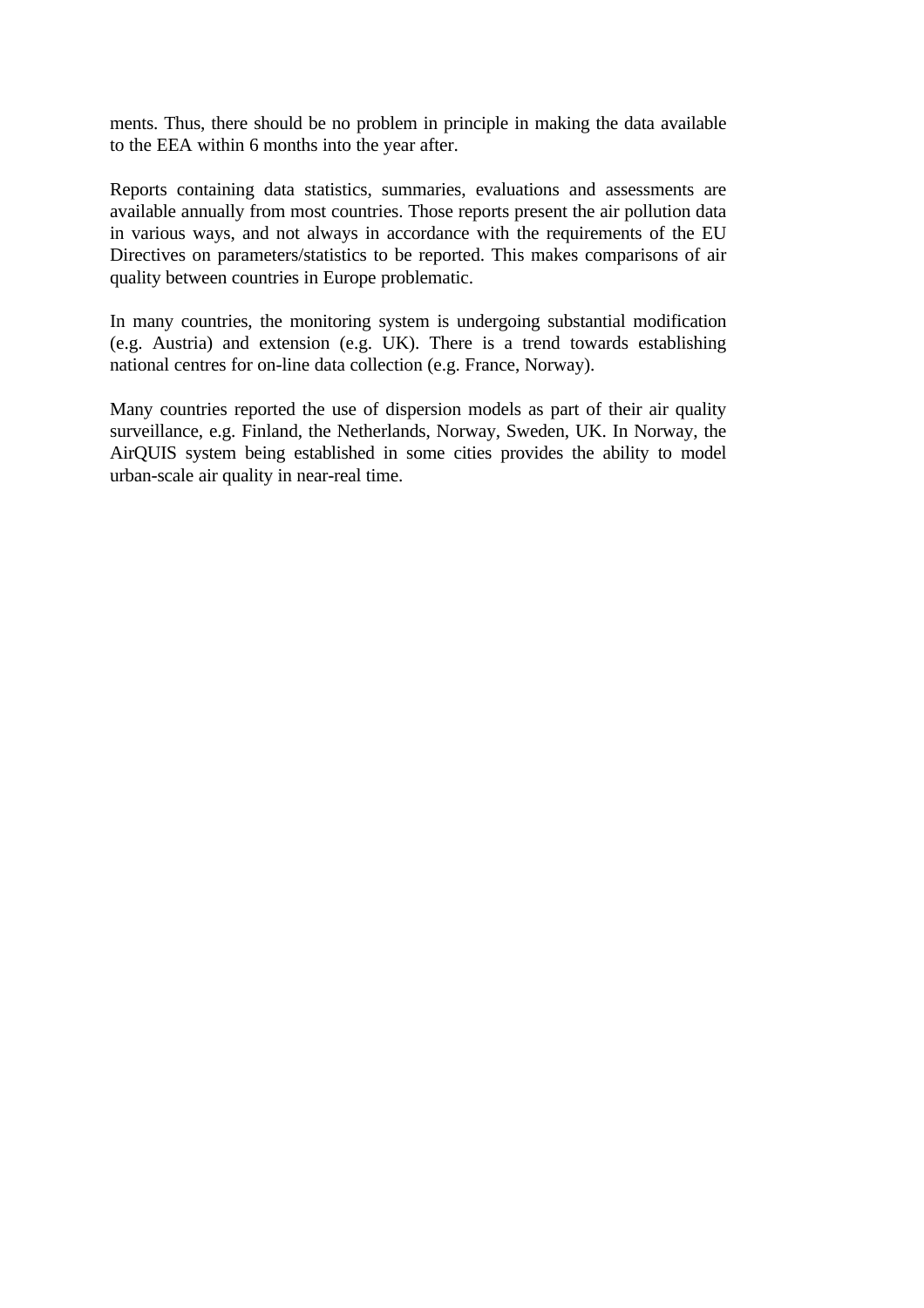# **1. Introduction**

# **1.1 Goal and scope of the project**

Project MA  $1^1$  of the Multiannual Work Programme 1994-1999 of the European Environment Agency entitled "**Air Quality, General Approach to Assessment**", consists of the following three sub projects:

- MA 1-1 Collection of information on requirements for monitoring information.
- MA 1-2 Report on the state of the (monitoring) situation problems and trends.
- MA 1-3 Report on recommendation for approach to be adopted at the European level.

The present report regards MA 1-2. The main goal of the report is to present a summary of the situation regarding air pollution monitoring in Europe, based on an inventory of **current monitoring practices**. This summary is the basis for the discussion in this report and in the MA 1-3 report on current problems (shortcomings, etc.) and current trends regarding monitoring.

The scope of the work can be summarised as follows:

- To inventorize current monitoring practices in EU Member States and other European countries, using the GIRAFE/APIS data base, reports and additional information from questionnaires.
- To inventorize current European scale air pollution networks (EMEP, WHO-GAW, WHO/UNEP-GEMS, OSPAR/HELCOM/MEDPOL) and research networks such as EUROTRAC and AMAP.
- To inventorize the availability of complementary information needed for assessment and regulation, such as emission data and modelling, and signal gaps.

The geographical coverage should be in principle pan-European. The report covers monitoring practices in EU member states, European Economic Area countries (Iceland, Norway, Liechtenstein) and other countries, with a boundary towards the east which follows the Ural mountain chain.

# **1.2 Information sources**

The basic sources of data and information used in the work on this project includes:

 $\overline{a}$ 

<sup>&</sup>lt;sup>1</sup> MA: Monitoring Air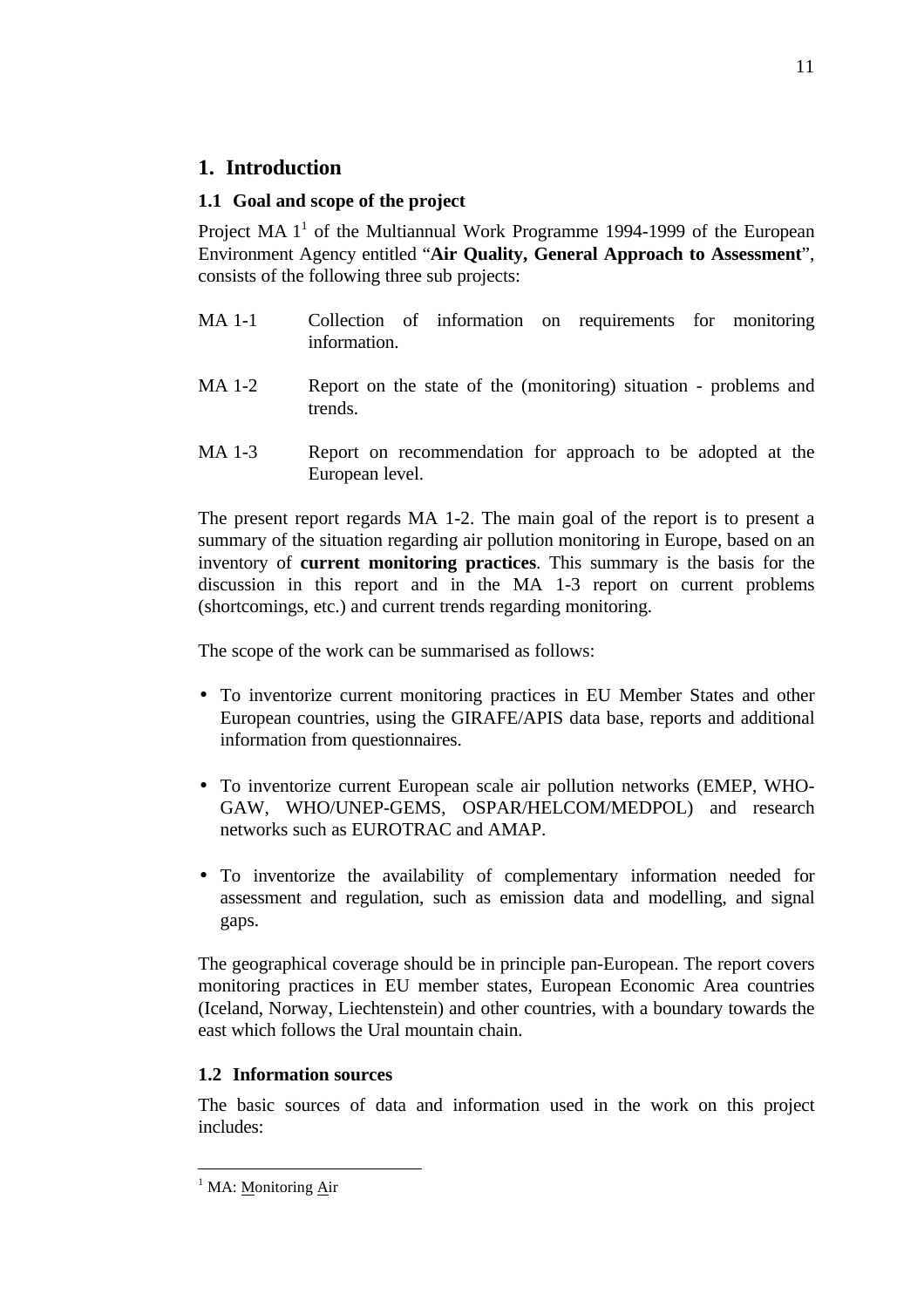• Returned questionnaires, sent out to all the countries during February 1995 (with a later reminder). The design of the questionnaire was partly based upon a similar questionnaire sent out previously by WABOLU in Berlin, the WHO collaborating centre for air quality management and air pollution control. A copy of the questionnaire is given in Appendix C.

The questionnaire was returned by the following 20 countries: Cyprus, Czech Republic, Denmark, Finland, Germany, Greece, Hungary, Iceland, Ireland, Luxembourg, the Netherlands, Norway, Romania, Russian Federation (the MA1-1 part), Slovakia, Slovenia, Spain, Sweden, Switzerland, United Kingdom.

Some countries responded to the questionnaire by sending reports or data tables/diskettes. This was done by Austria, Estonia, France, Italy, Liechtenstein, Portugal.

• Copies of the WHO questionnaire were kindly made available to us by WABOLU for the following 5 countries: Albania, Belgium, Bulgaria, Poland, Slovenia.

WABOLU in September 1995 published the results from its survey of air monitoring networks (Mücke and Turowski, 1995). The report contains information from the following 11 countries: Albania, Austria, Belgium, Bulgaria, Croatia, Czech Republic, Hungary, Norway, Poland, Slovenia, United Kingdom. For these countries, in addition to tables similar to those presented in Appendix B of this report, their report contain maps with locations of the monitoring sites.

No specific information was available<sup>2</sup> from Belarus, Bosnia-Herzegovina, Former Yugoslavian Republic of Macedonia (FYROM), Latvia, Lithuania, Malta, Moldova, Russian Federation, Turkey, Ukraine and Federal Republic of Yugoslavia. These countries are not included in any of the summary tables.

- National reports on networks and air quality data obtained through the questionnaire procedure, during the Europe's Environment report work in 1992-93, and otherwise.
- The current APIS/GIRAFE data bases.
- Reports and overviews from the European monitoring networks (EMEP etc.)
- The MA1-1 report (van Aalst et al., 1995).

 $\overline{a}$ 

In Appendix D, the available sources of information are listed per country.

 $2$  Except for on EMEP stations, of which Latvia, Lithuania, Russian Federation, Turkey and Federal Republic of Yugoslavia has at least one.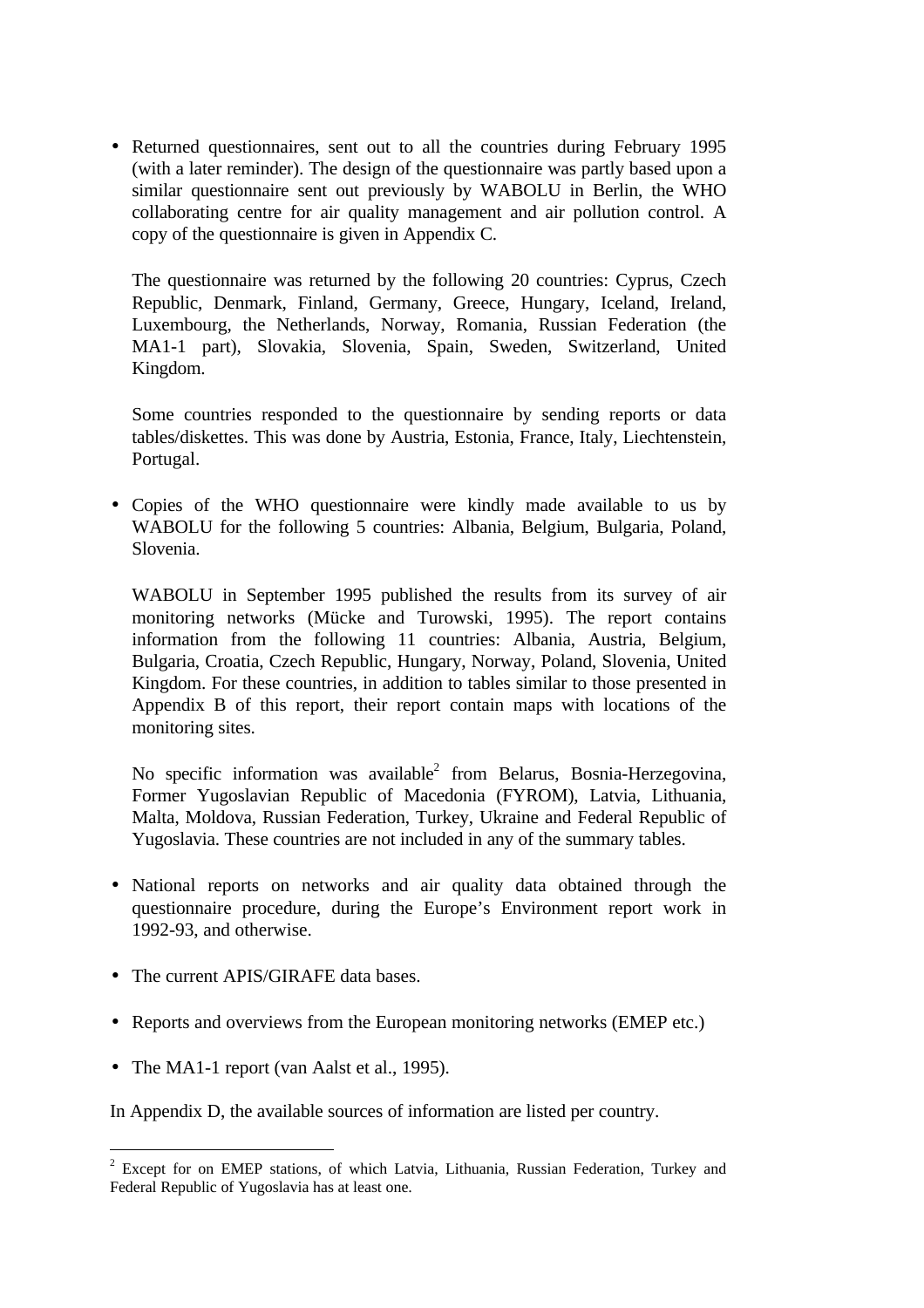For European-scale air pollution networks, information was found in annual and other reports from those networks, as listed in the reference list.

# **1.3 Methodology of inventorizing current monitoring practices**

"Monitoring practices" is defined as the way air pollution monitoring is carried out in terms of compounds measured, methods used, site representativity, spatial and temporal coverage of stations and networks, availability of the data, and how data are reported.

To be able to report on "the state of the monitoring situation - problems and trends", it is advantageous to have a yardstick against which to evaluate the monitoring activities going on in each country, in the EU, and for Europe as a whole. Such a yardstick should be sufficiently comprehensive so that a monitoring programme which complies with the requirements will form a basis for:

- assessing and mapping the zones with unacceptable air quality
- evaluating the effects of the air pollution
- quantifying or estimating the contributions to the air pollution concentrations from the various source categories of the area, as a background for formulating Action Plans.

The air pollution Directives of the EU may be considered to form a "basic yardstick". On top of that, it is of interest to see what the bulk of European countries actually do in their monitoring networks, and use that as a "developed yardstick" for monitoring in Europe against which to evaluate each country. The requirements to monitoring and reporting which are set in the Directives, are described in Chapter 2.

With a view to the monitoring requirements as set in the Directives, *monitoring practice* is in this report defined according to the following items:

| 1. Compound coverage | Does the network(s) cover all effects - relevant<br>compounds in the area?                           |
|----------------------|------------------------------------------------------------------------------------------------------|
| 2. Spatial coverage  | Does the network(s) cover the areas of high and<br>typical air pollution exposure of the population? |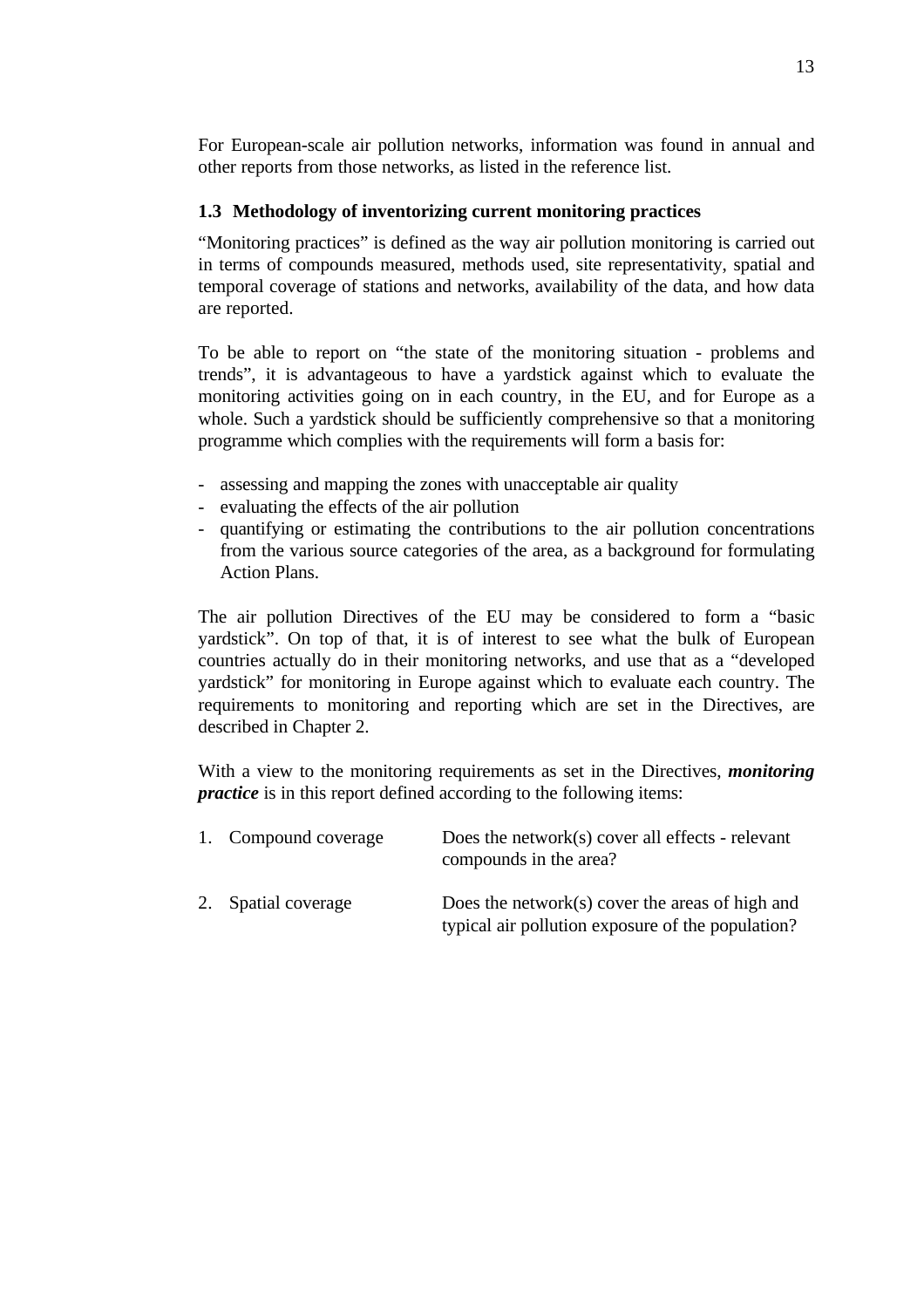|                | 3. Monitoring site category <sup>3</sup><br>coverage | Does the network $(s)$ spatially cover the relevant site<br>categories?<br>- urban general (urban background)<br>- traffic hot-spot<br>- industrial hot-spot (urban/rural)<br>- regional background/rural |
|----------------|------------------------------------------------------|-----------------------------------------------------------------------------------------------------------------------------------------------------------------------------------------------------------|
|                | 4. Temporal coverage                                 | Does the network(s) cover all relevant periods of<br>elevated and typical pollution levels?                                                                                                               |
| 5 <sub>1</sub> | Methods evaluation                                   | Are the methods used:<br>- advanced<br>- complying with EU standards or other requirements<br>- non-standard?                                                                                             |
|                | 6. Data availability                                 | Are the data available to users on-line (near real time)<br>or otherwise?                                                                                                                                 |
|                | 7. Reporting                                         | Are the data and their statistics reported regularly<br>(when) and in compliance with regulations?                                                                                                        |
| 8.             | Network/site description                             | Is this available in a report?                                                                                                                                                                            |

Additional requirements to air pollution monitoring are set in some of the international conventions, notably the UN-ECE Convention on Long-range Transboundary Air Pollution and others, which are described in Chapter 2.

As described in the draft MA1-1 report, monitoring may serve several purposes and functions, listed as:

| - Regulatory                    | Monitoring to fulfil legal or regulatory obligations |
|---------------------------------|------------------------------------------------------|
| - Compliance                    | : Monitoring to check compliance with goals          |
|                                 | formulated in conventions and other agreements       |
| - Policy support                | : Monitoring to provide information/assessments to   |
|                                 | support policy development                           |
| - Impact assessment             | : Monitoring as part of assessment of impacts (on    |
|                                 | health, materials, ecosystems)                       |
| - Public information and alert: | Monitoring as basis for factual "on-line" info to    |
|                                 | the public, and basis for warnings                   |
| - Scientific research           | : Monitoring to investigate processes and new        |
|                                 | scientific questions, verification of models, etc.   |

<sup>&</sup>lt;sup>3</sup> Monitoring sites can be categorized in several ways. Here we use the scheme of category according to the a) type of area in which the site is located (here: urban, regional (or rural) and b) which source type in dominating or influencing the site (here: no specific source (urban background), traffic, industrial).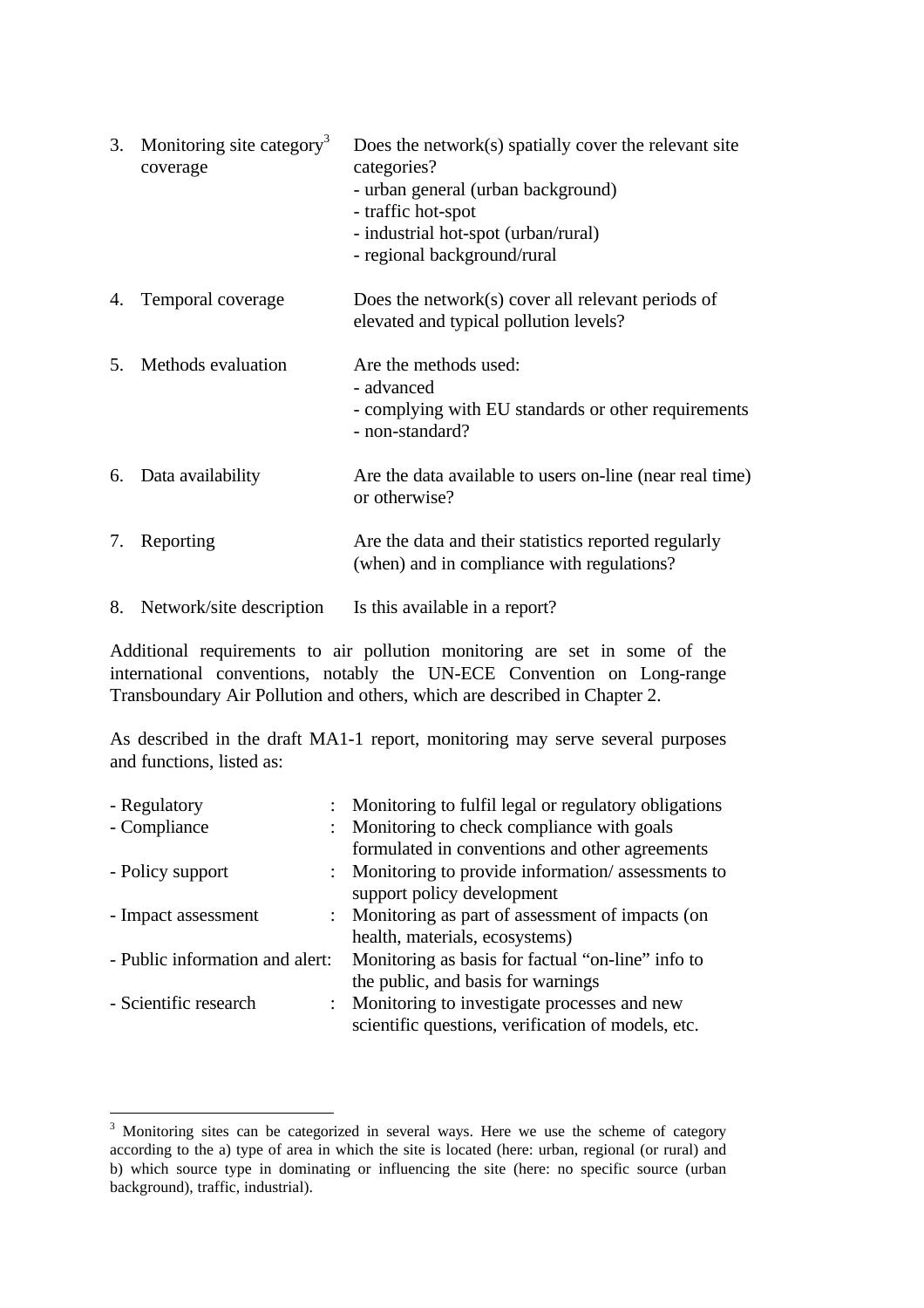One of the questions of the questionnaire regarded the definition of the main purposes of each of the networks of the country. The function or purpose underlying the networks is also a part of the criteria against which the monitoring practice can be evaluated. This has been summarised in the MA 1-1 report (van Aalst et al., 1995).

#### **1.4 The contents of this report**

The information on air pollution monitoring networks is presented at several levels of condensation:

• The information in the questionnaire and the available national reports collected is used to produce **country-wise network summary tables (Appendix B)**. In these tables, the various networks are presented in terms of:

| - Network description | $\sim 10^{-1}$ | - Name<br>- Level of network (national, regional, local)<br>- Purpose/function<br>- Representativity scale of sites (urban, hot-spot,<br>regional) |
|-----------------------|----------------|----------------------------------------------------------------------------------------------------------------------------------------------------|
| - Monitoring          |                | $\therefore$ - No. of sites of each category<br>- Compounds<br>- Temporal coverage<br>- Methods/quality control                                    |
| - Data reporting      |                | $\therefore$ - Data availability<br>- Report availability                                                                                          |

- Based on the tables in Appendix B and additional information, **country summaries** (3-5 pages plus selected annexes) are presented in **Appendix A**. The country summaries contain the following items:
	- 1. National monitoring requirements
	- 2. Approach to air quality (AQ) monitoring and assessment
	- 3. Monitoring coverage
	- 4. Methods evaluation
	- 5. Data availability
	- 6. Reporting
	- 7. Application of monitoring results (purpose/function of monitoring)
	- 8. Near-future developments of networks.
	- 9. Responsible agencies

The country summaries have been written by the Topic Centre team, except for the Portugal report, which was provided by the Portuguese responsible institution. Draft summaries were sent to the National Reference Centres for comments and completion, and detailed comments were received from some countries (Austria, Denmark, Finland, Germany, Portugal, Sweden). For some countries the information which was made available under this project is not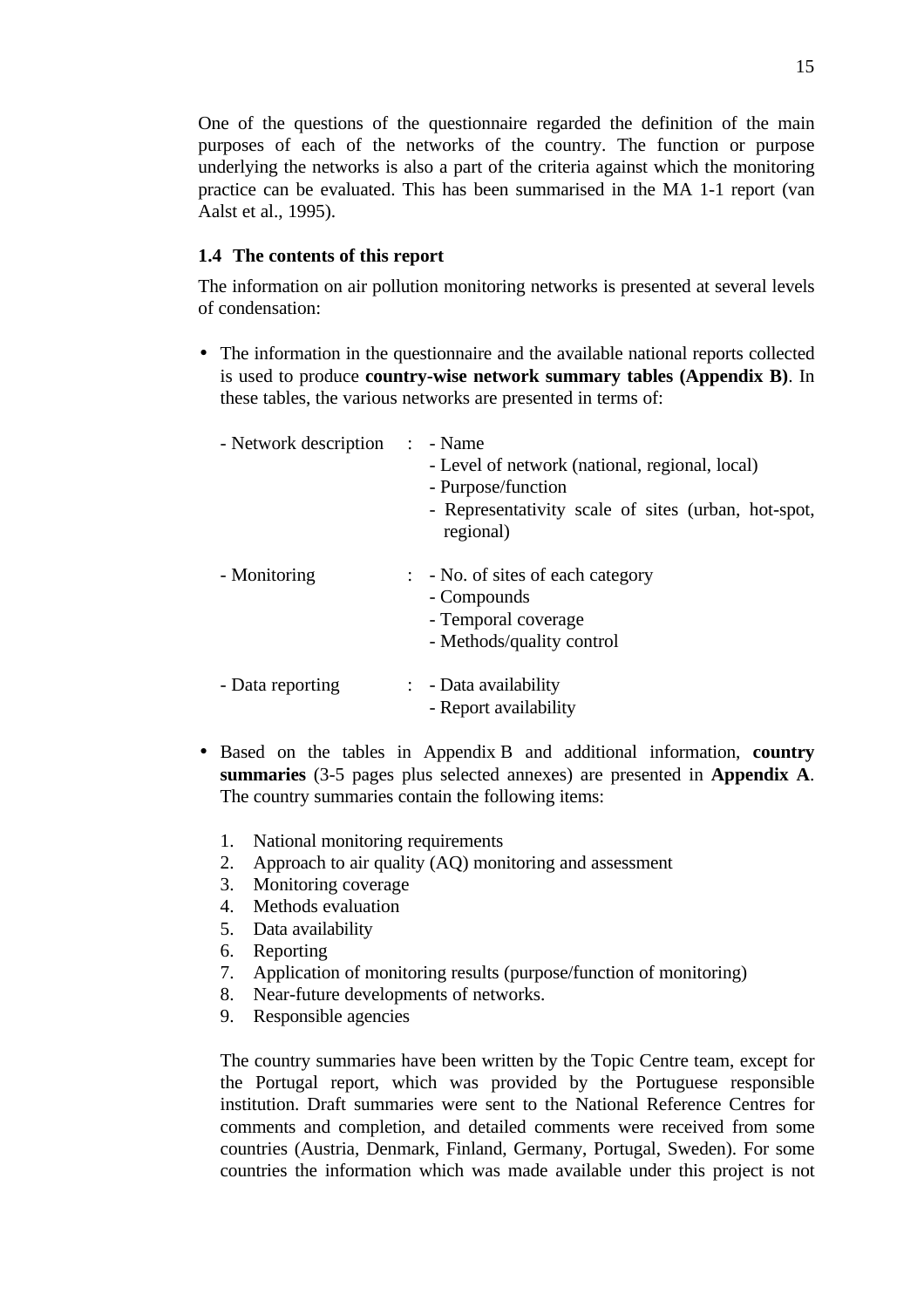complete. Thus it is acknowledged that the country summaries for some of the countries do not present a complete picture of the AQ monitoring.

- The third level of condensation is covered in Chapter 3, which contains tables on local (urban and hot-spot) and regional air pollution monitoring respectively. In these tables, there is basically one line for each country. The columns of these tables conform with the 8 items listed in Section 1.3 defining "monitoring practice".
- In Chapter 3 a short summary text description of the monitoring practice is then attempted for each country with a view to shortcomings as evaluated against the requirements of the EU Directives.

Finally, in Chapter 4 a summary is given of the monitoring situation on the European scale, its problems and trends, as stated in the terms of reference of the project.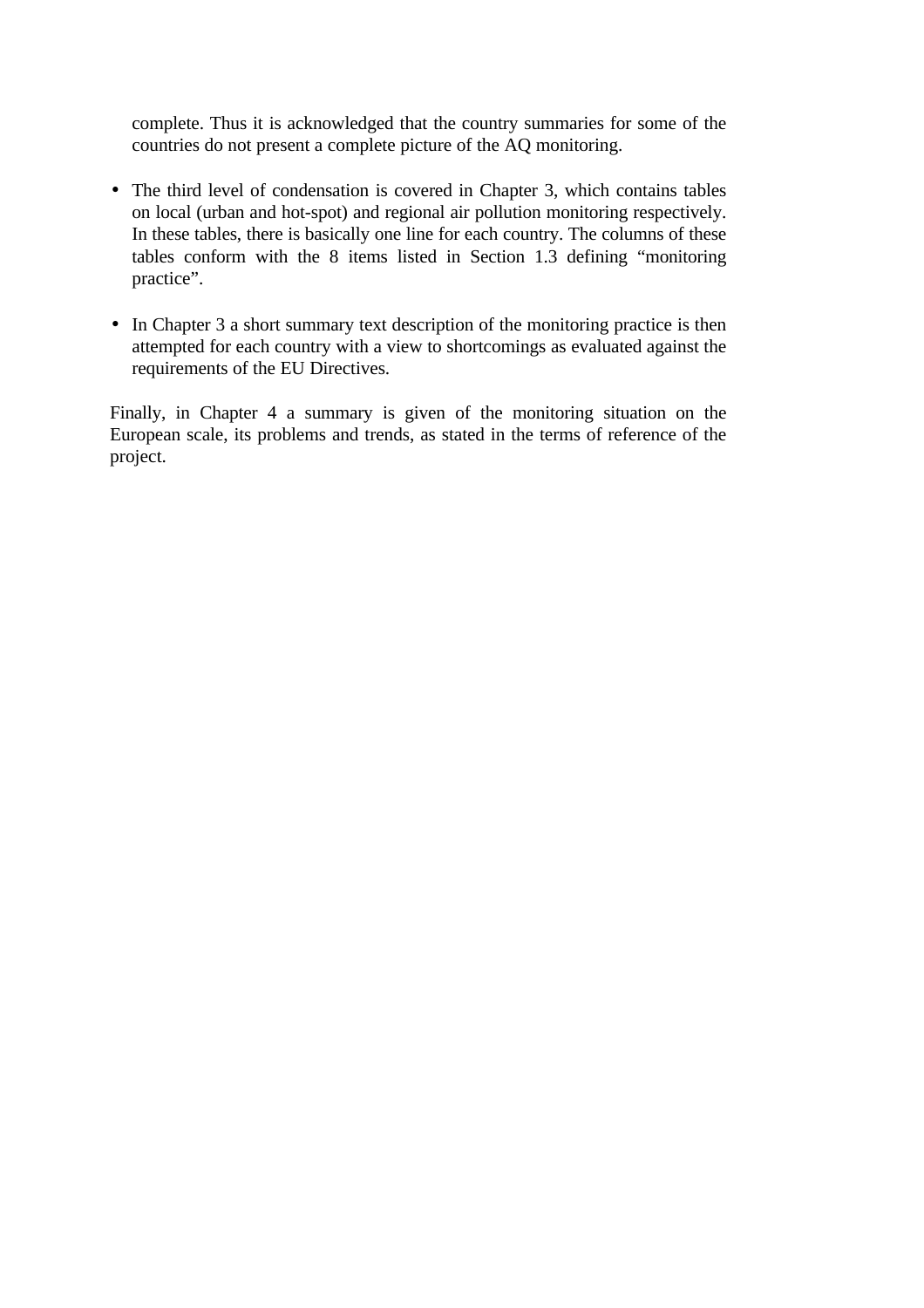# **2. Requirements to AQ monitoring in Europe**

### **2.1 EU Legislation**

Requirements to how monitoring and assessment of air pollution should be carried out is, for the member states of EU and associated countries, given in EU Directives and Decisions.

There are also national requirements to monitoring which may, or may not, agree fully with the EU requirements. The national requirements are, if available or formulated, described in the country summaries (Appendix A).

The Directives stating requirements on the air pollution monitoring and assessment, are (see Tables 2.1-2.3):

- The compound-specific directives:  $SO_2$  and SPM, Pb, NO<sub>2</sub>, O<sub>3</sub> (1980-95).
- The Exchange of Information (EoI) Decisions of 1976, 1982 and 1995.
- The draft Council Directive on ambient air quality assessment and management ("Framework Directive, FWD") of 1995.

The EoI Decision only sets reporting requirements, no monitoring requirements. The requirements are summarised in the following paragraphs. Tables 2.1 to 2.3 specifies the requirements further.

**The present compound-specific Directives** for SO<sub>2</sub>, TSP/Black Smoke (BS), Pb,  $NO<sub>2</sub>$  and  $O<sub>3</sub>$ , issued during the period 1989-95, require in principle that all exceedances of the limit values are detected, and thus require that a thorough assessment process should support the selected sites of the monitoring system.

The statistics to be reported, in addition to the exceedances, are mean, median, 98 percentile and maximum values (for either 1h or 24h basic sampling resolution) (and 99.9-percentile for 1h sampling resolution).

The data should be reported within 6 months of the next reporting year. (Calendar year for Pb,  $NO_2$  and  $O_3$ ; Tropical year (April to March) for  $SO_2$ , TSP, BS).

For ozone, the Directive requires that exceedances of alarm values are reported without delay to the public, and within 1 month to the Commission.

**The present Draft Exchange of Information (EoI) Decision** requires a similar extent of reporting, and specifies in addition:

- Detailed network and site description.
- Reporting of 31 compounds in addition to those of the compound-specific directives, to the extent that they are measured. The additional compounds include for instance  $CO$ ,  $NO<sub>x</sub>$ , acidity, VOC and specific organic compounds, heavy metals (7 of them), organic contents of particles.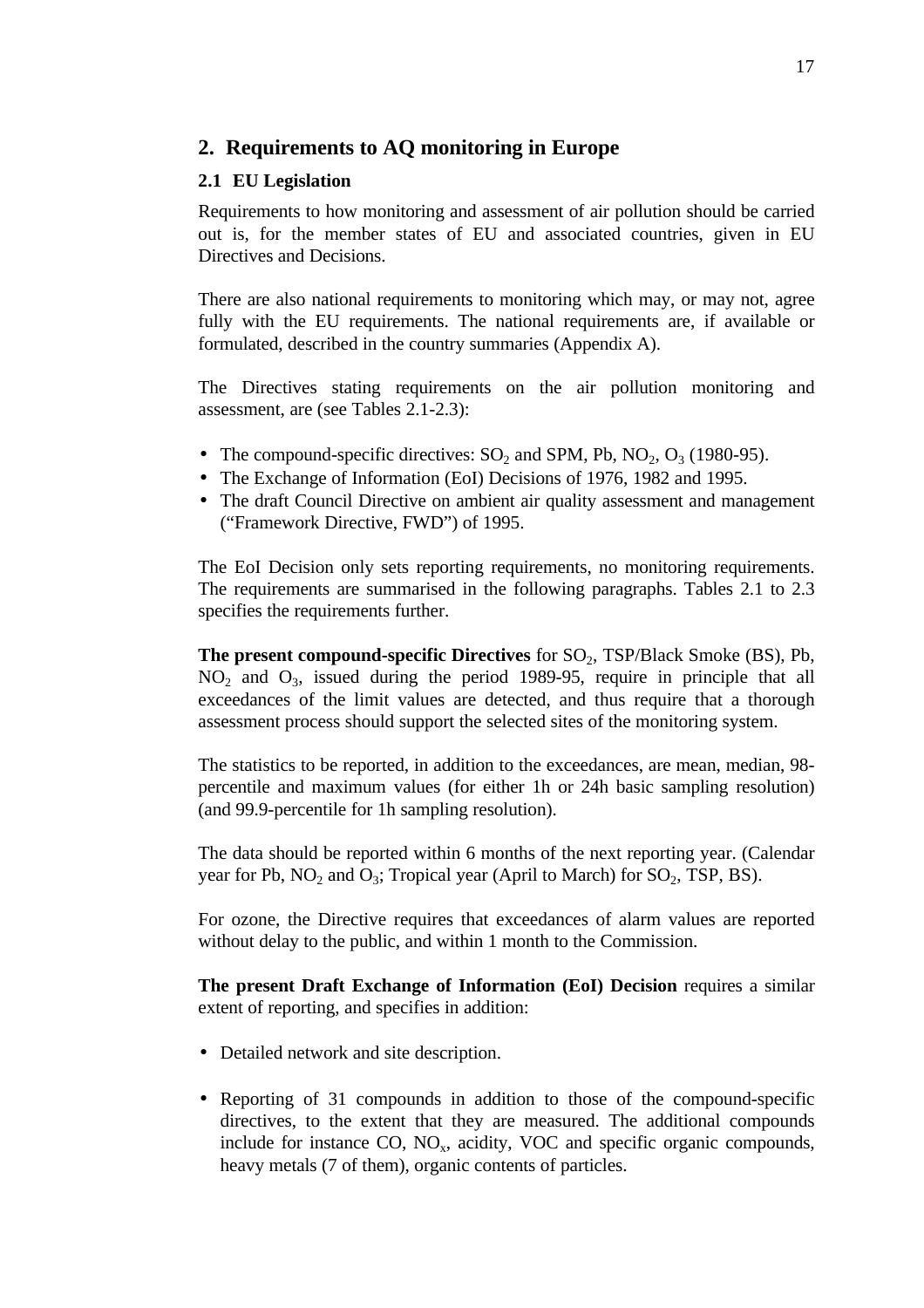• The data files, of specified format, should be delivered to the data base manager within 1 October of the next year.

**The Draft Framework Directive on Ambient Air Quality (FWD)** requires that the air quality is assessed relative to the limit values which are in effect at any time. The required reporting relative to the draft FWD is as follows:

• The member states shall provide annually a list of all areas of exceedance of limit values, within 9 months of the next year.

The Commission shall annually publish the list referred to above. Information shall be given on the nature and origin (sources) of the pollution, and assessment techniques used, and also on the measures in place, or planned, to improve air quality to within acceptable limit values.

• The compounds are those for which EU limit values are given, plus additional compounds:

| * pollutants covered by directives                                 | $\therefore$ SO <sub>2</sub> , NO <sub>2</sub> and NO <sub>x</sub> , BS, SPM (PM <sub>10</sub> ),<br>Pb, $O_3$ |
|--------------------------------------------------------------------|----------------------------------------------------------------------------------------------------------------|
| * other pollutants for consideration : CO, Cd, Acid.dep., benzene, | PAH(BaP), As, F, Ni.                                                                                           |

The current monitoring practices, as summarised for each country in Appendix A, are evaluated in Chapter 3 relative to the EU requirements. The influence on the monitoring practices of the national requirements is taken into account.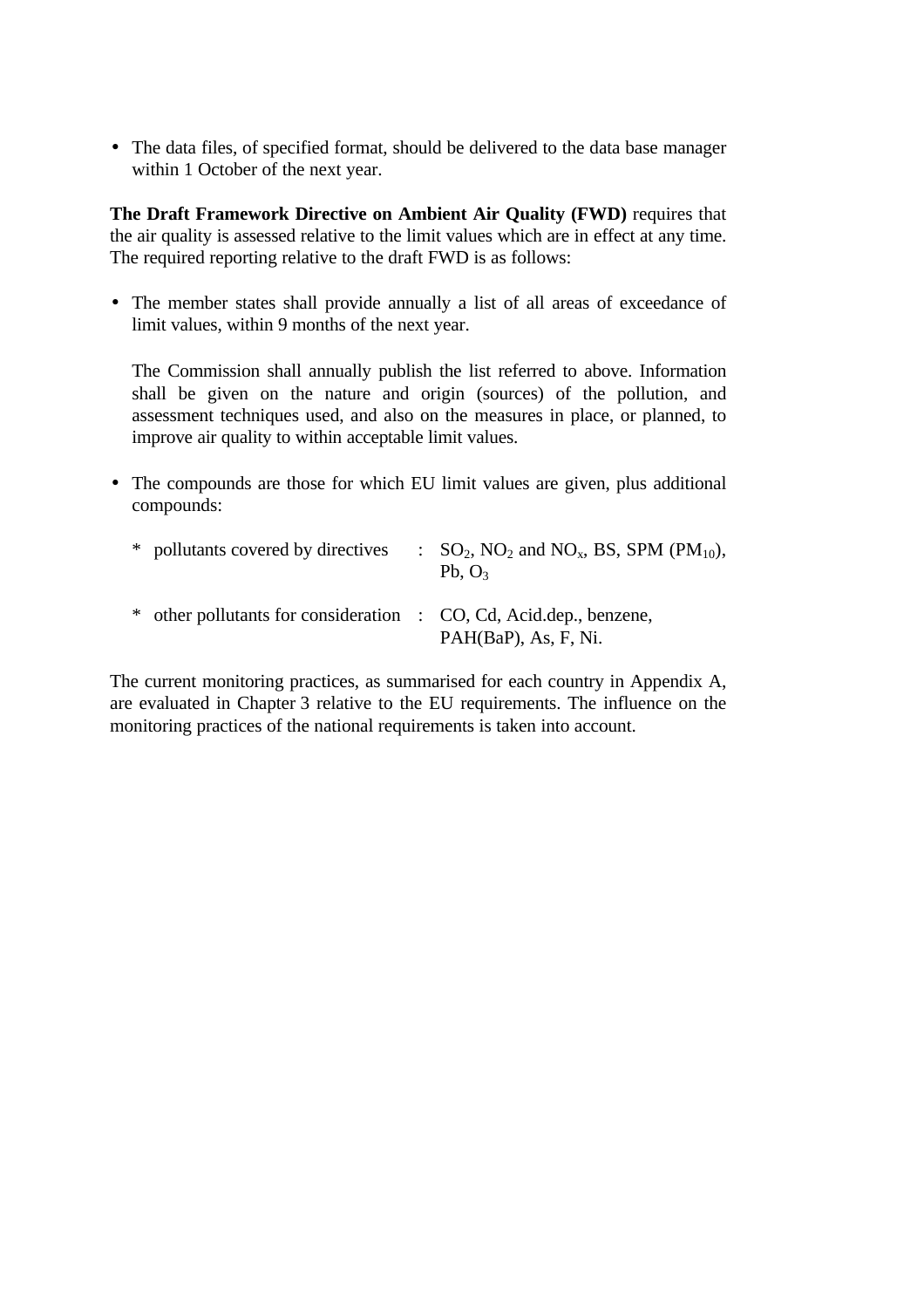| Compound                                                                                                      | Coverage                                                                                                                                                                                                                                                             |               | Reporting                                                                                    |                                                                               |  |  |
|---------------------------------------------------------------------------------------------------------------|----------------------------------------------------------------------------------------------------------------------------------------------------------------------------------------------------------------------------------------------------------------------|---------------|----------------------------------------------------------------------------------------------|-------------------------------------------------------------------------------|--|--|
|                                                                                                               | Spatial                                                                                                                                                                                                                                                              | Time          | Parameters                                                                                   | Time schedule                                                                 |  |  |
| $SO2$ , SPM<br>(89/427/EEC)                                                                                   | In principle, full<br>coverage, since<br>all exceedances<br>should be detec-<br>ted.<br>where there is<br>$\bullet$<br>exceedance<br>where<br>$\bullet$<br>prevention of<br>further in-<br>crease is<br>necessary<br>in specially<br>$\bullet$<br>protected<br>areas | Year<br>round | 24h average,<br>median, 98 percentile,<br>annual average                                     | 6 months after<br>reference year                                              |  |  |
| Ph<br>(82/884/EEC-<br>(Lead)                                                                                  | As above                                                                                                                                                                                                                                                             | Year<br>round | Annual average                                                                               | 6 months after<br>new year                                                    |  |  |
| NO <sub>2</sub><br>(85/203/EEC-<br><b>NO2)</b>                                                                | As above                                                                                                                                                                                                                                                             | Year<br>round | As for SO2, SPM                                                                              | As above                                                                      |  |  |
| $O_3$<br>(92/72/EEC)<br>(Simultaneous<br>measurements<br>of NO <sub>x</sub> and<br><b>VOC</b><br>recommended) | Selected sites<br>$\bullet$<br>of expected<br>highest ex-<br>posure<br>Additional<br>$\bullet$<br>sites, to<br>provide info<br>on $O_3$ for-<br>mation                                                                                                               | Year<br>round | 1 h, 8 h, 24 h:<br>maximum, mean,<br>98 percentile,<br>no., date, duration of<br>exceedances | Immediate<br>info to the<br>public<br>Report<br>6 months<br>after new<br>year |  |  |

*Table 2.1: Requirements from compound-specific directives (CSD).*

The CSD Directives also require reporting of the reasons for exceedances, and implemented policies to avoid reoccurrence ("Article 3 zones").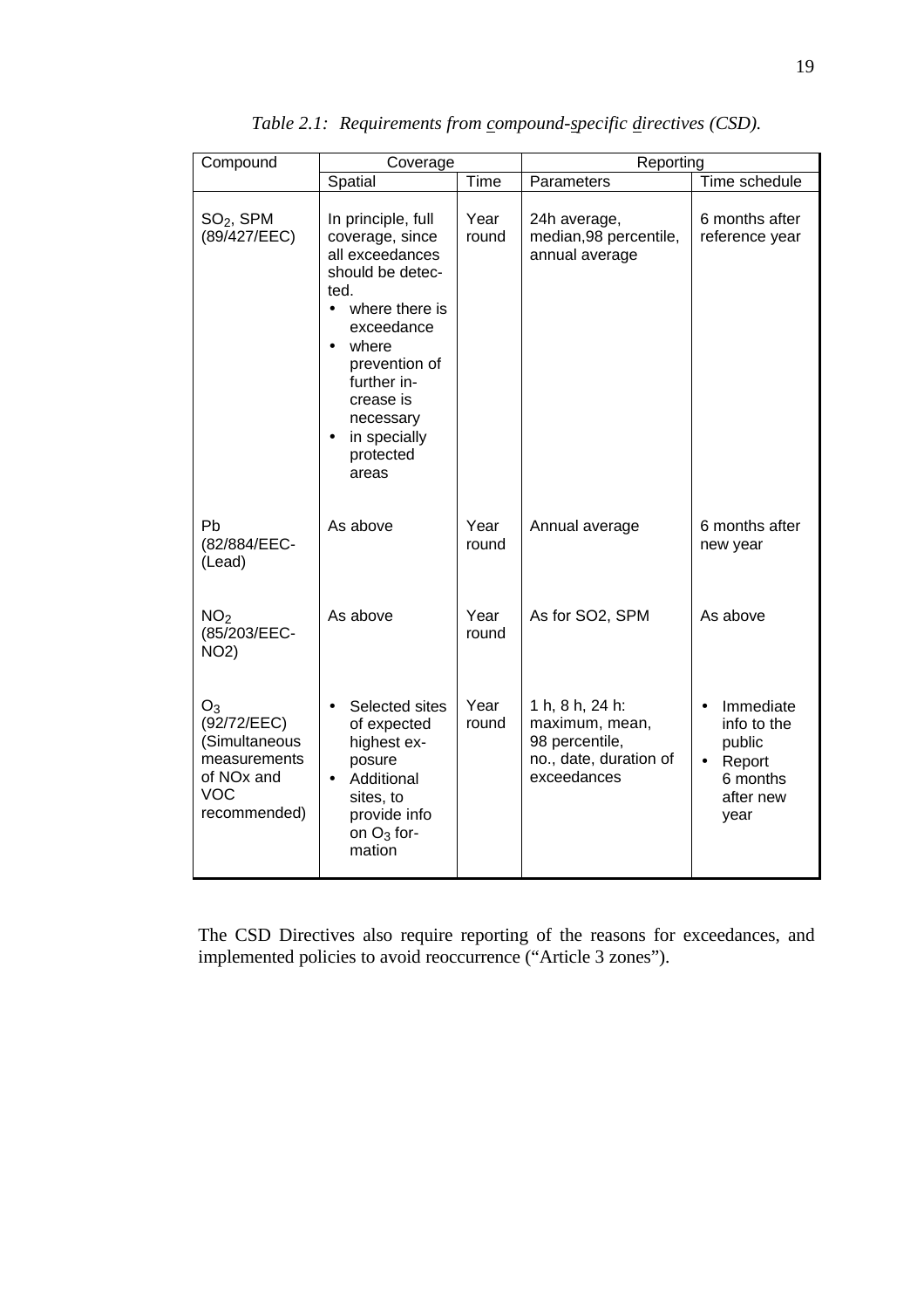# *Table 2.2: Requirements from Draft EoI Decision (EU, The Council, no. 12122/2/95, Rev. 2).*

| The exchange of information concerns:                                                                                                                                                        |                                                             |     |
|----------------------------------------------------------------------------------------------------------------------------------------------------------------------------------------------|-------------------------------------------------------------|-----|
| networks and station descriptions<br>geographic representativity<br>∗<br>local influences<br>∗<br>methods<br>∗<br>$\ast$<br>data logging, transfer, etc.<br>measurement data and statistics. |                                                             |     |
| Compounds to be reported                                                                                                                                                                     |                                                             |     |
|                                                                                                                                                                                              |                                                             | No. |
| Classic, 24 hour<br>Ph                                                                                                                                                                       | $SO_2$ , acidity (AF), SPM, PM <sub>10</sub> , black smoke, | 6   |
| Classic, 1 hour                                                                                                                                                                              | : $NO_x$ , $NO_2$ , $CO$ , $O_3$                            | 4   |
| Inorganic gases, 24 hour : $H_2S$ , $CS_2$ , $NH_3$                                                                                                                                          |                                                             | 3   |
| Metals, 24 hour                                                                                                                                                                              | Hg, Cd, Ni, Cr, Mn, As                                      | 6   |
| Organic gaseous, 24 hour:                                                                                                                                                                    | VOC(T), VOC(NM), benzene, toluene,                          |     |
|                                                                                                                                                                                              | styrene, butadiene 1,3                                      | 6   |
|                                                                                                                                                                                              | formaldehyde, PAN, $CH_2$ -CH-CN, $C_2HCl_3$ ,              |     |
|                                                                                                                                                                                              | $C_2Cl_4$ , $CH_2Cl_2$ , VC                                 | 7   |
| Organic particles, 24 hour :                                                                                                                                                                 | BaP, PAH                                                    |     |
| Wet deposition, $1$ month : N- and S-deposition, acid dep.                                                                                                                                   |                                                             |     |
| Total                                                                                                                                                                                        |                                                             |     |

# *Sites to be reported*

- All sites established under the compound-specific Directives.
- Additional sites, selected by member states, for additional compounds.
- Sites operated under the 1982 EoI Directive.

# *Statistics*

|                     | • Concentrations in air: average, median, 98% ile (99.9% ile for 1-hour values),                   |
|---------------------|----------------------------------------------------------------------------------------------------|
| $\bullet$ For ozone | maximum<br>: as above, but statistics for 8-hour values in addition<br>$(99.9\%$ ile not required) |
| • Deposition        | : monthly averages.                                                                                |

# *Reporting timeframe*

Data files should be transferred to the Commission before October 1 the year after the reference year.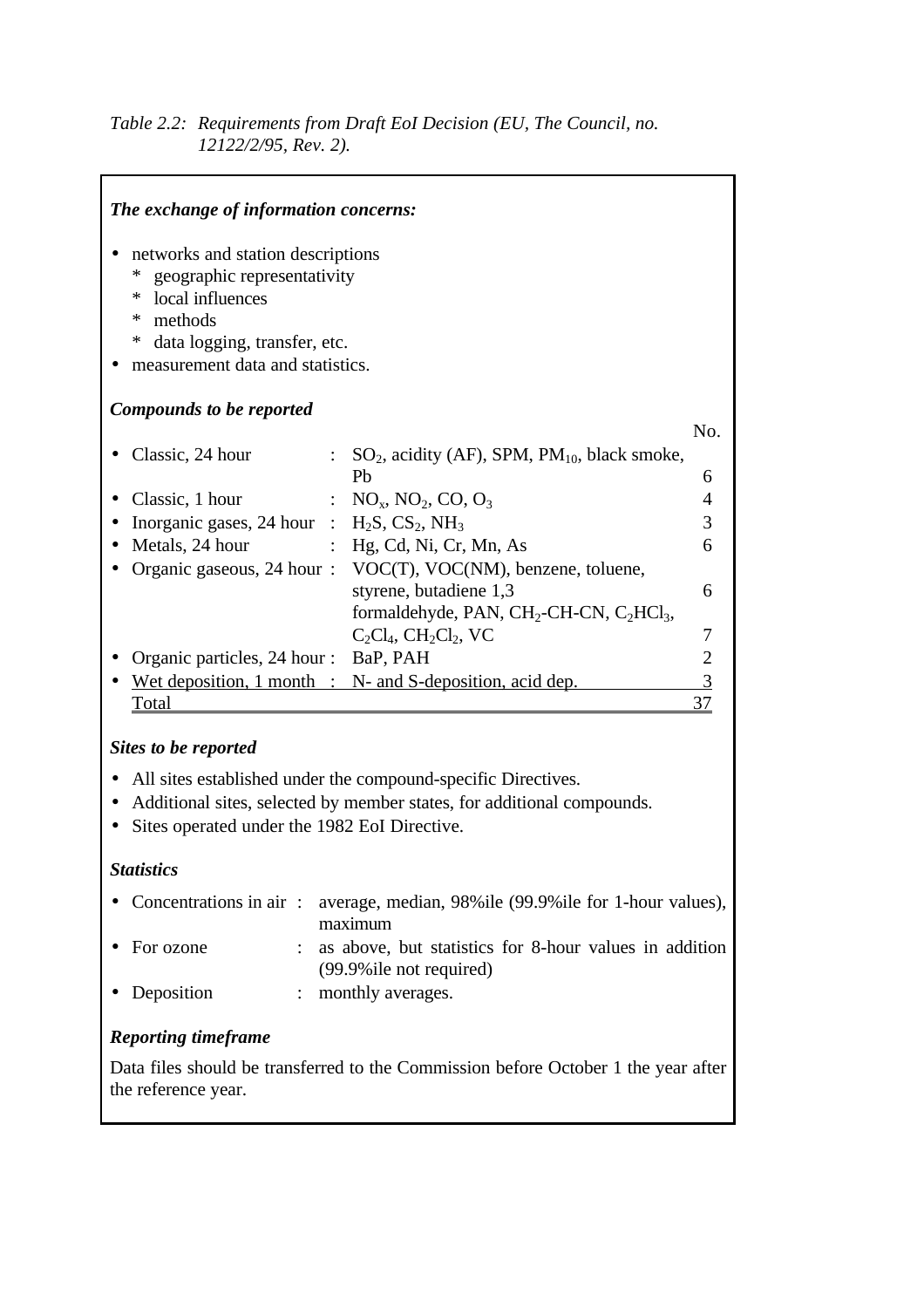*Table 2.3: Requirements to monitoring and reporting from the Draft Framework Directive (FWD) (Council Directive 95/9514/EC).*

#### *Air Quality Assessment*

The FWD requires that Air Quality Limit Values (AQLV) are set. Once they are set, the air quality in member states should be assessed as follows:

- Measurement is mandatory
	- ∗ in agglomerations with more than 250,000 inhabitants (or population density >xxx inhabitants per km2. xxx to be decided by the member states).
	- ∗ in zones with conc. >x % of AQLV. (x to be determined).
	- ∗ in other zones with conc. >AQLV.
- If levels are  $\langle x \rangle$  of the limit values, combined measurement and modelling may be used.
- If levels are  $\langle y \rangle$  of the limit values, techniques of modelling or objective estimation might be used alone. (y to be determined).

"Assessment" is here understood as involving full description of the air quality, i.e. spatial coverage to detect exceedances.

#### *Reporting*

Members states shall provide

• annually a list of areas with AQ exceeding AQLV, within 9 months of a calendar year.

The Commission shall publish

- annually, the list of areas referred to above
- a report on air quality in the EU, every 3, year.

#### *Compounds*

|                                      | 1. Pollutants covered by EU Directives : $SO_2$ , NO (and NO <sub>x</sub> ), BS, SPM (PM <sub>10</sub> ), |
|--------------------------------------|-----------------------------------------------------------------------------------------------------------|
|                                      | Pb. $O3$                                                                                                  |
| 2. Other pollutants of consideration | $\therefore$ CO, Cd, benzene,                                                                             |
|                                      | PAH(BaP), As, Ni, Hg                                                                                      |

#### *Information to be reported on Action Plans*

- Localisation of exceedances
- General information of those areas
- Responsible authority
- Nature and assessment of pollution \* previous concentration trends \* assessment techniques
- Origin of the pollutants (sources)
- Analysis of the situation \* factors responsible for excess
	- \* details of possible measures
- Details of previous measures (before FWD)
- Details of present measures (after FWD)
- Details of planned measures
- References to information, data, and reports.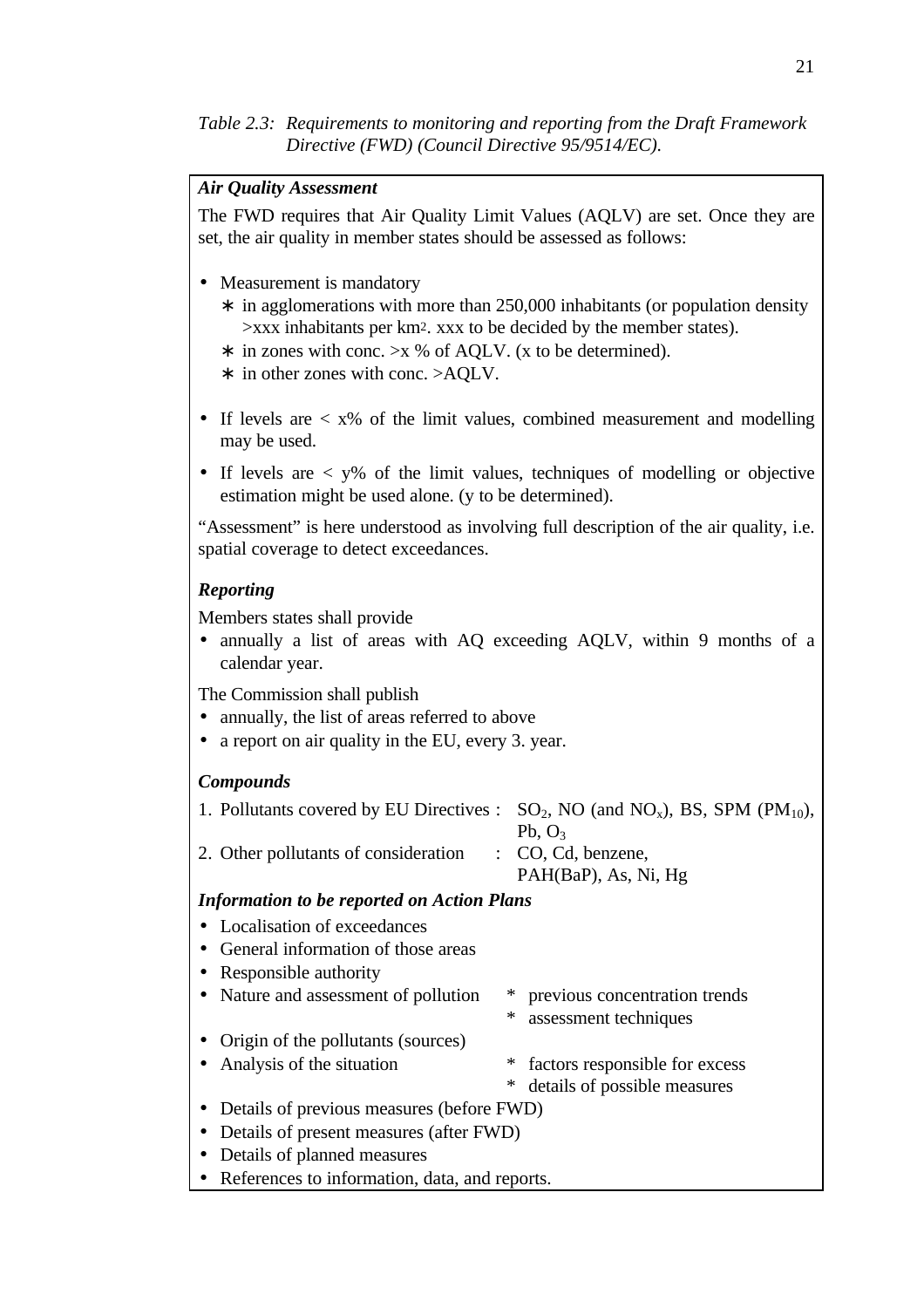# **2.2 International conventions and monitoring programmes**

# *2.2.1 ECE-EMEP*

The main objective of the EMEP programme is to provide information on the transport and deposition of pollutants on the European scale. This is accomplished through the combination of monitoring and modelling. The transboundary fluxes are to be determined by model calculations. The monitoring network is to provide data for model control. The purpose of the EMEP monitoring network is to (ECE, 1994):

- provide information on the spatial distribution of air pollutants over Europe,
- provide a basis for comparison with model calculations,
- provide a basis for evaluation of time trends.

Following is a listing of the major recommendations concerning the EMEP monitoring programme (EMEP, 1995; EMEP, 1996):

#### *Compounds/averaging time*

| Precipitation | : $SO_4$ , NO <sub>3</sub> , NH <sub>4</sub> , Ca, pH (H <sup>+</sup> ) (all 24 h)                                                                                 |
|---------------|--------------------------------------------------------------------------------------------------------------------------------------------------------------------|
| Air           | $\therefore$ SO <sub>2</sub> (24h), SO <sub>4</sub> (24h), NO <sub>2</sub> (24h), O <sub>3</sub> (1h)<br>VOC (10 min. for light HC, 8 h for aldehydes and ketones) |

Inclusion of heavy metals and POPs is considered. It is considered to allow precipitation sampling to extend for up to 7 days (weekly samples).

#### *Spatial coverage*

| Assumed adequate coverage : Central parts of Europe: 150-200 km between |             |                                     |
|-------------------------------------------------------------------------|-------------|-------------------------------------|
|                                                                         |             | sites                               |
|                                                                         | Other areas | $\therefore$ 300 km or more between |
|                                                                         |             | sites                               |
|                                                                         |             |                                     |

This spatial density is considered adequate to provide a basis for comparison with models, but not necessarily sufficient to cover more local gradients.

#### *Site location*

The quality of the site location is considered very important. The site must be chosen so that samples are representative of the region of interest, and not unique to that particular site.

#### *Quality of measurements*

Quality control of the measurements is strongly emphasised in the programme. A long-term goal is a combined sampling and analysis uncertainty of 15-25%, depending upon component.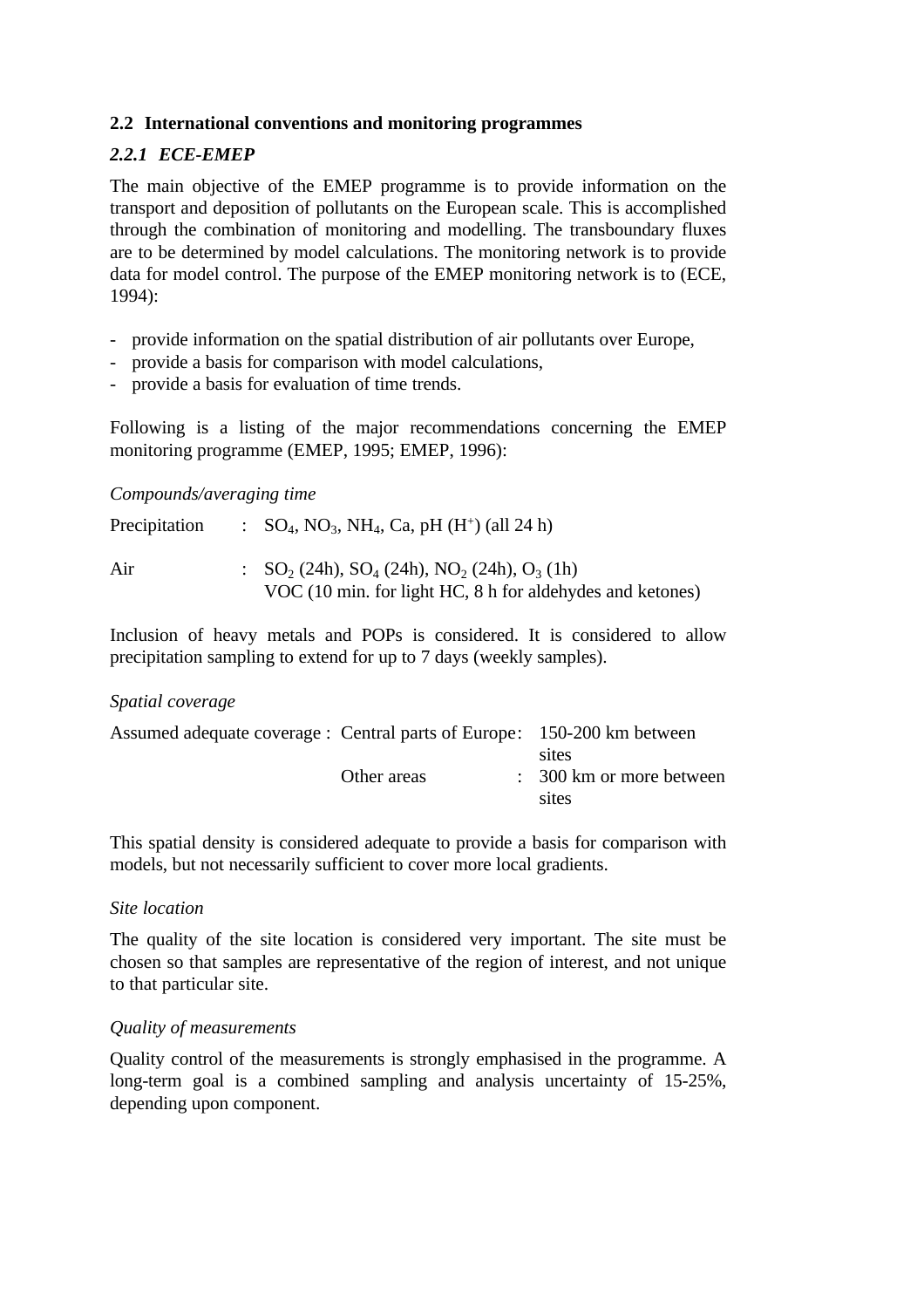#### *Temporal coverage and resolution*

The programme recommends year-round operation. A 90% data completeness is considered a realistic objective.

It is under consideration to limit  $O_3$  measurements to the summer half year (April 1-September 30).

# *2.2.2 Other European Conventions*

These comprise the regional marine conventions in Europe, which are:

- The Convention for the Protection of the Marine Environment of the North-East Atlantic (OSPAR Convention, replacing the Oslo Convention and the Paris Convention).
- The Convention on the Protection of the Marine Environment of the Baltic Sea Area (Helsinki Convention, HELCOM).
- The Convention for the Protection of the Mediterranean Sea against Pollution (Barcelona Convention, MEDPOL, under the UNEP Regional Seas Programme).

The monitoring programmes under these conventions focus on the marine environments, but also cover atmospheric input to the waters. Thus, both concentrations in air, and deposition of relevant compounds are covered by the monitoring programmes. Nutrients (N-compounds), heavy metals and persistent organic pollutants are covered, as well as ozone to some extent. The monitoring programs are described in Chapter 3.3.2.

#### *OSPAR*

The comprehensive atmospheric monitoring programme (CAMP) of OSPAR, established in 1980, is joined by the following countries, which report measurements from coastal stations:

Belgium, Denmark, France, Germany, Iceland, Ireland, Netherlands, Norway, Portugal, Spain, Sweden, United Kingdom.

The monitoring requirements were established in at the beginning of the 1980's and revised during the Third International Conference on the Protection of the North Sea, held in March 1990.

With respect to atmospheric inputs to the North Sea, The Hague Declaration adopted the following measures, which in effect also set the monitoring requirements:

1. For an agreed group of 17 substances, North Sea states should seek a reduction of 50% in atmospheric emissions by 1995, or by 1999 at the latest, provided that the application of Best Available Technology, including the use of strict emission standards, enables the reduction, and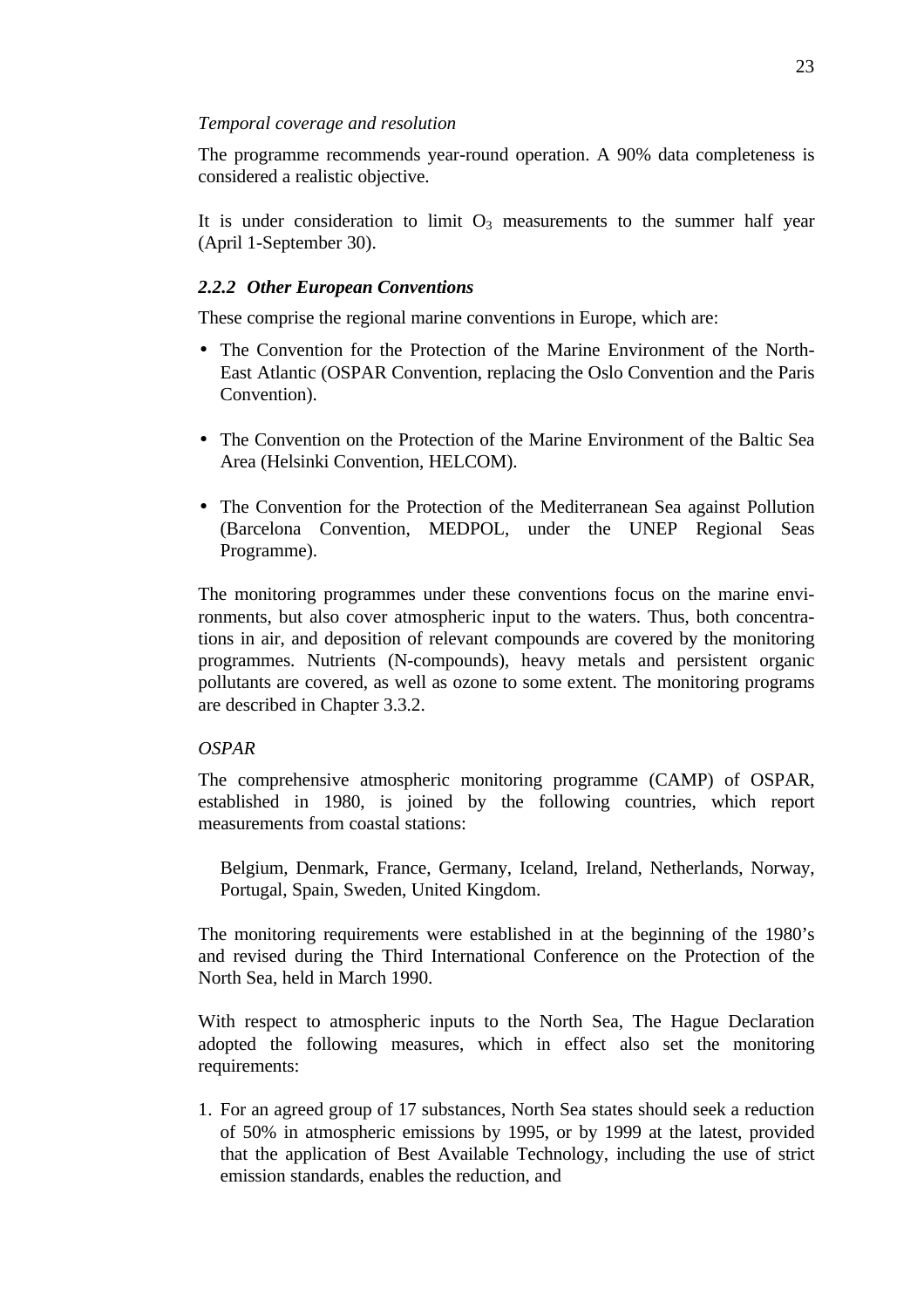2. For substances that cause a major threat to the marine environment, and at least for dioxins, mercury, cadmium and lead, to achieve reductions between 1985 and 1995 of total inputs (via all pathways) of the order of 70% or more provided that the use of Best Available Technology or other low waste technology measures enable such reductions.

# *HELCOM*

The HELCOM Convention came into force in 1980, and was revised in 1992. The nine Baltic states, Denmark, Estonia, Finland, Germany, Latvia, Lithuania, Poland, the Russian Federation and Sweden participate as signatories, as does the European Union. Belarus, the Czech Republic, Norway and Slovakia also participate in the work.

Most of the decisions of the Commission are made as recommendations for implementation by the contracting parties through their national legislation. Regarding monitoring and evaluation of the effects of the pollution, there is a recommendation to "Monitor(ing) the marine environment, airborne pollution and radioactive substances".

# *MEDPOL*

The Long-term Programme for Pollution Monitoring and Research in the Mediterranean Sea (MEDPOL-II) was launched in 1981 within the framework of the Mediterranean Action Plan (MAP) adopted by the governments in the region, in Barcelona in 1975. The MEDPOL airborne pollution monitoring and modelling programme was prepared in 1987, with WHO and UNEP as lead agencies.

The MEDPOL monitoring program is joined by France, Italy, Croatia, Greece, Spain, Cyprus, Turkey, former Yugoslavia, Morocco and Israel.

# *2.2.3 Other international monitoring programmes*

#### *Global Air Quality Monitoring System (GEMS/AIR) of WHO*

The GEMS/AIR Programme is a global programme for urban air quality management. Since 1975 the World Health Organization (WHO) and the United Nations Environment Programme (UNEP) have jointly operated the programme as a component of the United Nations Environment Monitoring System (GEMS). This again is a component of the UN Earthwatch System. During the 20 years of operation, the programme has developed activities in a number of areas, including

- support for the establishment of a global network of over 250 monitoring sites in about 80 cities in 40 countries.
- support of monitoring and assessment operations through training, expert advice, and logistical support.
- support of quality assurance procedures through collaborative reviews of city monitoring networks.
- development and publication of methodology handbooks.
- publication of air quality trends in selected cities around the world.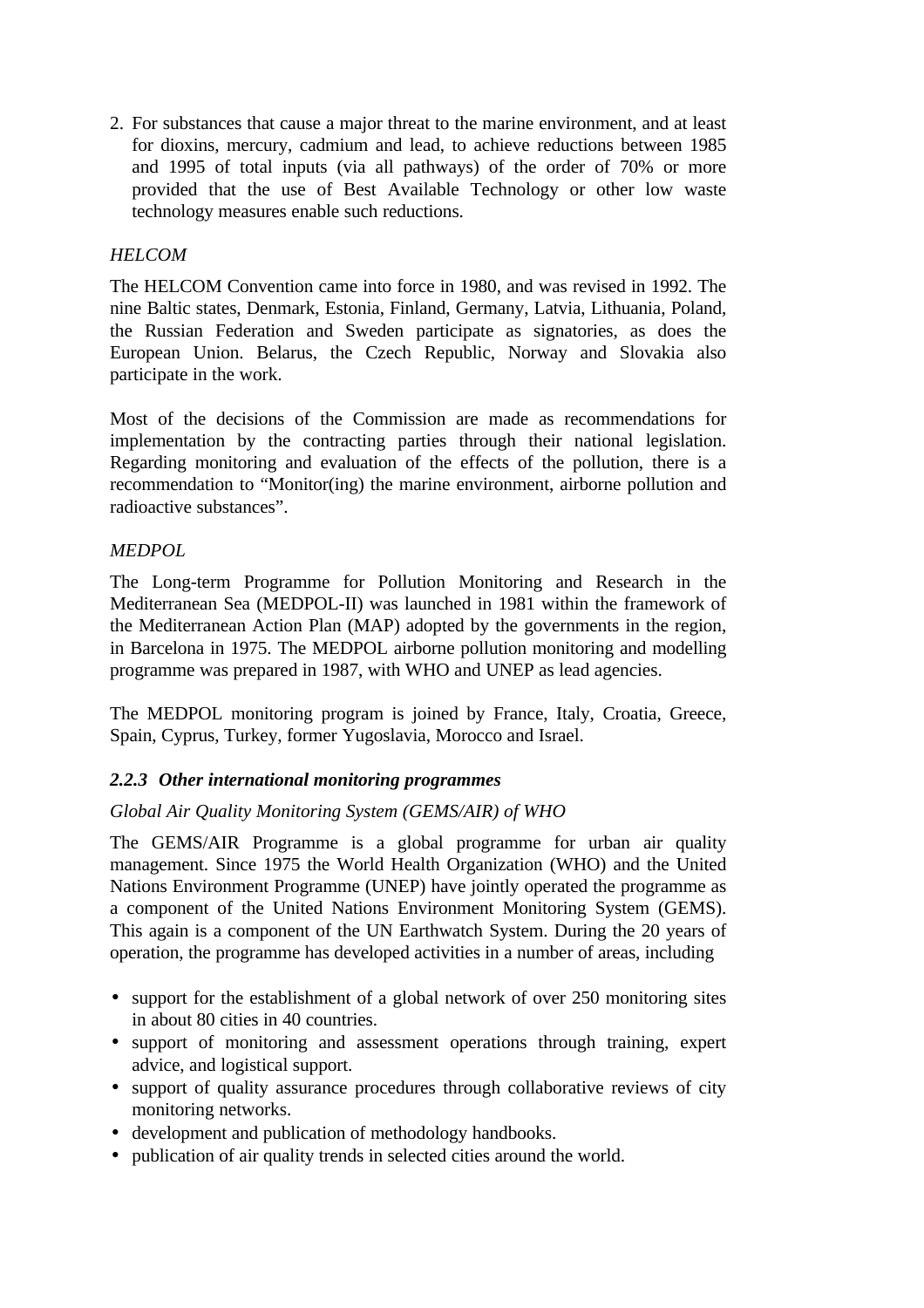Since the beginning GEMS/AIR has sought to facilitate the monitoring and awareness of urban air quality particularly in developing countries.

In the participating countries, it was recommended to operate at least 3 stations located in city centre, in areas representative for commercial, industrial, residential areas respectively.

The GEMS/AIR network in Europe has through the last couple of decades consisted of up to 22 cities in 20 countries*.* The network is at present being reactivated after a period of very little reporting activity. For 1993 and/or 1994, only 9 countries/cities have reported data to the GEMS/AIR data base.

#### *Global Atmospheric Watch (GAW) program of WMO*

GAW was established in 1989 as an integration of the Global Ozone Observing System  $(GO_3OS,$  established in the 1950s) and the Background Air Pollution Monitoring Network (BAPMoN, established in the 1960s).

The network consists of two categories of stations: global (baseline) and regional stations. Participation in the GAW network is voluntary. Baseline stations are considered as research centres with a very extensive monitoring program, while regional stations have a more flexible, less intensive programme. (The monitoring programme is described in Chapter 3.3.2.)

#### *EUROTRAC Tropospheric Ozone Research (TOR)*

The EUROTRAC programme (a joint European project with the main aim to study the impact of human activities on the troposphere over Europe) was established in 1983, and includes 3 subprojects doing field measurements:

- ALPTRAC : High Alpine Aerosol and Snow Chemistry Study.
- TOR : Tropospheric Ozone Research.
- TRACT : Transport of Pollutant over Complex Terrain.

Of these, TOR has a substantial, long-term monitoring program covering most of Europe.

EUROTRAC is a scientific research programme with voluntary participation from research institutes, universities and industry. Participants come from the following 24 countries: Austria, Belgium, Bulgaria, Croatia, Denmark, Germany, Finland, France, Greece, Hungary, Ireland, Italy, Netherlands, Norway, Poland, Portugal, Romania, the Russian Federation, Slovenia, Spain, Sweden, Switzerland, Turkey, United Kingdom, and the EC.

The TOR scientific objectives are to ascertain the increase of ozone in Europe over northern mid-latitudes generally, to determine and model ozone trends, and to try to measure transfer of ozone into the free troposphere.

The monitoring program is describe in Chapter 3.3.2. It includes, in addition to ozone, oxides of nitrogen, CH4, CO, NMHC and meteorological data.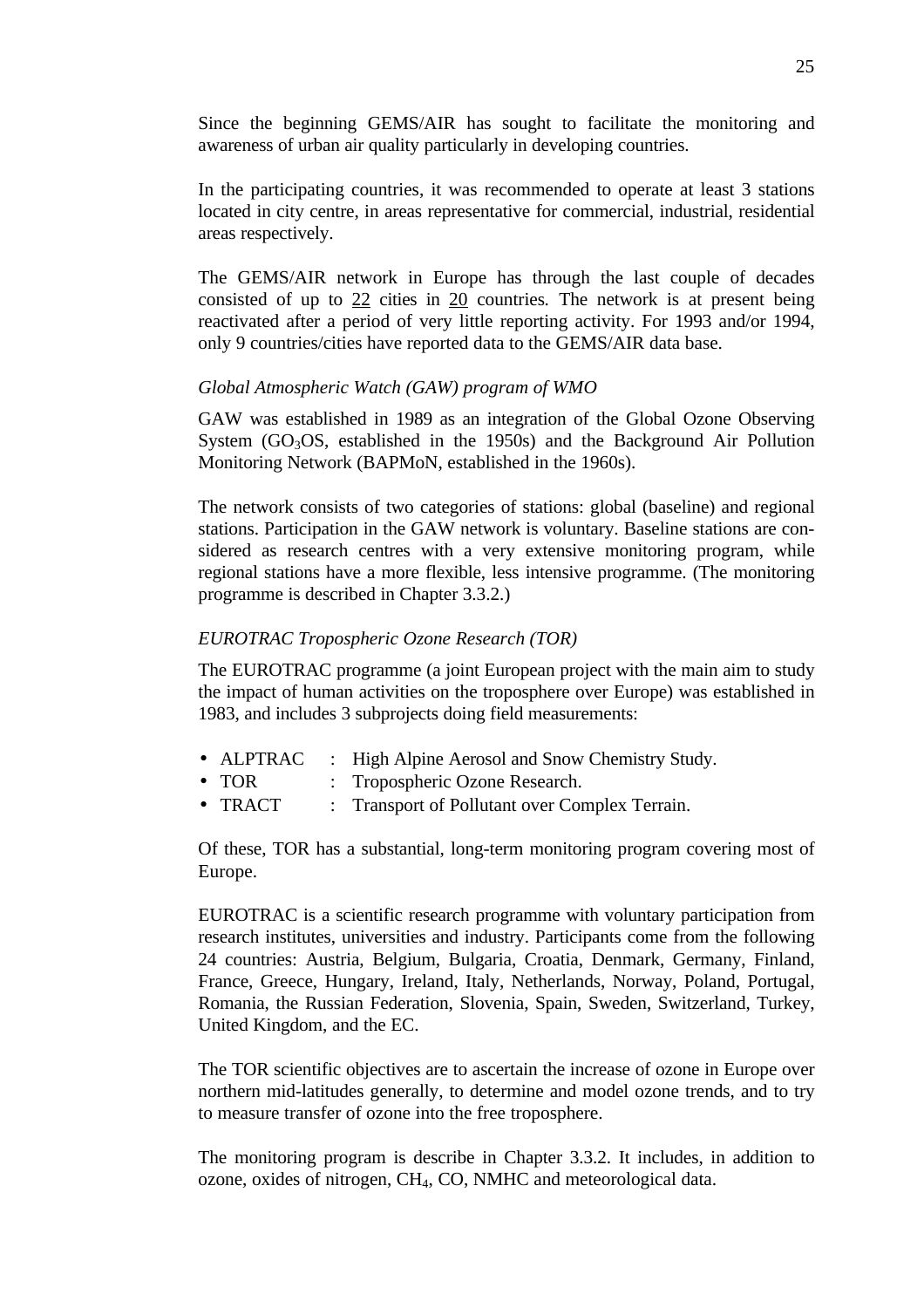# *Arctic Monitoring and Assessment Program (AMAP)*

The Arctic Monitoring and Assessment Program (AMAP) was established at the beginning of the 1990's between the following parties: Sweden, Norway, Denmark, Iceland, Finland, the Russian Federation, Canada, and the United States.

The main goal for AMAP is to present the assessment of the Arctic environment contamination by acidic compounds, heavy metals, POPs, radionuclides, as well as to provide information on components contributing to global change of the environment. The assessment includes sources, fluxes, pathways, environmental levels, and environmental and health effects of the above mentioned groups of pollutants in the Arctic.

The program is now in its first phase, during which the assessment of problems have been the main emphasis. Planning of Phase 2 starts early 1997, during which the monitoring activities will be more important.

# **2.3 National requirements**

National requirements to air quality monitoring are described for each country in the country summary texts in Appendix A, to the extent they are available.

For most countries, the national requirements are restricted "to check compliance with national and (for EU member states) EU Limit and Guide Values".

Examples of extended national requirements: In Austria the ozone law regulates the near-real-time information of the public about the ozone pollution situation throughout the country. In Slovakia the national requirements state specifically the responsibility to "inform the public" about the pollution situation.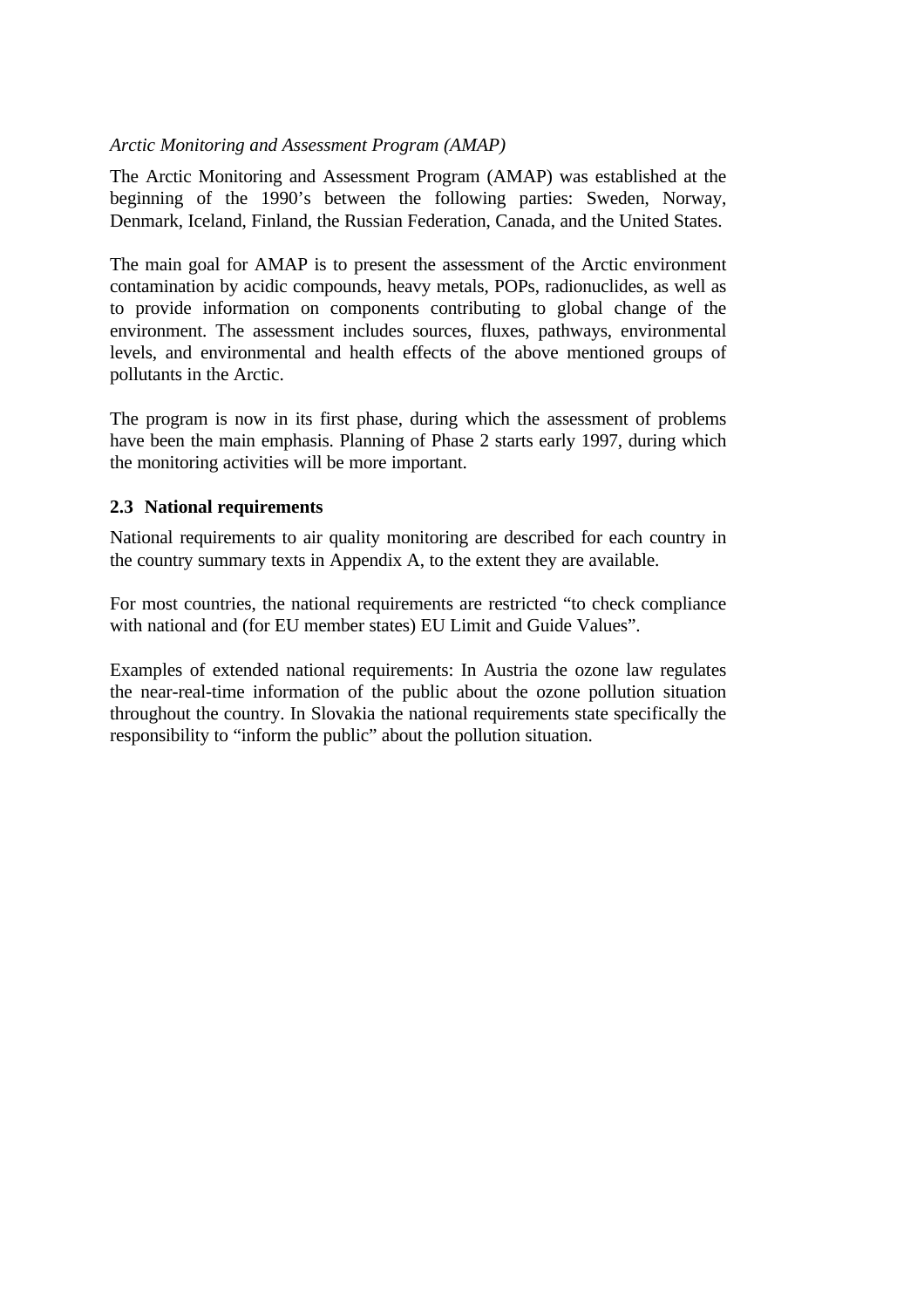# **3. Summary of monitoring practices in Europe**

#### **3.1 Summary on European scale of country-wise monitoring programmes**

Based upon the national summaries in Appendix A and the network/site information in Appendix B, a summary is presented here on the monitoring practices in each country.

The summarised description/evaluation of the monitoring practices in each country is given in Table 3.2. and Table 3.3, for local and regional monitoring respectively.

Blank space in the tables reflect that specific data on the item was not available to the Topic centre.

The information in these tables is very brief. It is intended to provide the itemised, condensed information necessary to enable an overall summary evaluation to be made of the current monitoring practices, and to be evaluated against EU and national requirements.

An explanation of the codes in the tables is given in Table 3.1.

Countries are categorised as EU member states, countries of the European Economic Area (Iceland, Liechtenstein, Norway), and other countries. Within each category, the countries are listed alphabetically.

Tables 3.2 and 3.3 enables a European overview of the monitoring situation. To expand somewhat on the information, a condensed description for each country is given in the text following the tables (Section 3.2).

The summary tables show that the information available is fairly complete for many countries regarding monitoring coverage and methods. However, as far as data availability, reporting and site descriptions is concerned, the information which was available to the Topic Centre is lacking for most countries, making a full evaluation of the state on the European scale incomplete.

The state of the monitoring situation in Europe is evaluated in Chapter 4.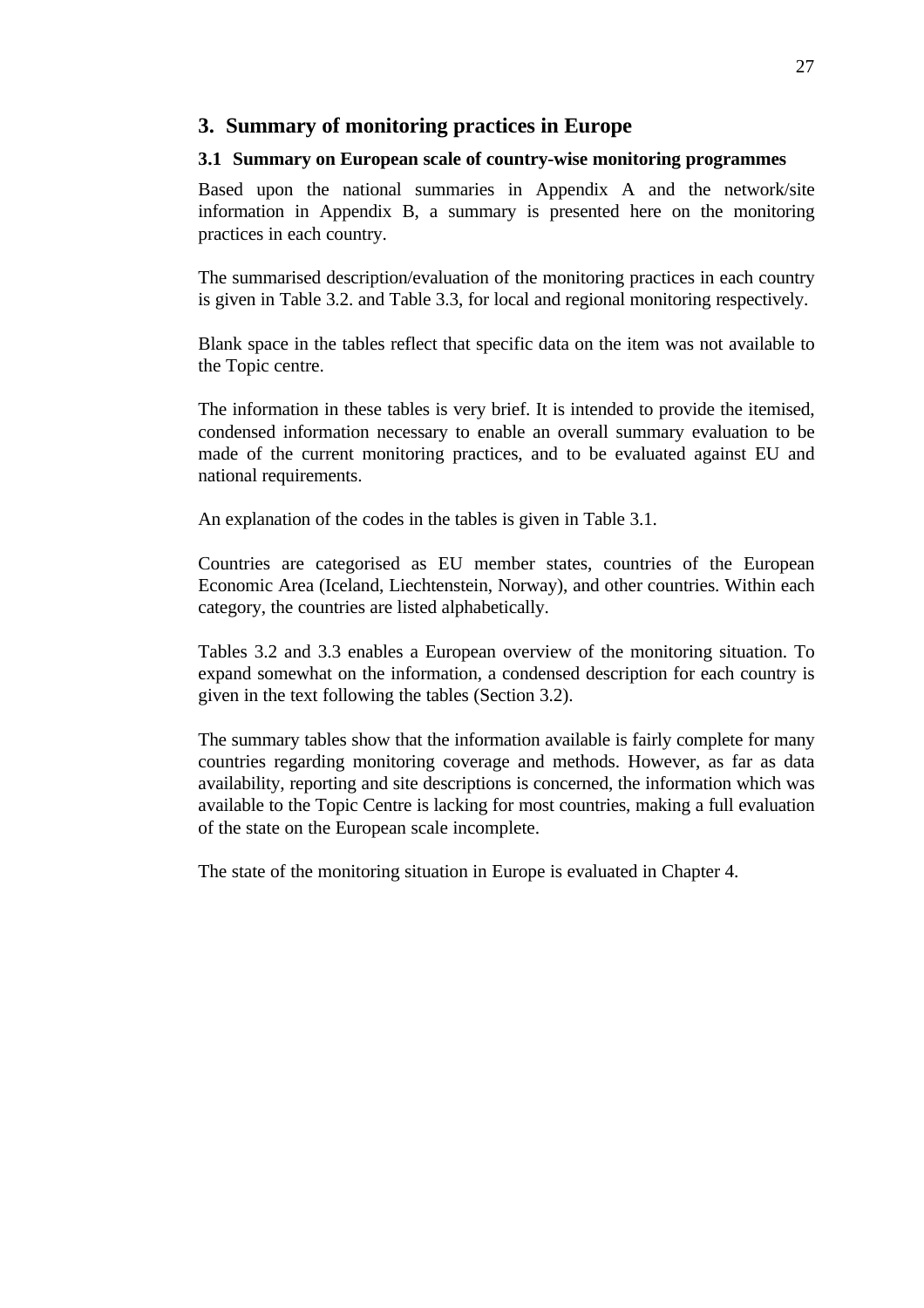| Compound group codes <sup>1</sup> | $\mathcal{L}$  | <b>Urban</b><br>$CSD2$ :<br>Compounds of the EU Compound-Specific<br>Directives<br>$FWD3$ :<br><b>Framework Directive additions</b><br>Exchange of Information Directive additions<br>$EoI3$ :<br><b>Regional</b><br>$SO_2 +$ :<br>S and N compounds in air, include. major ions in<br>SPM, Black smoke<br>Deposition of S and N<br>Dep. $\colon$<br>$O_3$ : $O_3$                                                 |
|-----------------------------------|----------------|--------------------------------------------------------------------------------------------------------------------------------------------------------------------------------------------------------------------------------------------------------------------------------------------------------------------------------------------------------------------------------------------------------------------|
| Spatial coverage:                 |                | $O_3$ -pre.: NO <sub>x</sub> , VOC (O <sub>3</sub> precursors)<br>: Urban/local: No. of cities/No. of non-urban hot-spot areas<br>Regional : No. of sites                                                                                                                                                                                                                                                          |
| Site category coverage            | $\ddot{\cdot}$ | Urban/Local:<br>UG<br>Urban general<br>Urban traffic hot spot<br>UT<br>Urban industrial hot spot<br>UI<br>Rural industrial hot spot<br>RI<br>$\ddot{\phantom{0}}$                                                                                                                                                                                                                                                  |
|                                   |                | Regional:<br>S and N in air, and Black smoke<br>$SO_2 +$ :<br>Dep. : Deposition, acid<br>Ozone<br>O <sub>3</sub><br>$\mathbb{R}^{\mathbb{Z}}$<br>$O_3$ pre :<br>Ozone pre cursors $(NO_x, VOC)$<br>The tables give number of sites in each category.                                                                                                                                                               |
| Temporal coverage                 | $\ddot{\cdot}$ | Year round<br>Other                                                                                                                                                                                                                                                                                                                                                                                                |
| Methods evaluation                | $\ddot{\cdot}$ | 1. Advanced<br>2. According to directives or equivalent<br>3. Non-standard                                                                                                                                                                                                                                                                                                                                         |
| Data availability                 |                | Non-validated data in near real time<br>nrt-a: Near real time (1h data) in central database, accessible <sup>4</sup> )<br>nrt-na: Near real time (1h data) in central database, not accessible<br><b>Validated data</b><br>Available on data-file, accessible on electronic medium,<br>$x-a$ :<br>after (x) months<br>Available on data file, not accessible on electronic<br>x-na:<br>medium, after $(x)$ months. |
| Reporting                         | $\ddot{\cdot}$ | Smog information available to the public<br>O <sub>3</sub><br>$\cdot$ :<br>Other:<br>After (x) months after calendar year                                                                                                                                                                                                                                                                                          |
| Network/site description          |                | Available<br>Not available                                                                                                                                                                                                                                                                                                                                                                                         |

1 To categorise the compounds in **Urban** monitoring, codes are used which refer to the compounds which are listed in the various directives and EoI decision (CSD, FWD, EoI). For **Regional** monitoring, it is instead referred to the following monitoring categories: S and N compounds and BS in air (called  $SO_2^+$ ), S and N compounds in deposition (called Dep), ozone (O<sub>3</sub>) and

 $ozone$  precursors  $(O<sub>3</sub>-pre)$ . 2 x in the tables means that all CSD components are covered.

3 In the tables are listed the compounds which are monitored.

4 Accessible: means accessible through data-lines to (selected) external users.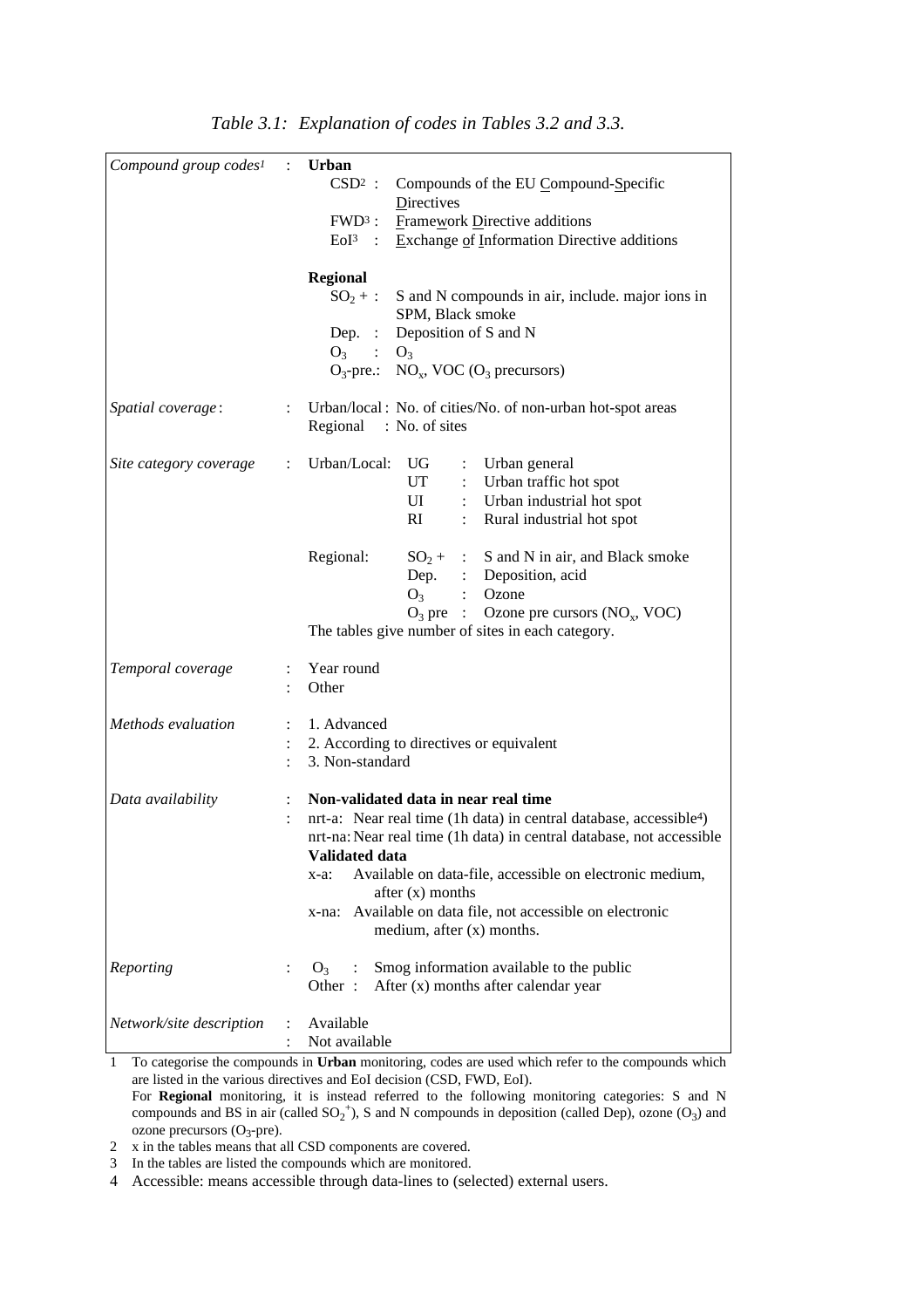|                            |                                                                                                                                                           |              |                                |                     | Coverage                             |                           |            | Methods<br>evaluation |                              | Data availability             | Reporting                             |                | Network<br>description |
|----------------------------|-----------------------------------------------------------------------------------------------------------------------------------------------------------|--------------|--------------------------------|---------------------|--------------------------------------|---------------------------|------------|-----------------------|------------------------------|-------------------------------|---------------------------------------|----------------|------------------------|
|                            |                                                                                                                                                           | Compounds    |                                |                     | Spatial                              | Site category             | Temporal   |                       |                              |                               |                                       |                |                        |
| <b>EU Member</b><br>states | <b>CSD</b>                                                                                                                                                | <b>FWD</b>   | Eol                            | No.<br>οf<br>cities | No. of<br>non-<br>urban<br>hot-spots | UG/UT/UI/RI               |            |                       | Non-<br>validated<br>1h data | Validated<br>data<br>1 h/24 h | $O_3$                                 | Other          |                        |
| Austria                    | $\times$                                                                                                                                                  | <b>CO</b>    | <b>VOC</b><br>H <sub>2</sub> S | 10                  | 15                                   | 100/30 /20 /15            | Year round | 2                     | nrt-a                        | $1-a$                         | Daily or<br>several<br>times a<br>day | $\mathbf{1}$   | Available              |
| Belgium                    | X                                                                                                                                                         | CO           | <b>VOC</b>                     | 60                  | 13 (ind.)                            | $\frac{1}{25^{3}}$ /30/13 | Year round | 2                     |                              |                               |                                       |                |                        |
| Denmark                    | $X^{4}$                                                                                                                                                   | CO<br>Metals |                                | 3                   | $\Omega$                             | 7/8/3/0                   | Year round | $\overline{2}$        | nrt-a                        |                               |                                       | Annually       |                        |
| Finland                    | X                                                                                                                                                         | CO           |                                | 30                  | 3                                    | 71/18/28/3                | Year round | 1, 2                  |                              |                               |                                       | 4              |                        |
| France                     | X                                                                                                                                                         | CO           | <b>VOC</b>                     |                     |                                      | $-8752$                   | Year round | $\overline{2}$        |                              |                               | "Annually"                            |                |                        |
| Germany                    | X                                                                                                                                                         | CO<br>Metals | <b>VOC</b>                     |                     |                                      | 232/156/795)              | Year round | $\overline{2}$        |                              |                               | <b>Monthly</b><br>Annually            |                |                        |
| Greece                     | $X^{4}$                                                                                                                                                   | CO           |                                | 11                  | $\mathbf 0$                          | 22/2/7/0                  | Year round | 2                     |                              | $1 - 2 - 1$                   |                                       | $4 - 5$        |                        |
| Ireland                    | X                                                                                                                                                         |              |                                | 15                  |                                      | 45 / 25 / 10 / 1          | Year round | 2 <sup>1</sup>        |                              |                               |                                       |                |                        |
| Italy <sup>6)</sup>        | X                                                                                                                                                         | CO           |                                | $41^{7}$            |                                      | $129^{8}$                 |            |                       |                              |                               |                                       |                |                        |
| Luxembourg                 | X                                                                                                                                                         | CO<br>Metals | VOC                            | 1                   | $\mathbf 0$                          | 1/2/1/0                   | Year round | 2                     |                              | $2 - /$                       |                                       | $\overline{2}$ |                        |
| 2) Urban $(G + T + I)$     | SO <sub>2</sub> : Total acidity<br>4) Except Pb.<br>7) Incl. industrial areas<br>5) Urban Industrial + Rural Industrial<br>8) total no. of sites included |              |                                |                     |                                      |                           |            |                       |                              |                               |                                       |                |                        |

*Table 3.2: Summary of monitoring practices, local air pollution (urban, traffic, industrial). (Codes/explanation to table: See table on page 27). (Open space means info not available).*

2) Urban  $(G + T + I)$  5) Urban Industrial + Rural Industrial 3) UG + UT 6) The available info. from Italy was no  $\overline{6}$ ) The available info. from Italy was not complete enough to allow a full summary to be made here.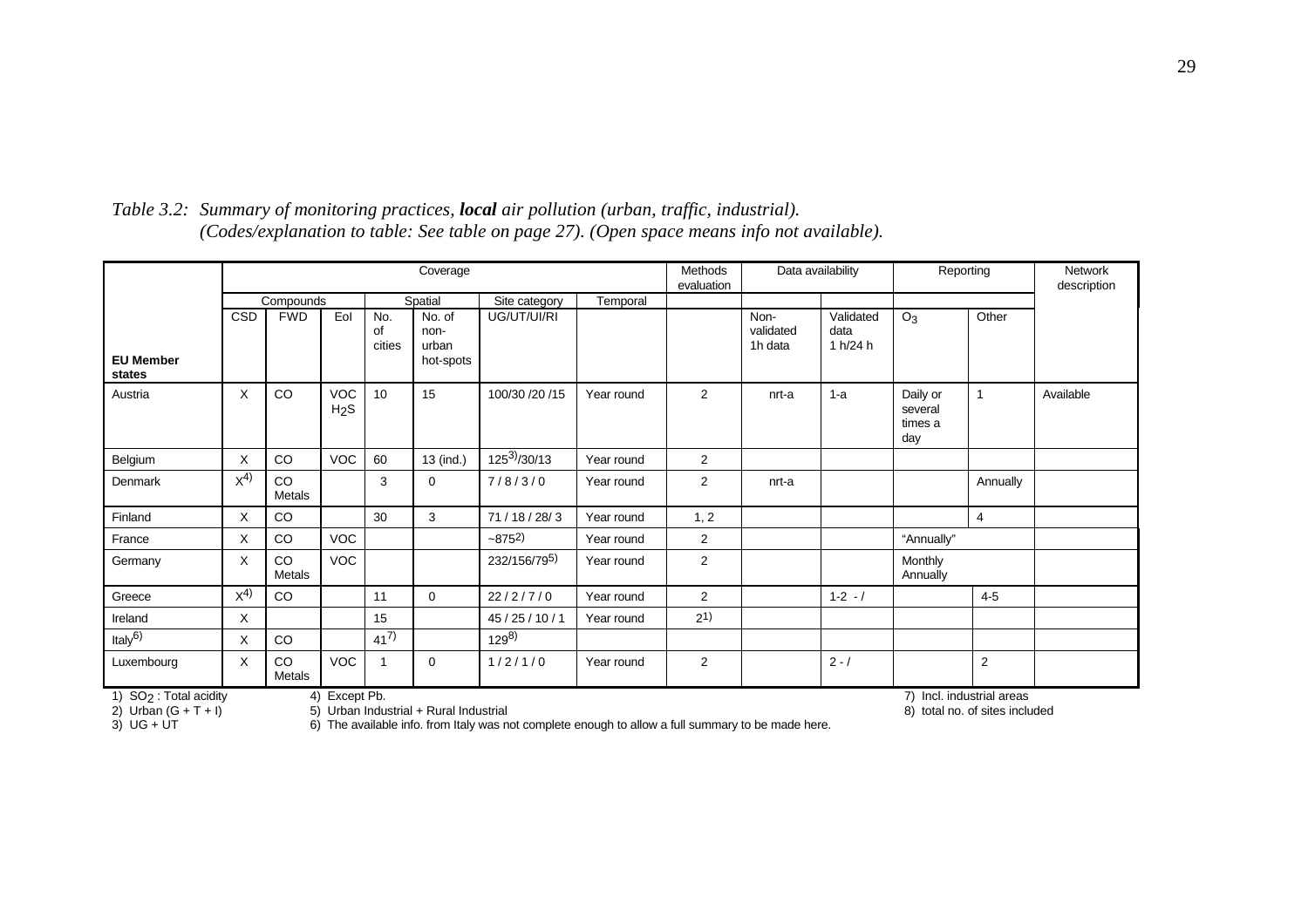|                     |            |              |                                |                  | Coverage                                 |                                                      |                                                                         | Methods<br>evaluation |                              | Data availability             |                       | Reporting | Network description |
|---------------------|------------|--------------|--------------------------------|------------------|------------------------------------------|------------------------------------------------------|-------------------------------------------------------------------------|-----------------------|------------------------------|-------------------------------|-----------------------|-----------|---------------------|
|                     |            | Compounds    |                                |                  | Spatial                                  | Site category                                        | Temporal                                                                |                       |                              |                               |                       |           |                     |
| EU member<br>states | <b>CSD</b> | <b>FWD</b>   | Eol                            | No. of<br>cities | No. of<br>non-<br>urban<br>hot-<br>spots | UG/UT/UI/RI                                          |                                                                         |                       | Non-<br>validated<br>1h data | Validated<br>data<br>1 h/24 h | O <sub>3</sub>        | Other     |                     |
| the Netherlands     | X          | CO<br>Metals | <b>PAH</b>                     | 9                | $\mathbf 0$                              | 7/13/0/0                                             | Year round                                                              | 2                     | nrt-a                        | $1.5 - a/3 - a$               | Every<br>hour $^{2)}$ | 6         | Available           |
| Portugal            | X          | CO           | Acid.                          | 5                | 3 ind.<br>areas                          | 6/15/6/53                                            | Year round                                                              | 2                     |                              |                               |                       |           |                     |
| Spain               | X          | CO<br>Metals | <b>VOC</b><br>H <sub>2</sub> S |                  |                                          | 288/438/167 <sup>1)</sup>                            | Year round                                                              | $\overline{2}$        |                              |                               |                       |           | Available           |
| Sweden              | X          | <b>BTX</b>   | <b>VOC</b>                     | 45               |                                          | 63/3/                                                | 6 winter<br>months<br>except:<br>$O_3$ and 21<br>NO <sub>2</sub> sites: | 1, 2, 3               |                              | "as soon as<br>possible"      | "Annually"            |           |                     |
| U.K.                | X          | CO<br>Metals | PAH<br><b>VOC</b>              | 34               | 4 (ind.)                                 | 45/2/74<br>NO <sub>2</sub> passive:<br>580/260/260/0 | only summer<br>Year round                                               | 2                     | nrt-a                        | $SO_2:3 - a$<br>Acid: 3-6 - a | Twice a<br>day        | "Annual"  |                     |

*Table 3.2 (contd.) (Codes/explanation to table: See table 3.1 on page 27).*

1) UI + RI 2) In summer, by public broadcast. The same procedure for  $SO_2$  in winter.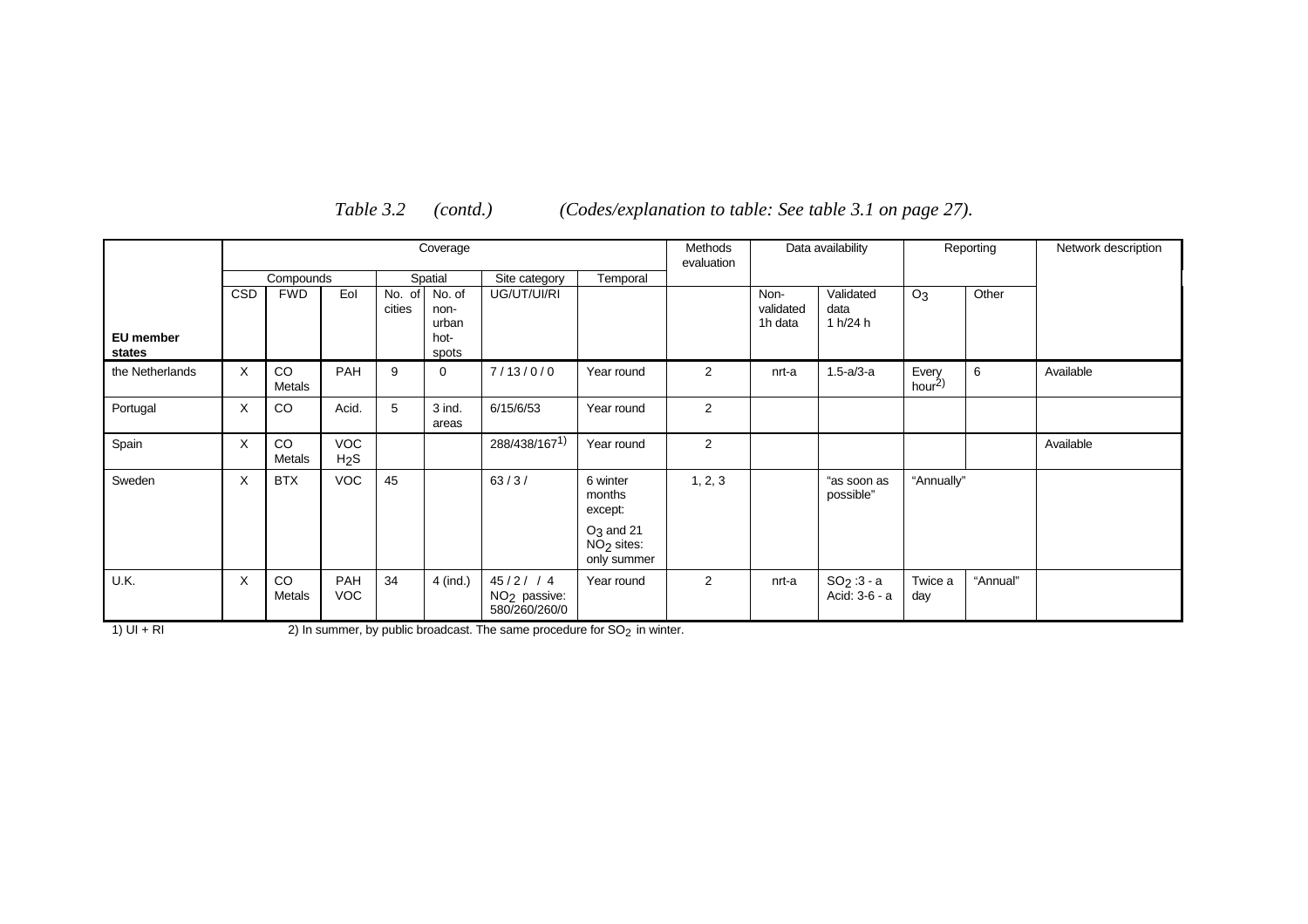|                                                             |                                  |                            |                         |                     | Coverage                                 |                    |                          | Methods        |                              | Data availability             |                             | Reporting | Network     |
|-------------------------------------------------------------|----------------------------------|----------------------------|-------------------------|---------------------|------------------------------------------|--------------------|--------------------------|----------------|------------------------------|-------------------------------|-----------------------------|-----------|-------------|
|                                                             |                                  | Compounds                  |                         |                     | Spatial                                  | Site category      | Temporal                 | evaluation     |                              |                               |                             |           | description |
| <b>Countries of the</b><br>European<br><b>Economic Area</b> | CSD                              | <b>FWD</b>                 | Eol                     | No.<br>of<br>cities | No. of<br>non-<br>urban<br>hot-<br>spots | UG/UT/UI/RI        |                          |                | Non-<br>validated<br>1h data | Validated<br>data<br>1 h/24 h | O <sub>3</sub>              | Other     |             |
| Iceland                                                     | $SO_2$ , $NO_2$ ,<br>$O_3$       | CO,<br>$PM_{10}$           |                         | $\overline{c}$      | $\mathbf 1$                              | 1/1/0/1            | Year round               | 2              |                              |                               |                             |           |             |
| Liechtenstein                                               | $SO_2$ , $NO_2$ ,<br>$O_3$ , TSP | CO                         |                         | $\overline{1}$      | $\mathbf 0$                              | 1/                 | Year round               | $\overline{2}$ |                              |                               | Included in<br>Swiss report |           |             |
| Norway                                                      | NO <sub>2</sub><br>$O_3$         | PM <sub>10</sub>           | <b>VOC</b>              | 6                   | $\mathsf 0$                              | 6/0/0/0            | Winter<br>6 months       | 1,2            | nrt-a                        | $1 - a/2 - a$                 |                             |           |             |
| <b>Other countries</b>                                      |                                  |                            |                         |                     |                                          |                    |                          |                |                              |                               |                             |           |             |
| Albania                                                     | $SO_2$ , $NO_2$ ,<br>$O_3$ , TSP |                            |                         | 11                  | $\mathbf 0$                              | $23^{1}$           | Year round <sup>2)</sup> | 3              |                              |                               |                             |           |             |
| <b>Bulgaria</b>                                             | $SO_2$ , $NO_2$ ,<br>Pb, TSP     | CO, As                     | H <sub>2</sub> S        |                     |                                          | $100^{3}$          | Year round               | 2, 3           |                              |                               |                             |           |             |
| Croatia                                                     | $SO_2$ , $NO_2$ ,<br>BS, TSP     |                            | H <sub>2</sub> S<br>PÂH | 8                   |                                          | $62^{4}$           | Year round               | 2, 3           |                              |                               |                             |           |             |
| Cyprus                                                      | $\overline{X^{5}}$               | <b>CO</b>                  |                         | $\mathbf{1}$        | $\mathbf 0$                              | 0/2/0/0            | Year round               | 2              | nrt-a                        | $2-a$                         |                             | 12        |             |
| Czech Republic                                              | $\mathsf{X}$                     | <b>Metals</b><br>$PM_{10}$ |                         | 6)                  |                                          | $650^{6}$          | Year round               | 2              |                              |                               |                             |           |             |
| Estonia                                                     | $SO_2$ , $NO_2$ ,<br>$O_3$ , TSP | CO<br><b>BTX</b>           | H <sub>2</sub> S        | $\boldsymbol{9}$    |                                          | 8/2/6              |                          | 2, 3           |                              |                               |                             |           |             |
| Hungary                                                     | $SO_2$ , $NO_2$ ,<br>$O_3$ , TSP | CO                         | <b>VOC</b>              |                     |                                          | $39^{7}$           | Year round               |                |                              | 3                             | 12                          |           |             |
| Poland                                                      | X                                | CO                         | <b>VOC</b><br>Metals    | 8)                  |                                          | $>500^{9}/33$ (RI) | Year round               | 2              |                              |                               |                             |           |             |
| Romania                                                     | $SO_2$ , $NO_2$ ,<br>$O_3$       | CO                         | VOC                     |                     |                                          | $152^{10}$         |                          | 2, 3           | 11)                          | $1 - 2$                       | $6 - 12$                    |           |             |

*Table 3.2 (contd.): (Codes/explanation to table: See table 3.1 on page 27).*

For remarks, see next page.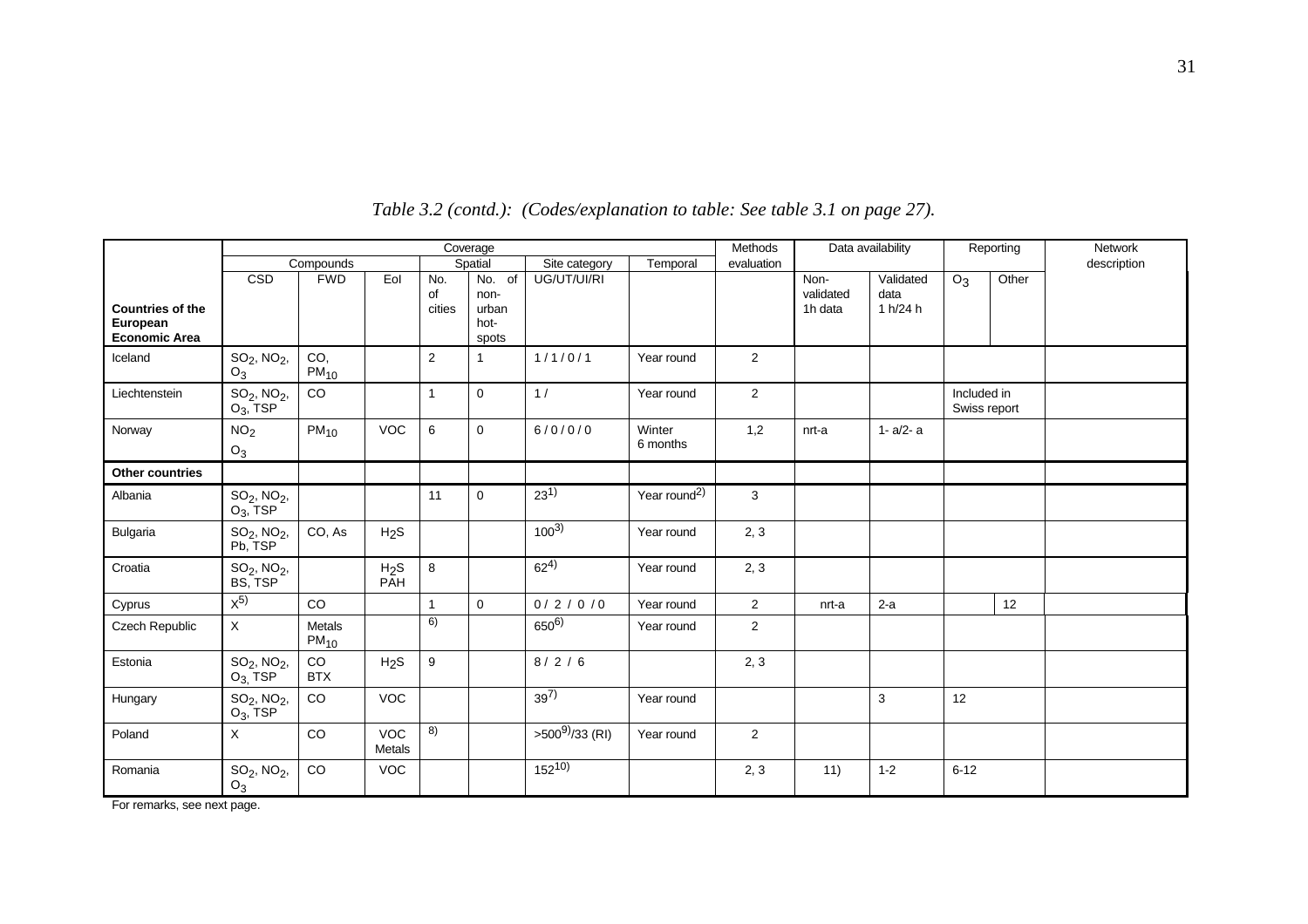- 1) One stationary and one mobile site in each city. Not known how many urban background or hot-spot sites.
- 2) 7-10 days per month.
- 3) Covering large towns, industrial hot-spots, health resorts.
- 4) Covering towns and industrial basins.
- 5) Including PM<sub>10</sub>.
- 6) Total no. of sites: ~650 (urban + rural). The automatic network has 37 urban sites and 37 rural/regional sites. The impression is that the networks cover all major polluted areas, including industrial hot-spots. The extent of monitoring at traffic hot-spots is not clear.
- 7) 8 sites in Budapest. Number of cities, and site classification, is unknown.
- 8) All cities with more than 20,000 inhabitants. In addition, at least 8 local networks around local industries, with 33 sites.
- 9) Incl. possible traffic hot-spots sites.
- 10) Sites in local networks, incl. cities, towns and industrial areas. 25 sites in Bucuresti.
- 11) Daily information to public through mass media may be given.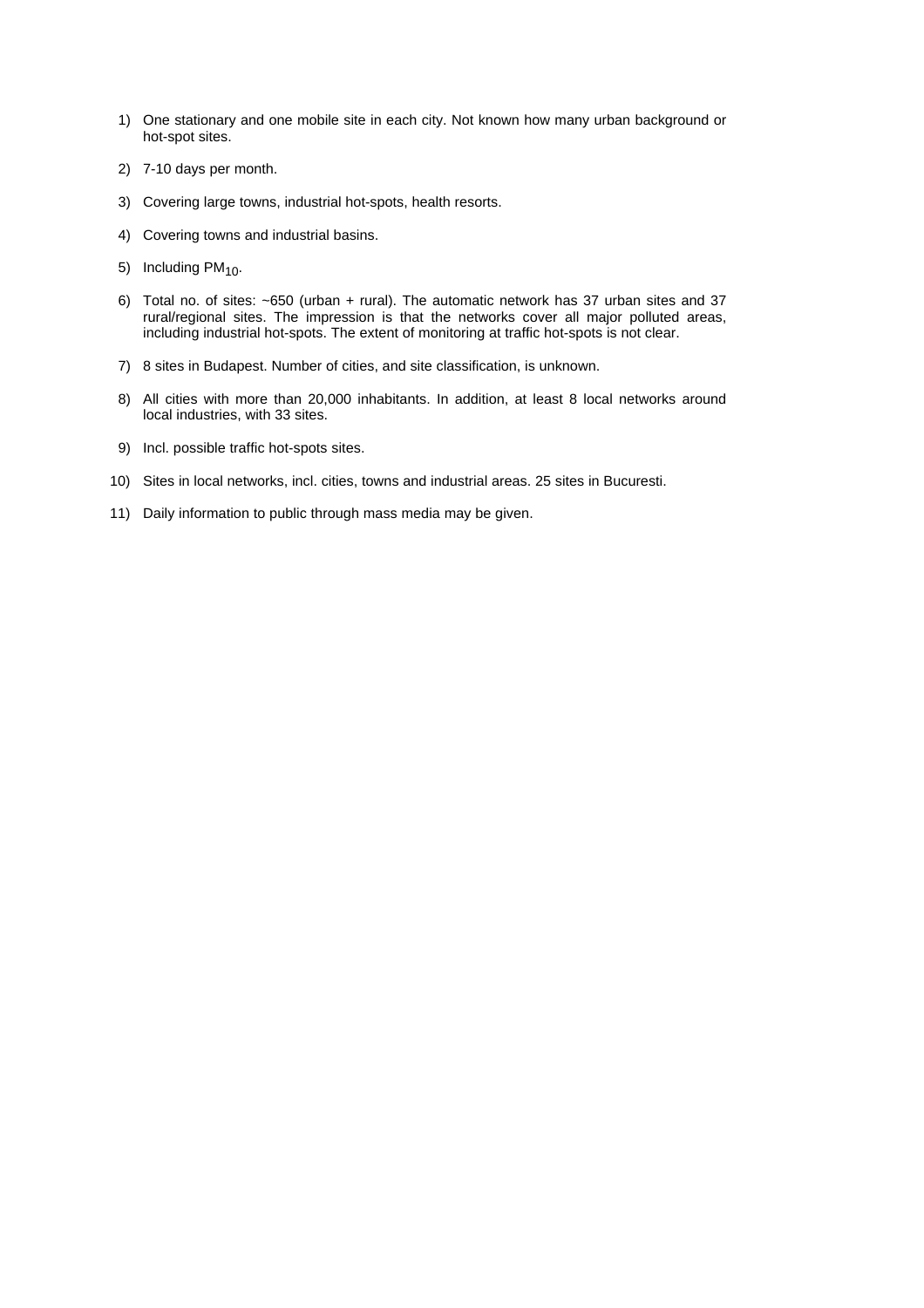*Table 3.2 (contd.) (Codes/explanation to table: See table3.1 on page 27).*

|                        |                                                   |               |            |                     | Coverage                                 |               |            | Methods       | Data availability            |                            | Reporting | Network |             |  |
|------------------------|---------------------------------------------------|---------------|------------|---------------------|------------------------------------------|---------------|------------|---------------|------------------------------|----------------------------|-----------|---------|-------------|--|
|                        |                                                   | Compounds     |            |                     | Spatial                                  | Site category | Temporal   | evaluation    |                              |                            |           |         | description |  |
| <b>Other countries</b> | <b>CSD</b>                                        | <b>FWD</b>    | Eol        | No.<br>οf<br>cities | No. of<br>non-<br>urban<br>hot-<br>spots | UG/UT/UI/RI   |            |               | Non-<br>validated<br>1h data | Validated data<br>1 h/24 h | $O_3$     | Other   |             |  |
| Slovakia               | X                                                 | CO            |            | 17                  |                                          | 14/6/10/      | Year round | $\mathcal{P}$ | na                           | 1-a                        |           | 8       |             |  |
| Slovenia               | X                                                 | CO            |            |                     |                                          | $86^{1}$      | Year round | $\mathcal{P}$ | 2)                           |                            |           | $4 - 5$ | Available   |  |
| Switzerland            | SO <sub>2</sub><br>$NO2$ ,<br>$O_3$<br><b>TSP</b> | <sub>CO</sub> | <b>VOC</b> |                     |                                          | 55/31/12/3    | Year round | 2             |                              |                            |           | 7-8     |             |  |

1) The classification of the sites is not given.

2) Daily data are available to the public from the 8 sites in the ANAS system.

3) 12 passive SO<sub>2</sub>, 102 passive NO<sub>2</sub> and 41 dustfall sites come in addition.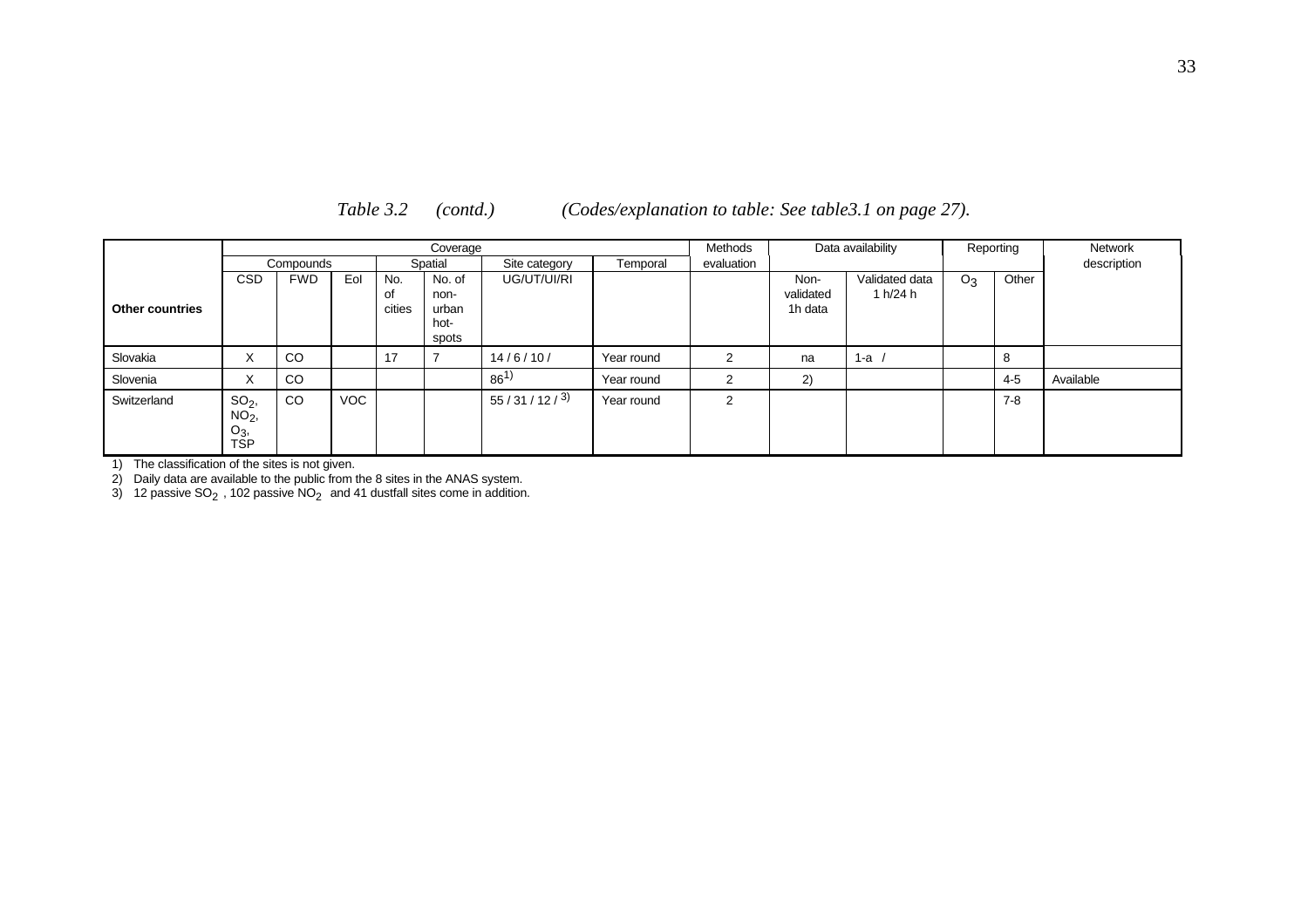|                            |              |              |              |              | Coverage              |                         |            | Methods        | Data availability        |                               | Reporting                          | <b>Network</b> |             |
|----------------------------|--------------|--------------|--------------|--------------|-----------------------|-------------------------|------------|----------------|--------------------------|-------------------------------|------------------------------------|----------------|-------------|
|                            |              |              | Compounds    |              | Spatial               | Site category           | Temporal   | evaluation     |                          |                               |                                    |                | description |
| <b>EU Member</b><br>states | $SO2$ +      | Dep.         | $O_3$        | $O_3$ -pre   | No. of sites          | $SO_2 + /$ Dep. / $O_3$ |            |                | Non-validated<br>1h data | Validated<br>data<br>1h/24h   | $O_3$                              | Other          |             |
| Austria                    | X            | X            | $\times$     | X            | $-55$                 | 55<br>35/55             | Year round | 2              | nrt-a                    | $1-a$                         | Daily or<br>several times<br>a day | $\mathbf{1}$   | Available   |
| Belgium                    | X            |              |              |              | 25                    |                         | Year round | $\overline{2}$ |                          |                               |                                    |                |             |
| Denmark                    | X            | X            | $\times$     |              | 17                    | 6<br>/17/3              | Year round | 2              | Daily                    |                               |                                    | Annually       |             |
| Finland                    | X            | $\times$     | $\mathsf{X}$ |              | 22                    | 8<br>7/9                | $\alpha$   | $\overline{c}$ |                          | $9 - ?$                       |                                    | 11             |             |
| France                     | X            | $\times$     | $\times$     | X            | 28                    | /21<br>17/              | $\alpha$   | 2              |                          |                               |                                    |                |             |
| Germany                    | X            | X            | X            | X            | 74                    | 65(?)/<br>57(?)         | Year round | 2              |                          | AQ: 1-2 -a<br>Precip.:>6-a    |                                    |                |             |
| Greece                     | X            | $\times$     |              |              | $\mathbf{1}$          | 1 /<br>1/0              | Year round | 2              |                          | $1 - 2 -$                     |                                    | $4 - 5$        |             |
| Ireland                    | X            |              | $\mathsf{X}$ |              | 12                    | 7/<br>/5                | Year round | $2^{1}$        |                          |                               |                                    |                |             |
| Italy $5)$                 | X            | $\times$     | X            | X            | 3                     | 3/3/2                   | Year round | 2              |                          | 6)                            |                                    |                |             |
| Luxembourg                 | $\mathsf{X}$ |              | $\sf X$      | $\mathsf{X}$ | $\overline{2}$        | 0 / 1<br>1 /            | Year round | $\overline{2}$ |                          | $2 - ?$                       |                                    | $\sqrt{2}$     |             |
| the Netherlands            | $\times$     | $\mathsf{X}$ | Χ            | X            | 36                    | 30 / 14 / 26            | Year round | 2              | nrt-a                    | $1.5 - a/3 - a$               | Every hour                         | 6              | Available   |
| Portugal                   | $\chi^{2}$   | X            | X            |              | 13                    | 12 / 3 / 3              | Year round | $\overline{2}$ |                          |                               |                                    |                |             |
| Spain                      | X            | X            | X            | X            | $7^{3)}$<br>$187^{4}$ | 7 / 7 / 7               | Year round | $\overline{2}$ |                          |                               |                                    |                | Available   |
| Sweden                     | $\times$     | X            | $\times$     | $\mathsf{X}$ | 49                    | 12/<br>36/5             | Year round | $\overline{2}$ |                          | "as soon as<br>possible"      |                                    |                |             |
| U.K.                       | X            | X            | X            | X            | $>38$                 | 38 / 32 / 15            | Year round | 2              | nrt-a                    | $SO_2:3 - a$<br>Acid: 3-6 - a | Twice a day                        | Annually       |             |

*Table 3.3: Summary of monitoring practices, regional air pollution. (Codes/explanation to table: See table3.1 on page 23).*

1) SO<sub>2</sub>: Total acidity 3) National network 5) The available info from Italy was not complete enough to allow a summary to be made here. This summary only includes the

2) Only SO<sub>2</sub> and SO<sub>4</sub> 4) Total number of "regional" sites 3 EMEP stations. There may be several more regional rural sites in Italy.<br>6) Data is available at EMEP-CCC monthly from Ispra, and with a delay of 6-12 months fro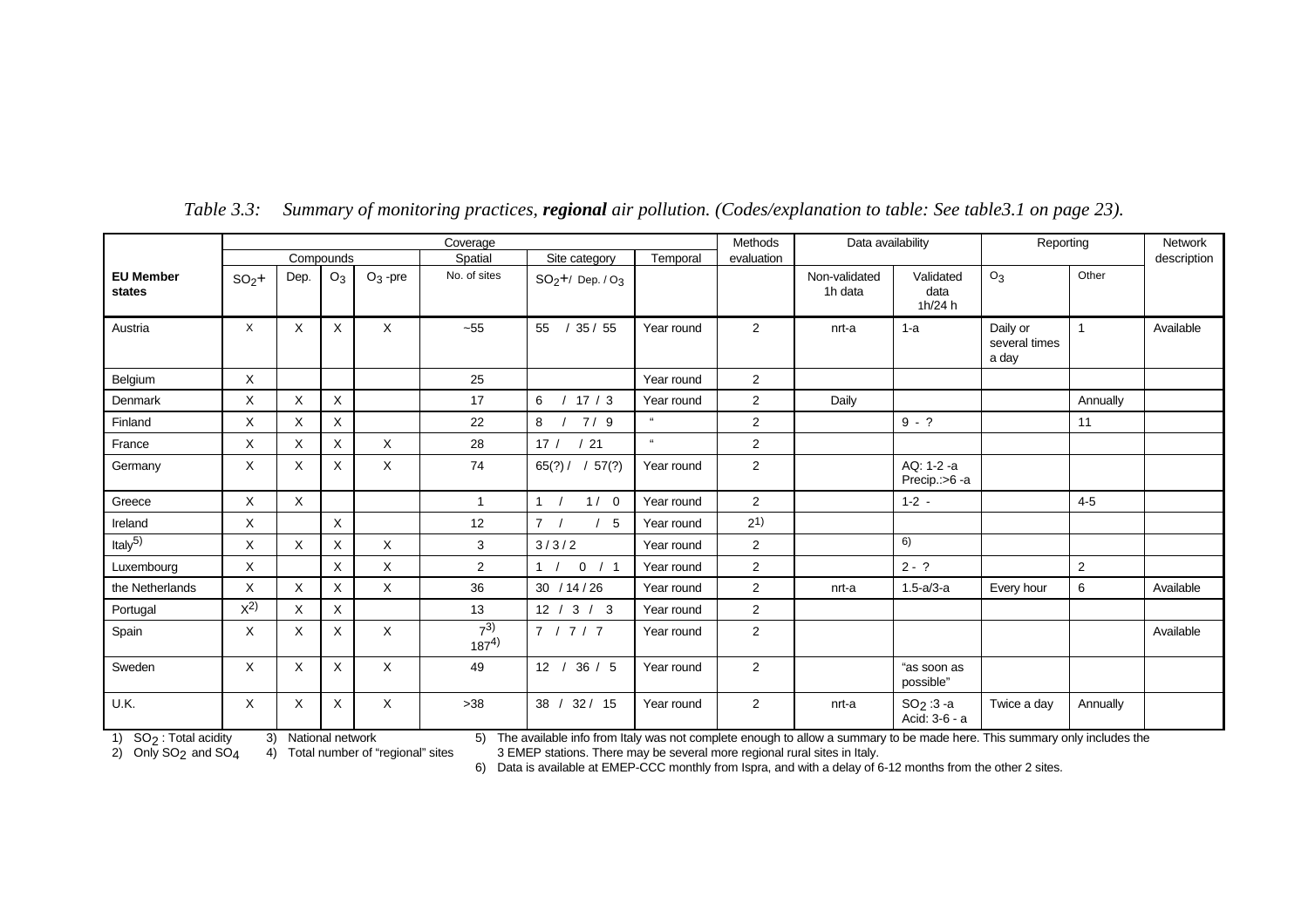|                                  |                                    |      |                       |             | Coverage                                                  |                 |            | Methods        |                              | Data availability                |                | Reporting | <b>Network</b> |
|----------------------------------|------------------------------------|------|-----------------------|-------------|-----------------------------------------------------------|-----------------|------------|----------------|------------------------------|----------------------------------|----------------|-----------|----------------|
| <b>Countries of the</b>          |                                    |      | Compounds             |             | Spatial                                                   | Site category   | Temporal   | evaluation     |                              |                                  |                |           | description    |
| European<br><b>Economic Area</b> | $SO2$ +                            | Dep. | O <sub>3</sub>        | $O_3$ -pre. | No. of sites                                              | $SO2+ /Dep./O3$ |            |                | Non-<br>validated<br>1h data | Validated<br>data<br>$1h/24 + h$ | O <sub>3</sub> | Other     |                |
| Iceland                          | X                                  | X    |                       |             | 1                                                         | 1/1/0           | Year round | 2              |                              |                                  |                |           |                |
| Liechtenstein                    |                                    |      |                       |             |                                                           |                 |            |                |                              |                                  |                |           |                |
| Norway                           | X                                  | X    | X                     |             | 39                                                        | 12/34/15        | Year round | 2              | $O_3$ : nrt-a<br>Other:2-na  | $6-8 - a$                        |                | $10 - 12$ |                |
| <b>Other countries</b>           |                                    |      |                       |             |                                                           |                 |            |                |                              |                                  |                |           |                |
| Albania                          |                                    |      |                       |             |                                                           |                 |            |                |                              |                                  |                |           |                |
| Bulgaria                         |                                    |      |                       |             |                                                           |                 |            |                |                              |                                  |                |           |                |
| Croatia                          | X                                  | X    |                       |             | 1                                                         | 1/              | Year round | 2, 3           |                              |                                  |                |           |                |
| Cyprus                           | X                                  | X    | X                     |             | 1                                                         | 1/1/1           | Year round | $\overline{2}$ | nrt-a                        | $2-a$                            |                |           |                |
| Czech Republic                   | $\sf X$                            | X    | X                     |             | Total no. of sites<br>$(urban+reg.) -650$<br>2 EMEP sites |                 | Year round |                |                              |                                  |                |           |                |
| Estonia                          | $\times$                           | X    | X                     |             | $\overline{2}$                                            | 2/2/2           |            | 2              |                              |                                  |                |           |                |
| Hungary                          | $\times$                           | X    |                       |             | $\overline{c}$                                            | 2 / 2 /         | Year round |                |                              |                                  |                |           |                |
| Poland                           |                                    |      |                       |             | $11^{1}$                                                  |                 | Year round | 2              |                              |                                  |                |           |                |
| Romania                          | SO <sub>2</sub><br>NO <sub>2</sub> | X    | X                     |             | 5 (133 for precip.)                                       | 4 / 133 / 4     |            | 2,3            |                              |                                  |                | $6 - 12$  |                |
| Slovakia                         | X                                  | X    | X                     |             | $\overline{7}$                                            | 7/7/4           | Year round | 2              |                              | $2 - 3$                          |                | 8         |                |
| Slovenia                         | X                                  | X    | $\boldsymbol{\gamma}$ |             | $4^{2}$                                                   |                 |            | 2              |                              |                                  |                |           | Available      |
| Switzerland                      | X                                  | X    | X                     | X           | 54                                                        |                 | Year round | 2              |                              |                                  |                | $7 - 8$   |                |

*Table 3.3 (contd.) (Codes/explanation to table: See table 3.1 on page 27).*

1) 6 GEMS, 4 EMEP, 1 HELCOM

2) 3 EMEP and 1 GAW site.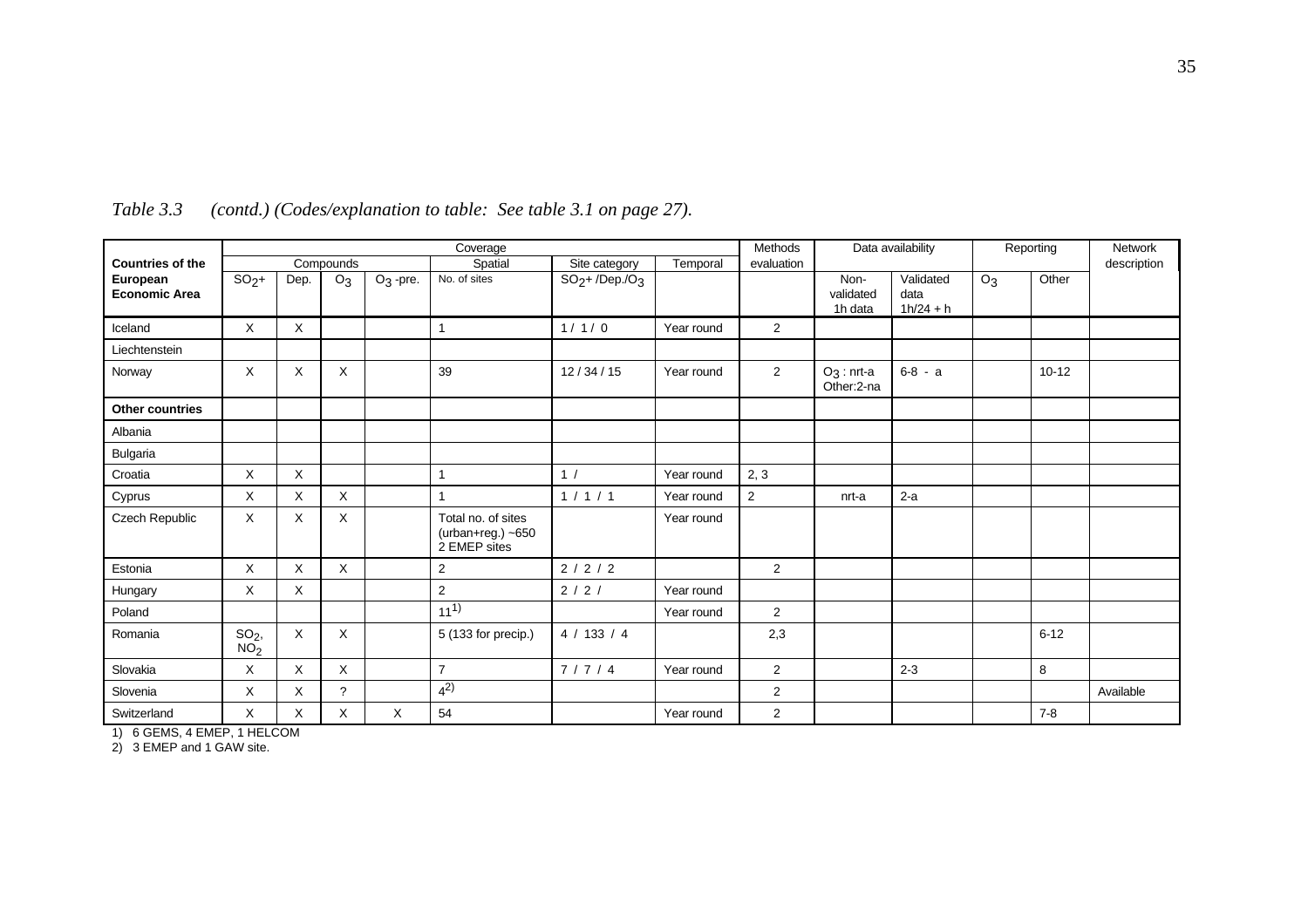# **3.2 Country-wise brief summaries**

The network and coverage (compounds, spatial, temporal) in each country are briefly summarised in this chapter. Also, shortcomings/gaps (when obvious from the collected information, when it is considered complete) and near-future trends (when information is given) are described.

Only a general summary regarding methods evaluation, data availability and reporting and network description is given immediately below.

**Methods evaluation**: Standard, generally accepted methods, samplers and monitors are used almost exclusively in most networks. These are methods as described e.g. in EU directives, or equivalent. Some countries in eastern Europe (Albania, Bulgaria, Croatia, Estonia, Romania) use to some extent non-standard methods which are not necessary equivalent to methods as described in the directives. Some countries uses advanced methods routinely at some sites, such as DOAS in Finland, Norway and Sweden, and on-line compound-specific VOC analysis in the UK.

Specific information on QA/QC procedures were in general not made available as part of this project.

**Data availability**: Specific information is missing for many countries, as shown in the Tables 3.2 and 3.3. Non-validated monitor data is, to our knowledge, available at a central data base for one or more networks in the following countries: Austria, Denmark, the Netherlands, UK, Norway, Cyprus.

Validated data are in general available after 1-3 months after measurement, but some countries need longer time, especially for data from manual samplers and for precipitation data.

U.K. has recently made the data from the automatic monitor programme available on-line on Internet. The preliminary data are updated with quality controlled data regularly, after a delay of 2-3 months.

**Reporting**: The time delay before reports are available varies substantially. Ozone represents a special case. For EU countries, the ozone directive requires that ozone is reported in principle to the public every day.

For local air quality, annual reports are available 4-12 months after the year, depending upon country (see Table 3.2). Some countries or networks issue monthly reports after a much shorter time delay. The reports are written in the national language, but some countries issue summary reports in English as well (e.g. Czech Republic, Slovakia, Slovenia).

**Network description**: Detailed site description is an important background for evaluating representativity of networks and for judging the air quality information from the network correctly. Dedicated reports with detailed site descriptions were available to us from Austria, the Netherlands and Spain. For some other countries,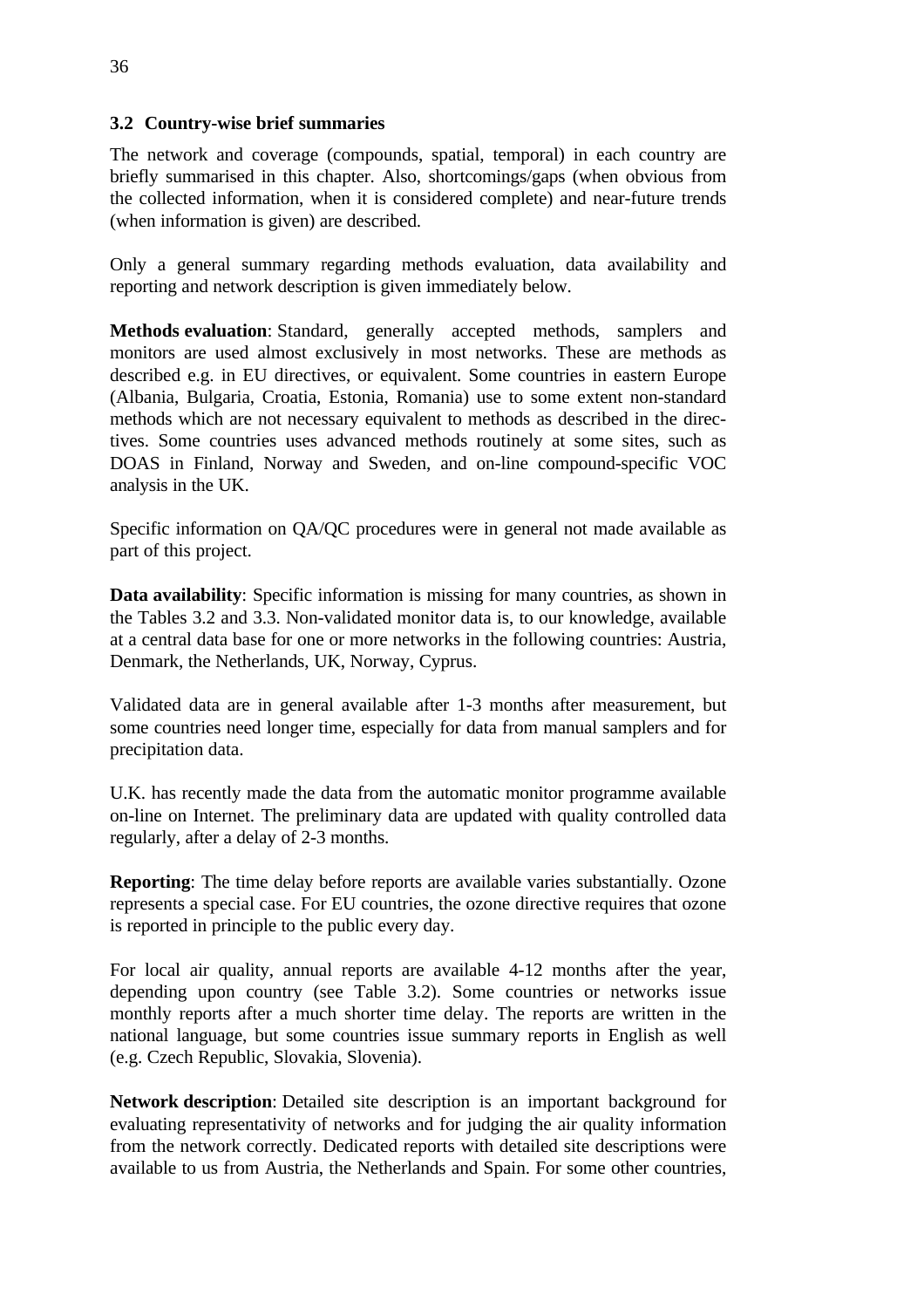brief descriptions were available within the AQ reports, such as for Sweden, the UK.

#### **EU MEMBER STATES**

#### **Austria**

The information available to us on air quality monitoring networks is fairly complete.

9 provincial networks are operated, mainly in urban/hot-spot locations, a total of 237 sites. All site categories are well covered. Most cities and larger towns (10) are covered. The national UBA network operates 8 regional sites. In addition, some local industrial networks exist. There is a smog warning system operated in the Vienna, Linz and Graz areas. A large part of the sites are equipped with monitors.

| Coverage  | : Substantial spatial coverage, with e.g. 135 $O_3$ sites and<br>about 150-200 sites for $SO_2$ , $NO_x$ , SPM. Acid deposition                                                                                                                                                                                                                                                                                                                                     |
|-----------|---------------------------------------------------------------------------------------------------------------------------------------------------------------------------------------------------------------------------------------------------------------------------------------------------------------------------------------------------------------------------------------------------------------------------------------------------------------------|
|           | at 3 (EMEP) sites. CSD compounds (except Pb) and CO<br>are well covered. VOC and $H_2S$ is measured at some sites.                                                                                                                                                                                                                                                                                                                                                  |
| Reporting | : For urban/hot spot networks : Province-wise. Available<br>after 3 weeks of new year                                                                                                                                                                                                                                                                                                                                                                               |
|           | : National report. Available<br>For regional UBA sites<br>after 1 month of new year                                                                                                                                                                                                                                                                                                                                                                                 |
| Trends    | : In the course of setting up a monitoring concept for the<br>future Air Quality Protection Act, a review of the currently<br>run monitoring networks is performed that will result in a<br>reduction of monitoring sites for CO, and to a minor extent<br>of $SO_2$ , $NO_2$ and SPM, and a relocation of several sites in<br>order to achieve a more homogenous spatial coverage;<br>additionally a monitoring network for lead and benzene is<br>being built up. |

#### **Belgium**

The only information available to us on air quality monitoring networks was from the WHO questionnaire. It is not complete.

There are 3 networks in operation ("automatic", sulphur-smoke, heavy metal), covering all 3 states (Brussels, Flanders, Wallonia). The networks have both urban, hot-spot and regional sites. There are a total of 193 sites. The networks cover 60 cities/towns and 13 industrial areas. Most sites are equipped with monitors. All site categories are well covered.

Coverage : Substantial spatial coverage for  $SO_2$  and TSP (155/108) sites), and 23  $NO<sub>2</sub>$  sites and 10  $O<sub>3</sub>$  sites. CSD compounds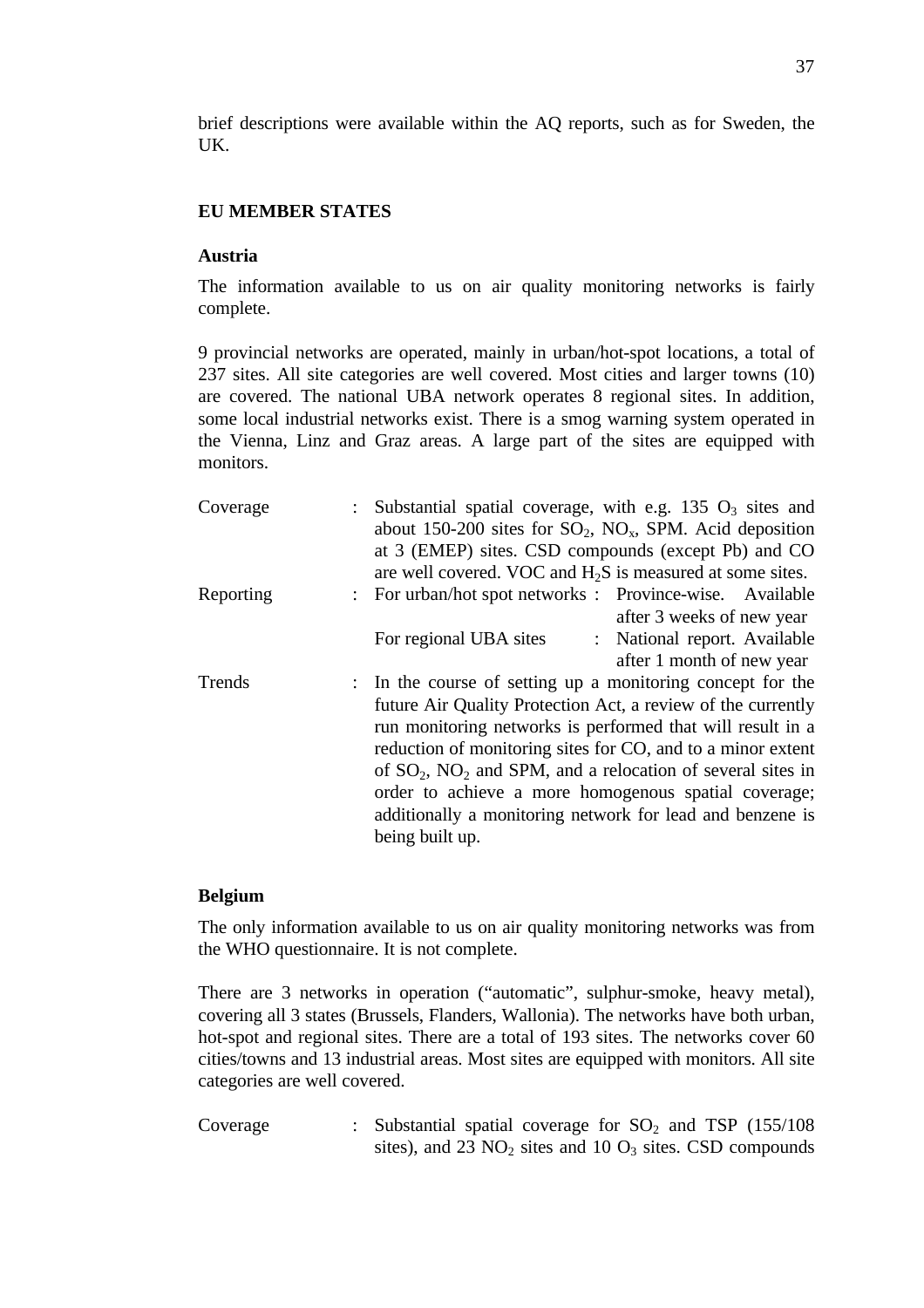well covered. VOC and CO is measured at some (local) sites.

## **Denmark**

Available information is fairly complete, through returned MA1-2 questionnaire, and annual reports.

There are 3 networks in operation (National Urban Area Program (LMP), Copenhagen network, Background network). There are 18 urban/hot-spot sites in 3 cities and 17 background sites (5 EMEP). All site classes are represented. Most sites are equipped with monitors for gases, and manual samplers for SPM.

| Coverage          | : Spatially, the coverage may be complete enough to cover   |
|-------------------|-------------------------------------------------------------|
|                   | all areas with air quality problems. There are 6 regional   |
|                   | $SO2$ sites and 3 regional $O3$ monitoring sites.           |
| Data availability | : Monitor data are available in near real time, from NERI.  |
| Reporting         | : Annual reports are available after 10 months in new year. |

### **Finland**

Available information is rather complete through a completely filled-out MA1-2 questionnaire, and additional reports.

A regional network with 22 sites is divided into 6 subprogrammes (National, special, EGAP, EMEP, GAW, IM). The urban air quality monitoring system consists of 31 local networks (2 of them are private industrial networks), and consists of 117 sites in 30 cities/areas. Most sites have monitors for gases, and manual samplers for SPM.

| Coverage          | : Substantial. There are 6 $SO_2$ background sites and 7 $O_3$ |  |
|-------------------|----------------------------------------------------------------|--|
|                   | background sites.                                              |  |
| Data availability | : Quality controlled data are available after 9 months         |  |
|                   | (background data) and 1 month (Helsinki network).              |  |
| Reporting         | : Background network : After 11 months in new year.            |  |
|                   | Helsinki network : After 4 months in new year.                 |  |

### **France**

Available info on monitoring networks is fairly complete through an annual AQ data report copy (1992/93) from ADEME. Specific info on methods and data availability is lacking.

The French AQ monitoring system consists of 29 regional networks, and some local, private industrial pollution networks. The regional networks are now linked to the Environmental Agency (ADEME) in Paris. There are a total of about 900 sites in operation, among them (approximate numbers) 380 for  $SO_2$ , 235 for  $NO_x$ , 107 for  $O_3$ , 68 for VOC, 86 for CO and 93 for SPM. About 95% of the total no. of sites are urban town/hot-spot sites, the rest are regional. Most sites are equipped with monitors for gases. 7 EMEP sites.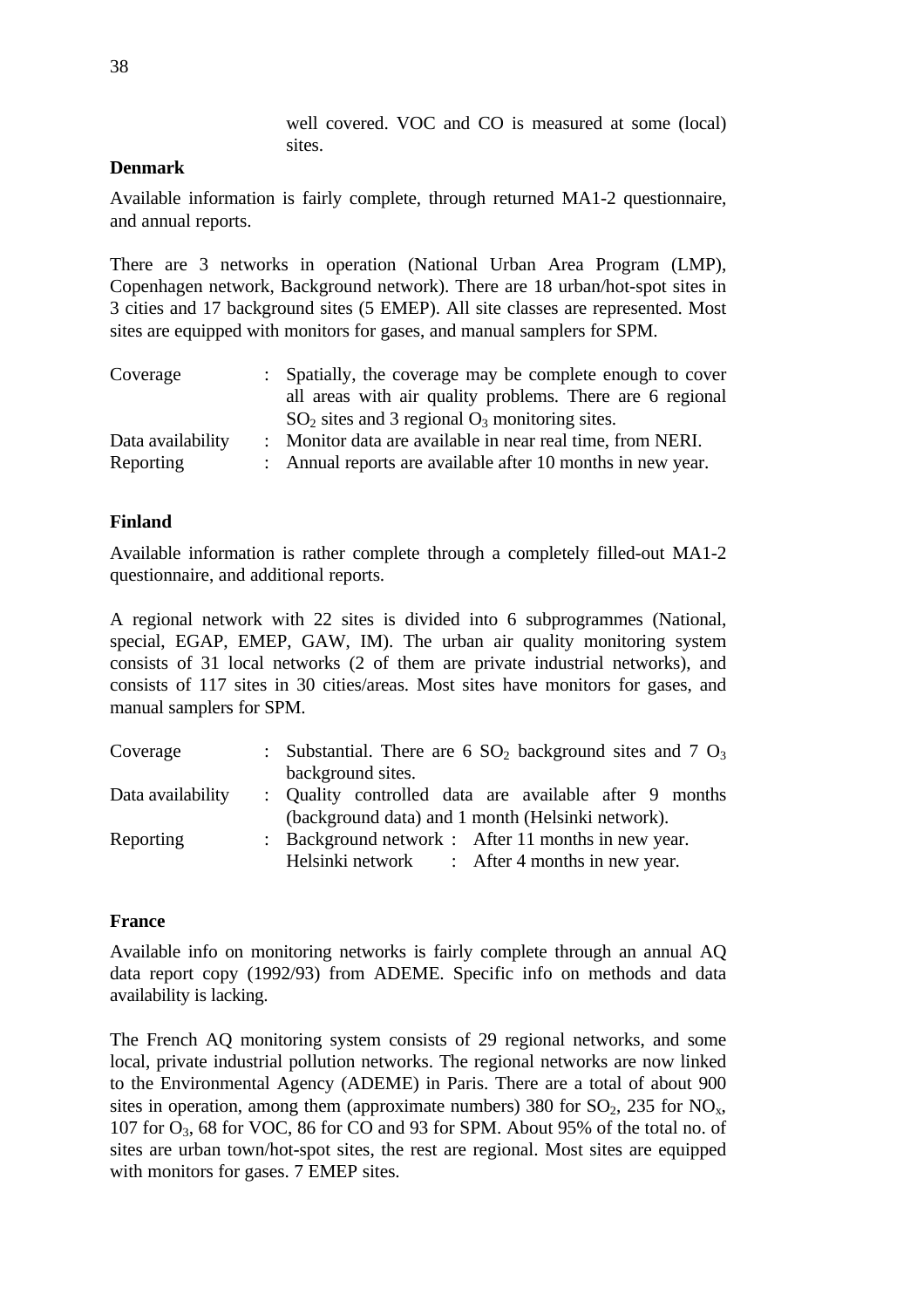| Coverage          | : Substantial. There are 21 regional $O_3$ sites, and 4 $O_3$                                            |
|-------------------|----------------------------------------------------------------------------------------------------------|
| Data availability | precursor sites.<br>: Near-real-time, for stations coupled to the ADEME                                  |
|                   | network.                                                                                                 |
| Reporting         | : Annual report covering all networks available 6-12 months<br>after new year.                           |
| Trends            | : After all regional networks have been connected to<br>ADEME, data will be available in near-real-time. |

### **Germany**

Available info on networks is fairly complete through a returned MA 1-2 questionnaire, a report "Guide to Air Pollution Monitoring Networks in EU (1990), German States", and annual reports from the "Länder".

There are 16 Federal State networks in Germany, with a total of about 550 sites, both urban, hot-spot and regional. A Federal (UBA) network runs 31 rural/regional sites, of which 17 are EMEP sites. At most sites, gases are measured with monitors, and SPM with automatic and/or manual samplers.

| Coverage          | : Substantial.                                                                                                                           |
|-------------------|------------------------------------------------------------------------------------------------------------------------------------------|
| Data availability | : Quality controlled air data from UBA network and other<br>networks are available 1-2 months after sampling, and                        |
|                   | precipitation data 6 months after sampling.                                                                                              |
| Reporting         | : Monthly reports from all networks are available typically<br>after 1-2 months and annual reports after 2-12 months in<br>the new year. |

### **Greece**

Information is only available from MA 1-2 questionnaire. More details are needed.

The national AQ monitoring network consists of 31 urban sites in 11 cities (incl. 11 sites in Athens-Attica and 5 in Thessaloniki), and one regional site. At all sites, gases are measured by monitors, and (most) SPM by manual samplers.

| Coverage          | : The urban network probably covers most areas with air                             |
|-------------------|-------------------------------------------------------------------------------------|
|                   | pollution problems. There is only one regional background                           |
|                   | site (also EMEP site). There are no regional $O_3$ sites.                           |
| Data availability | : QC data are available after 1-2 months.                                           |
| Reporting         | : Available after 4 months in new year.                                             |
|                   | Shortcomings/gaps : Regional $O_3$ (and $O_3$ precursor) sites are not established. |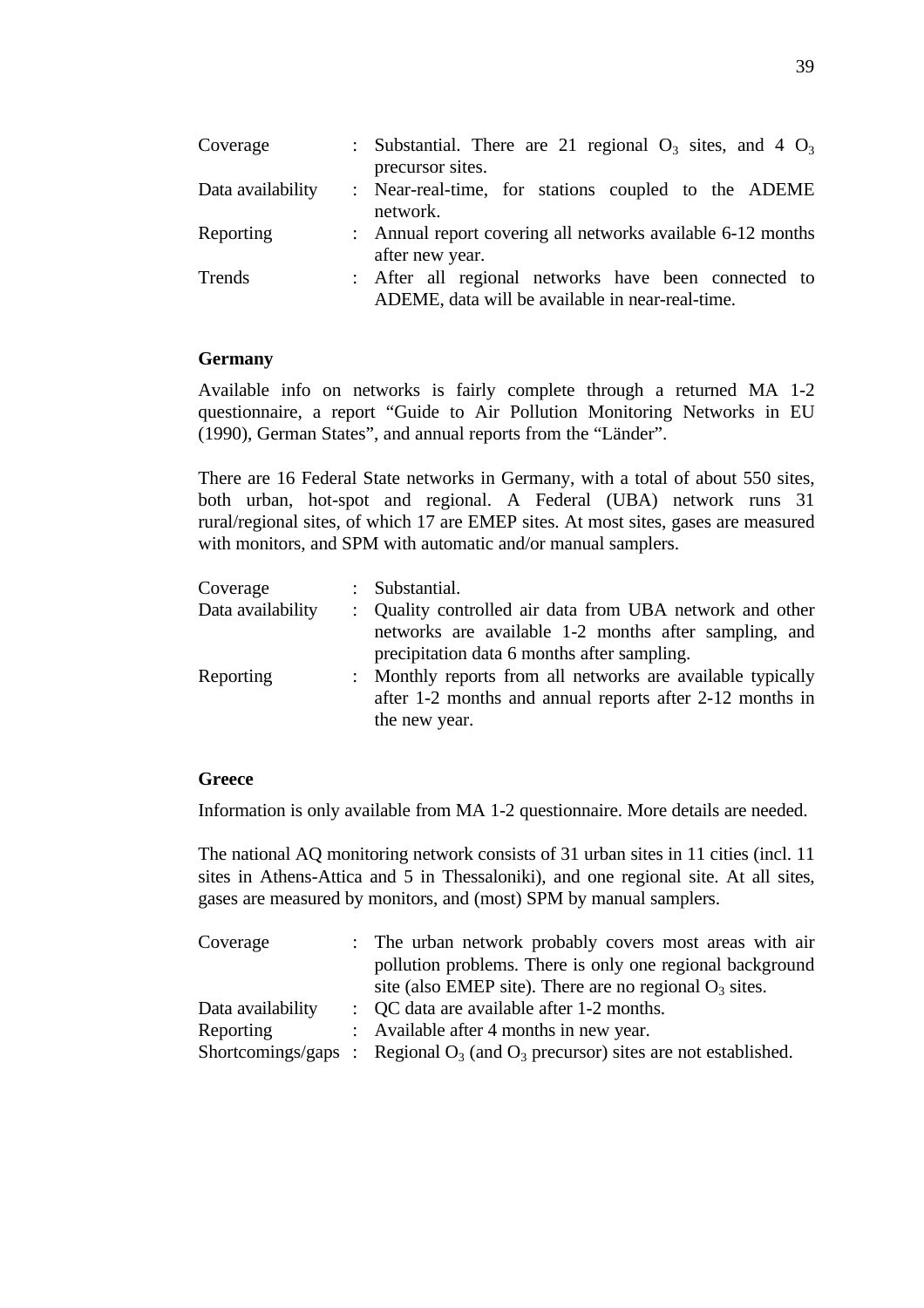# **Ireland**

Available information is from the MA 1-2 questionnaire, and from the "Guide to Air Pollution Monitoring Networks in the European Union (1990), Ireland". Info on data availability and reporting are missing.

20 local networks with a total of 88 sites are operated in 15 cities/counties. Of them, 6 sites are rural/regional (3 EMEP). In addition, there is a national  $O_3$ network with 5 sites. This network, and the local Dublin network is part of a public information and alert system. Except for ozone, the sites are mainly equipped with manual ( $SO<sub>2</sub>/BS$ ) samplers.

Coverage : The  $SO<sub>2</sub>/BS$  and ozone coverage is substantial. CO and VOC is not measured.

# **Italy**

The available information has been extracted from various tables of stations and data provided by the Ministry of Environment. The available information was considerably less complete than from many of the other countries.

From this, there is a list of 129 sites in 41 cities/areas, with the following compound coverage:

| SO <sub>2</sub> |    | 85 sites         |
|-----------------|----|------------------|
| NO <sub>2</sub> |    | 66<br>80         |
| O <sub>3</sub>  |    | 66<br>20         |
| <b>TSP</b>      |    | $\epsilon$<br>89 |
| Pb              |    | 66<br>q          |
| $\cap$          | ۰. | 66<br>49         |
|                 |    |                  |

There are 3 EMEP sites in Italy.

The Decree on collection of AQ data in Italy requires that cities/industrial areas establish monitoring systems with sites of various categories: urban background, traffic and industrial hot-spots, extra-urban background, regional background.

# **Luxembourg**

Available info is from the MA 1-2 questionnaire. It seems to be fairly complete.

There is a national network with 6 sites, covering 2 urban areas and 2 rural/background sites. In addition, there are 2 industrial sites for dust deposition. Monitors are used, except for one site for  $SO<sub>2</sub>/BS$ .

| Coverage          | : Seems rather complete. Ozone is measured, and there is a |
|-------------------|------------------------------------------------------------|
|                   | site with ozone precursors.                                |
| Data availability | : Quality controlled data available after 2 months.        |
| Reporting         | : Annual reports available in February.                    |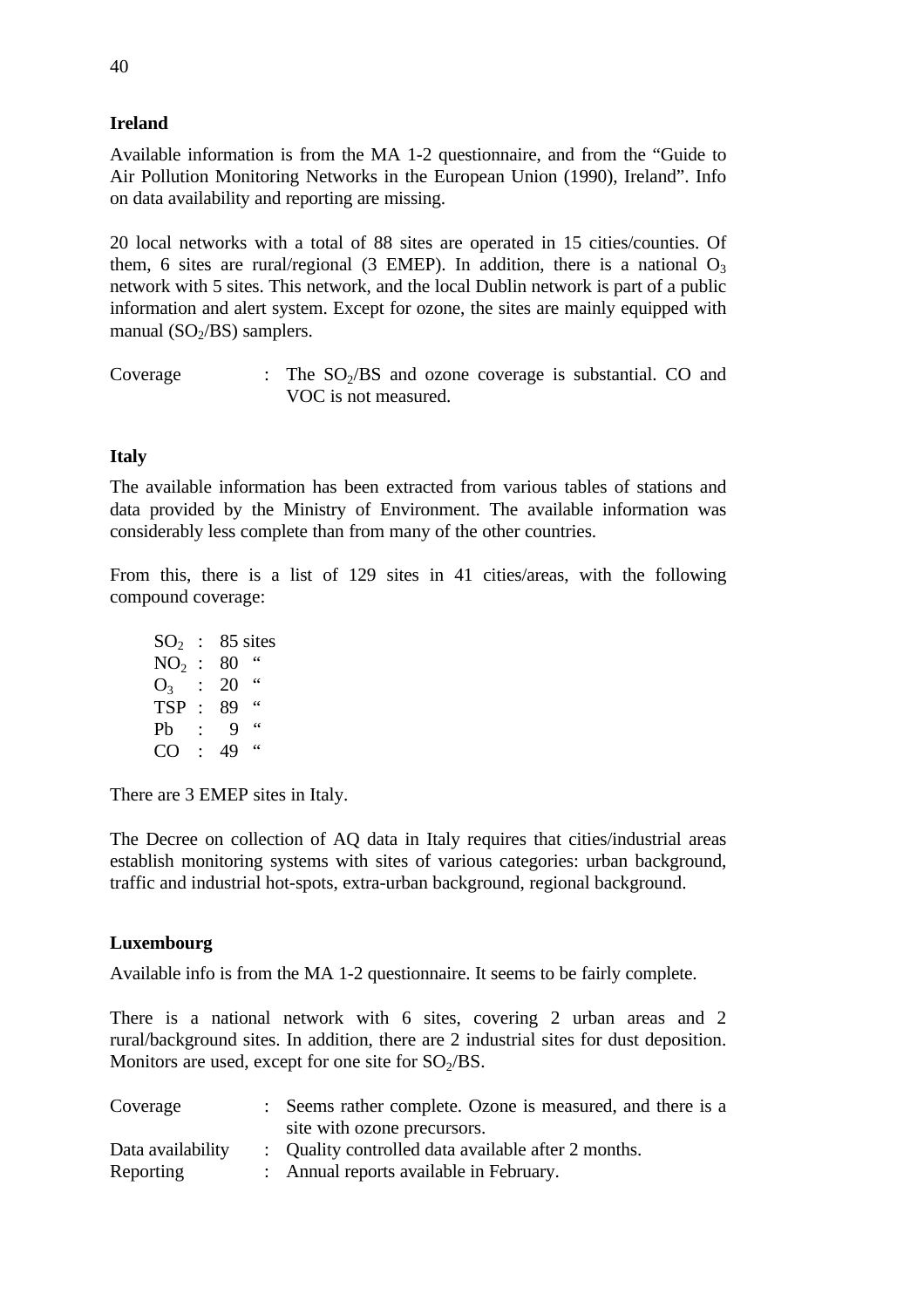# **The Netherlands**

The available information is rather complete, through MA 1-2 questionnaire, a site description report and national reports.

The national network includes an urban network with 20 sites in 9 cities, and a regional network with 36 basic sites (3 EMEP, 1 OSPARCOM, 1 TOR site) and 10 additional sites for  $NH<sub>3</sub>$  and precipitation.

Monitoring is used together with modelling to obtain a more complete air quality assessment.

| Coverage          | : Substantial, especially when modelling is used in addition. |
|-------------------|---------------------------------------------------------------|
| Data availability | : Monitor data are available in near-real-time. Quality       |
|                   | controlled data: after 1.5 months for monitor data, and 3     |
|                   | months after new year for integrated samples.                 |
| Reporting         | : Smog forecast: Twice a day.                                 |
|                   | Annual summarising reports: Available in June.                |

## **Portugal**

At the moment there are 84 AQ monitoring stations in Portugal which belongs to the following networks:

- Private networks associated to large industrial plants. There are 6 networks and the responsible for the measurements are the industries themselves.
- Local networks, which are 5, associated to urban and/or industrial areas. These networks are managed by Local Commissions for Air Management (CGAs) which are integrated in the Regional Directorates for Environment and Natural Resources (*CGA-Porto* in the North Regional Directorate, *CGA-Estarreja* in Center Regional Directorate, *CGA-Lisboa* and *CGA-Barreiro/Seixal* in Lisboa e Vale do Tejo Regional Directorate and *CGA-Sines* in Alentejo Regional Directorate).
- National network, with 15 stations, have been operated since 1986. Some of these stations also belong to the Local Networks. The national institution responsible for this network is the Meteorological Institute (IM).
- EMEP network with 5 stations.
- BAPMoN network with 8 stations.

Coverage : Substantial. The existing stations cover the main urban areas (cities of Lisboa, Porto, Coimbra, Setúbal and Faro), the industrial or urban/industrial areas (Barreiro/Seixal, Sines and Estarreja) and the areas within the influence of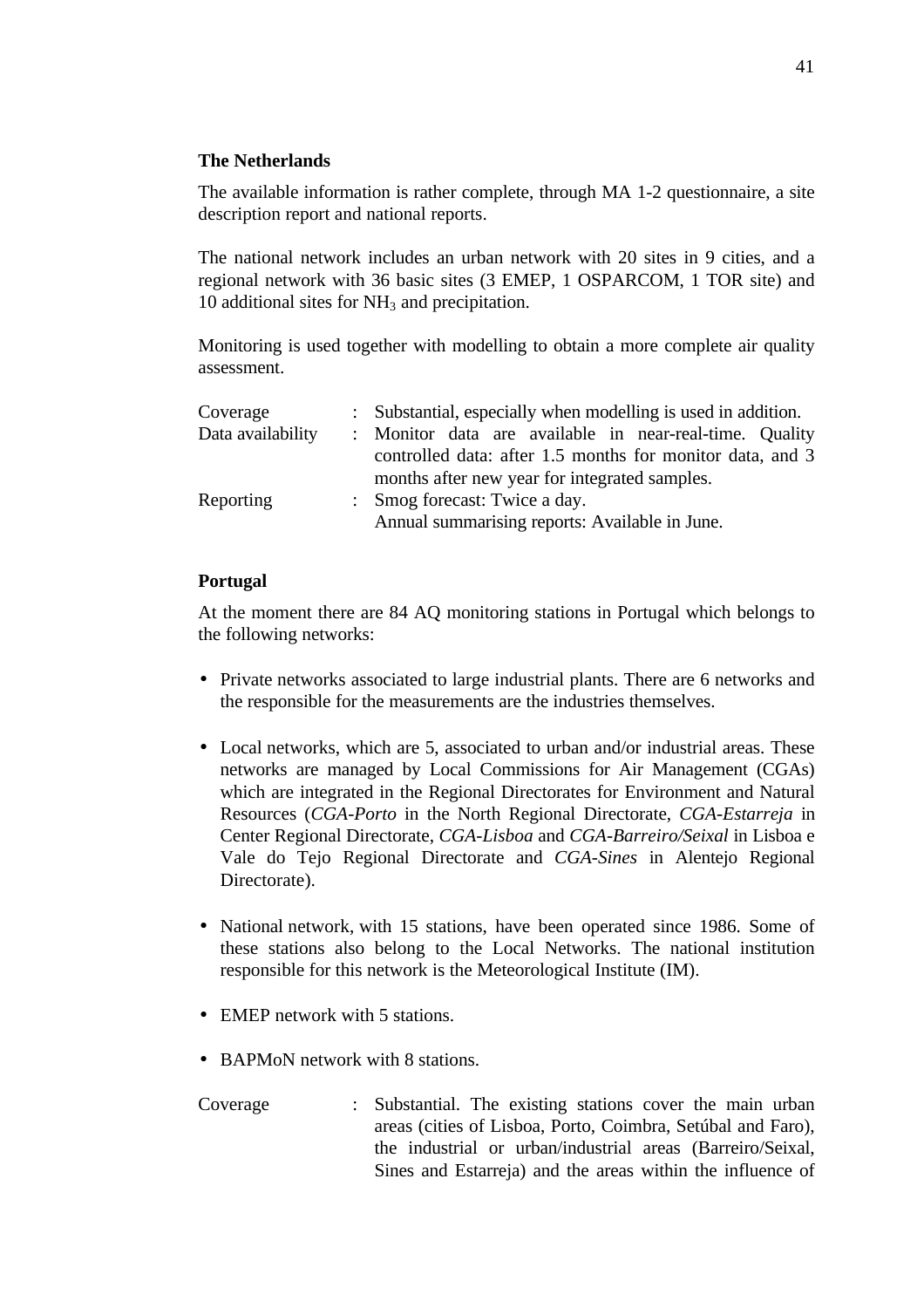|                   | large plants. However, it is still necessary to have more<br>stations in some of these areas, principally in urban sites to<br>obtain a better coverage. There are also some other places<br>which are not yet covered. For these areas there have been<br>made some campaigns for data collection with a mobile<br>station.                  |
|-------------------|-----------------------------------------------------------------------------------------------------------------------------------------------------------------------------------------------------------------------------------------------------------------------------------------------------------------------------------------------|
| Data availability | : National network: available annually. Some data are<br>published daily in newspapers.<br>Local network: available annually. By demand data from all<br>networks can be provided after validation within a short<br>delay. After all national stations have been connected to the<br>central node, data will be available in near real time. |
| Reporting         | : Annual reports. No reports published since 1993.                                                                                                                                                                                                                                                                                            |

### **Spain**

Available info on monitoring networks and sites is from a complete network/site description report for 1992. Info on data availability and reporting is lacking.

There are 80 regional/local networks with a total of 1,070 sites, and a national network of 7 sites (1 reference site, 5 EMEP-BAPMON sites). The networks include  $262 \text{ NO}_x$  sites,  $90 \text{ O}_3$  sites,  $67 \text{ VOC}$  sites and 76 meteorological sites.

Coverage : There is a large number of sites. Traffic and industrial hotspot sites are well represented (438 and 167 sites resp.). There are totally 187 regional sites.

### **Sweden**

Available info is from a data report on Urban Air Quality, from 1994.

There is an urban network covering 45 cities/towns (66 sites) operated by local authorities. The national network of regional air and precipitation quality includes 49 sites, of which 8 are EMEP sites. The urban network is equipped partly with monitors and partly with manual samplers (about 50 of each). The urban network includes 20 ozone sites with diffusive (passive) sampling on a monthly basis (6 months per year). EMEP includes 6 ozone sites equipped with monitors. Most of the 35 VOC sites are passive BTEX sampler sites. The others (3) are equipped with DOAS instruments

| Coverage          | : Substantial spatial coverage, but traffic and industrial hot- |
|-------------------|-----------------------------------------------------------------|
|                   | spot sites are not well represented (3 traffic sites in         |
|                   | Stockholm, and no industrial sites). Temporal                   |
|                   | coverage: Many urban sites are operated only in the six         |
|                   | winter months, and $O_3$ only in the summer months.             |
| Data availability | : Monitor data in principle available from the local networks,  |
|                   | but no delay time given.                                        |
| Reporting         | : Annual reports are prepared by The Swedish                    |
|                   | Environmental Research Institute (IVL). The urban               |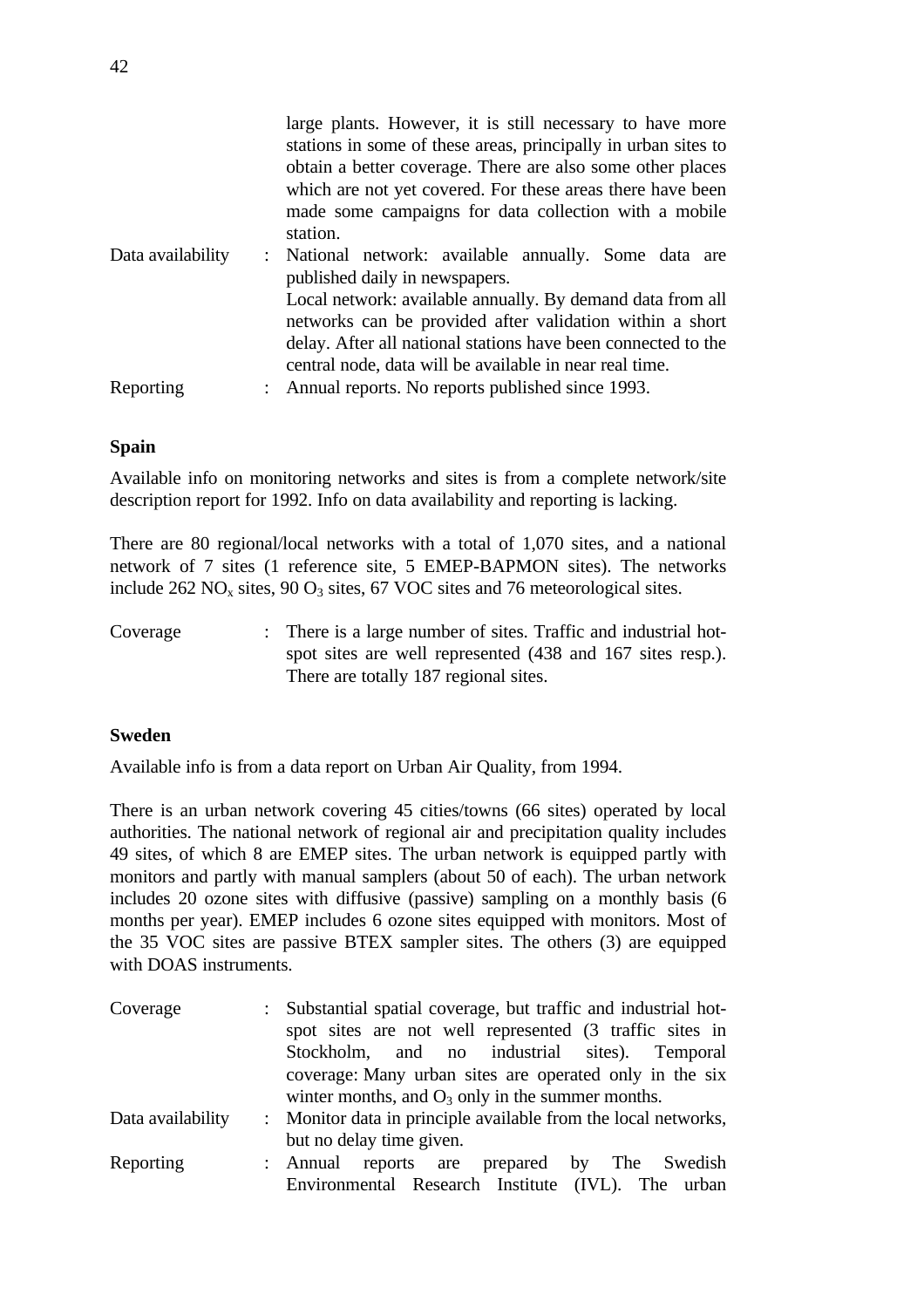|  | network report for the winter 1995/96 will be published in              |
|--|-------------------------------------------------------------------------|
|  | September 1996. EMEP 1995 data will be available in the                 |
|  | spring 1996. Statistic Sweden yearly reports data from                  |
|  | cities, in December from the last winter period.                        |
|  | Shortcomings/gaps : Urban air quality is in general not measured during |
|  | summer, so annual averages can not be given.                            |

### **United Kingdom**

The available information is rather complete, through returned MA 1-2 questionnaire, data reports and other summary documents.

Air quality is monitored through national networks, of which there are 9 at present. The networks are compound/area-type specific, and have in principle a national coverage. Briefly mentioned the networks are (number of sites in brackets): Automatic Urban Network (25), Rural Ozone (15), Automatic VOC (9), Smoke and  $SO_2$  (252),  $NO_2$  diffusion tube (1,100), Lead etc. (15), Toxic organics (5), Acid dep. (32), Rural SO<sub>2</sub> (38). 19 EMEP sites (incl. 16 in the rural  $O_3$ programme).

Local and regional pollution models are used to extend the assessment of the air quality.

| Coverage          | : Substantial, both spatially, temporally and compound-wise.  |  |
|-------------------|---------------------------------------------------------------|--|
|                   | 34 cities are covered, and 4 industrial areas.                |  |
| Methods           | : Standard/state-of-the-art/advanced (diffusion tubes for     |  |
|                   | $NO2$ , on-line compound-specific VOC monitoring).            |  |
| Data availability | : Monitor data are available near-real-time (1-2 hours delay) |  |
|                   | on an Air Quality Bulletin System on Internet form the        |  |
|                   | Department. of Environment.                                   |  |
|                   | Acid dep. data : After 3-6 months.                            |  |
|                   | Rural $SO_2$ : After 3 months.                                |  |
| Reporting         | : Annual reports.                                             |  |
| Trends            | : The Automated Urban Network is at present being             |  |
|                   | extended substantially. There are plans for an external       |  |
|                   | evaluation of the AQ monitoring programs.                     |  |

#### **EUROPEAN ECONOMIC AREA COUNTRIES**

#### **Iceland**

Available information is from the MA 1-2 questionnaire, and a country report written by the Environment Protection in Iceland.

There are 4 urban sites in 3 cities/areas, and one rural (EMEP) site for S and N compounds in air and deposition (no rural ozone). In Reykjavik,  $SO_2$ ,  $NO_2$ ,  $CO$ ,  $O_3$  and PM<sub>10</sub> is monitored. One of the 3 "sites" is in a mobile van. There is a traffic hot-spot site.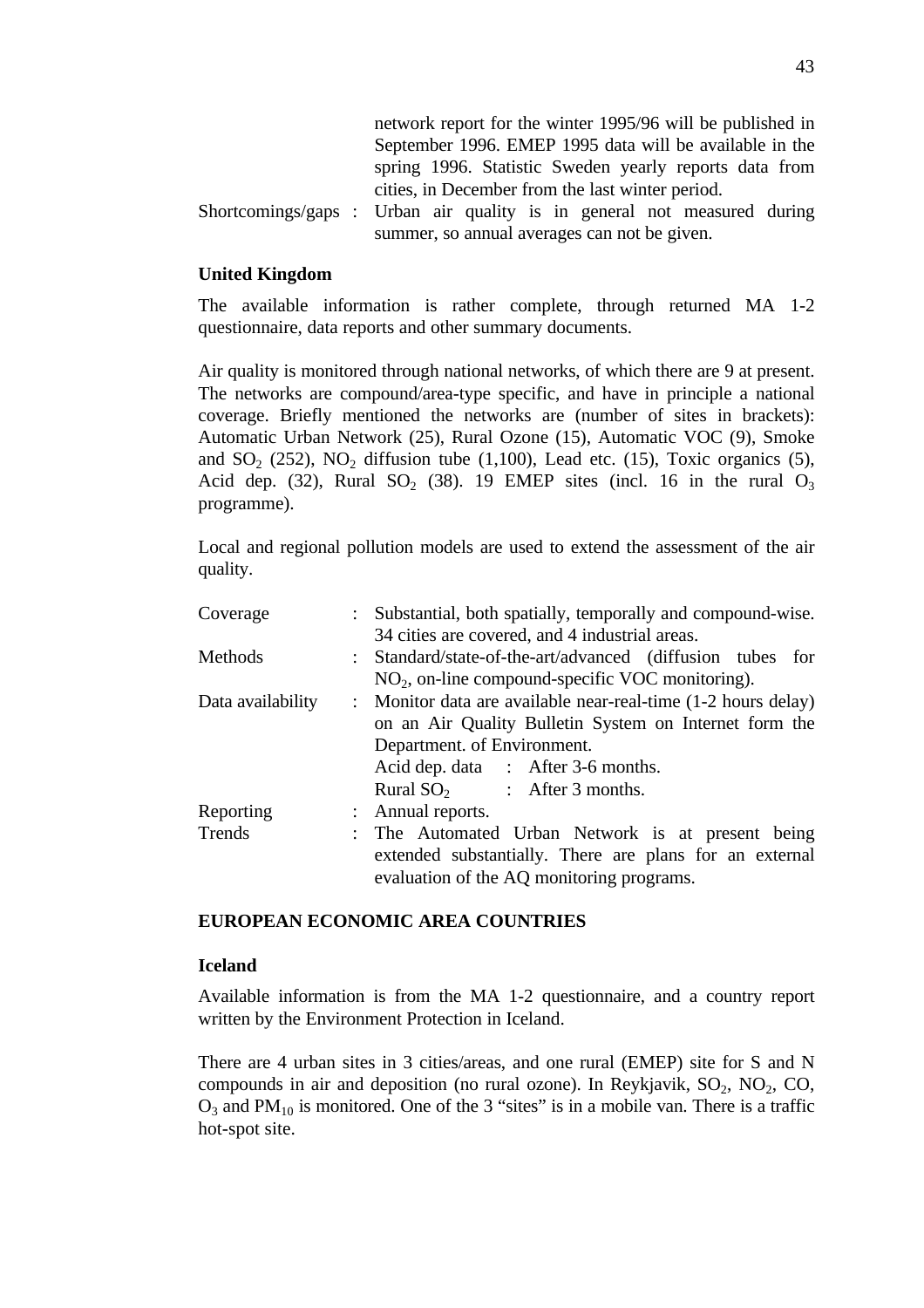| Coverage          | : Urban hot-spot (traffic, industry) and regional air pollution |
|-------------------|-----------------------------------------------------------------|
|                   | in Iceland seems to be covered by the present activities.       |
| Data availability | : Available in reports                                          |
| Reporting         | : Annual reports                                                |
|                   | Shortcomings/gaps : Rural $O_3$ is not measured.                |

## **Liechtenstein**

Information on AQ network is picked up from the 1994 AQ data report for Switzerland.

There is one monitoring station in operation, an urban site in Valdez, with monitors for  $SO_2$ ,  $NO_x$ ,  $NO_2$ ,  $CO$ ,  $O_3$  and TSP (beta-absorption).

The result are reported in the Swiss annual data report.

## **Norway**

The available information is complete, through NILUs involvement.

The urban air quality programme is designed to give data on population exposure, through combined use of monitoring and modelling. The urban network presently consists of 6 urban background sites (in as many cities). The regional background air and precipitation quality network consists of 39 sites (12 EMEP sites), of which 11 has monitoring of  $NO_2$ , 15 has  $O_3$ , and 11-13 has major ions. Hourly presentation of data to authorities is in operation in two cities (Drammen and Bergen).

| Coverage          | : The coverage of the regional network is substantial. The<br>urban network is not yet complete. The urban sites<br>measure only $NO_x$ , $NO_2$ , $PM_{2.5}$ and $PM_{10}$ . $SO_2$ conc. is<br>very low, except for in some industrial locations. Most of<br>the urban sites are operated only in the six winter months. |
|-------------------|----------------------------------------------------------------------------------------------------------------------------------------------------------------------------------------------------------------------------------------------------------------------------------------------------------------------------|
| Data availability | : near-real-time or daily (depending<br>: From monitors<br>upon site). Quality controlled<br>data: after one month.                                                                                                                                                                                                        |
|                   | : Quality controlled data: after 2<br>From samplers<br>months.                                                                                                                                                                                                                                                             |
| Reporting         | Background network : Annual, after 10-12 months.<br>Urban network<br>: Reporting routines are not yet<br>decided.                                                                                                                                                                                                          |
|                   | Shortcomings/gaps : The urban coverage is lacking. AQ is in general not<br>measured during summer, so annual averages cannot be<br>given.                                                                                                                                                                                  |
| Trends            | : The urban network will most probably be expanded to<br>more cities/towns. On-line monitoring and information<br>system (AirQUIS), incl. possibility for on-line (hourly)<br>presentation of monitoring and modelling results to the<br>public, is being established in Oslo, and more cities may<br>follow.              |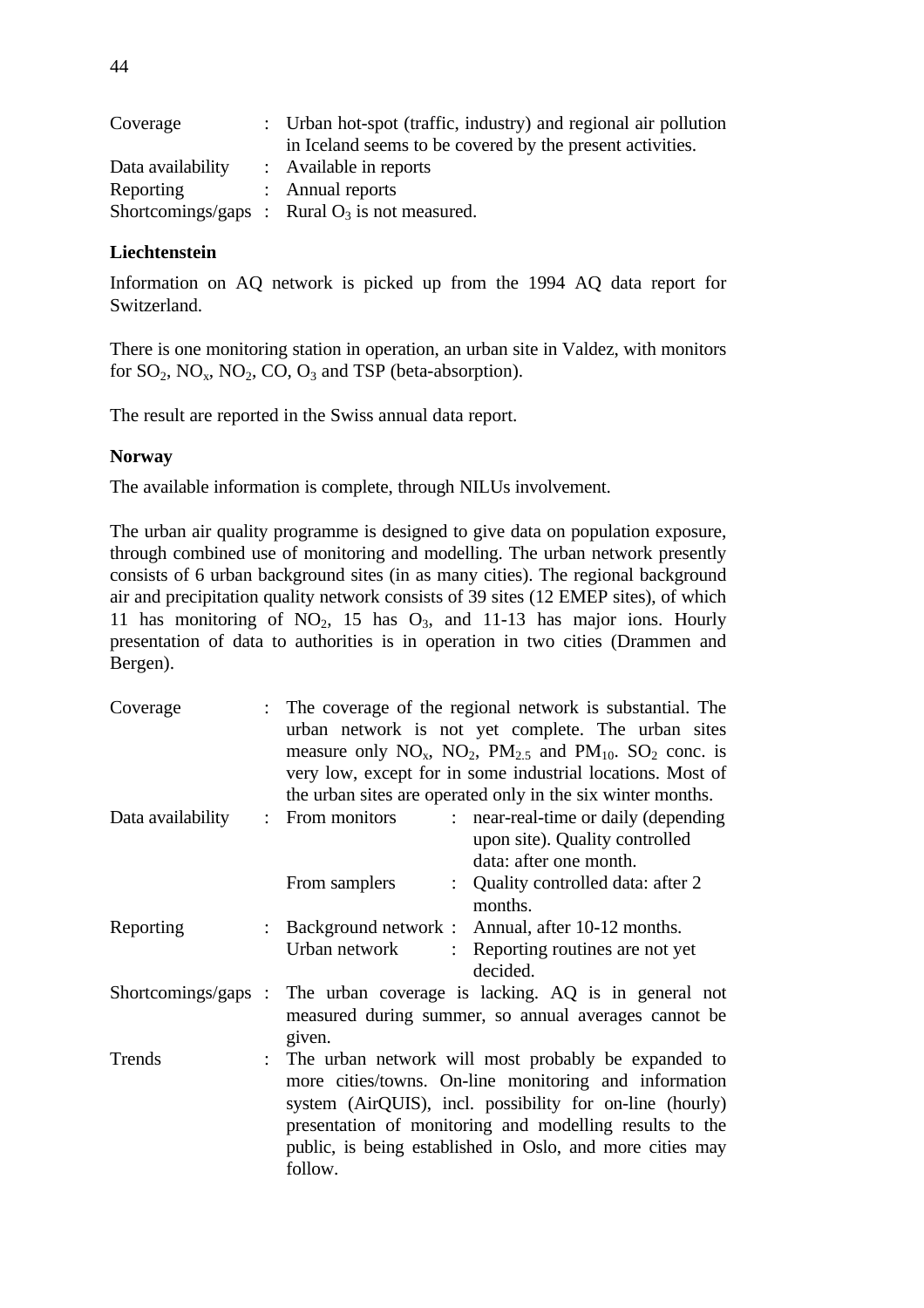### **OTHER COUNTRIES**

### **Albania**

Available info is only from the WABOLU/WHO questionnaire. It is not complete.

There is an urban monitoring network covering 11 cities, with a total of 23 sites (3 in Tirana). SO<sub>2</sub> and BS is measured at all sites, and in addition  $NO_x$  and TSP is measured at 3 of them.

| : The network is operated throughout the year, but only 7-  |
|-------------------------------------------------------------|
| 10 days per month. $O_3$ is not measured. There seems to be |
| no regional/background sites.                               |
| : No information.                                           |
| : No information.                                           |
| Shortcomings/gaps : See "Coverage".                         |
|                                                             |

### **Bulgaria**

The available information is only from the WABOLU/WHO questionnaire. It is not complete.

The national network consists of about 100 sites, operated by Min. of health (39), Min. of Environment (55) and Hydro Met. Centre (6). The network covers cities, industrial towns and health resorts. It is unclear whether there are representative regional sites.

| Coverage                            | : The CSD compounds are covered with many sites (60-       |
|-------------------------------------|------------------------------------------------------------|
|                                     | 100), but there are no ozone sites. $H_2S$ , and $NH_3$ is |
|                                     | measured to a large extent, HCl, CO, $Cl2$ are also        |
|                                     | measured at some sites. It is unclear to which extent the  |
|                                     | regional air quality is covered.                           |
| Methods                             | : Standard.                                                |
| Data availability                   | : No information.                                          |
| Reporting                           | : No information.                                          |
| Shortcomings/gaps : See "Coverage". |                                                            |

#### **Croatia**

Available info is only from the WABOLU/WHO questionnaire. It is not complete.

There are local/regional networks covering 10 cities/industrial areas/populated regions, with a total of 62 sites. Most sites are urban and industrial, some may be regionally representative. There are manual samplers, no monitors. There are 2 EMEP sites (precipitation and  $NO<sub>2</sub>$ ).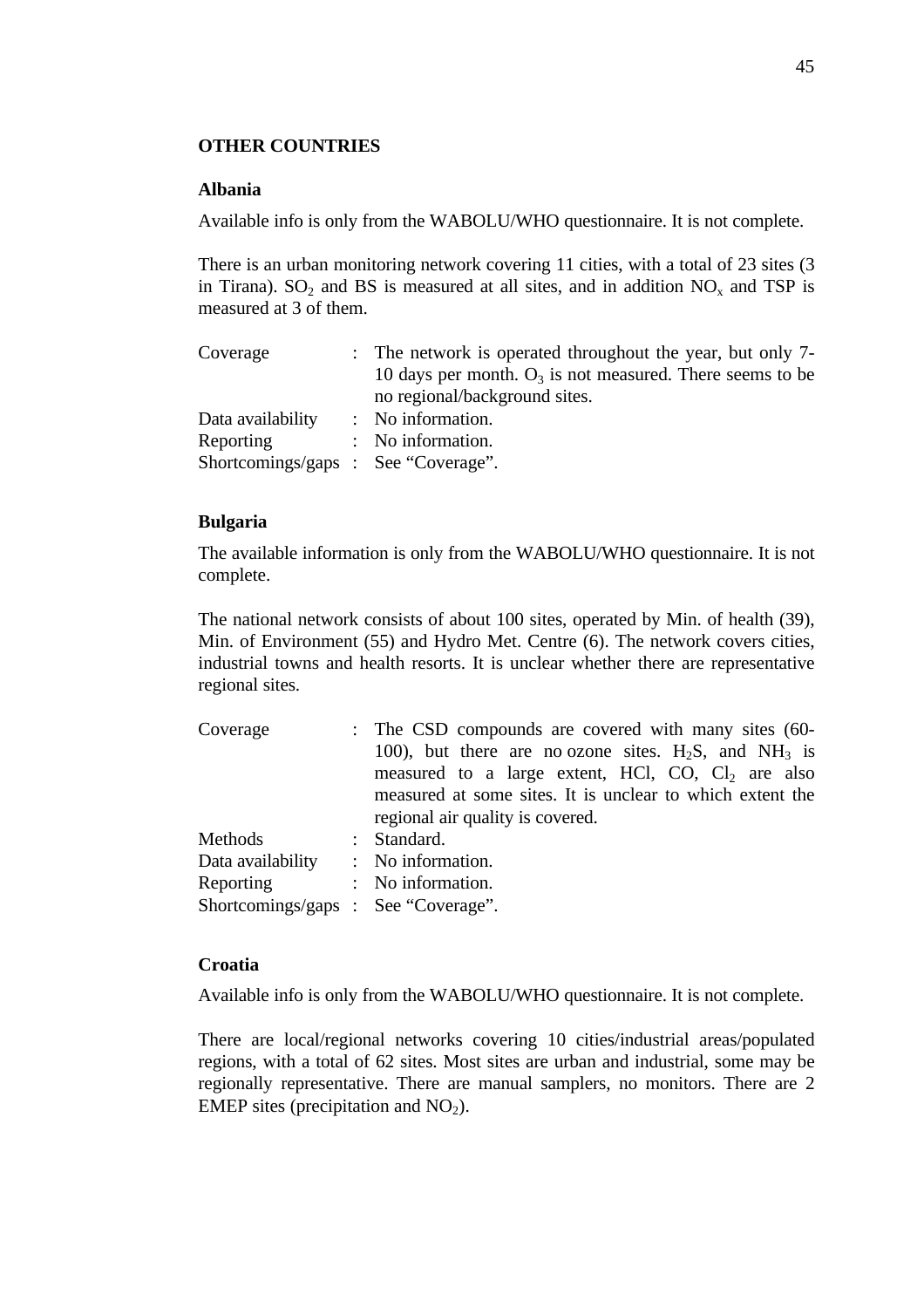| Coverage                            | $SO_2$ , $NO_2$ , BS and TSP are covered, but no $O_3$ or lead<br>sites. $H_2S$ , $NH_3$ , Phenols, PAH and Cl ion is also<br>measured. It is unclear whether there are regionally<br>representative sites. |
|-------------------------------------|-------------------------------------------------------------------------------------------------------------------------------------------------------------------------------------------------------------|
| Methods                             | : Standard for BS and TSP. SO <sub>2</sub> : "Acidimetric method<br>$(BSM)$ ". NO <sub>2</sub> , NH <sub>3</sub> , H <sub>2</sub> S, Phenols: Spectrophotometry.                                            |
| Data availability                   | : No information.                                                                                                                                                                                           |
| Reporting                           | : No information.                                                                                                                                                                                           |
| Shortcomings/gaps : See "Coverage". |                                                                                                                                                                                                             |
| Trends                              | : The network is under development, especially as regards<br>regional sites. A central information<br>system is<br>contemplated.                                                                            |

# **Cyprus**

Available info is from the MA 1-2 questionnaire. It seems fairly complete.

The air quality monitoring includes at present 3 sites, two traffic hot-spot sites in Nicosia, and one regional background site (EMEP/GAW).

| Coverage          | : Spatial coverage is reasonable. All CSD compounds are |
|-------------------|---------------------------------------------------------|
|                   | covered, incl. $PM_{10}$ continuously.                  |
| Data availability | : From monitors : Near-real-time.                       |
|                   | Quality Controlled data : After 2 months.               |
| Reporting         | : Annual reports available after 12 months. Data from   |
|                   | background site available quarterly (delay unknown).    |

# **Czech Republic**

Available info is from the MA 1-2 questionnaire, and from the Czech AQ report for 1993. Some information is lacking.

There are a number of national, regional and local networks in operation, with a total of about 650 sites. The Automatic Monitoring Network has 74 sites (37 urban, 37 rural) with monitors. The other sites have mainly manual samplers. There is a Special Monitoring Network for TSP and metals (14 sites, 11 rural, 3 urban). The networks cover in principle the whole territory. There are 2 EMEP stations.

| Coverage          | : The spatial coverage is substantial. The CSD compounds<br>are covered on very many sites, incl. 40 $O_3$ sites. CO is<br>measured at 46 sites, and $PM_{10}$ is also measured (at 3<br>sites). The entire network is operated the whole year. |
|-------------------|-------------------------------------------------------------------------------------------------------------------------------------------------------------------------------------------------------------------------------------------------|
| Data availability | : Quality controlled data are available from the Air Quality<br>Information System at the Hydromet. Inst. after 3 months.<br>Precipitation data are available after 2 months.                                                                   |
| Reporting         | : Annual report available 4 months after new year.                                                                                                                                                                                              |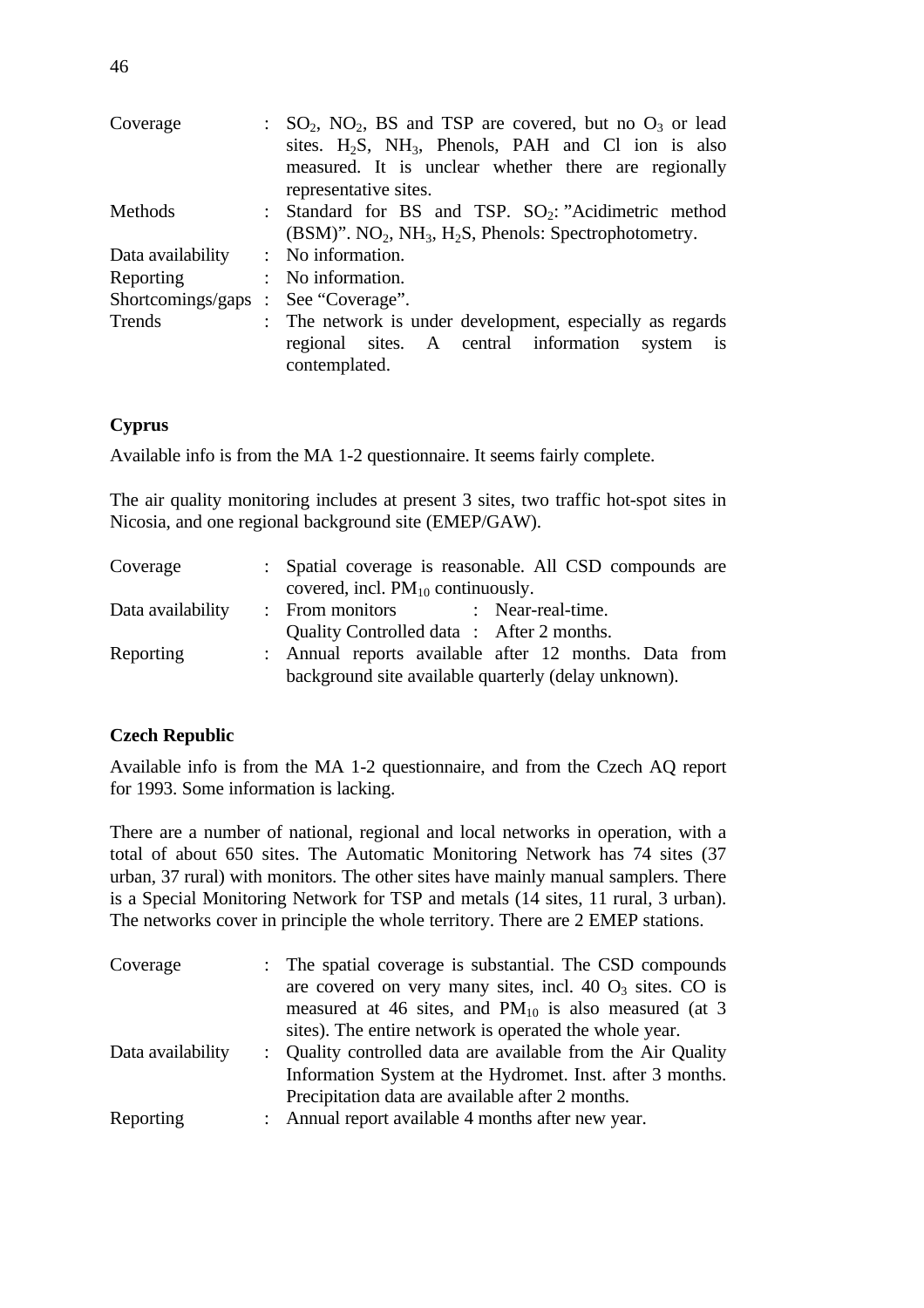#### **Estonia**

Available info is from some material received from the Estonian Environmental Research Laboratory. Some information is lacking.

The monitoring network includes an urban network with 16 sites in 9 urban areas (3 in Tallin), and 2 background (EMEP) sites.

| Coverage          | $\therefore$ SO <sub>2</sub> , NO <sub>2</sub> and TSP coverage is substantial. There are 3 O <sub>3</sub> |
|-------------------|------------------------------------------------------------------------------------------------------------|
|                   | sites (2 background and 1 urban), and 6 CO sites. $H_2S$ ,                                                 |
|                   | Formaldehyde, Phenols and NH <sub>3</sub> are measured at several                                          |
|                   | sites, and BTX at 1 urban site. Traffic and industrial sites                                               |
|                   | have monitors, the others manual samplers.                                                                 |
| Data availability | : No information.                                                                                          |
| Reporting         | : No information.                                                                                          |

### **Hungary**

Available info is from the MA 1-2 questionnaire. Information on cities and site classification is missing.

At present (since 1993) there is an urban network with 31 sites. In addition, Budapest has a smog alarm system with 8 sites. There are 2 background sites (1 EMEP site). The networks are equipped with monitors.

| Coverage          | $SO_2$ , NO <sub>x</sub> , CO and TSP is measured at all sites. |
|-------------------|-----------------------------------------------------------------|
|                   | $O_3$ and NMVOC is measured at 2 sites in Budapest.             |
|                   | It is unknown whether traffic and industrial hot-spot sites     |
|                   | are included.                                                   |
| Data availability | : Quality controlled data after 3 months.                       |
| Reporting         | : Annual data reports after 12 months.                          |

#### **Poland**

Available info is from the WABOLU/WHO questionnaire. Information on cities and site classification is missing.

Since 1990 several networks have been established. The General National Network includes more than 500 sites (incl. all cities >20,000 inhab.). The Basic National Network has 5 sites. Regional networks of Katowice and Krakow have 19 sites, and industrial networks (Kedzierzyn-Kozic and 7 other areas) have 33 sites. In addition there is an 8-city DOAS network. There are 11 regional sites (EMEP (4), GEMS, HELCOM).

Coverage : All CSD compounds are covered extensively.  $O_3$  is measured at 25 sites, VOC at 34 sites,  $PM_{10}$  is measured, BTX at 8 sites, and CO at 26 sites. There are more than 3000 dustfall sites. In addition,  $H_2S$ , phenol, fluoride, HCHO, and BaP is also measured.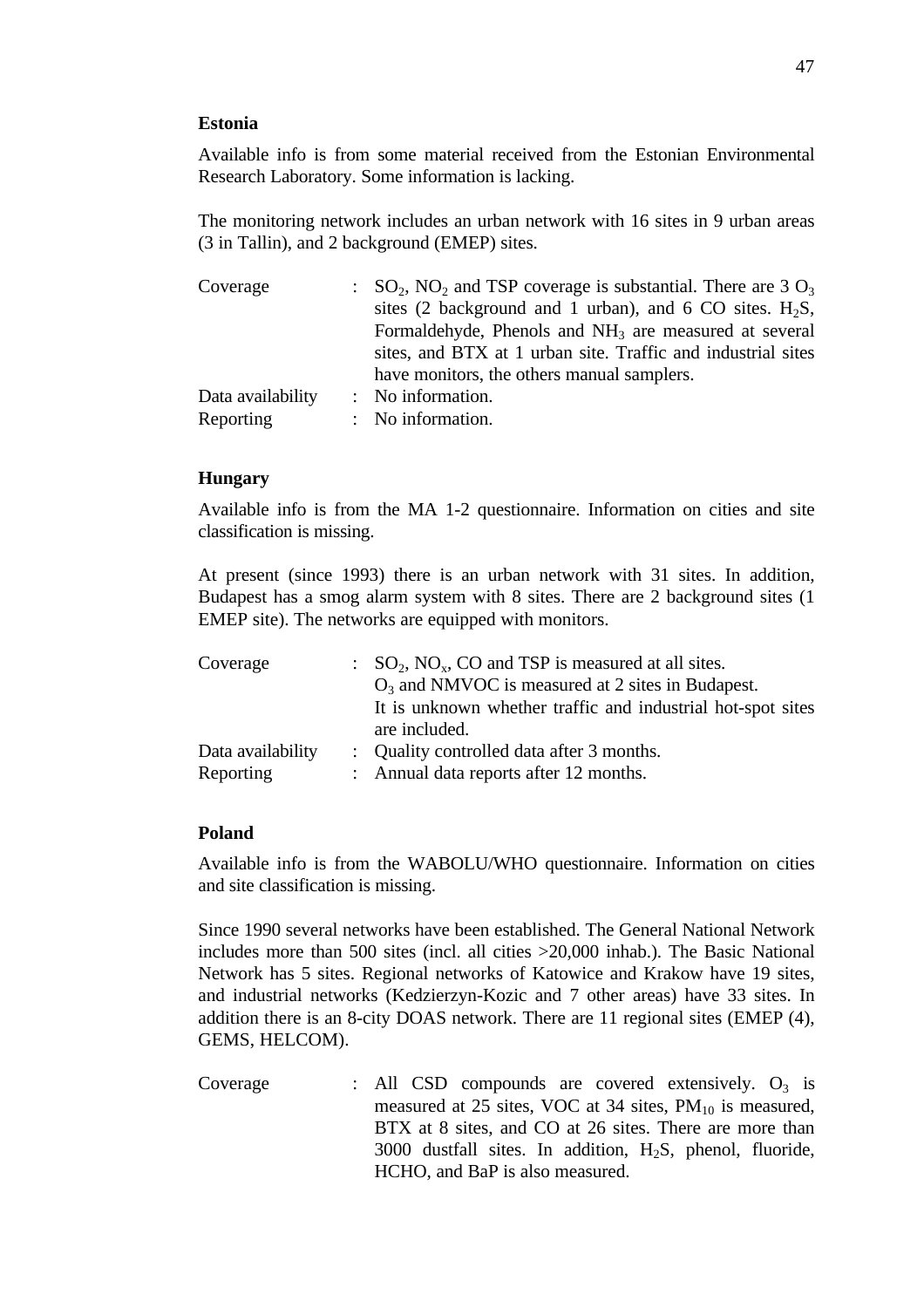|                   | The sites are generally operated all year, but the General |
|-------------------|------------------------------------------------------------|
|                   | Network is operated on only 80-200 days of the year. The   |
|                   | spatial coverage is substantial.                           |
| Data availability | : No information.                                          |
| Reporting         | $\therefore$ No information.                               |

### **Romania**

Available info is from the MA 1-2 questionnaire. Information on cities and site classification is missing.

There are 3 national and several local/regional networks. The national networks are the Regional network (5 sites), Precipitation quality network (133 sites) and Radioactivity network (44 sites). Local/regional networks operate 127 sites, incl. 25 in Bucaresti. 2 urban sites (Bucaresti) and 2 regional sites are equipped with monitors, the others with manual samplers.

| Coverage          | $\therefore$ SO <sub>2</sub> , NO <sub>2</sub> and SPM coverage is substantial, O <sub>3</sub> is measured |
|-------------------|------------------------------------------------------------------------------------------------------------|
|                   | at 5 sites, CO and VOC at 2 sites. In addition, $NH_3$ is                                                  |
|                   | measured all local sites (127). Also Cl <sub>2</sub> , HCl, H <sub>2</sub> S, HCHO,                        |
|                   | $C_6H_5OH$ , furfurol, $H_2SO_4$ , Cd is measured.                                                         |
|                   | It is not known whether the 127 sites are operated every                                                   |
|                   | day.                                                                                                       |
|                   | The spatial coverage seems good. It is not known whether                                                   |
|                   | traffic hot-spots are represented.                                                                         |
| Data availability | : All information is available after 1-2 months. Daily data                                                |
|                   | from monitors can be given.                                                                                |
| Reporting         | Data reports are available 6-12 months after sampling.                                                     |
|                   |                                                                                                            |

### **Slovakia**

Available info is from the MA 1-2 questionnaire and the Slovakian AQ data report for 1993. The information is rather complete.

The national Urban network has (as of 1995) 30 sites in 17 urban areas (mostly urban background sites), incl. 4 in Bratislava area. The national Background Network has 7 sites. 4 EMEP sites.

| Coverage          |                                                  | : The urban sites have $SO_2$ , $NO_x$ , TSP, $O_3$ (13 sites), CO (8)<br>sites), Pb $(12 \text{ sites})$ . The background network has $SO2$ ,<br>$NOx$ , major ions, $HNO3$ , SPM, heavy metals, $O3$ . |  |  |  |  |  |  |  |  |
|-------------------|--------------------------------------------------|----------------------------------------------------------------------------------------------------------------------------------------------------------------------------------------------------------|--|--|--|--|--|--|--|--|
|                   | The networks are operated continuously all year. |                                                                                                                                                                                                          |  |  |  |  |  |  |  |  |
|                   |                                                  | The spatial coverage seems fairly good. Traffic and                                                                                                                                                      |  |  |  |  |  |  |  |  |
|                   |                                                  | industrial hot-spot sites are well represented.                                                                                                                                                          |  |  |  |  |  |  |  |  |
| Data availability |                                                  | : Quality controlled data available after 2-3 months (Urban                                                                                                                                              |  |  |  |  |  |  |  |  |
|                   |                                                  | network: after 1 month).                                                                                                                                                                                 |  |  |  |  |  |  |  |  |
| Reporting         |                                                  | : Annual report available by August the following year.                                                                                                                                                  |  |  |  |  |  |  |  |  |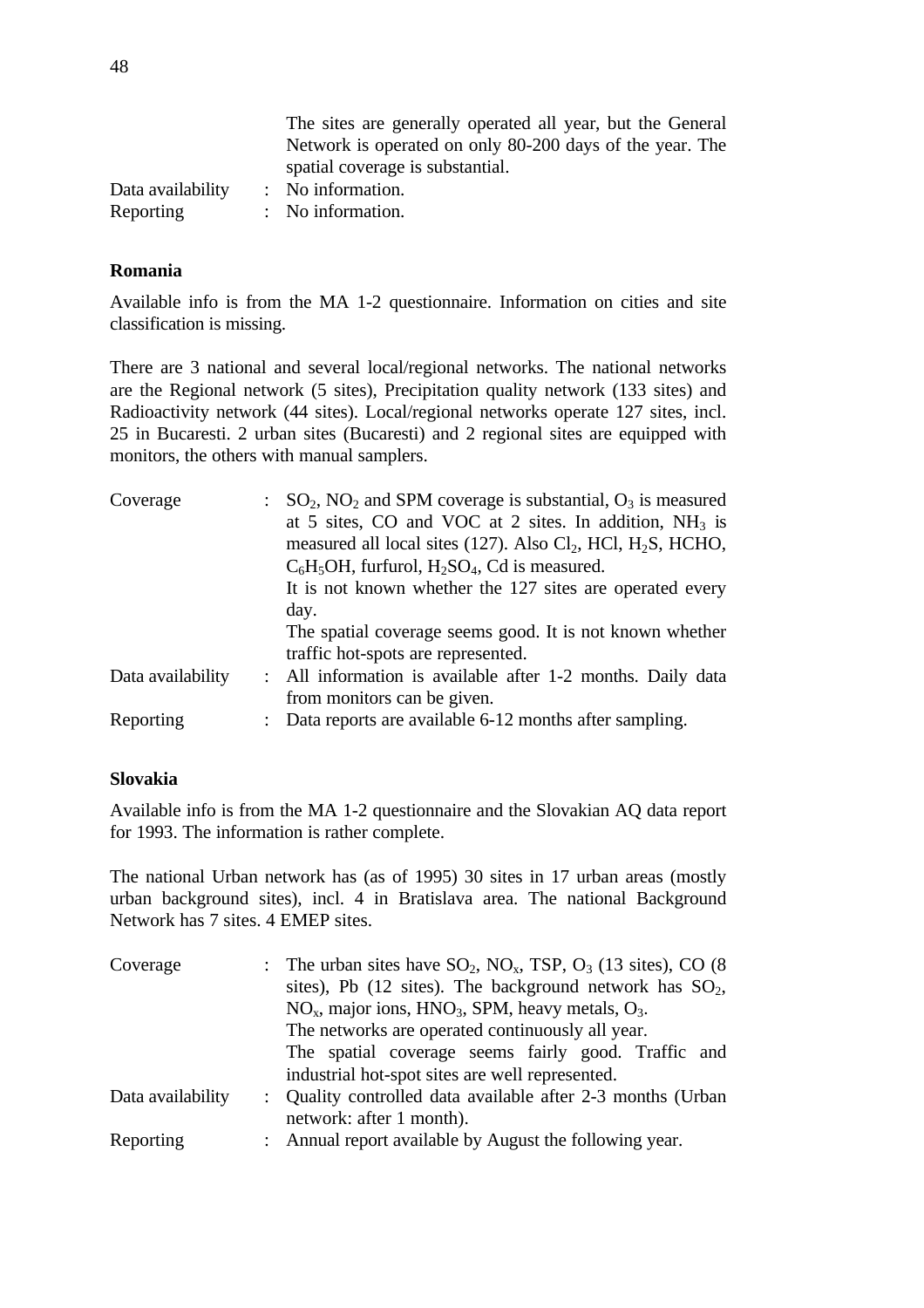#### **Slovenia**

Available info is from the MA 1-2 and WABOLU/WHO questionnaires, and from the Slovenian AQ data report for 1991-92.

There are several national and local networks in operation. The National Basic Network (NAS) has 8 sites (7 urban and 3 regional (EMEP-GAW) site). The National Complementary Network has  $7$  sites and there is a national  $SO<sub>2</sub>/Black$ Smoke network (NAMN) with 66 sites. There are some additional local networks with 7 sites, and a national precipitation network (PADAVINE) with 8 sites. NAMN and PADAVINE have manual samplers, the other sites have monitors.

| Coverage          | $\therefore$ SO <sub>2</sub> and BS are covered well, there are 7 NO <sub>x</sub> sites and 6 |
|-------------------|-----------------------------------------------------------------------------------------------|
|                   | $O_3$ sites, 4 CO sites and 1 VOC site.                                                       |
| Data availability | : ANAS is coupled to an information system, which includes                                    |
|                   | early warning. Data availability is not clearly stated.                                       |
| Reporting         | : Annual reports available in April-May.                                                      |

### **Switzerland**

Available info is from the MA 1-2 questionnaire, and the Swiss AQ data report for 1993.

The National Network (NABEL) operates presently 16 sites throughout the country, partly urban, traffic hot-spot and regional sites. 24 cantonal networks operates (1993) about 135 ordinary sites, and in addition sites for passive  $SO_2$  and NO2, and dustfall, 6 EMEP sites.

| Coverage  | : CSD compounds are well covered. There are 131 $O_3$ sites,                     |
|-----------|----------------------------------------------------------------------------------|
|           | 2 VOC sites, $102$ passive NO <sub>2</sub> and 12 passive SO <sub>2</sub> sites. |
|           | Spatial and temporal coverage is substantial.                                    |
| Reporting | : Annual reports in July-August next year.                                       |

### **3.3 Summary of international monitoring programmes in Europe**

The international monitoring programmes listed in Chapter 2.2 are described in Chapter 3.4 below. Table 3.4 gives a summary of the monitoring activities in these programmes.

Except for GEMS/AIR, which involves urban pollution, these programmes exclusively deal with regional and global air pollution problems. A large number of stations are involved in these programmes. Many of the stations are in operation under several of the programmes in parallel.

The compounds include S- and N-compounds, ozone, metals, and other trace gases. Table 3.5 shows which compounds are covered by which programmes.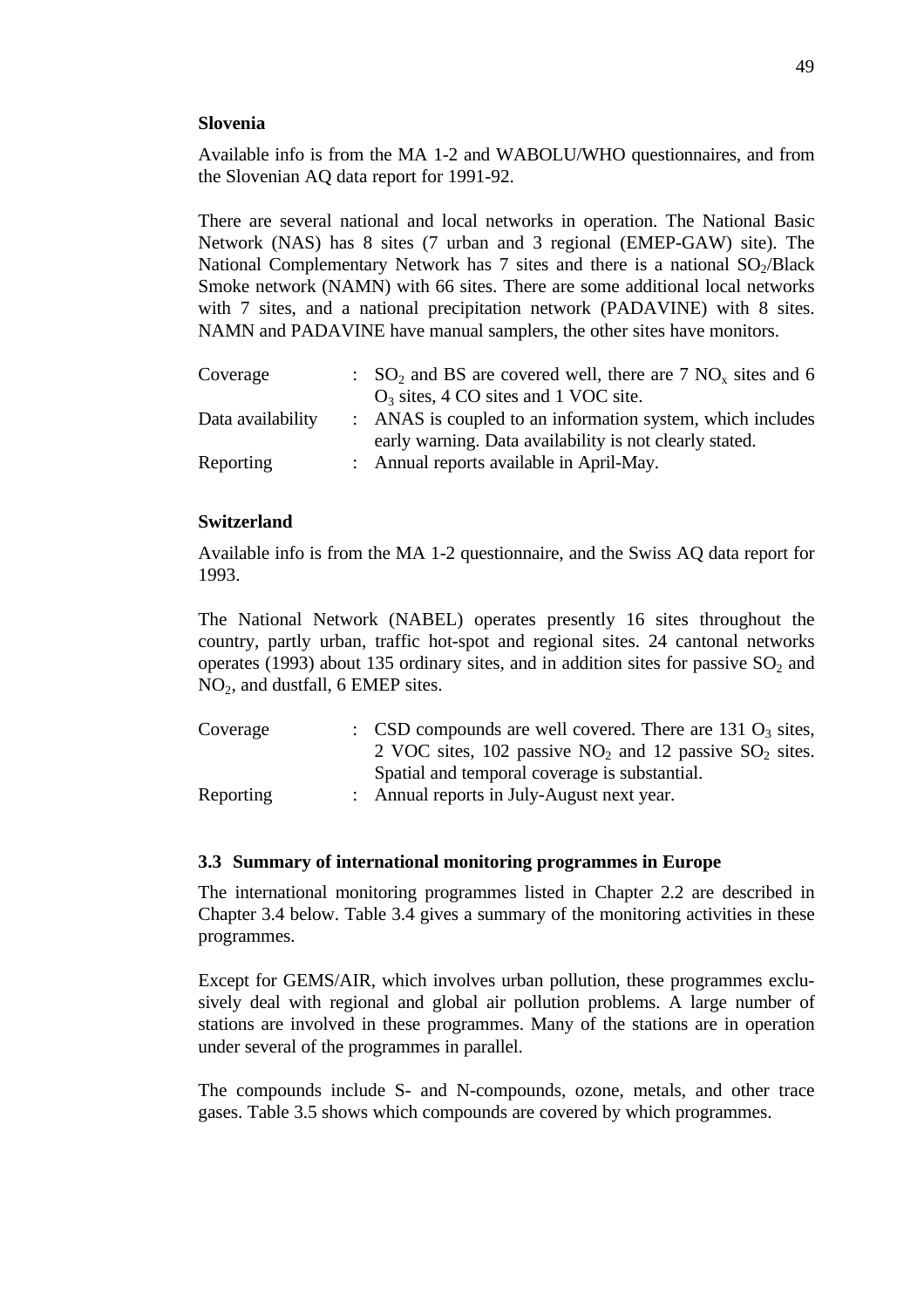*Table 3.4: Summary of recent monitoring activities in Europe in international programmes.*

| Programme                 | <b>Sites</b> | Countries | Compounds (summary)                                                                                                                                                              |
|---------------------------|--------------|-----------|----------------------------------------------------------------------------------------------------------------------------------------------------------------------------------|
| <b>EMEP</b> (1995)        | 126          | 28        | S- and N-compounds in air (gases and<br>particles) and precipitation, and $O_3$ and<br>VOC in air.                                                                               |
| <b>OSPAR (1994)</b>       |              |           |                                                                                                                                                                                  |
| Precip.                   | 25           | 10        | Cd, Hg, $NO3$ , NH <sub>4</sub> , (priority)<br>As, Cr, Cu, Ni, Zn, organo-halogens (grey<br>list)                                                                               |
| Aerosol/gas               | 12           | 6         | Cd, Hg, a-HCN, g-HCN, HNO <sub>3</sub> , NO <sub>3</sub> , NO <sub>2</sub> ,<br>NO, $NH_3$ , $NH_4$ (priority)<br>As, Cr, Cu, Ni, Pb, Zn (grey list)                             |
| <b>HELCOM</b>             | 31           | 8         | N compounds in air (gases and particles),<br>and in precipitation.<br>Metals (Pb, Cd, Cu, Zn) in airborne<br>particles and in precipitation.<br>Cr, Ni, As, Hg in precipitation. |
| <b>MEDPOL</b>             | 13           | 10        | Emphasis on heavy metals in aerosol, and<br>heavy metals and major ions in<br>precipitation.                                                                                     |
| <b>GAW</b>                | 61           | 23        | Precipitation chemistry.                                                                                                                                                         |
|                           | 100          | 29        | "Trace gases": $O_3$ (81), NO <sub>x</sub> (43), SO <sub>2</sub><br>$(34)$ , CO <sub>2</sub> (20), CH <sub>4</sub> (7), N <sub>2</sub> O (3), CFCs (4).                          |
|                           | 42           | 19        | Aerosols                                                                                                                                                                         |
|                           | 16           | 5         | Radiation                                                                                                                                                                        |
|                           | 14           | 10        | Turbidity                                                                                                                                                                        |
| <b>TOR</b> (1994)         | 29           |           | $O_3$ , NO, NO <sub>2</sub> , NO <sub>y</sub> , CH <sub>4</sub> , CO, NMHC, J <sub>NO2</sub> ,<br>met.data.                                                                      |
| <b>GEMS/AIR (1993/94)</b> | 9            | 9         | $SO2$ , SPM                                                                                                                                                                      |

*For all programmes: Not all compounds are measured at all sites.*

*Table 3.5: Compound coverage in the international monitoring programmes.*

|                                        | <b>EMEP</b>    | <b>OSPAR</b>  | <b>HELCOM</b>  | <b>MEDPOL</b>      | GAW                                           | <b>TOR</b> | <b>GEMS/AIR</b> |
|----------------------------------------|----------------|---------------|----------------|--------------------|-----------------------------------------------|------------|-----------------|
| S compounds                            | air<br>precip. |               |                | precip.            | SO <sub>2</sub><br>precip.                    |            | air $(SO2)$     |
| N compounds                            | air<br>precip. | air           | air<br>precip. | precip             | NO <sub>x</sub> , N <sub>2</sub> O<br>precip. | air        |                 |
| <b>Metals</b>                          |                | air<br>precip | air<br>precip. | aerosol<br>precip. |                                               |            |                 |
| Ozone                                  | X              |               |                |                    | X                                             | X          |                 |
| Organo-halogens                        |                | X             |                |                    |                                               |            |                 |
| CO <sub>2</sub>                        |                |               |                |                    | X                                             |            |                 |
| CO.                                    |                |               |                |                    |                                               | X          |                 |
| CH <sub>4</sub>                        |                |               |                |                    | $\mathsf{x}$                                  | x          |                 |
| <b>VOC</b>                             | X              |               |                |                    |                                               | x          |                 |
| <b>CFC</b>                             |                |               |                |                    | X                                             |            |                 |
| "Aerosols",<br>radiation,<br>turbidity |                |               |                |                    | x                                             |            | <b>TSP</b>      |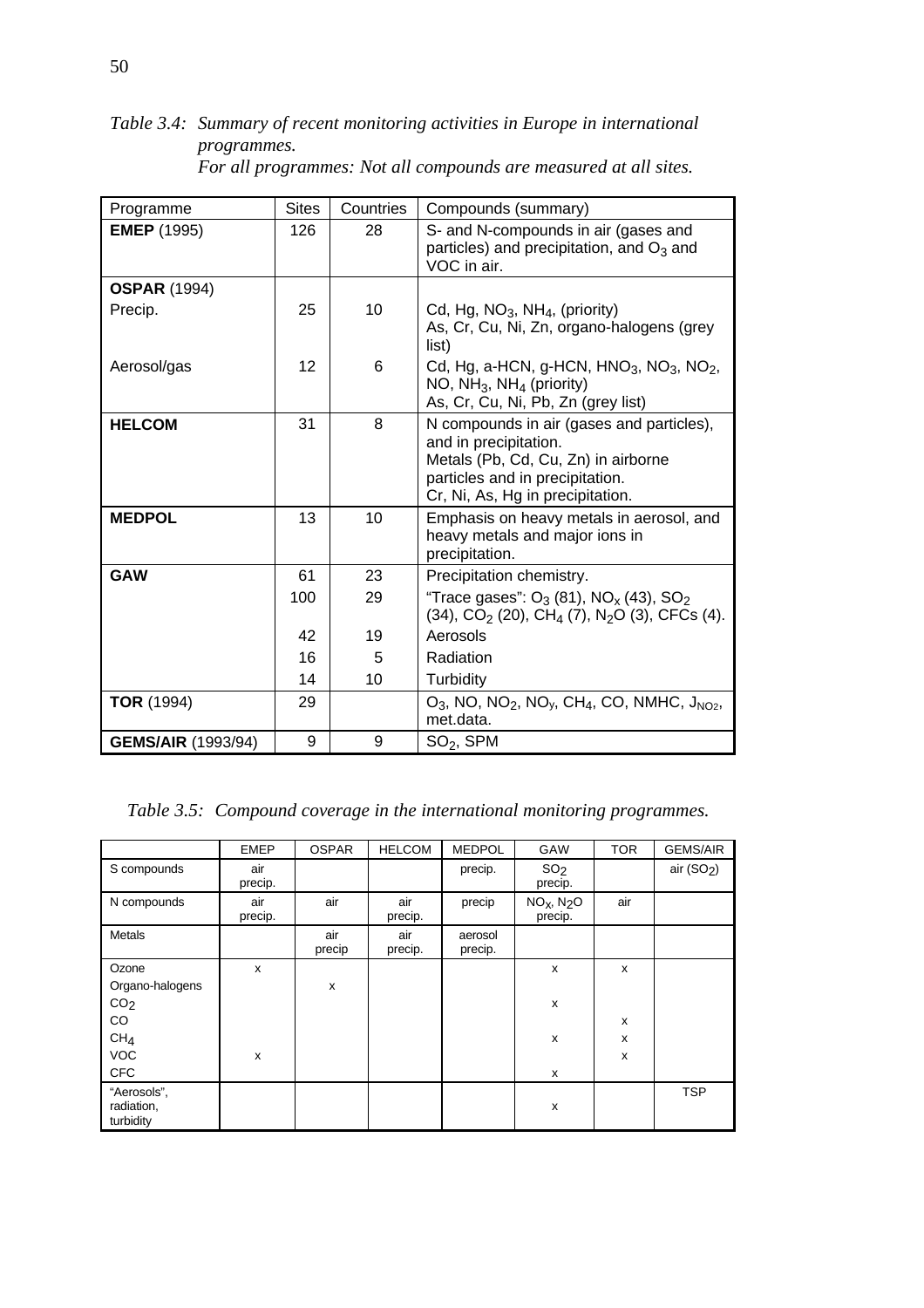### **3.4 International monitoring programmes, individual description**

### *3.4.1 ECE-EMEP*

As stated in Section 2.2.1, the purpose of the EMEP monitoring network is to provide a basis for control of the EMEP model to calculate transboundary fluxes, and not to provide sufficient monitoring data to map fully the gradients in regional air pollution in Europe. The EMEP network includes (1995) 126 monitoring stations in 28 countries. The monitoring programme (1995) is shown in Table 3.6. and Table 3.7. Table 3.3 summarises the regional air pollution monitoring network in each country. In most countries, the EMEP network is only a part of this total regional network.

An evaluation of the EMEP network relative to its objective has been performed (ECE, 1994). According to this evaluation, there are some shortcomings in the spatial coverage:

- S and N compounds : The spatial coverage is considered insufficient in a number of areas of typical dimension 200-600 km (diameter) in various parts of Eastern, Western and Southern Europe. In addition, the whole area east of the 30°E longitude is considered insufficiently covered.
- Ozone : EMEP ozone sites are lacking completely in much of Southern Europe, and east of the 30°E longitude. A number of new sites are recommended in those areas.

This evaluation concerns the sites reporting to EMEP which is to form a basis for model comparison. The total regional coverage is better when the other national sites are also considered. Still, however, the spatial coverage of regional monitoring is insufficient especially in parts of Southern, and most of Eastern Europe.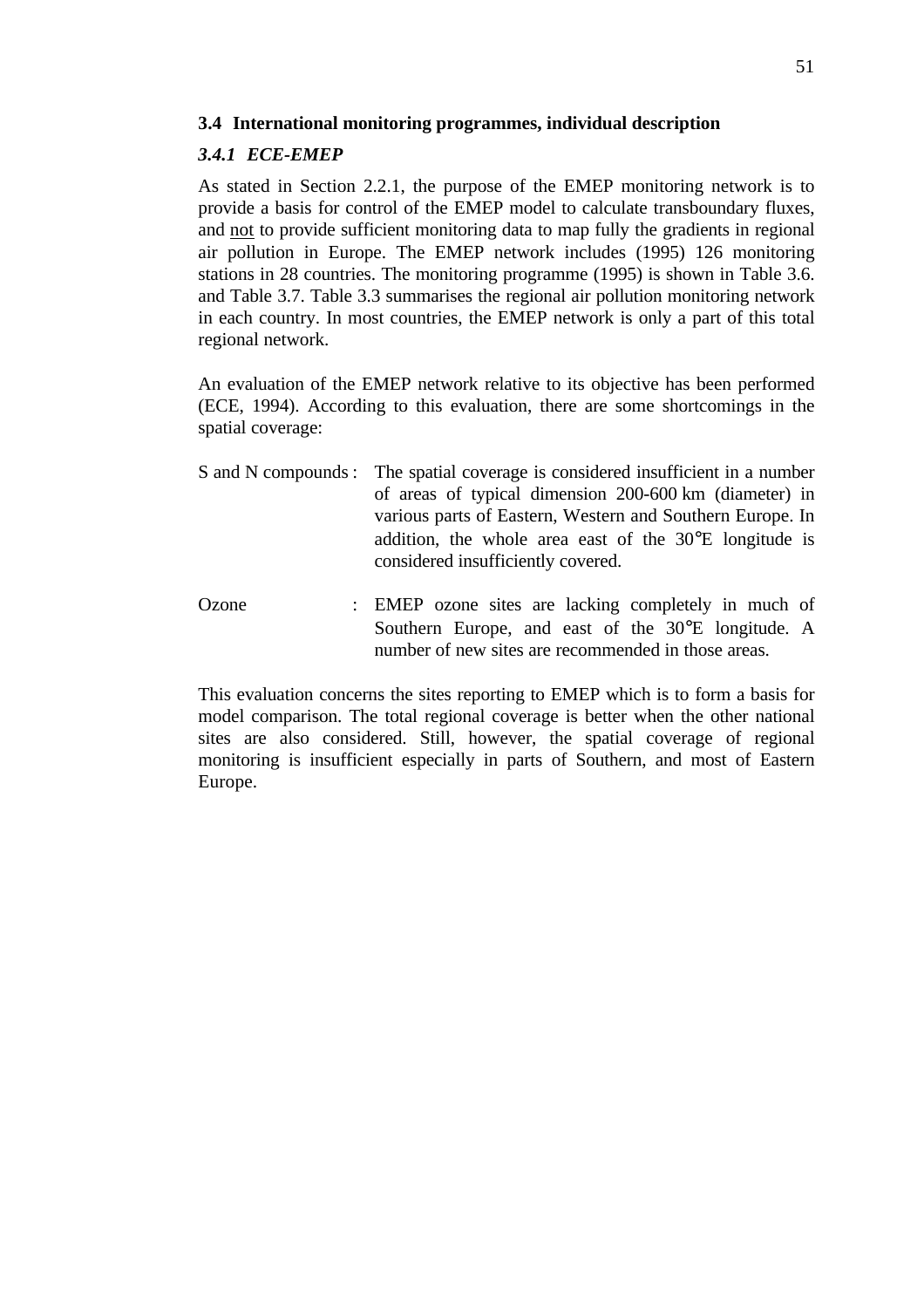| Party                          | Complete       | Precipitation            | Air            | Air                   | NO <sub>2</sub> | O <sub>3</sub> | NO <sub>3</sub> , HNO <sub>3</sub> , | Number of      | Party                          |
|--------------------------------|----------------|--------------------------|----------------|-----------------------|-----------------|----------------|--------------------------------------|----------------|--------------------------------|
|                                | <b>EMEP</b>    | programme                | programme      | programme             | sites           | sites          | NH <sub>4</sub> , NH <sub>3</sub>    | sites          |                                |
|                                | programme      | complete                 | complete       | except O <sub>3</sub> |                 |                | sites                                | $31/12 - 95$   |                                |
| Austria                        | 0              | 3                        | 0              | 0                     | 0               | 3              | 0                                    | 3              | Austria                        |
| <b>Belarus</b>                 | 0              | 0                        | 0              | 0                     | 0               | 0              | 0                                    | 0              | <b>Belarus</b>                 |
| Belgium                        | 0              | 0                        | 0              | 0                     | 0               | 0              | 0                                    | 0              | Belgium                        |
| Bosnia-Herzegovina             | 0              | 0                        | 0              | 0                     | 0               | $\mathcal{O}$  | 0                                    | 0              | Bosnia-Herzegovina             |
| <b>Bulgaria</b>                | $\overline{O}$ | 0                        | $\mathcal{O}$  | $\mathcal{O}$         | 0               | $\mathcal{O}$  | 0                                    | $\overline{O}$ | <b>Bulgaria</b>                |
| Croatia                        | 0              | $\overline{c}$           | 0              | 0                     | $\overline{c}$  | $\mathcal{O}$  | 0                                    | $\overline{c}$ | Croatia                        |
| Czech Rep.                     | $\overline{c}$ | $\overline{c}$           | 2              | 0                     | $\overline{c}$  | 2              | 2                                    | $\overline{c}$ | Czech Rep.                     |
| <b>Denmark</b>                 | 0              | 0                        | 0              | $\mathbf{1}$          | $\mathbf{1}$    | 2              | 3                                    | 5              | Denmark                        |
| Estonia                        | 0              | 0                        | 0              | 0                     | 0               | $\mathcal{O}$  | 0                                    | 0              | Estonia                        |
| Finland                        | $\overline{4}$ | $\overline{\mathcal{A}}$ | $\overline{4}$ | 0                     | $\overline{4}$  | $\overline{4}$ | $\overline{4}$                       | $\overline{4}$ | Finland                        |
| France                         | 0              | $\overline{7}$           | 0              | 0                     | 0               | 0              | 0                                    | $\overline{7}$ | France                         |
| Germany                        | 0              | 8                        | 0              | 0                     | 8               | 15             | 0                                    | 17             | Germany                        |
| Greece                         | 0              | 0                        | 0              | 0                     | $\overline{1}$  | 0              | 0                                    | $\mathbf{1}$   | Greece                         |
| Hungary                        | 0              | $\mathbf{1}$             | 0              | $\mathbf{1}$          | $\mathbf{1}$    | 0              | $\mathbf{1}$                         | $\mathbf{1}$   | Hungary                        |
| <b>Iceland</b>                 | $\Omega$       | 0                        | 0              | $\mathcal{O}$         | 0               | $\mathcal{O}$  | 0                                    | $\mathbf{1}$   | Iceland                        |
| Ireland                        | 0              | $\overline{c}$           | 0              | 0                     | $\mathbf{1}$    | $\overline{1}$ | 0                                    | 3              | Ireland                        |
| Italy                          | 0              | $\mathbf{1}$             | 0              | 0                     | 0               | $\overline{1}$ | 0                                    | $\mathbf{1}$   | Italy                          |
| Latvia                         | $\mathcal{O}$  | 0                        | $\overline{1}$ | $\mathcal{O}$         | $\overline{c}$  | $\overline{1}$ | $\overline{1}$                       | $\overline{c}$ | Latvia                         |
| Lithuania                      | 0              | 0                        | 0              | 0                     | $\overline{1}$  | $\overline{1}$ | 0                                    | $\overline{1}$ | Lithuania                      |
| Macedonia, F. Yugoslav Rep. of | 0              | 0                        | 0              | 0                     | 0               | 0              | 0                                    | 0              | Macedonia, F. Yugoslav Rep. of |
| Moldova, Rep. of               | 0              | 0                        | 0              | 0                     | 0               | 0              | 0                                    | 0              | Moldova, Rep. of               |
| Netherlands                    | 0              | $\mathbf{1}$             | 0              | 0                     | $\overline{c}$  | 3              | 0                                    | 3              | Netherlands                    |
| Norway                         | 5              | 6                        | 5              | $\mathbf{1}$          | $\overline{7}$  | 11             | $\overline{7}$                       | 12             | Norway                         |
| Poland                         | 0              | $\overline{c}$           | $\overline{4}$ | 0                     | $\overline{4}$  | $\overline{4}$ | $\overline{4}$                       | $\overline{4}$ | Poland                         |
| Portugal                       | 0              | 3                        | 0              | 0                     | 0               | $\mathbf{1}$   | 0                                    | $\overline{4}$ | Portugal                       |
| Romania                        | $\mathcal{O}$  | 0                        | $\mathcal{O}$  | 0                     | $\mathcal{O}$   | $\mathcal{O}$  | $\mathcal{O}$                        | $\mathcal{O}$  | Romania                        |
| <b>Russian Federation</b>      | 0              | 4                        | 0              | 0                     | $\overline{4}$  | 0              | 0                                    | $\overline{4}$ | <b>Russian Federation</b>      |
| Slovak Rep.                    | 0              | $\overline{4}$           | 0              | 0                     | $\overline{4}$  | 3              | 0                                    | $\overline{4}$ | Slovak Rep.                    |
| Slovenia                       | 0              | 0                        | 0              | 0                     | 0               | 3              | 0                                    | 3              | Slovenia                       |
| Spain                          | 5              | 5                        | 5              | 0                     | 5               | 5              | 5                                    | 5              | Spain                          |
| Sweden                         | 3              | $\overline{\mathcal{A}}$ | 3              | $\mathbf{1}$          | 6               | 6              | 5                                    | 8              | Sweden                         |
| Switzerland                    | $\overline{1}$ | $\mathbf{1}$             | $\overline{1}$ | 0                     | 5               | 5              | $\mathbf{1}$                         | 6              | Switzerland                    |
| <b>Turkey</b>                  | $\mathbf{1}$   | $\overline{1}$           | $\overline{1}$ | 0                     | $\overline{1}$  | $\overline{1}$ | $\mathbf{1}$                         | $\overline{1}$ | Turkey                         |
|                                |                |                          |                |                       |                 |                |                                      |                |                                |

*Table 3.6: Coverage of EMEP programme in participating countries.*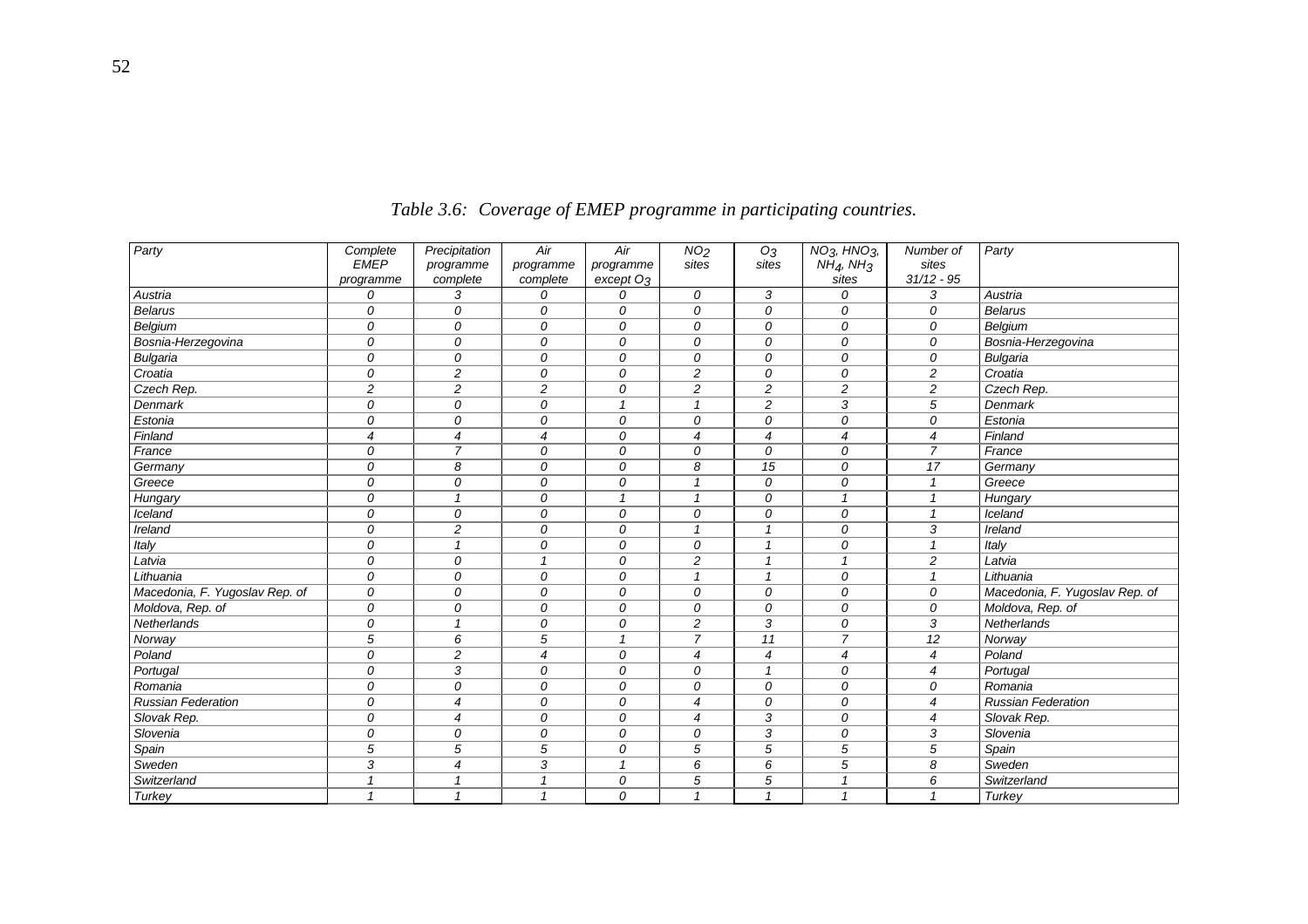| Party                 | Complete    | Precipitation | Air       | Air           | NO <sub>2</sub> | O3    | $NO3$ , HNO $_{3}$ ,              | Number of    | Party                 |
|-----------------------|-------------|---------------|-----------|---------------|-----------------|-------|-----------------------------------|--------------|-----------------------|
|                       | <b>EMEP</b> | programme     | programme | programme     | sites           | sites | NH <sub>4</sub> , NH <sub>3</sub> | sites        |                       |
|                       | programme   | complete      | complete  | $except$ $O3$ |                 |       | sites                             | $31/12 - 95$ |                       |
| Ukraine               |             |               |           |               |                 |       |                                   |              | Ukraine               |
| <b>United Kingdom</b> |             |               |           |               |                 | 16    |                                   | 19           | <b>United Kingdom</b> |
| Yugoslavia            |             |               |           |               |                 |       |                                   |              | Yugoslavia            |
| CEC                   |             |               |           |               |                 |       |                                   |              | CEC                   |
| Number of sites       | 24          | 69            | 29        |               | 64              | 89    | 37                                | 126          | Number of sites       |

# *Table 3.6 (contd.)*

*Table 3.7: EMEP's measurement programme 1995–1998.*

|                   | Components                                                                                                                                                                                                                                                                        | Measurement period                         | Measurement frequency                         |  |  |
|-------------------|-----------------------------------------------------------------------------------------------------------------------------------------------------------------------------------------------------------------------------------------------------------------------------------|--------------------------------------------|-----------------------------------------------|--|--|
| Gases             | $SO2$ , NO <sub>2</sub> , HNO <sub>3</sub> , NH <sub>3</sub>                                                                                                                                                                                                                      | 24 hours                                   | Daily                                         |  |  |
|                   | O3                                                                                                                                                                                                                                                                                | 1 hour averages stored                     | Continuously                                  |  |  |
|                   | Volatile organic compounds:*<br>Light hydrocarbons C2-C7,<br>ketones and aldehydes<br>Hg**                                                                                                                                                                                        | 10-15 minutes<br>8 hours<br>To be decided  | Twice weekly<br>Twice weekly<br>To be decided |  |  |
| Particles         | $SO_4^2$ , $NO_3$ , $NH_4^+$                                                                                                                                                                                                                                                      | 24 hours                                   | Daily                                         |  |  |
|                   | Trace metals**                                                                                                                                                                                                                                                                    | To be decided                              | To be decided                                 |  |  |
| Gases + particles | $HNO3 + NO3$                                                                                                                                                                                                                                                                      | 24 hours                                   | Daily                                         |  |  |
|                   | $NH3 + NH4+$ (separate measurements preferred)                                                                                                                                                                                                                                    | 24 hours                                   | Daily                                         |  |  |
|                   | Persistent organic compounds**                                                                                                                                                                                                                                                    | To be decided                              | To be decided                                 |  |  |
| Precipitation     | Amount, pH/H <sup>+</sup> , SO <sub>4</sub> <sup>2-</sup> , NO <sub>3</sub> <sup>-</sup> , NH <sub>4</sub> <sup>+</sup> , Ca <sup>2+</sup> , K <sup>+</sup> , CI <sup>-</sup> , Na <sup>+</sup> ,<br>$Mq^{2+}$ , conductivity<br>Trace metals**<br>Persistent organic compounds** | 24 hours<br>To be decided<br>To be decided | Daily<br>To be decided<br>To be decided       |  |  |

\* At a limited number of sites only.

\*\* Trace metals and persistent organic compounds (POP) are not yet included in the programme.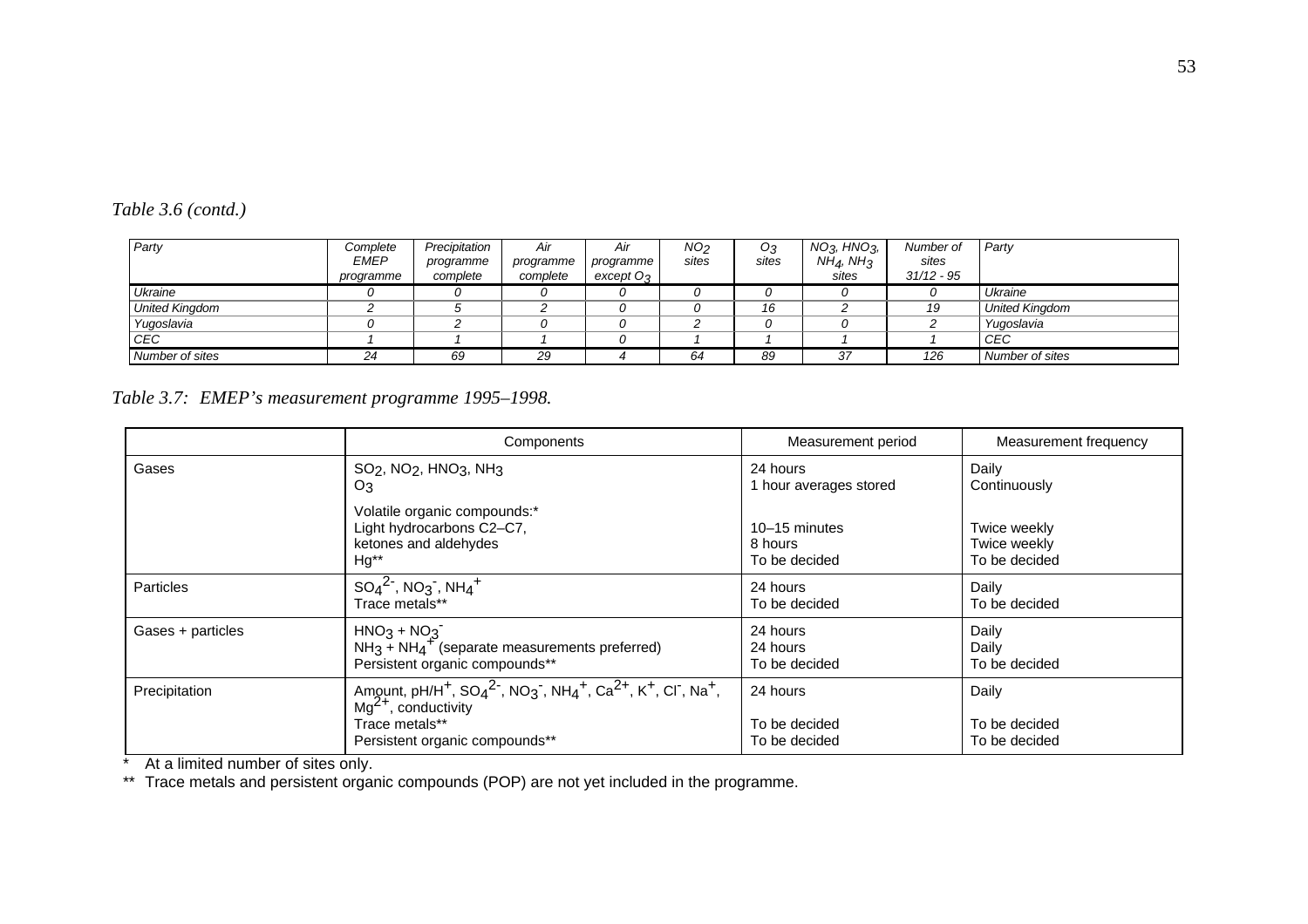

*Figure 3.1: Location of EMEP stations (per 31.12.1995). (Ozone sites not included).*

# *3.4.2 Other*

In this chapter, a brief description is given of the following monitoring networks:

• OSPAR, HELCOM, MEDPOL, GAW, TOR, GEMS/AIR

Some of the monitoring stations in these networks may be (probably are) the same as some of the regional stations described under each country in chapter 3.1/3.2. We have not, however, attempted to link these networks/stations to those described under each country previously.

### • OSPAR/CAMP

For 1994, data were reported for the following number of sites, and compounds (CAMP Secretariat, 1995):

- Precipitation : 25 sites in 10 countries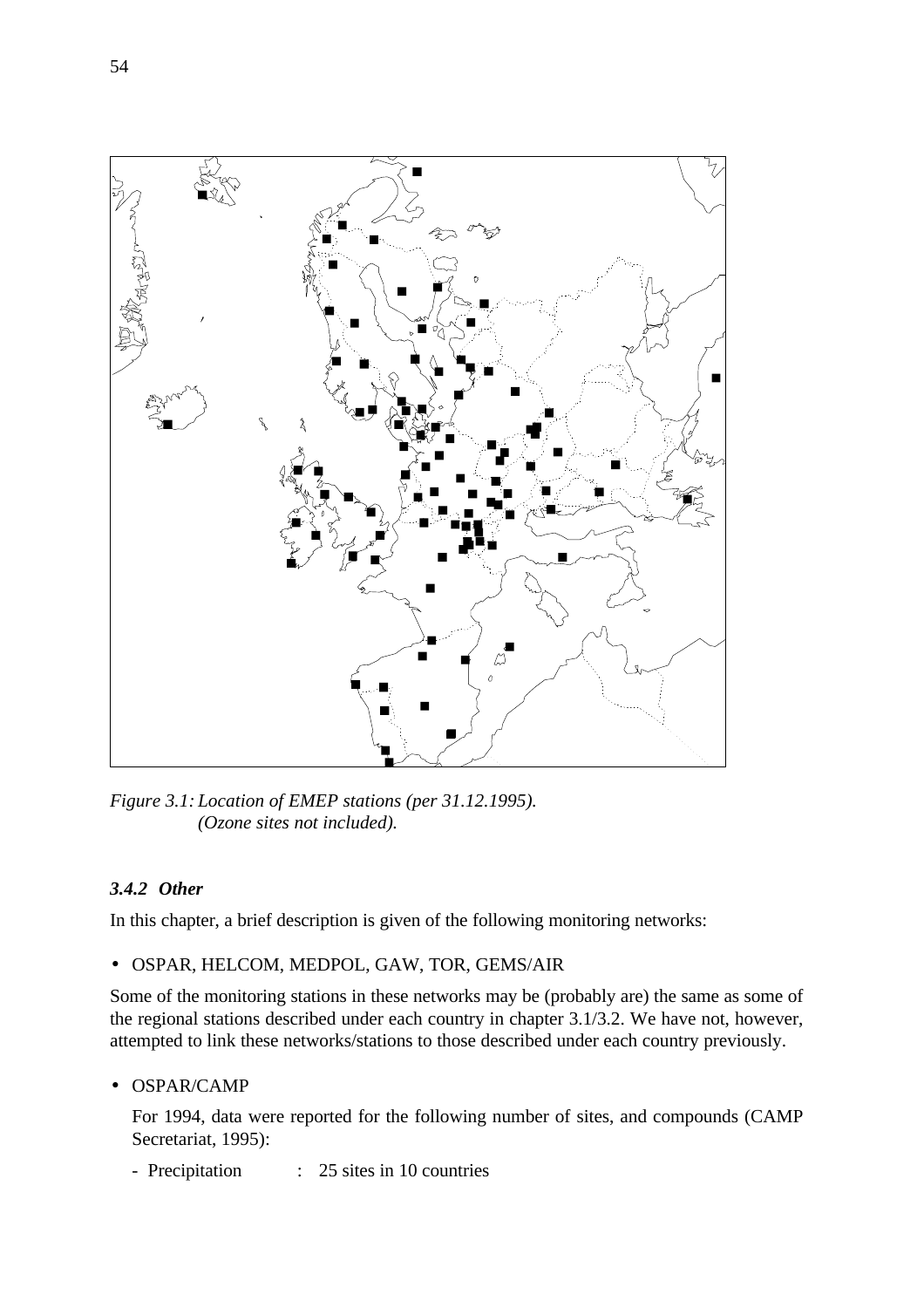| Priority compounds : $Cd$ , Hg, NO <sub>3</sub> , NH <sub>4</sub> |  |                                                                                                              |  |  |  |  |  |  |
|-------------------------------------------------------------------|--|--------------------------------------------------------------------------------------------------------------|--|--|--|--|--|--|
| Grey list                                                         |  | : As, Cr, Cu, Ni, Pb, Zn,<br>organo-halogens.                                                                |  |  |  |  |  |  |
| - Aerosols and gases : 12 stations in 6 countries                 |  |                                                                                                              |  |  |  |  |  |  |
|                                                                   |  | Priority compounds : Cd, Hg, a-HCN, g-HCN,<br>$HNO_3$ , $NO_3$ , $NO_2$ , $NO$ , $NH_3$ ,<br>NH <sub>4</sub> |  |  |  |  |  |  |
| Grey list                                                         |  | : As, Cr, Cu, Ni, Pb, Zn.                                                                                    |  |  |  |  |  |  |

The stations and measurement program are listed in Tables 3.8 and 3.9 for precipitation and aerosols/gases respectively. Figure 3.2 shows the position of a selection of the monitoring stations.

The stations are located mostly along the rim of the North Sea, the waters to be protected by the Convention.

The compound selection is concentrated around nutrients (N-compounds) and heavy metals. Organo-halogens are also measured at some stations. The sampling frequency is generally daily (24-hour samples), and the whole year is covered.

Recently, persistent organic pollutants have been included in the programme, and work on inputs to the North Sea of PCBs, PAH, pesticides and dioxins have started.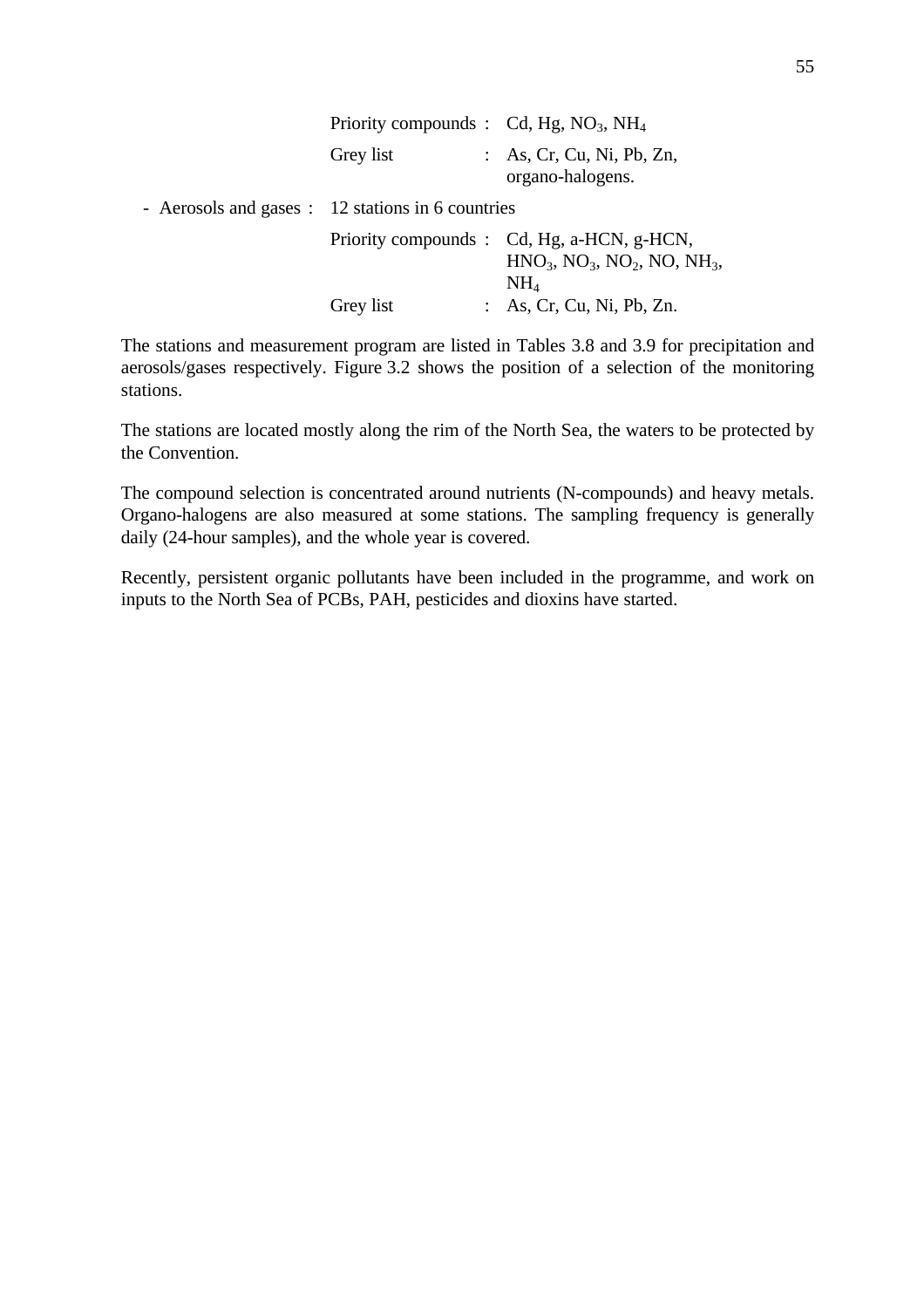

*Figure 3.2: Location of 15 OSPAR/CAMP monitoring sites for aerosols and gases.*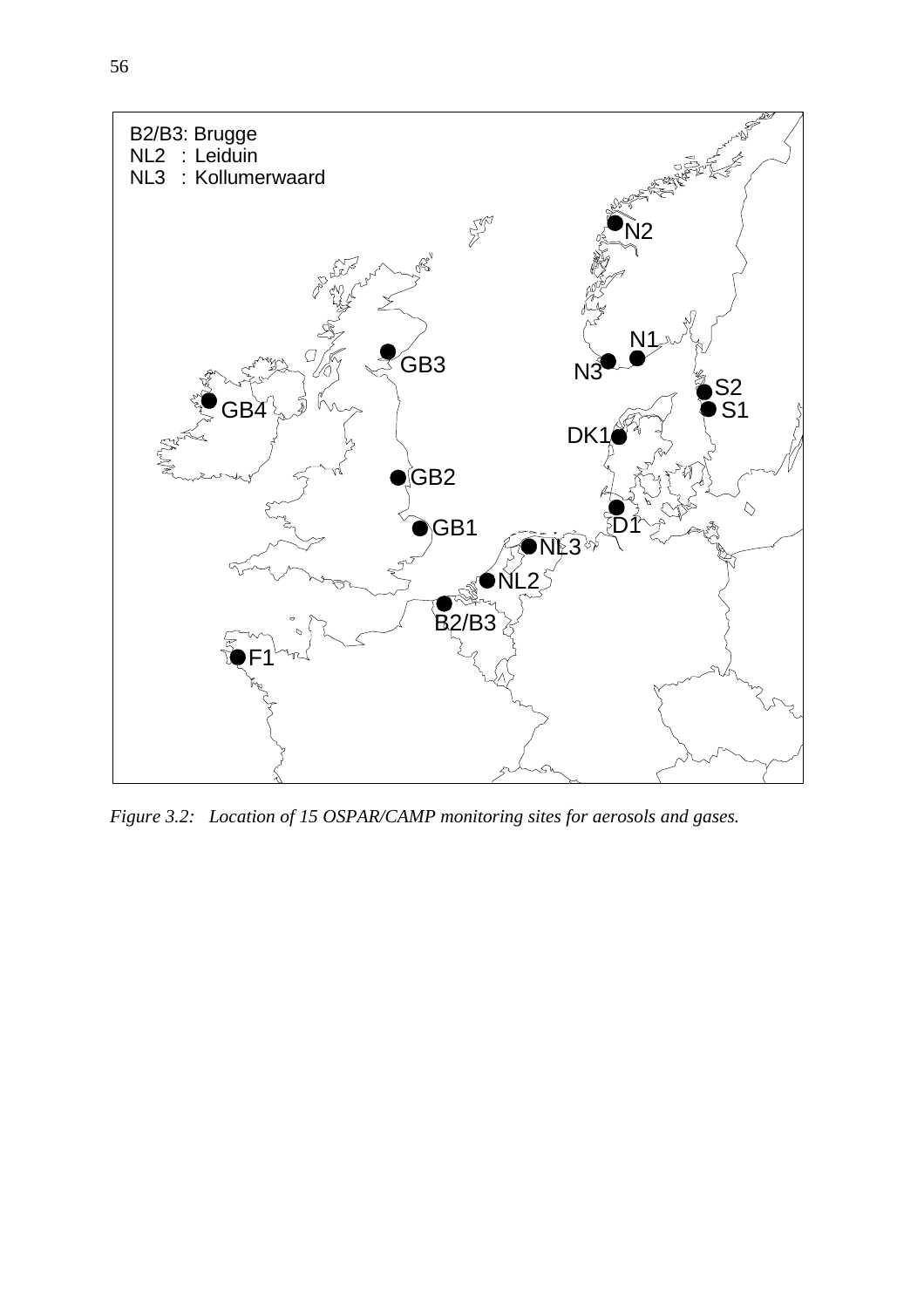|                   |                                                                                                        | Preci-       |              |                  | Priority parameters |       |                           |              | Grey list    |                           |                           |                           |              |                           |            |
|-------------------|--------------------------------------------------------------------------------------------------------|--------------|--------------|------------------|---------------------|-------|---------------------------|--------------|--------------|---------------------------|---------------------------|---------------------------|--------------|---------------------------|------------|
| Country           | Station                                                                                                | pitation     | Cd           | Hg               | a-HCH               | g-HCH | $NO3 - N$                 | $NH_4-N$     | As           | Cr                        | Cu                        | Ni                        | Pb           | Zn                        | Other      |
| Belgium           | <b>Brugge</b>                                                                                          | X            | X            |                  |                     |       | X                         | X            |              |                           | X                         |                           | X            | X                         |            |
| France            | Porspoder                                                                                              | X            | X            |                  |                     |       | X                         | X            | X            | X                         | X                         | X                         | X            | $\pmb{\times}$            |            |
| Germany           | Westerland                                                                                             | $\mathsf{x}$ | X            | $\boldsymbol{x}$ | X                   | X     | X                         | $\mathsf{x}$ | X            | X                         | $\mathsf{x}$              | $\mathsf{x}$              | $\mathsf{x}$ | $\mathsf{x}$              | o/halogens |
| Iceland           | Irafoss<br>Reykjavik                                                                                   | $\pmb{\chi}$ | $\mathsf{x}$ |                  |                     |       | $\boldsymbol{\mathsf{x}}$ |              |              | $\pmb{\chi}$              | $\mathsf{x}$              | $\boldsymbol{\mathsf{x}}$ | $\mathsf{x}$ | $\mathsf{x}$              |            |
| Ireland           | Turlough Hill<br>Valentia                                                                              | $\mathsf{x}$ | $\mathsf{x}$ | X                | X                   | X     | $\boldsymbol{\mathsf{x}}$ | $\mathsf{x}$ | $\mathsf{x}$ | $\pmb{\chi}$              | $\mathsf{x}$              | $\boldsymbol{\mathsf{x}}$ | $\mathsf{x}$ | $\boldsymbol{x}$          | o/halogens |
| Netherlands       | De Zilk<br>Kollumer waard                                                                              | $\mathsf{x}$ | X            | X                |                     | X     | $\boldsymbol{\mathsf{x}}$ | X            | X            | $\pmb{\chi}$              | X                         | X                         | X            | $\boldsymbol{x}$          |            |
| Norway            | Lista<br>Kårvatn<br>Ny Ålesund                                                                         | $\mathsf{x}$ | X            | X                | X                   | X     | X                         | X            | X            | $\pmb{\chi}$              | X                         | X                         | X            | $\boldsymbol{x}$          | o/halogens |
| Portugal          | Viana do Castelo                                                                                       | $\mathsf{x}$ | $\mathsf{x}$ |                  |                     |       | $\boldsymbol{\mathsf{x}}$ | $\mathsf{x}$ |              |                           | $\boldsymbol{\mathsf{x}}$ | X                         | $\mathsf{x}$ | X                         |            |
| Sweden            | Gårdsjön<br>Rörvik<br>Svartedalen                                                                      | $\mathsf{x}$ | X            | X                |                     |       | $\mathsf{x}$              | $\mathsf{x}$ | $\mathsf{x}$ | $\boldsymbol{\mathsf{x}}$ | $\mathsf{x}$              | X                         | $\mathsf{x}$ | $\mathsf{x}$              | o/halogens |
| United<br>Kingdom | East Ruston<br><b>Driby</b><br><b>High Muffles</b><br>Banchory<br>Glen Dye<br>Isle of Wight<br>Chilton | X            | $\mathsf{x}$ |                  |                     |       | X                         | X            | X            | X                         | X                         | X                         | $\mathsf{x}$ | $\boldsymbol{\mathsf{x}}$ | o/halogens |

*Table 3.8: Precipitation data submitted under OSPAR/CAMP 19941) .*

1) The markings (x) represent the monitoring programme of each country.

For countries with more than one monitoring station, all compounds are not necessarily measured at all sites.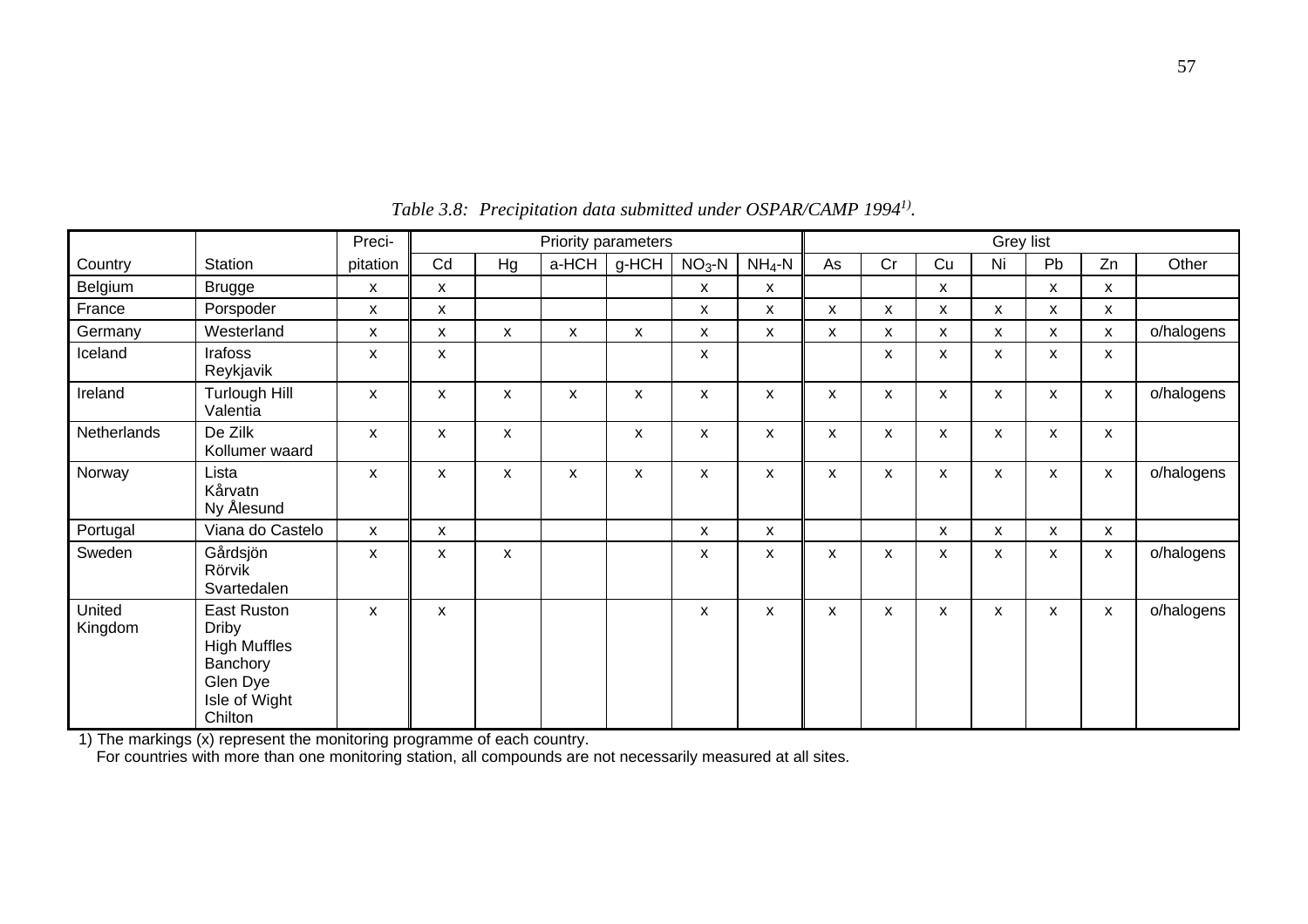| Country        | <b>Stations</b>                                                 |    |    |       |       |          |                           | <b>Priority parameters</b> |         |                                       |           |          |                       | Grey list |    |                           |    |              |              |          |
|----------------|-----------------------------------------------------------------|----|----|-------|-------|----------|---------------------------|----------------------------|---------|---------------------------------------|-----------|----------|-----------------------|-----------|----|---------------------------|----|--------------|--------------|----------|
|                |                                                                 | Cd | Hg | a-HCH | q-HCH | $HNO3-N$ | $NO3 - N$                 | $HNO3-N$<br>$+ NO3 - N$    | $NO2-N$ | NO-N                                  | $NH3 - N$ | $NH_4-N$ | $NH_3-N +$<br>$NH4-N$ | As        | Cr | Cu                        | Ni | Pb           | Zn           | Other    |
| Belgium        | Houtem<br>Moerkerke                                             |    |    |       |       |          |                           |                            | X       | x                                     |           |          |                       |           |    |                           |    | $\mathsf{x}$ |              |          |
| Germany        | Westerland                                                      | x  |    |       |       |          | X                         |                            | x       |                                       |           | x        |                       |           |    | $\mathsf{x}$              |    | X            |              | V??      |
| Netherlands    | Kollumer waard                                                  | x  |    |       |       |          | $\boldsymbol{\mathsf{x}}$ |                            | x       | $\overline{\phantom{a}}$<br>$\lambda$ | v<br>ᄉ    | X        |                       | x         |    |                           |    | x            | $\mathsf{x}$ |          |
| Norway         | Lista<br>Kårvatn<br>Ny-Ålesund                                  | x  | X  | ᄉ     | x     |          |                           | $\mathsf{x}$               | x       |                                       |           |          | x                     | x         | x  | $\mathsf{x}$              | X  | $\mathsf{x}$ | X            |          |
| Sweden         | Rörvik                                                          |    |    |       |       |          |                           |                            |         |                                       |           |          |                       |           |    |                           |    |              |              | Organics |
| United Kingdom | East Ruston<br><b>High Muffles</b><br>Banchory<br>Isle of Wight | X  |    |       |       |          |                           |                            |         |                                       |           |          |                       | x         | x. | $\boldsymbol{\mathsf{x}}$ | x  | X            | X            |          |

*Table 3.9: Aerosol and gas data submitted under OSPAR/CAMP 19941) .*

1) The markings (x) represent the monitoring programme of each country.

For countries with more than one monitoring station, all compounds are not necessarily measured at all sites.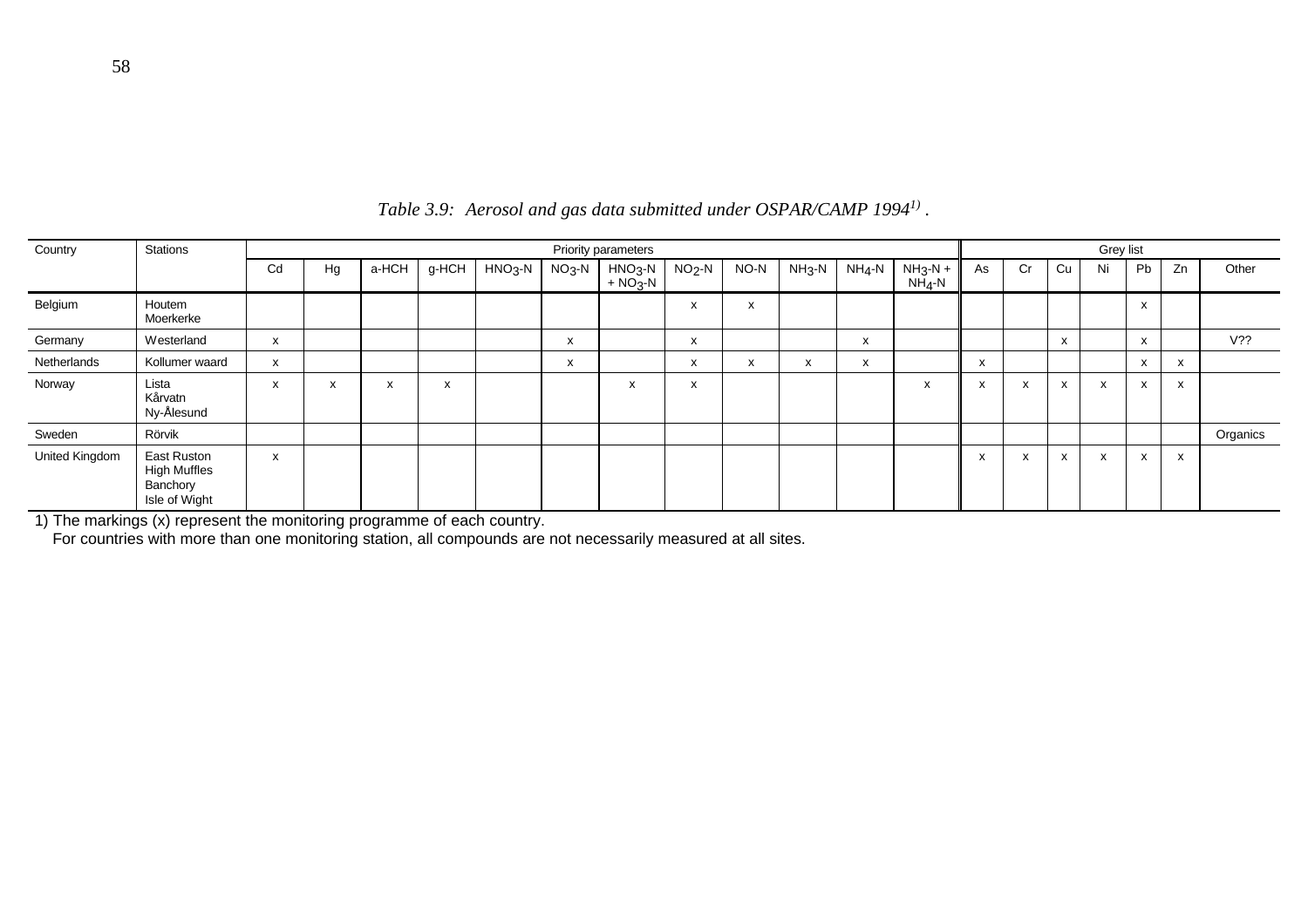#### *HELCOM*

The monitoring network under the HELCOM Commission consists totally of 31 stations in 8 countries. The location of 26 of those stations is shown in Figure 3.3, located mainly along the rim of the Baltic Sea (HELCOM, 1991).

The recommended list of parameters for the monitoring of "airborne pollution load" is as follows:

|             |                                 | "Routine      | "Experimental" |
|-------------|---------------------------------|---------------|----------------|
|             |                                 | Minimum       |                |
|             |                                 | Requirements" |                |
| $\mathbf N$ | $NO_3^-$ precipitation          | $^{+}$        |                |
|             | $NH4+$ precipitation            | $^{+}$        |                |
|             | $NO2$ gas                       |               | $^{+}$         |
|             | $HNO3$ gas + $NO3$ particles    |               | $+$            |
|             | $NH_3$ gas + $NH_4^+$ particles |               | $+$            |
| Pb          | precipitation                   | $+^{*)}$      |                |
|             | particles                       |               | $^{+}$         |
| Cd          | precipitation                   | $+^{*)}$      |                |
|             | particles                       |               | $^{+}$         |
| Cu, Zn      | precipitation                   | $+^{*)}$      |                |
|             | particles                       |               | $^{+}$         |
|             | Cr, Ni, As and Hg precipitation |               | $^+$           |

+ monitored on routine or experimental basis

- not monitored on routine basis

\*) monitored on routine basis, from at least one station of each country

Regarding data quality, the countries are requested to "apply reliable analytical procedures", and to report all major ion concentrations in precipitation, to check the ion balance of the results.

The HELCOM data base covers the period from 1983-1984, and coverage is rather complete for a majority of the stations.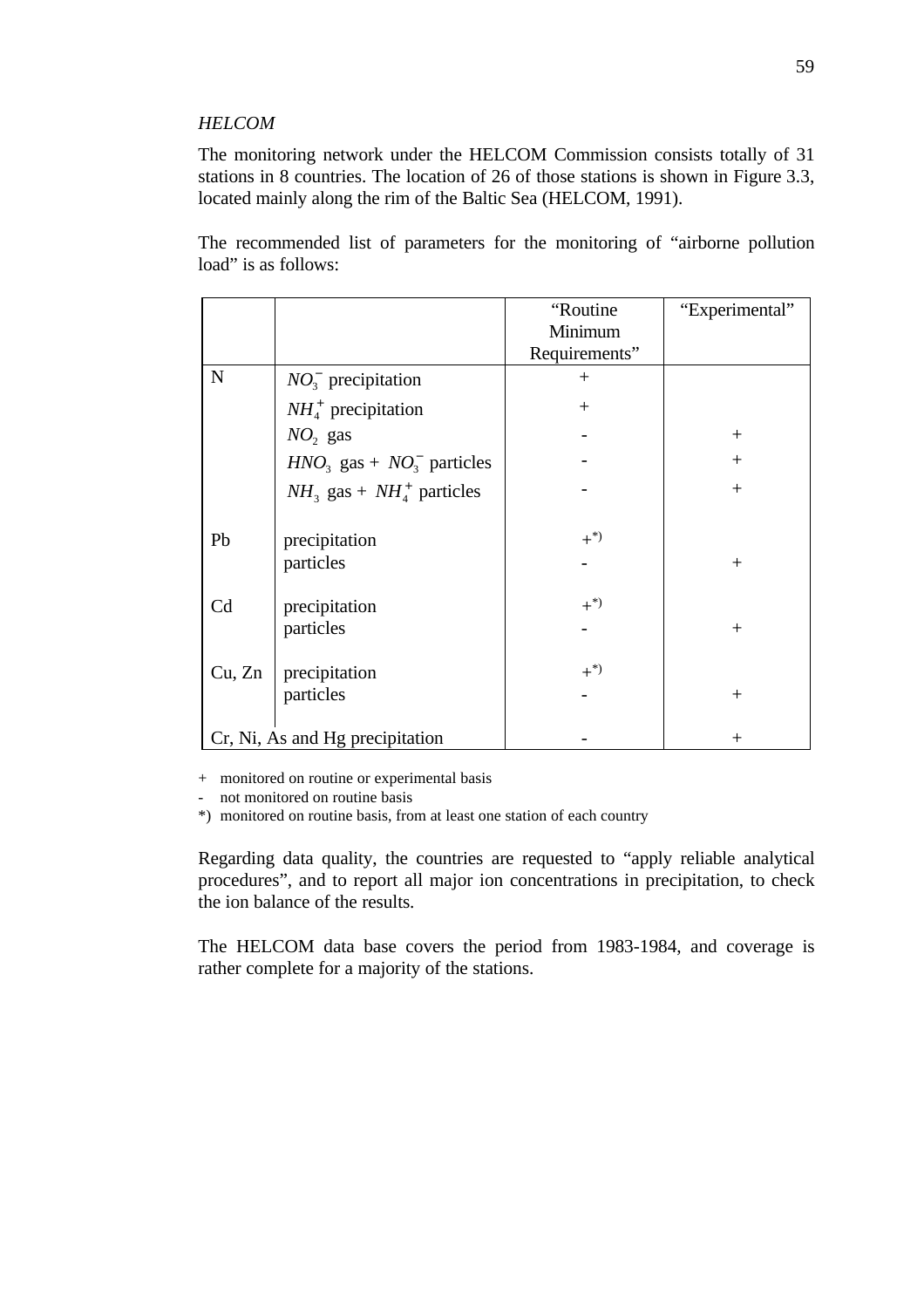

*Figure 3.3: Location of HELCOM stations.*

# *MEDPOL*

In the MEDPOL monitoring programme, a total of 13 stations in 10 countries are operated (1993). Figure 3.4 indicates the location of the stations along the coast of the Mediterranean Sea. The programme includes, as for OSPAR/CAMP and HELCOM, precipitation and aerosol, and gases at some stations.

The emphasis of the program is on heavy metals in aerosol and in precipitation, together with major ions in precipitation.

An overview of the data reported from the individual stations is given in Tables 3.10 and 3.11 for aerosol and precipitation respectively (WMO, 1994). Regarding data quality, recommendations are given in the programme on sampling and analytical procedures.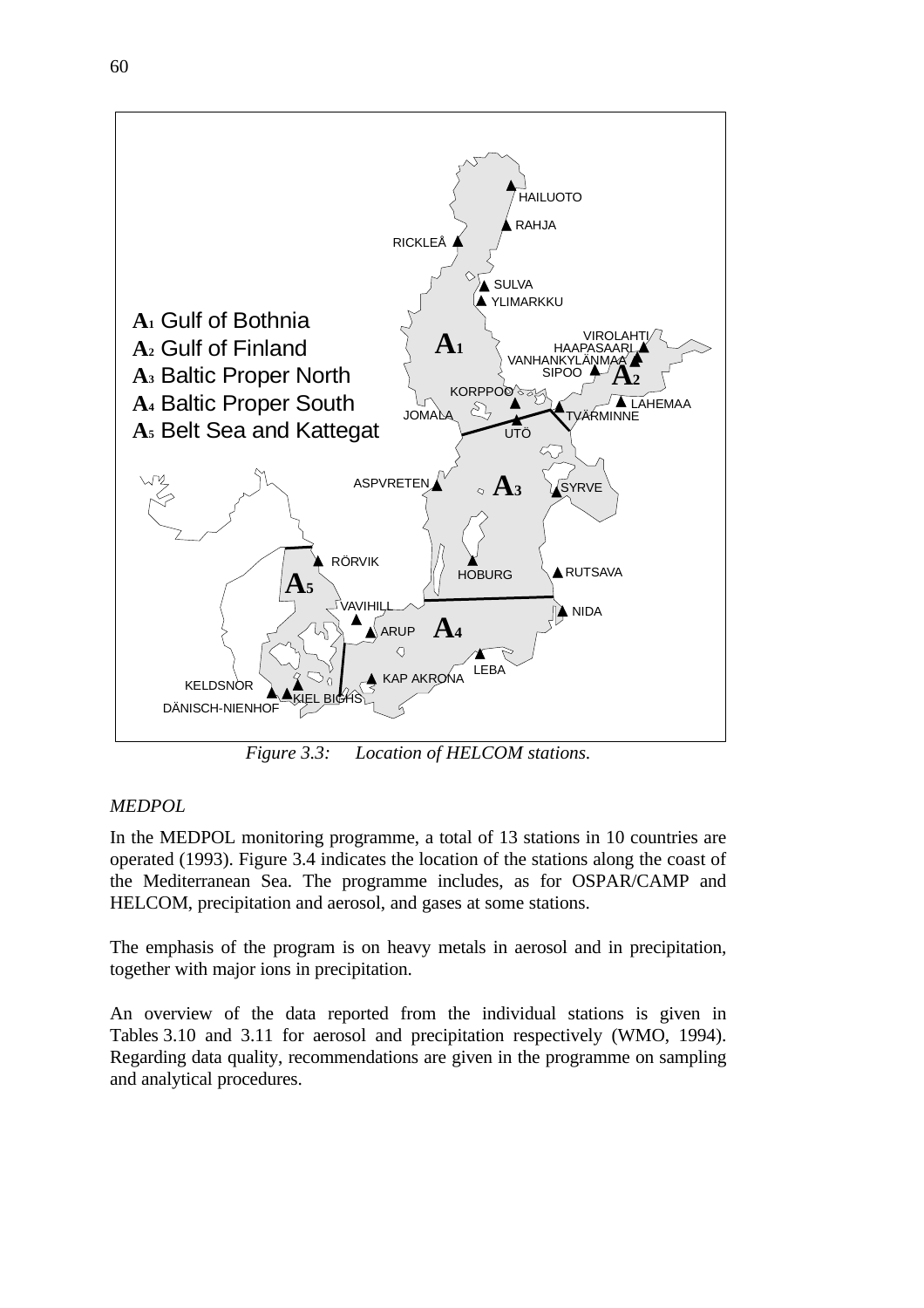

*Figure 3.4: Location of MEDPOL airborne pollution stations (Ref.: WMO, 1994).*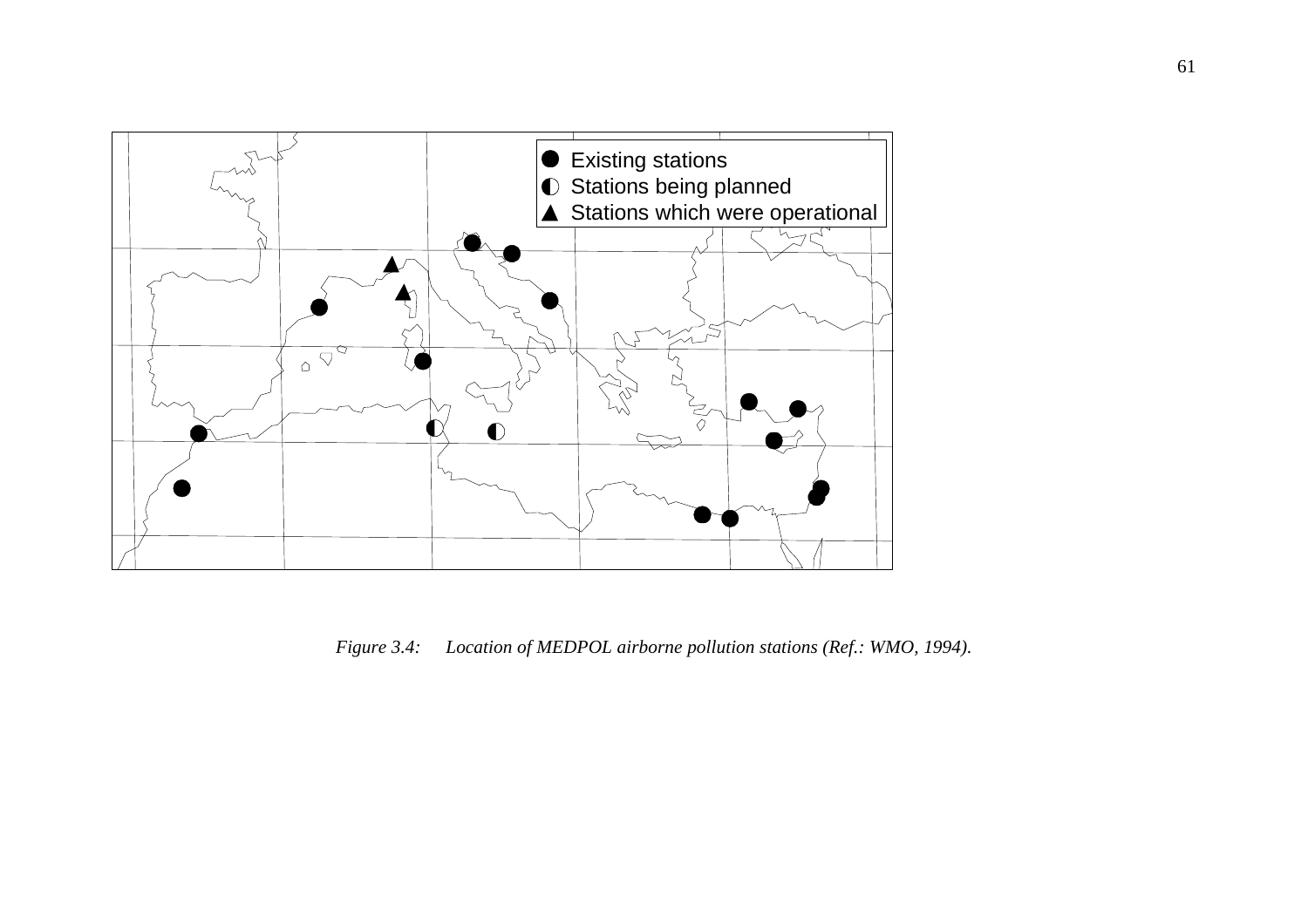| <b>COUNTRY</b>                                | <b>STATION</b>     | <b>PARAMETERS</b>                                                                                           | <b>FREQUENCY</b>                   | <b>EQUIPMENT</b>                           | ANALYTICAL                             |
|-----------------------------------------------|--------------------|-------------------------------------------------------------------------------------------------------------|------------------------------------|--------------------------------------------|----------------------------------------|
| FRANCE (1)                                    | Background         | Major ions, pH, conductivity, soluble and<br>insoluble elements                                             | Event by event during<br>campaigns | Wet only collector;<br>Home-made collector | Ion Chr., AAS, XRF                     |
| FRANCE (2)                                    | Background         | Al, Si, P, Na, Mn, Fe, Zn, Pb                                                                               | 15 days, for 3 years               | Bulk (preacidified)                        | AAS, XRF                               |
| MOROCCO (1) (Beni Mellal)                     | Background         | Pb, Cd, Zn, Cu, $SO4$ , NO <sub>3</sub>                                                                     | Event                              | Wet-only                                   | AAS, UV-spectr.                        |
| MOROCCO (2) (Tangiers)                        | Regional           | Pb, Cd, Zn, Cu, $SO_4$ , NO <sub>3</sub>                                                                    | Event                              | Wet-only                                   | AAS, UV-spectr.                        |
| ISRAEL (1)                                    | Coastal (regional) | Ca, Cu, Mg, Cd, Pb, Zn, S, conductivity                                                                     | Daily                              | Wet-only                                   | <b>ICP</b>                             |
| ISRAEL (2)                                    | Coastal (regional) | Ca, Cu, Mg, Cd, Pb, Zn, S, conductivity                                                                     | Daily                              | Wet-only                                   | <b>ICP</b>                             |
| <b>ITALY</b>                                  | Background         | pH, conduc., Ca, Mg, Na, K, Mn, $NO3$ ,<br>$SO_4$ , CI, alkal.                                              | Event                              | Wet and drv                                | Ion Chr., ICP, AAS                     |
| TURKEY (1) (Antalya)                          | Background         | pH, $SO_4$ , NO <sub>3</sub> , CI NH <sub>4</sub> , metals                                                  | Daily                              | Wet and dry (ions)<br>Wet only (metals)    | Ion Chr., AAS                          |
| TURKEY (2) (Erdemli)                          | Background         | pH, cond., $NO3$ , $PO4$ , Ca, Na, Mg, Pb,<br>Cd, Zn, Fe, Mn                                                | Event                              | Wet and dry                                | AAS, Colorimetry                       |
| <b>CROATIA</b>                                | Background         | pH, Cond., HCO <sub>3</sub> , Cl, SO <sub>4</sub> , NO <sub>3</sub> , NH <sub>4</sub> , F,<br>Na, K, Ca, Mg | Daily, monthly                     | <b>Bulk</b>                                | AAS, UV-Spect., Titrimetric            |
| <b>TUNISIA</b><br>(currently not operational) | Background         | Cd, Pb, Zn, Cu, pH, Cl, $SO_4$ , NO <sub>3</sub> , NH <sub>4</sub> ,<br>Na, K, Ca, Mg                       | Weekly                             |                                            |                                        |
| YUGOSLAVIA                                    | Coastal (regional) | Cd, Pb, Zn, Cu, pH, conduct., Cl, $SO_4$ ,<br>$NO3$ , NH <sub>4</sub> , Na, K, Ca, Mg                       | Daily                              | <b>Bulk</b>                                | AAS, Spectrophotometry                 |
| <b>SLOVENIA</b>                               | Regional           | pH, conduct., CI, $SO_4$ , NO <sub>3</sub> , NH <sub>4</sub> , Na, K,<br>Ca, Mg                             | Monthly                            | <b>Bulk</b>                                | Flame photometry,<br>Spectrophotometry |
| <b>CYPRUS</b>                                 | Background         | Cd, Pb                                                                                                      | Event                              | Wet only (KFA)                             | AAS (graph. Furn.)                     |

*Table 3.10: Summary characteristics of stations for deposition sampling and analysis in the MEDPOL programme.*

1) Stations from countries which responded to WMO questionnaire are included in the table.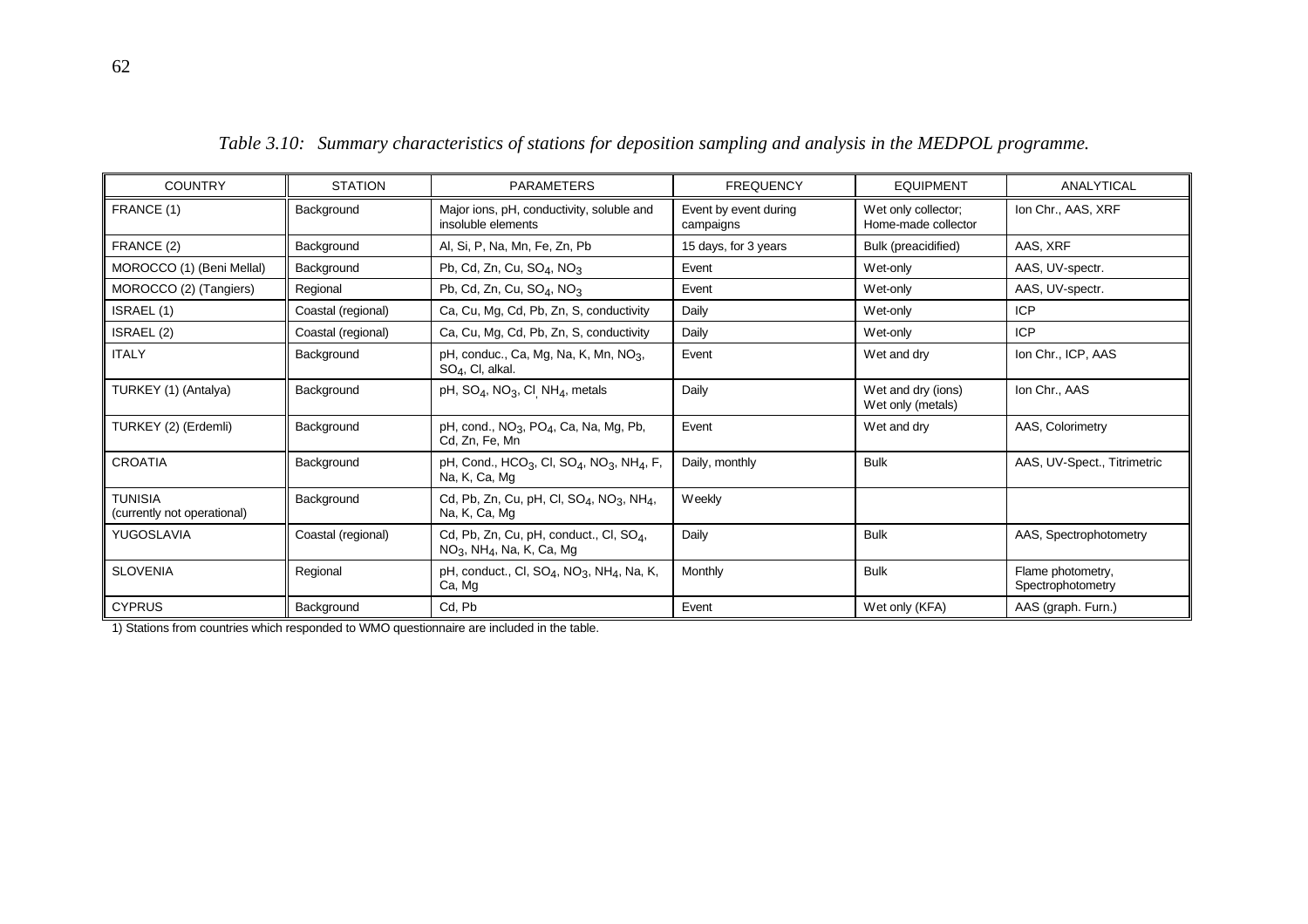| <b>COUNTRY</b>                                | <b>STATION</b>     | <b>PARAMETERS</b>                                                                            | <b>FREQUENCY</b> | <b>EQUIPMENT</b>                                                                     | ANALYTICAL                         |
|-----------------------------------------------|--------------------|----------------------------------------------------------------------------------------------|------------------|--------------------------------------------------------------------------------------|------------------------------------|
| <b>FRANCE</b>                                 | Background         | Na, Al, Si, P, S, Cl, K, Ti, Mn, Fe,<br>Zn, Pb                                               | Daily continuous | Low-Vol Sampler, Nucleopore filter                                                   | XRF except for Na, Zn, Pb<br>(AAS) |
| MOROCCO (1) (Beni Mellal)                     | Background         | Pb, Cd, Zn, Cu, SO <sub>4</sub>                                                              | Monthly          | Hi-Vol Sampler,<br>Glass fibre filter                                                | AAS, S (UV-spec)                   |
| MOROCCO (2) (Tangiers)                        | Regional           | Pb, Cd, Zn, Cu, SO <sub>4</sub>                                                              | Monthly          | Hi-Vol Sampler,<br>Glass fibre filter                                                | AAS, S (UV-spec)                   |
| ISRAEL (1)                                    | Coastal (regional) | Ca, Cu, Mg, Cd, Pb, Zn, S                                                                    | Weekly           | Hi-Vol Sampler (Aquero), Glass fibre<br>filter                                       | <b>ICP</b>                         |
| ISRAEL (2)                                    | Coastal (regional) | Ca, Cu, Mg, Cd, Pb, Zn, S                                                                    | Weekly           | Hi-Vol Sampler (Aquero), Glass fibre<br>filter                                       | <b>ICP</b>                         |
| <b>ITALY</b>                                  | Background         | Ca, Mg, K, Mn, Pb, Zn, (soluble)<br>Ca, Mg, Na, Si, Al, Fe, K, Cu, Pb,<br>Zn, Cd (insoluble) | 3 days           | Hi-Vol Sampler (Andersen),<br>Whatman 41 and Polyester filters                       | AAS (Graph. Fur.)                  |
| TURKEY (1) (Antalya)                          | Background         | Al, Na, Cd, Zn, Sb, Pb, As, Se, V,<br>Ni, $SO_4$ , NO <sub>3</sub> , CI, NH <sub>4</sub>     | Daily            | Hi-Vol Sampler (Andersen),<br>Impactor (Sierra)<br>Whatman 41 and nucleopore filters | AAS, INAA                          |
| TURKEY (2) (Erdemli)                          | Background         | Al, Fe, Mn, Ca, Na, Mg, Cr, Ni,<br>Zn, Cd, Pb, V, $NO3$ , PO <sub>4</sub>                    | 1-2 days         | Hi-Vol Sampler (Andersen)<br>Whatman 41 filter                                       | AAS                                |
| <b>CROATIA</b>                                | Background         | $SO2$ , NO <sub>2</sub> , CI                                                                 |                  | Glass, Polyethylene                                                                  |                                    |
| <b>TUNISIA</b><br>(currently not operational) | Background         | Cd, Pb, Zn, Na, Al, $SOA$ , 137Cs                                                            | Weekly           |                                                                                      |                                    |
| YUGOSLAVIA                                    | Coastal (regional) | <b>SPM</b>                                                                                   | Daily            | Hi-Vol sampler (Aquero)<br>Glass fibre filter                                        | AAS, Spectrophotometry             |
| <b>SPAIN</b>                                  | Background         | SPM, nutrients (nitrate, nitrite,<br>ammonia, phosphates, silicates)                         | Daily            | Hi-Vol sampler (Strohlein, HVS-150)                                                  | Colorimetry                        |
| <b>CYPRUS</b>                                 | Background         | Cd, Pb, PAH                                                                                  | Monthly          | Hi-Vol Sampler                                                                       | AAS, HPLS                          |

*Table 3.11: Summary characteristics of stations for aerosol sampling and analysis in the MEDPOL programme.*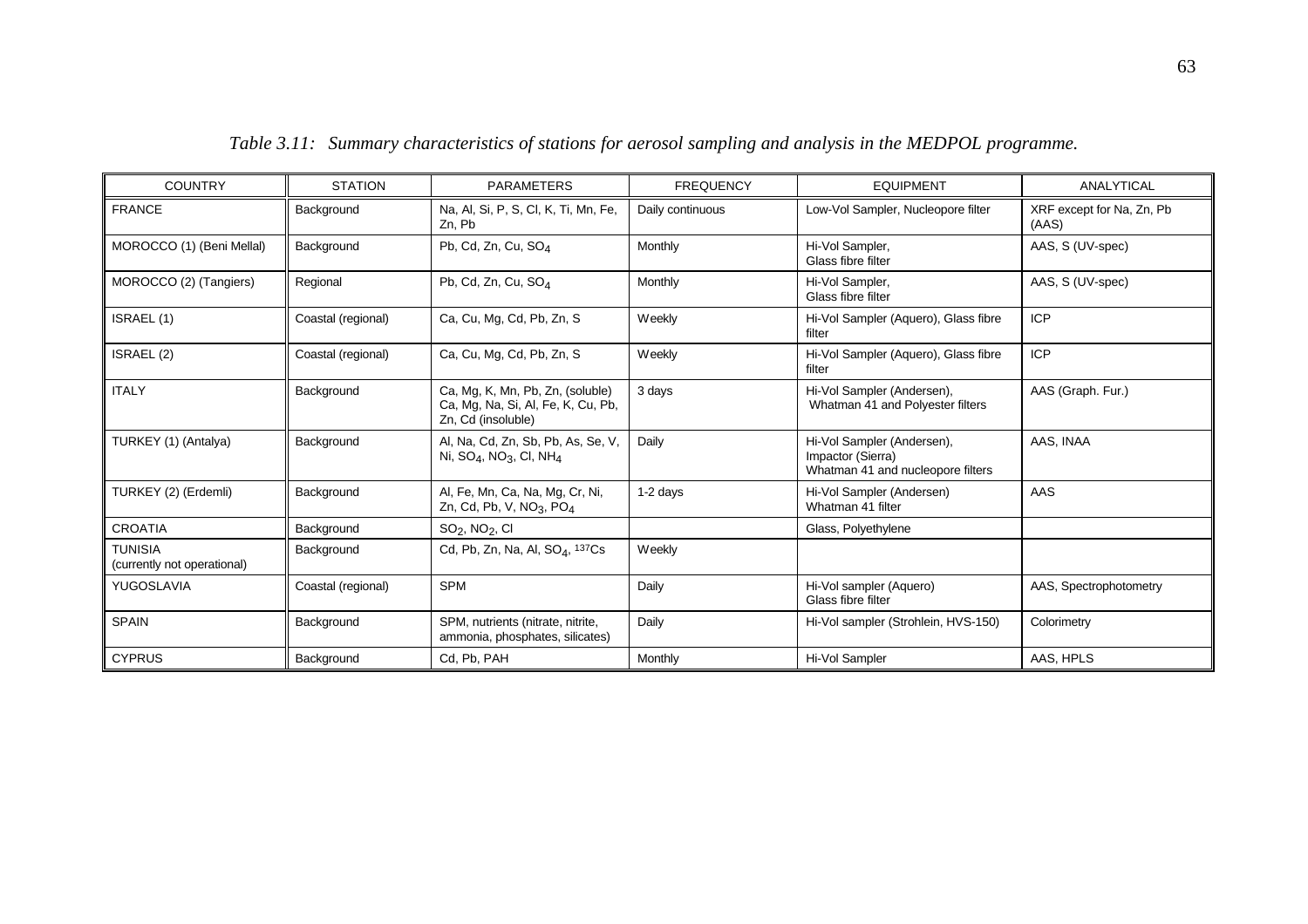| Table 3.11: Cont. |  |  |
|-------------------|--|--|
|-------------------|--|--|

| Information required                                                                                  | Approach                                                                             | Sampling<br>duration <sup>1</sup>                   | Sampling<br>frequency <sup>2)</sup> | Supplementary data<br>needed     | Parameters of<br>interest | Sampler type                                                  | Filter type      |
|-------------------------------------------------------------------------------------------------------|--------------------------------------------------------------------------------------|-----------------------------------------------------|-------------------------------------|----------------------------------|---------------------------|---------------------------------------------------------------|------------------|
| Assessment of deposition on<br>monthly basis                                                          | Bulk deposition sampling                                                             | 2 weeks                                             | Continuous                          | Local met. data                  | Cd, Pb, Cu, Zn, Al,<br>Na | Bottle and funnel<br>sampler                                  | None             |
| Assessment of long term trends in<br>concentration over long periods                                  | Aerosol measurements                                                                 | week (or for 3<br>days every week)                  | Continuous                          | Local met. data                  | Cd, Pb, Cu, Zn, Al,<br>Na | Hi-Vol sampler at<br>reduced flow rate                        | GFF <sup>3</sup> |
| Assessment of wet vs. dry<br>deposition                                                               | Simultaneous wet-only and<br>bulk sampling, or wet and<br>dry sampling <sup>4)</sup> | 2 weeks                                             | Continuous                          | Local met. data                  | Cd, Pb, Cu, Zn, Al,<br>Na | Wet-only + bottle and<br>funnel, or wet and dry<br>sampler    | None             |
| Assessment of wet and dry<br>deposition and identification of the<br>origin of the particulate matter | Simultaneous wet-only +<br>bulk (or wet and dry)<br>deposition and aerosol           | <b>Aerosols</b><br>$1-3$ days<br>(preferably 1-day) | Continuous                          | Size separated<br>concentrations | Cd, Pb, Cu, Zn, Al,<br>Na | Wet-only $+$ bottle and<br>funnel (or wet and<br>dry) sampler | $W-41^{5}$       |
|                                                                                                       | sampling                                                                             | Wet only<br>1-day or event                          |                                     | <b>Back trajectories</b>         | id. (plus major<br>ions)  | Hi-Vol sampler                                                |                  |
|                                                                                                       |                                                                                      | <b>Bulk</b><br>1-week                               |                                     |                                  | id.                       |                                                               |                  |

1) Sampling duration, refers to the time interval in which samplers remain operational 4) Dry and wet sampling refers to separate collection of wet-only and dry deposition samples

2) Sampling frequency refers to the frequency of sampling in one year 5 (5) Whatman-41 cellulose filter

3) Glass fibre filter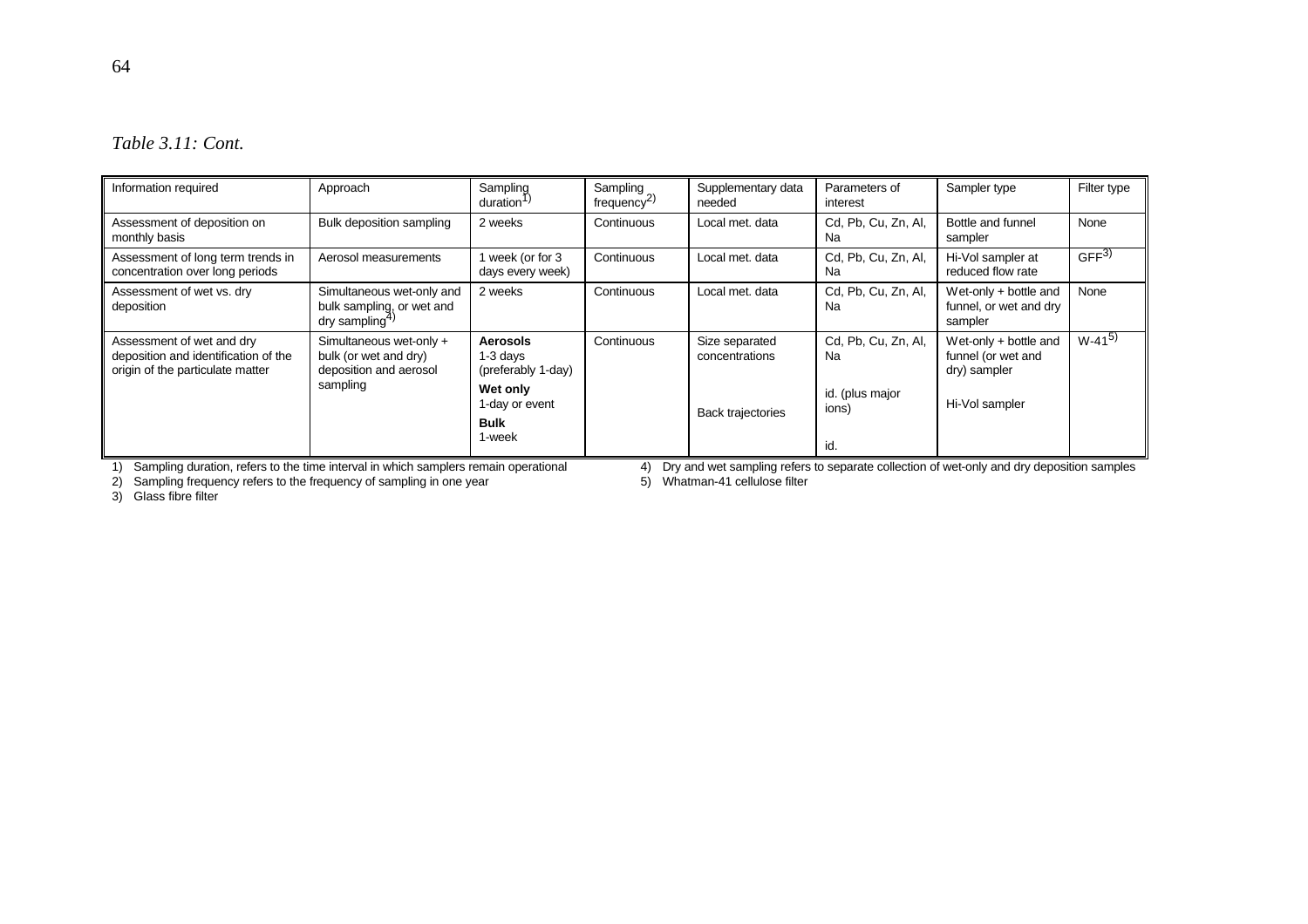#### *GAW*

There are (1993) 157 GAW stations in operation in Europe (Region VI) (WMO, 1993). Two of them is defined as "global (baseline)" stations (Pallas-Sodankylä in Finland and Schauinsland/Wank/Zugspitze in Germany (for different compounds)), the rest are "regional".

- 61 stations in 23 countries measure precipitation chemistry.
- 100 stations in 29 countries measure the trace gases "in general", of which 81 stations measure  $O_3$ , 43 stations measure  $NO_x$ , 34 stations measure  $SO_2$ , 20 stations measure  $CO_2$ , 7 stations measure CH<sub>4</sub>, 3 stations measure N<sub>2</sub>O, and 4 stations measure CFCs.
- 42 stations in 19 countries measure aerosols (mainly aerosol/particle mass), but some stations measure carbon black, physical characteristics such as size distribution, volatility, scattering, chemical composition, and turbidity.
- 16 stations in 5 countries measure radiation.
- 14 stations in 10 countries measure turbidity.

Figure 3.5 indicates the location of stations in Europe. The sampling programme and names of stations is given in Table 3.12.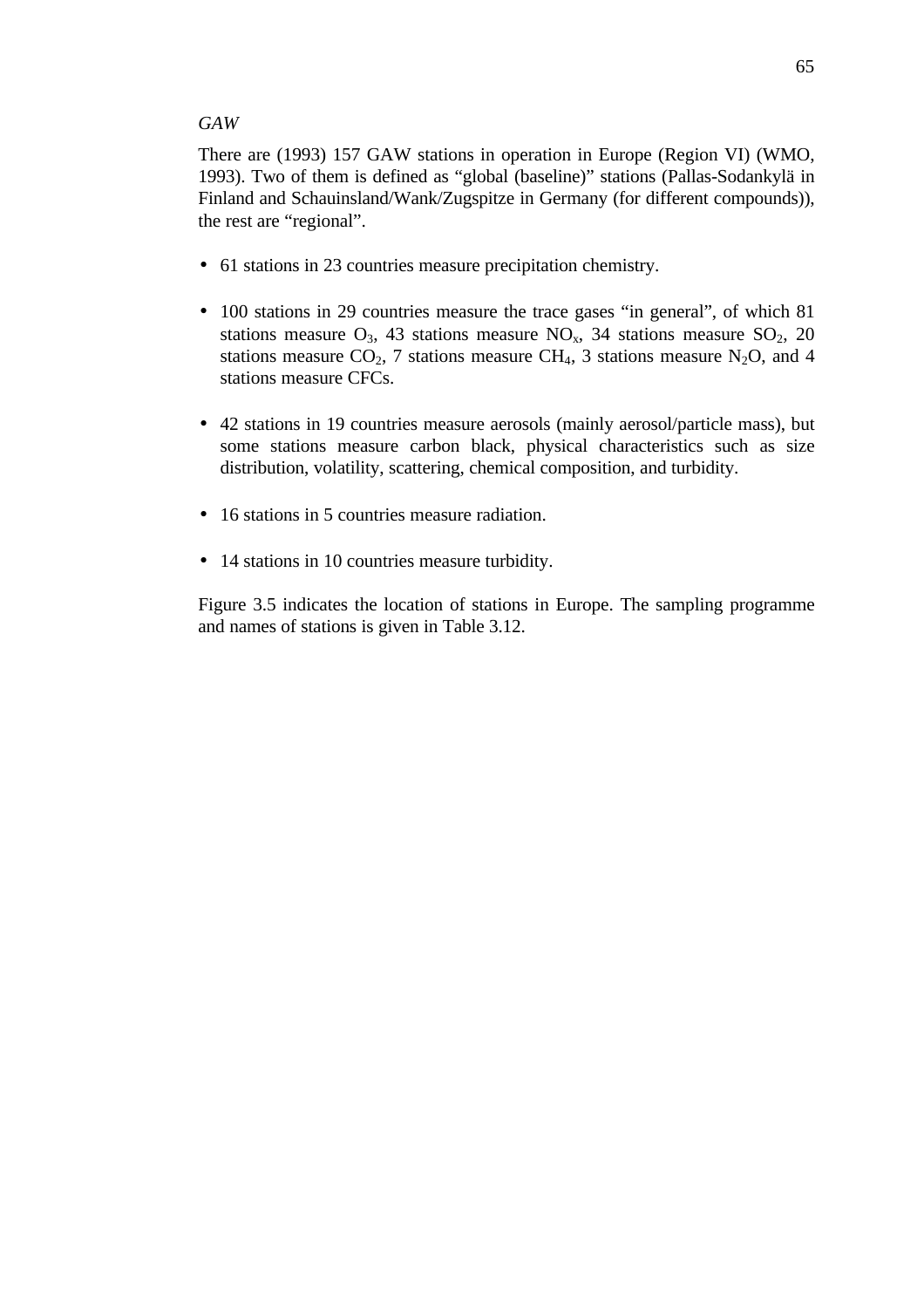

*Figure 3.5: GAW stations in Region VI - Europe, as per 31 December 1993. (Ref.: WHO, 1993b.)*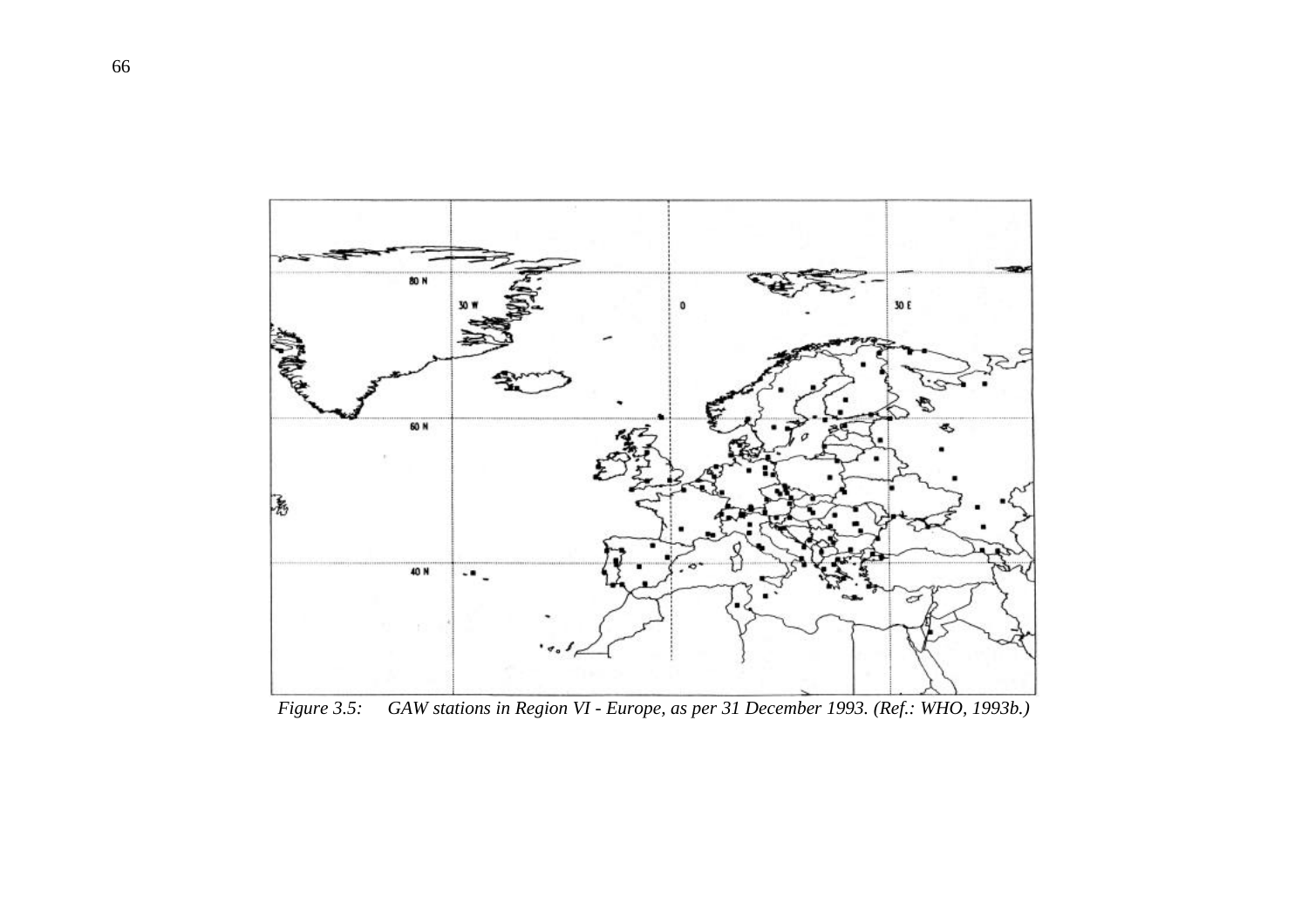| Country           | Number of<br>stations |                | Names of stations measuring                                                                    |                                                                                                                                                                                       |                                                                                                           |                                                                                                                                                                                                     |                                |                   |                   |                                                                                                                                                  |                            |                                  |                              |                                                                                                                                     |                                                                                      |                                                                                 |                       |
|-------------------|-----------------------|----------------|------------------------------------------------------------------------------------------------|---------------------------------------------------------------------------------------------------------------------------------------------------------------------------------------|-----------------------------------------------------------------------------------------------------------|-----------------------------------------------------------------------------------------------------------------------------------------------------------------------------------------------------|--------------------------------|-------------------|-------------------|--------------------------------------------------------------------------------------------------------------------------------------------------|----------------------------|----------------------------------|------------------------------|-------------------------------------------------------------------------------------------------------------------------------------|--------------------------------------------------------------------------------------|---------------------------------------------------------------------------------|-----------------------|
|                   | Estab                 | Active         | Aerosols                                                                                       |                                                                                                                                                                                       |                                                                                                           |                                                                                                                                                                                                     |                                |                   | Trace Gases G (i) |                                                                                                                                                  |                            |                                  |                              |                                                                                                                                     | Precipitation                                                                        | Radiation                                                                       | Turbidity             |
|                   |                       |                |                                                                                                | $\overline{1}$                                                                                                                                                                        | $\overline{2}$                                                                                            | 46-49                                                                                                                                                                                               | 12                             | 51                | $3 - 9$<br>19-29  | 43-45                                                                                                                                            | 83                         | 15                               | 57                           | 72                                                                                                                                  | Chemistry                                                                            |                                                                                 |                       |
|                   |                       |                |                                                                                                | In general                                                                                                                                                                            | CO <sub>2</sub>                                                                                           | O <sub>2</sub>                                                                                                                                                                                      | CH <sub>A</sub>                | N <sub>2</sub> O  | <b>CFCs</b>       | NO <sub>2</sub>                                                                                                                                  | H <sub>2</sub> O           | CH <sub>3</sub> CCI <sub>3</sub> | 14 <sub>CO<sub>2</sub></sub> | SO <sub>2</sub>                                                                                                                     |                                                                                      |                                                                                 |                       |
| Austria           | $\mathbf{3}$          | 2              |                                                                                                | Sonnblick<br>Wien                                                                                                                                                                     | Sonnblick                                                                                                 | Sonnblick<br>Wien                                                                                                                                                                                   | Sonnblick                      |                   |                   | Sonnblick                                                                                                                                        |                            |                                  |                              |                                                                                                                                     |                                                                                      |                                                                                 |                       |
| Belarus           |                       |                |                                                                                                | Berezinskii<br>B.R.                                                                                                                                                                   |                                                                                                           | Berezinskii<br>B.R.                                                                                                                                                                                 |                                |                   |                   |                                                                                                                                                  | Berezinskii<br><b>B.R.</b> |                                  |                              |                                                                                                                                     | Berezinskii<br>B.R.                                                                  | Berezinskii<br><b>B.R.</b>                                                      | Berezinskii<br>B.R.   |
| Belgium           |                       | $\overline{1}$ |                                                                                                | Uccle                                                                                                                                                                                 |                                                                                                           |                                                                                                                                                                                                     |                                |                   |                   |                                                                                                                                                  |                            |                                  |                              |                                                                                                                                     |                                                                                      |                                                                                 |                       |
| Bulgaria          | 8                     | $\Omega$       |                                                                                                |                                                                                                                                                                                       |                                                                                                           |                                                                                                                                                                                                     |                                |                   |                   |                                                                                                                                                  |                            |                                  |                              |                                                                                                                                     |                                                                                      |                                                                                 |                       |
| Croatia           | $\mathbf{3}$          | 2              |                                                                                                | Varazdin<br>Zavizan                                                                                                                                                                   |                                                                                                           |                                                                                                                                                                                                     |                                |                   |                   | Varazdin<br>Zavizan                                                                                                                              |                            |                                  |                              | Varazdin<br>Zavizan                                                                                                                 |                                                                                      |                                                                                 |                       |
| Czech<br>Republic | $\overline{4}$        | $\overline{4}$ | Kosetice<br>Svratouch                                                                          | Hradec<br>Kralove<br>Kosetice<br>Praha<br>Svratouch                                                                                                                                   | Kosetice                                                                                                  | Hradec<br>Kralove<br>Kosetice<br>Praha                                                                                                                                                              |                                |                   |                   | Kosetice<br>Svratouch                                                                                                                            |                            |                                  |                              | Kosetice<br>Svratouch                                                                                                               | Kosetice<br>Svratouch                                                                |                                                                                 |                       |
| Denmark           | $\Delta$              | $\overline{4}$ |                                                                                                | Søndre<br>Strømfjord                                                                                                                                                                  |                                                                                                           | Søndre<br>Strømfjord                                                                                                                                                                                |                                |                   |                   |                                                                                                                                                  |                            |                                  |                              |                                                                                                                                     | Edje<br>Godhavn<br>Tange                                                             |                                                                                 |                       |
| Finland           | 6                     | -6             | Ahtari<br>Oulanka<br>Utö<br>Virolahti                                                          | Ahtari<br>Oulanka<br>Pallas-<br>Sodankylä<br>Utö<br>Virolahti                                                                                                                         |                                                                                                           | Ahtari<br>Oulanka<br>Pallas-<br>Sodankylä<br>Utö<br>Virolahti                                                                                                                                       |                                |                   |                   | Ahtari<br>Pallas-<br>Sodankylä<br>Utö<br>Virolahti                                                                                               |                            |                                  |                              | Ahtari<br>Oulanka<br>Utö<br>Virolahti                                                                                               | Ahtari<br>Jokioinen<br>Oulanka                                                       |                                                                                 |                       |
| France            | $\overline{4}$        | $\overline{4}$ |                                                                                                | Haute Provence                                                                                                                                                                        |                                                                                                           | Haute Provence                                                                                                                                                                                      |                                |                   |                   |                                                                                                                                                  |                            |                                  |                              |                                                                                                                                     | Abbeville<br>Carpentras<br>Gourdon                                                   |                                                                                 | Carpentras            |
| Georgia           | $\overline{2}$        | $\overline{2}$ |                                                                                                | Abastumani<br>Tbilisi                                                                                                                                                                 |                                                                                                           | Abastumani<br>Tbilisi                                                                                                                                                                               |                                |                   |                   |                                                                                                                                                  |                            |                                  |                              |                                                                                                                                     |                                                                                      |                                                                                 |                       |
| Germany           | 13                    | 13             | Arkona<br>Brotjacklriegel<br>Deuselbach<br>Neuglobsow<br>Schauinsland<br>Waldhof<br>Westerland | Arkona<br>Brotjacklriegel<br>Garmisch-<br>Partenkirchen<br>Hohenpeiss-<br>enberg<br>Lindenberg<br>Neuglobsow<br>Potsdam<br>Schauinsland<br>Waldhof<br>Wank<br>Westerland<br>Zugspitze | Brotjacklriegel<br>Deuselbach<br>Neuglobsow<br>Schauinsland<br>Waldhof<br>Wank<br>Westerland<br>Zugspitze | Arkona<br>Brotjacklriegel<br>Deuselbach<br>Garmisch-<br>Partenkirchen<br>Hohenpeiss-<br>enberg<br>Lindenberg<br>Neuglobsow<br>Potsdam<br>Schauinsland<br>Waldhof<br>Wank<br>Westerland<br>Zugspitze | Schauins-<br>land<br>Zugspitze | Schauins-<br>land |                   | Brotjacklriegel<br>Deuselbach<br>Hohenpeiss-<br>enberg<br>Lindenberg<br>Neuglobsow<br>Schauinsland<br>Waldhof<br>Wank<br>Westerland<br>Zugspitze |                            |                                  |                              | Brotjacklriegel<br>Deuselbach<br>Hohenpeiss-<br>enberg<br>Lindenberg<br>Neuglobsow<br>Schauinsland<br>Waldhof<br>Wank<br>Westerland | Deuselbach<br>Hohenpeiss-<br>enberg<br>Neuglobsow<br>Schauinsland<br>Waldhof<br>Wank | Arkona<br>Hohenpeiss-<br>enberg<br>Potsdam<br>Schauinsland<br>Wank<br>Zugspitze | Lindenberg<br>Potsdam |
| Greece            | 9                     | $\overline{7}$ | Thessaloniki                                                                                   | Thessaloniki                                                                                                                                                                          |                                                                                                           | Thessaloniki                                                                                                                                                                                        |                                |                   |                   | Thessaloniki                                                                                                                                     |                            |                                  |                              |                                                                                                                                     | Methoni                                                                              | Attica<br>Halkidiki                                                             | Thessaloniki          |

*Table 3.12: GAW measurement programme in Region VI - Europe. (Ref.: WHO, 1993b.)*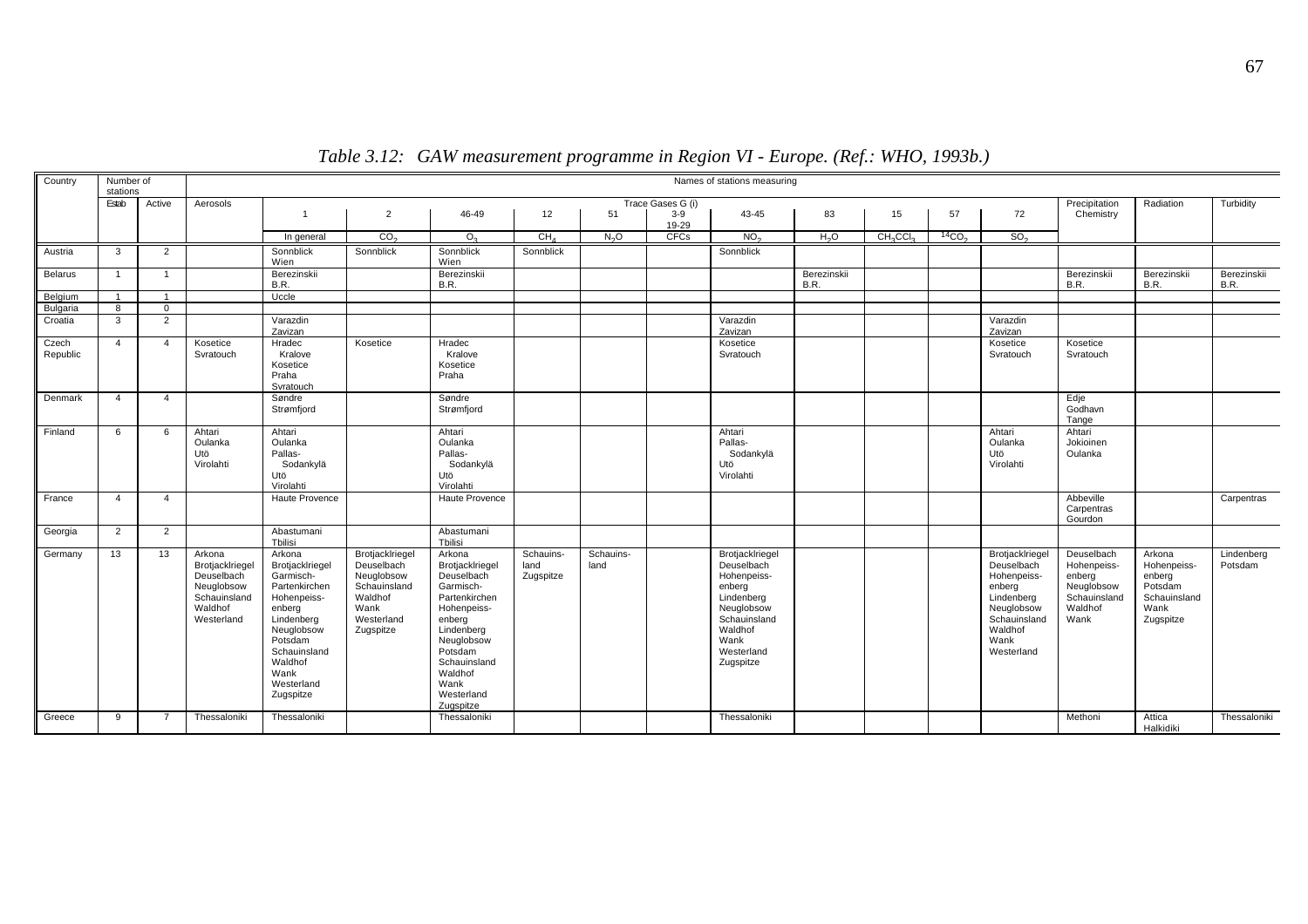| Table 3.12 (contd.) |  |
|---------------------|--|
|---------------------|--|

| Country                 | Number of<br>stations   |                |                                                                                              | Names of stations measuring                                                          |                                                                |                                                                   |                 |                  |                |                                                 |                  |                                  |              |                              |                                                                                       |                                              |                                      |
|-------------------------|-------------------------|----------------|----------------------------------------------------------------------------------------------|--------------------------------------------------------------------------------------|----------------------------------------------------------------|-------------------------------------------------------------------|-----------------|------------------|----------------|-------------------------------------------------|------------------|----------------------------------|--------------|------------------------------|---------------------------------------------------------------------------------------|----------------------------------------------|--------------------------------------|
|                         | Estab                   | Active         | Aerosols                                                                                     | Trace Gases G (i)                                                                    |                                                                |                                                                   |                 |                  |                |                                                 |                  |                                  |              |                              | Precipitation                                                                         | Radiation                                    | Turbidity                            |
|                         |                         |                |                                                                                              | $\mathbf{1}$                                                                         | $\overline{2}$                                                 | 46-49                                                             | 12              | 51               | $3-9$<br>19-29 | 43-45                                           | 83               | 15                               | 57           | 72                           | Chemistry                                                                             |                                              |                                      |
|                         |                         |                |                                                                                              | In general                                                                           | CO <sub>2</sub>                                                | O <sub>2</sub>                                                    | CH <sub>4</sub> | N <sub>2</sub> O | <b>CFCs</b>    | NO <sub>2</sub>                                 | H <sub>2</sub> O | CH <sub>3</sub> CCI <sub>3</sub> | ${}^{14}CO2$ | SO <sub>2</sub>              |                                                                                       |                                              |                                      |
| Greece<br>(contd.)      | 9                       | $\overline{7}$ |                                                                                              |                                                                                      |                                                                |                                                                   |                 |                  |                |                                                 |                  |                                  |              |                              |                                                                                       | Heraklion<br>Komotini<br>Kos<br>Thessaloniki |                                      |
| Hungary                 | 2                       | $\overline{2}$ | K-Puszta                                                                                     | Budapest-<br>Lorinc<br>K-Puszta                                                      | K-Puszta                                                       | Budapest-<br>Lorinc<br>K-Puszta                                   |                 |                  |                | K-Puszta                                        |                  |                                  |              | K-Puszta                     | K-Puszta                                                                              | K-Puszta                                     |                                      |
| Iceland                 | 3                       | 2              | Irafoss                                                                                      | Irafoss<br>Reykjavik                                                                 |                                                                | Reykjavik                                                         |                 |                  |                |                                                 |                  |                                  |              | Irafoss                      | Irafoss                                                                               |                                              |                                      |
| Ireland                 | $\overline{2}$          | $\overline{2}$ | Mace Head<br>Valentia                                                                        | Mace Head<br>Valentia                                                                | Mace Head                                                      | Mace Head<br>Valentia                                             | Mace Head       | Mace Head        | Mace Head      | Mace Head<br>Valentia                           |                  |                                  |              | Valentia                     | Mace Head<br>Valentia                                                                 | Mace Head<br>Valentia                        | Valentia                             |
| Italy                   | $\Omega$                | 8              | Monte<br>Cimone                                                                              | <b>Brindisi</b><br>Cagliari/<br>Elmas<br>Monte<br>Cimone<br>Sestola<br>Vigna di Vale | Monte<br>Cimone                                                | <b>Brindisi</b><br>Cagliari/<br>Elmas<br>Sestola<br>Vigna di Vale | Monte<br>Cimone |                  |                |                                                 |                  |                                  |              |                              | Monte<br>Cimone<br>Trapari/Birgi<br>Verona<br>Viterbo                                 |                                              | Monte<br>Cimone<br>Verona<br>Viterbo |
| Jordan                  | $\overline{\mathbf{1}}$ | $\overline{1}$ |                                                                                              |                                                                                      |                                                                |                                                                   |                 |                  |                |                                                 |                  |                                  |              |                              | Shoubak                                                                               |                                              | Shoubak                              |
| Latvia                  | $\overline{2}$          | 2              | Rutsava                                                                                      | Riga<br>Rutsava                                                                      |                                                                | Riga<br>Rutsava                                                   |                 |                  |                |                                                 |                  |                                  |              |                              | Rutsava                                                                               |                                              |                                      |
| Macedonia<br>F.Y.Rep.of | $\overline{1}$          | $\mathbf{1}$   |                                                                                              | Lazaropole                                                                           |                                                                |                                                                   |                 |                  |                |                                                 |                  |                                  |              | Lazaropole                   | Lazaropole                                                                            |                                              |                                      |
| Netherlands             |                         |                |                                                                                              | De Bilt                                                                              |                                                                | De Bilt                                                           |                 |                  |                |                                                 |                  |                                  |              |                              |                                                                                       |                                              |                                      |
| Norway                  | $\overline{4}$          | $\overline{4}$ | Ny-Ålesund/<br>Spitsbergen                                                                   | Longyearbyen<br>Ny-Ålesund<br>Oslo<br>Tromsø                                         |                                                                | Longyearbyen<br>Ny-Alesund<br>Oslo<br>Tromsø                      | Ny-Ålesund      | Ny-Ålesund       | Ny-Ålesund     |                                                 |                  |                                  |              | Ny-Ålesund                   | Ny-Ålesund                                                                            |                                              |                                      |
| Poland                  | $\overline{4}$          | $\overline{4}$ | Jarczew<br>Leba<br>Sniezka<br>Suwalki                                                        | Jarczew<br>Sniezka<br>Suwalki                                                        |                                                                |                                                                   |                 |                  | Suwalki        | Jarczew<br>Sniezka                              |                  |                                  |              | Jarcew<br>Sniezka<br>Suwalki | Jarcew<br>Sniezka<br>Suwalki                                                          |                                              |                                      |
| Portugal                | $\overline{7}$          | $\overline{7}$ | Angra Do<br>Heroismo<br>Braganca<br>Castello<br><b>Branco</b><br>Faro<br>Viana Do<br>Castelo | Angra Do<br>Heroismo<br>Funchal<br>Lisboa<br>Penhas<br>Duradas                       | Angra Do<br>Heroismo<br>Funchal<br>Lisboa<br>Penhas<br>Duradas | Angra Do<br>Heroismo<br>Funchal<br>Lisboa<br>Penhas<br>Duradas    |                 |                  |                |                                                 |                  |                                  |              |                              | Angra Do<br>Heroismo<br>Braganca<br>Castello<br>Branco<br>Faro<br>Viana Do<br>Castelo |                                              |                                      |
| Romania                 | 6                       | 6              |                                                                                              | <b>Bucharest</b><br>Fundsta<br>Predeal<br>Rareu                                      |                                                                | <b>Bucharest</b><br>Fundsta<br>Predeal<br>Rareu                   |                 |                  |                | <b>Bucharest</b><br>Fundsta<br>Predeal<br>Rareu |                  |                                  |              |                              | <b>Bucharest</b><br>Fundsta<br>Predeal<br>Rareu                                       |                                              |                                      |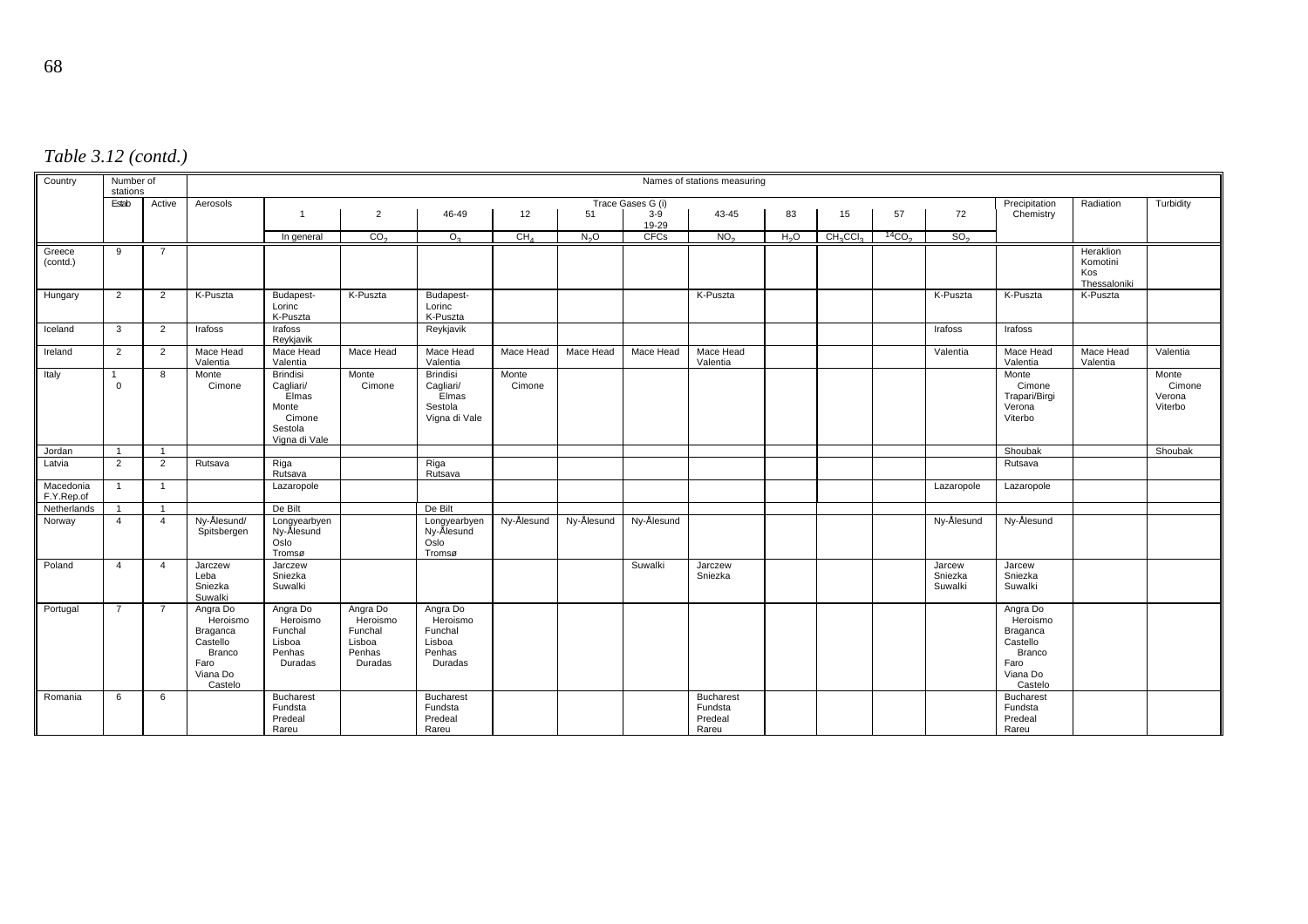| Table 3.12 (contd.) |  |
|---------------------|--|
|---------------------|--|

|                       | Number of<br>stations |                |                                   |                                                                                                                                                                                                              |                         |                                                                                                                                                                                   |                 |                  |                         | Names of stations measuring              |                  |                                  |                   |                                   |                                                                                                           |           |                         |
|-----------------------|-----------------------|----------------|-----------------------------------|--------------------------------------------------------------------------------------------------------------------------------------------------------------------------------------------------------------|-------------------------|-----------------------------------------------------------------------------------------------------------------------------------------------------------------------------------|-----------------|------------------|-------------------------|------------------------------------------|------------------|----------------------------------|-------------------|-----------------------------------|-----------------------------------------------------------------------------------------------------------|-----------|-------------------------|
|                       | Estab                 | Active         | Aerosols                          |                                                                                                                                                                                                              |                         |                                                                                                                                                                                   |                 |                  | Trace Gases G (i)       |                                          |                  |                                  |                   |                                   | Precipitation                                                                                             | Radiation | Turbidity               |
|                       |                       |                |                                   | $\mathbf{1}$                                                                                                                                                                                                 | $\overline{2}$          | 46-49                                                                                                                                                                             | 12              | 51               | $3-9$<br>19-29          | 43-45                                    | 83               | 15                               | 57                | 72                                | Chemistry                                                                                                 |           |                         |
|                       |                       |                |                                   | In general                                                                                                                                                                                                   | CO <sub>2</sub>         | O <sub>2</sub>                                                                                                                                                                    | CH <sub>A</sub> | N <sub>2</sub> O | <b>CFCs</b>             | NO <sub>2</sub>                          | H <sub>2</sub> O | CH <sub>3</sub> CCI <sub>3</sub> | 14CO <sub>2</sub> | SO <sub>2</sub>                   |                                                                                                           |           |                         |
| Romania<br>(contd.)   | 6                     | 6              |                                   | Semenic<br>Stina de Vale                                                                                                                                                                                     |                         | Semenic<br>Stina de Vale                                                                                                                                                          |                 |                  |                         | Semenic<br>Stina de Vale                 |                  |                                  |                   |                                   | Semenic                                                                                                   |           |                         |
| Russian<br>Federation | 23                    | 23             | Pinega<br>Yaniskoski              | Arkhangelsk<br>Barentsburg<br>Bering Is<br>Kheysa Is<br>Moscow<br>Murmansk<br>Pechora<br>Kamchatskii<br>Pinega<br>St. Petersburg<br>Samara<br>Teriberka<br>Tsimlyarsk<br>Volgograd<br>Voronezh<br>Yaniskoski | Bering Is.<br>Teriberka | Arkhangelsk<br>Barentsburg<br>Kheysa Is<br>Moscow<br>Murmansk<br>Pechora<br>Kamchatskii<br>Pinega<br>St. Petersburg<br>Samara<br>Teriberka<br>Tsimlyarsk<br>Volgograd<br>Voronezh |                 |                  |                         | Arkhangelsk<br>Barentsburg<br>Yaniskoski |                  |                                  |                   | Yaniskoski                        | Pinega<br>Pushkinskiye<br>Gory<br>Pyatigorsk<br>Syktyvkar<br>Voronezh<br>Yaniskoski<br>Yasnaya<br>Polyana |           | Pyatigorsk<br>Syktyvkar |
| Slovakia              | $\overline{4}$        | $\overline{2}$ | Chopok                            | Chopok<br>Ganouce                                                                                                                                                                                            |                         | Ganouce                                                                                                                                                                           |                 |                  |                         | Chopok                                   |                  |                                  |                   | Chopok                            |                                                                                                           |           |                         |
| Slovenia              | $\mathbf{1}$          | $\mathbf 0$    |                                   |                                                                                                                                                                                                              |                         |                                                                                                                                                                                   |                 |                  |                         |                                          |                  |                                  |                   |                                   |                                                                                                           |           |                         |
| Spain                 | 5                     | 3              | La Cartuja<br>Logroño<br>Roquetas | La Cartuja<br>Logroño<br>Roquetas                                                                                                                                                                            |                         |                                                                                                                                                                                   |                 |                  |                         | La Cartuja<br>Logroño<br>Roquetas        |                  |                                  |                   | La Cartuja<br>Logroño<br>Roquetas | La Cartuja<br>Logroño<br>Roquetas                                                                         |           |                         |
| Sweden                | $\overline{4}$        | 3              | Sjöangen                          | Norrköping<br>Vindeln                                                                                                                                                                                        |                         | Norrköping<br>Vindeln                                                                                                                                                             |                 |                  |                         |                                          |                  |                                  |                   |                                   |                                                                                                           |           |                         |
| Switzerland           | $\overline{4}$        | $\overline{4}$ | Jungfraujoch<br>Payerne           | Arosa<br>Jungfraujoch<br>Payerne                                                                                                                                                                             |                         | Arosa<br>Jungfraujoch<br>Payerne                                                                                                                                                  |                 |                  |                         | Payerne                                  |                  |                                  |                   | Jungfraujoc<br>Payerne            | Payerne                                                                                                   |           | Davos                   |
| Ukraine               | 6                     | 5              | Rava-<br>Russkaya                 | Feodosiya<br>Kiev<br>Lvov<br>Odessa                                                                                                                                                                          |                         | Feodosiya<br>Kiev<br>Lvov<br>Odessa                                                                                                                                               |                 |                  |                         |                                          |                  |                                  |                   |                                   | Rava-<br>Russkaya                                                                                         |           |                         |
| UK                    | 6                     | -5             | Eskdalemuir<br>Lerwick            | Camborne<br>Eskdalemuir<br>Lerwick<br>Sibton                                                                                                                                                                 | Sibton                  | Camborne<br>Lerwick<br>Sibton                                                                                                                                                     | Lerwick         |                  |                         | Camborne<br>Eskdalemuir                  |                  |                                  |                   | Camborne<br>Eskdalemuir           | Eskdalemuir<br>Lerwick                                                                                    |           | Ocean Station<br>"L"    |
| Yugoslavia            | 3                     | 3              |                                   | Kamenicki-Vis<br>Zabljak                                                                                                                                                                                     |                         |                                                                                                                                                                                   |                 |                  |                         | Kamenicki-<br>Vis<br>Zabljak             |                  |                                  |                   |                                   | Herceg-novi<br>Kamenicki-<br>Vis<br>Zabljak                                                               |           |                         |
| Total No.             |                       |                |                                   |                                                                                                                                                                                                              |                         |                                                                                                                                                                                   |                 |                  |                         |                                          |                  |                                  |                   |                                   |                                                                                                           |           |                         |
| <b>Stations</b>       | 157                   | 134            | 42                                | 100                                                                                                                                                                                                          | 20                      | 81                                                                                                                                                                                |                 | 3                | $\overline{\bf{4}}$     | 43                                       |                  |                                  |                   | 34                                | 61                                                                                                        | 16        | 14                      |
| Countries             | 32                    | 30             | 19                                | 29                                                                                                                                                                                                           | 9                       | 24                                                                                                                                                                                | 6               | 3                | $\overline{\mathbf{4}}$ | 16                                       | 1                |                                  |                   | 15                                | 23                                                                                                        | 5         | 10                      |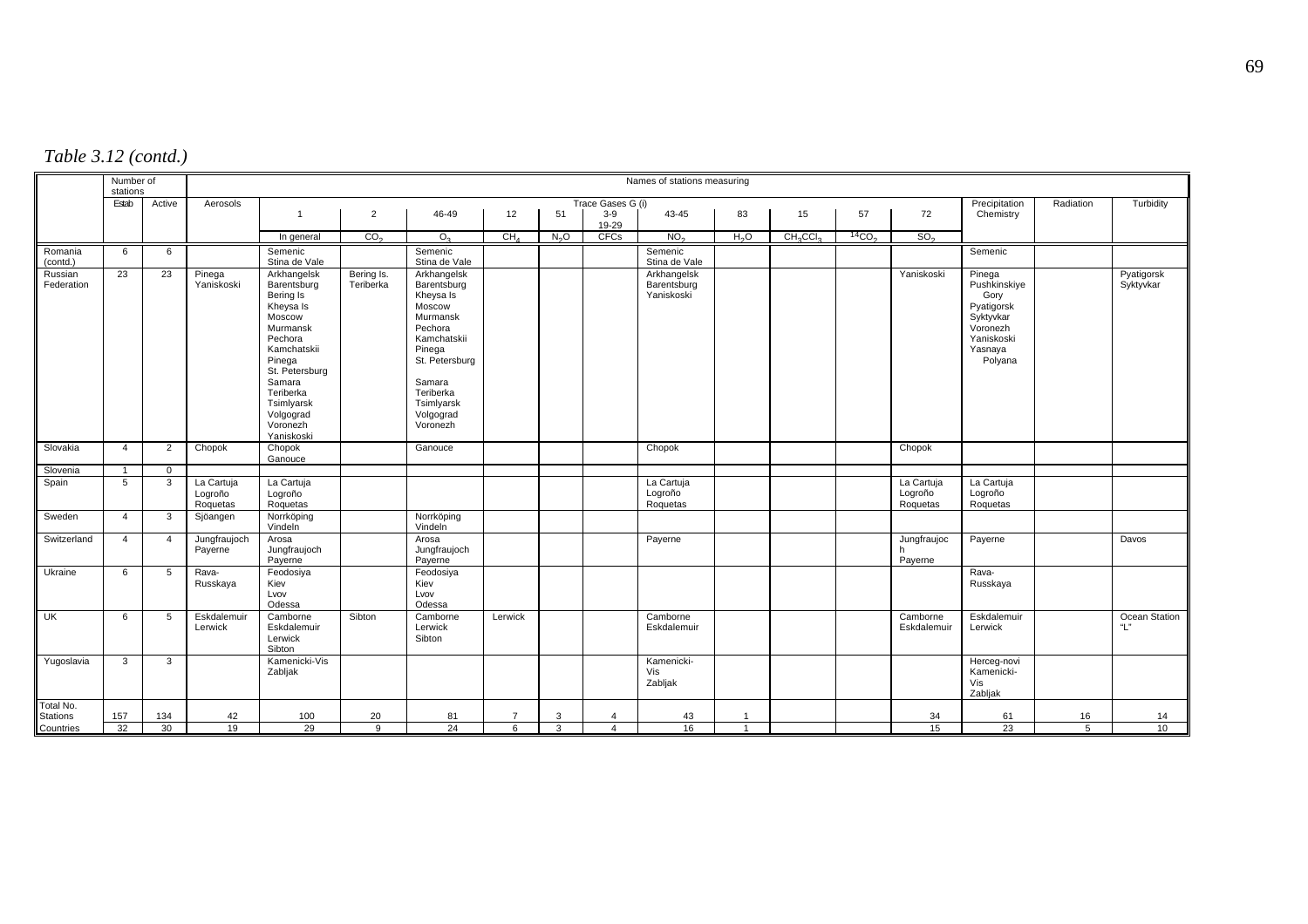## *TOR*

In 1994, there were a total of 29 stations in the network doing ground-based measurements, as shown in Table 3.13. In addition, there were 5 sounding stations. Many of the stations are part of other programmes, and were already in operation before TOR started. The measurement program is given in Table 3.14, as it was in 1992. The location of the stations is indicated on the map in Figure 3.6.

The monitoring programme includes the compounds  $O_3$ , NO, NO<sub>2</sub>, NO<sub>y</sub>, CH<sub>4</sub>, CO, NMHC,  $J_{NO<sub>2</sub>}$  and meteorological data.

The last operating year of the TOR network was 1994. However, most of the stations, if not all, are still in operation under other programmes.

| <b>Northern Europe</b>   | <b>Central Europe</b>  |
|--------------------------|------------------------|
| Ny-Ålesund               | Donon                  |
| Åreskutan                | Schauinsland           |
| Utö island               | Jungfraujoch           |
| Aspvreten                | Zugspitze              |
| <b>Birkenes</b>          | Wank                   |
| Rörvik                   | Sonnblick              |
| <b>Lille Valby</b>       | Krvavec                |
|                          | Puntijarka             |
| <b>Western Europe</b>    | Zagreb-RBI             |
| Mace Head                | K-Puszta               |
| Porspoder                |                        |
| <b>Brennilis</b>         | <b>Southern Europe</b> |
| Weybourne                | Pic du Midi            |
| Kollumerwaard            | Penh. Douradas         |
|                          | Lisbon-INMG            |
|                          | Angra do Heroismo      |
|                          | Funchal                |
|                          | Izana                  |
|                          | Athens                 |
| <b>Sounding stations</b> |                        |
| Hungriger Wolf           |                        |
| Jülich                   |                        |
| Uccle                    |                        |
| Garmisch                 |                        |
| <b>Haute Provence</b>    |                        |

*Table 3.13:TOR stations, 1994.*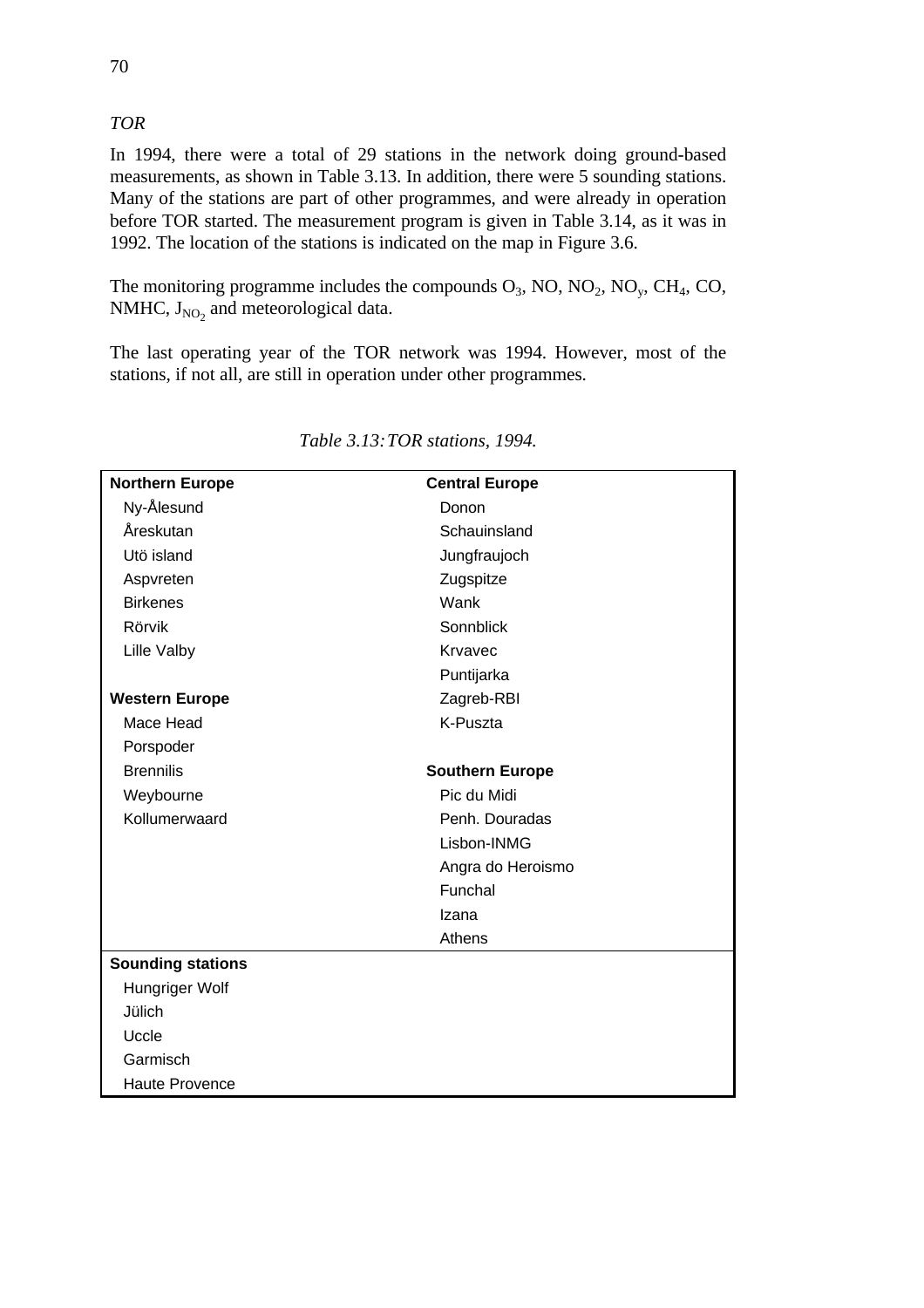

*Figure 3.6: Locations of TOR stations, 1994. (Ref.: Cvitaš and Kley, 1994).*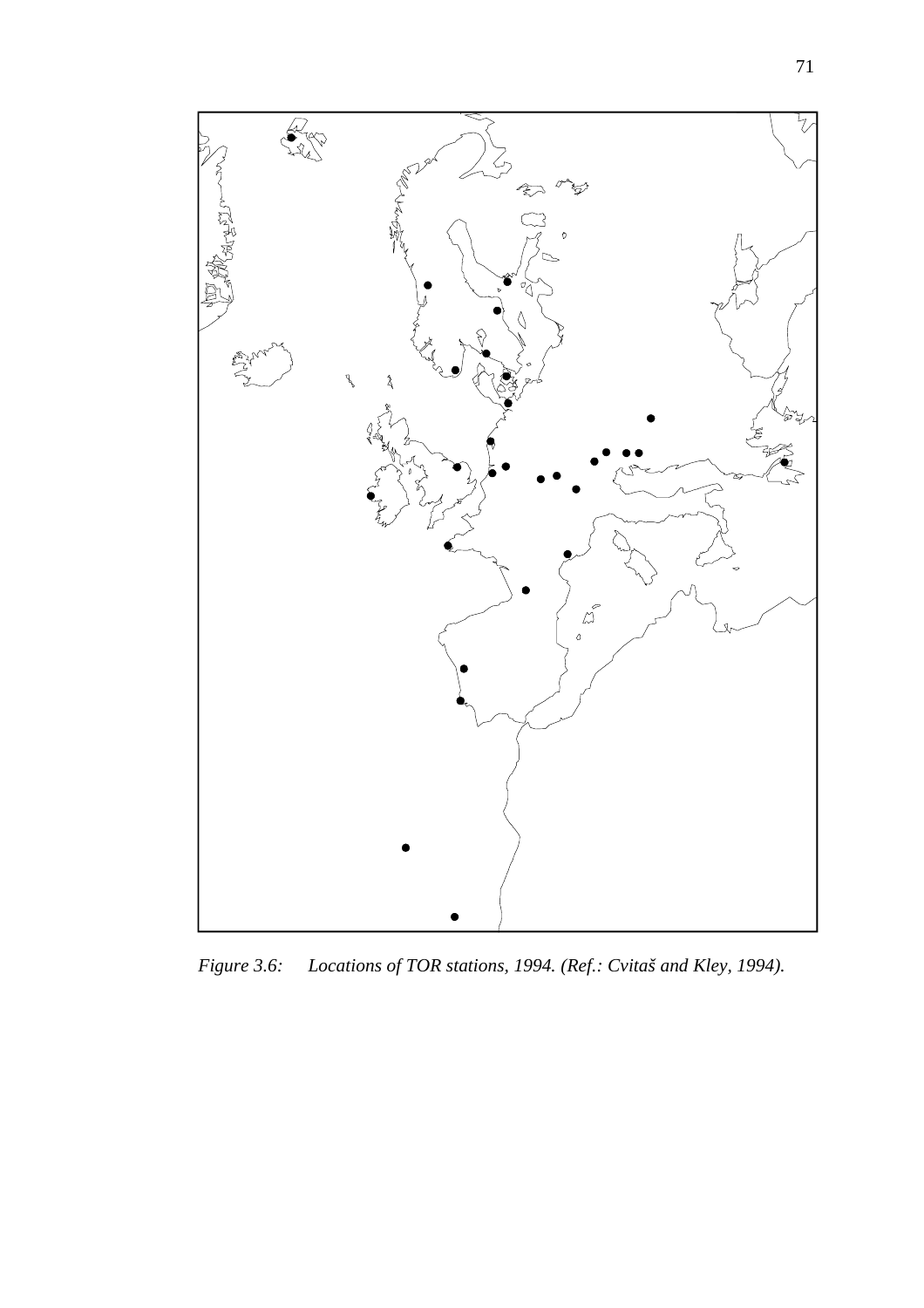| TOR station #            | Name of site    | Principal<br>Investigator(s) | $\mathbf{O}_3$ | NO                       | NO <sub>2</sub>          | NO <sub>y</sub>          | CH <sub>4</sub>          | CO                       | <b>NMHC</b><br>$C_2-C_5$ | <b>NMHC</b><br>$>C_5$    | $J_{NO2}$                | Met-<br>data |
|--------------------------|-----------------|------------------------------|----------------|--------------------------|--------------------------|--------------------------|--------------------------|--------------------------|--------------------------|--------------------------|--------------------------|--------------|
| 1                        | Ny Ålesund      | $Ø.$ Hov                     | CO             | CO                       | CO                       | CO                       | W <sub>3</sub>           | CO                       | W3                       | W <sub>3</sub>           | CO                       | CO           |
| $\overline{2}$           | <b>Birkenes</b> | Ø. Hov                       | CO             | $\overline{\phantom{a}}$ | W7                       | $\overline{\phantom{a}}$ | W <sub>3</sub>           | $\overline{\phantom{a}}$ | W <sub>3</sub>           | W <sub>3</sub>           | $\overline{a}$           | CO           |
| $\overline{3}$           | Utö island      | T. Laurila                   | d24            | d24                      | d24                      | $\overline{a}$           | W <sub>3</sub>           | L.                       | W <sub>3</sub>           | $\overline{a}$           | d24                      | d24          |
| $\overline{4}$           | Åreskutan       | P. Ovola                     | CO             |                          |                          | $\overline{a}$           | L.                       | $\overline{a}$           |                          | $\overline{a}$           |                          |              |
| 5                        | Rörvik          | A. Lindskog                  | CO             | CO                       | CO                       |                          | $\overline{\phantom{a}}$ | $\overline{\phantom{a}}$ | d <sub>6</sub>           | d <sub>6</sub>           | L,                       | CO           |
| $\overline{7}$           | Weybourne       | S.A. Penkett                 | CO             | CO                       | CO                       | CO                       | $\sim$                   | CO                       | OC                       | <b>OC</b>                | CO                       | CO           |
| 8                        | Mace Head       | P. Simmonds                  | d24            |                          |                          | $\overline{\phantom{a}}$ | d12                      | d24                      |                          | $\overline{a}$           |                          |              |
| 9                        | Kollumerwaard   | J. Beck                      | CO             | CO                       | CO                       | $\overline{\phantom{a}}$ | CO                       | CO                       | CO                       | L.                       | CO                       | CO           |
| 10                       | Porspoder       | G. Toupance                  | CO             | CO                       | CO                       | $\sim$                   | $\sim$                   | $\sim$                   | d24                      | d24                      | CO                       | CO           |
| 11                       | Schauinsland    | A. Volz-Thomas<br>D. Kley    | CO             | CO                       | CO                       | CO                       | $\overline{a}$           | CO                       | d8                       | d8                       | CO                       | CO           |
| 12 <sub>b</sub>          | Wank            | H. Scheel<br>W. Seiler       | CO             | CO                       | CO                       | CO                       | ÷.                       | $\overline{a}$           | $\overline{a}$           | $\overline{a}$           | $\overline{a}$           | CO           |
| 12c                      | Zugspitze       | H. Scheel<br>W. Seiler       | CO             | CO                       | CO                       | $\sim$                   | d72                      | d72                      | $\blacksquare$           | $\overline{a}$           | CO                       | CO           |
| 13                       | Sonnblick       | H. Puxbaum<br>K. Radunsky    | CO             | $\overline{a}$           | $\overline{\phantom{a}}$ | ٠                        | $\overline{\phantom{a}}$ | $\overline{\phantom{a}}$ | ٠                        | $\overline{\phantom{a}}$ | $\overline{\phantom{a}}$ | CO           |
| 14                       | Pic du Midi     | A. Marenco                   | CO             | see<br>notes             | see<br>notes             | see<br>notes             | $\overline{a}$           | d48                      | $\overline{\phantom{a}}$ | $\overline{\phantom{a}}$ | $\overline{\phantom{a}}$ | L.           |
| 15                       | K-Puszta        | L. Haszpra                   | CO             |                          | W7                       | $\overline{a}$           | $\overline{a}$           | $\sim$                   | W1                       | W1                       | $\overline{a}$           | CO           |
| 16                       | <b>RBI</b>      | L. Klasinc                   | CO             | CO                       | CO                       | $\overline{a}$           | ÷.                       | $\overline{a}$           |                          |                          | CO                       | CO           |
| 17                       | Izana           | R. Schmitt                   | CO             | CO                       | CO                       | CO                       | CO                       | see<br>notes             | see notes                | see notes                | CO                       | CO           |
| 18                       | Jungfraujoch    | L. Delbouille                |                |                          |                          |                          |                          | see notes                |                          |                          |                          |              |
| 19                       | Aspvreten       | P. Ovola                     | CO             | CO                       | CO                       | CO                       | $\overline{a}$           | CO                       | <b>OC</b>                | $\overline{a}$           | CO                       | CO           |
| 20                       | Donon           | G. Toupance                  | CO             | CO                       | CO                       |                          | $\overline{\phantom{a}}$ | $\blacksquare$           | $\overline{\phantom{a}}$ | $\blacksquare$           | $\overline{\phantom{a}}$ | CO           |
| 21                       | Lille Valby     | T. Nielsen                   | d48            | d48                      | d24                      | d48                      |                          | $\overline{a}$           | OC                       | $\overline{a}$           |                          | CO           |
| 25                       | UK-network      | M.L. Williams<br>J.S. Bower  |                |                          |                          |                          |                          |                          |                          |                          |                          |              |
| 27                       | Puntijarki      | L. Klasinc                   | CO             | $\overline{a}$           | $\overline{\phantom{a}}$ | $\blacksquare$           | $\overline{\phantom{a}}$ | $\overline{\phantom{a}}$ | $\overline{\phantom{a}}$ | $\blacksquare$           | $\overline{a}$           | CO           |
| $\overline{\mathcal{L}}$ | Kravec          | <b>B.</b> Gomiscek           | CO             |                          | $\overline{a}$           | ÷.                       | $\sim$                   | $\overline{\phantom{a}}$ | $\overline{\phantom{a}}$ | L.                       |                          | CO           |

*Table 3.14: TOR stations, measurement program, 1992. (Ref.: Kley et al., 1993.)*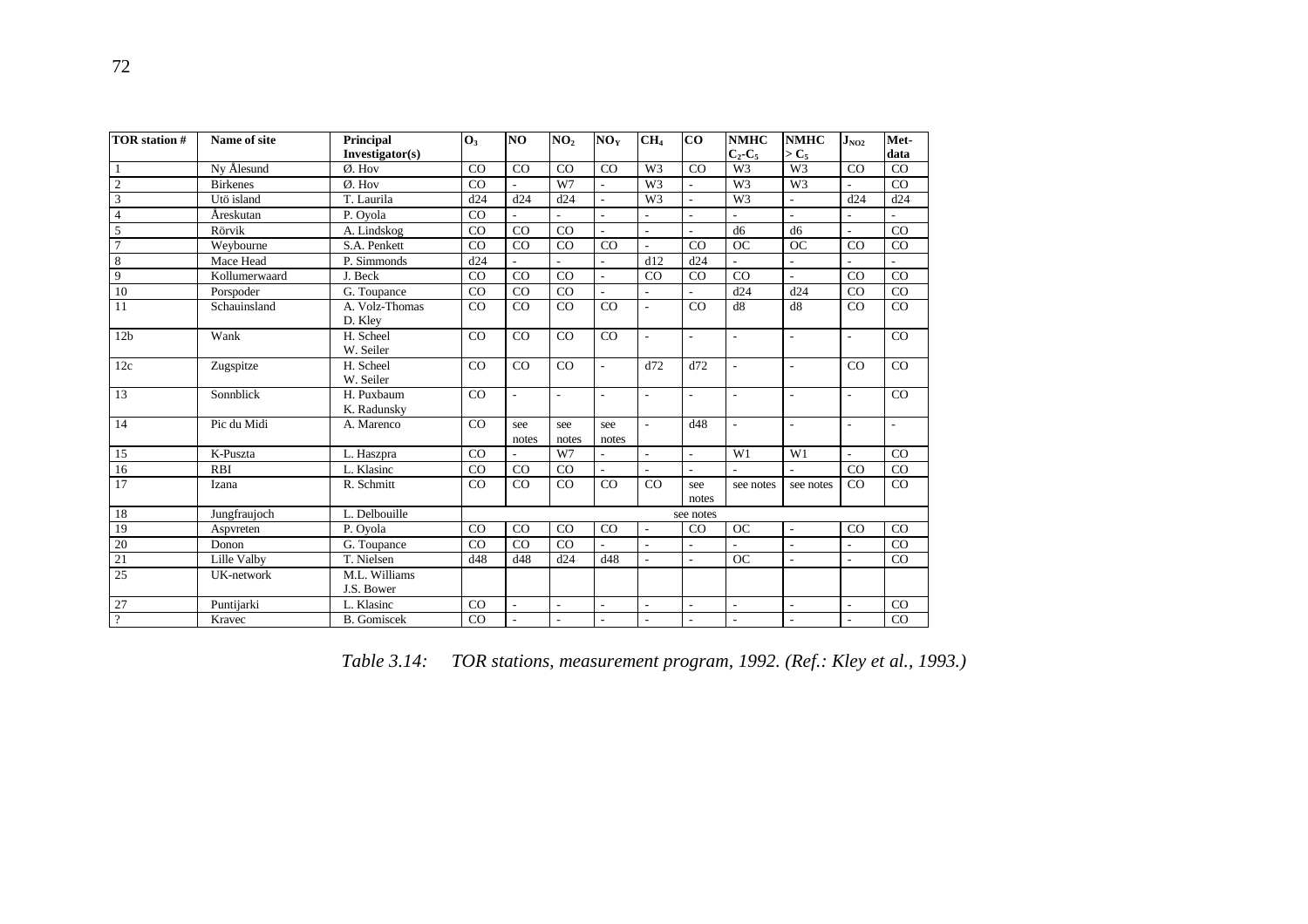#### *AMAP*

The activities in AMAP covers several environmental media (air, water, marine and terrestrial ecosystems, and effects on these). There are 5 monitoring stations for air associated with AMAP: Ny Ålesund at Spitzbergen, Nord on Greenland, Pt. Barrow in Alaska, Alert in Canada, and Wrangel Island in Russia. Of these, only Ny Ålesund is located within the European Arctic.

At Ny Ålesund, the measurement program covers acidity, heavy metals and persistent organic pollutants (POP) such as pesticides ( $\alpha$  and  $\gamma$  HCH, chlordanes, DDT) PCBs, PAH.

#### *GEMS/AIR*

#### Programme

Table 3.15 shows the cities in Europe which have been involved in the GEMS/AIR programme since about 1970. As the table shows, only 9 cities have reported data for 1993 and/or 1994 to the central GEMS data base.

It is safe to assume that the monitoring sites in the cities of Table 3.15 which report to GEMS, are in operation under other, national monitoring networks, and are thus included in the network descriptions of Appendix B and in Tables 3.2 and 3.3.

The GEMS/AIR programme is so far restricted to monitoring  $SO_2$  and SPM.

#### Data quality assurance

Data validation and the reliability and comparability of the monitoring data is considered a crucial element of the programme. This will be achieved by means of collaborative reviews through UNEP/WHO Regional Support Centres which will be performed in South America, South East Asia, Northern and Sub Saharan Africa and Eastern Europe.

#### Data storage, representation and access

Data are presently put into a database from hard copy and via the GEMSDATA PC programme. The database is the Aerometric Information Retrieval System AIRS of USEPA in which the air quality data are stored under the auspices of UNEP/WHO. As the use of the GEMSDATA diskette requires some manipulation to transfer the data into the AIRS format; in the future a PC programme GEMSAIRS will be used in order to transfer the data from an ASCII format directly to the AIRS interface. AIRS then will provide a data presentation on the basis of a geographical information system. It is planned to have access to the data via the Internet.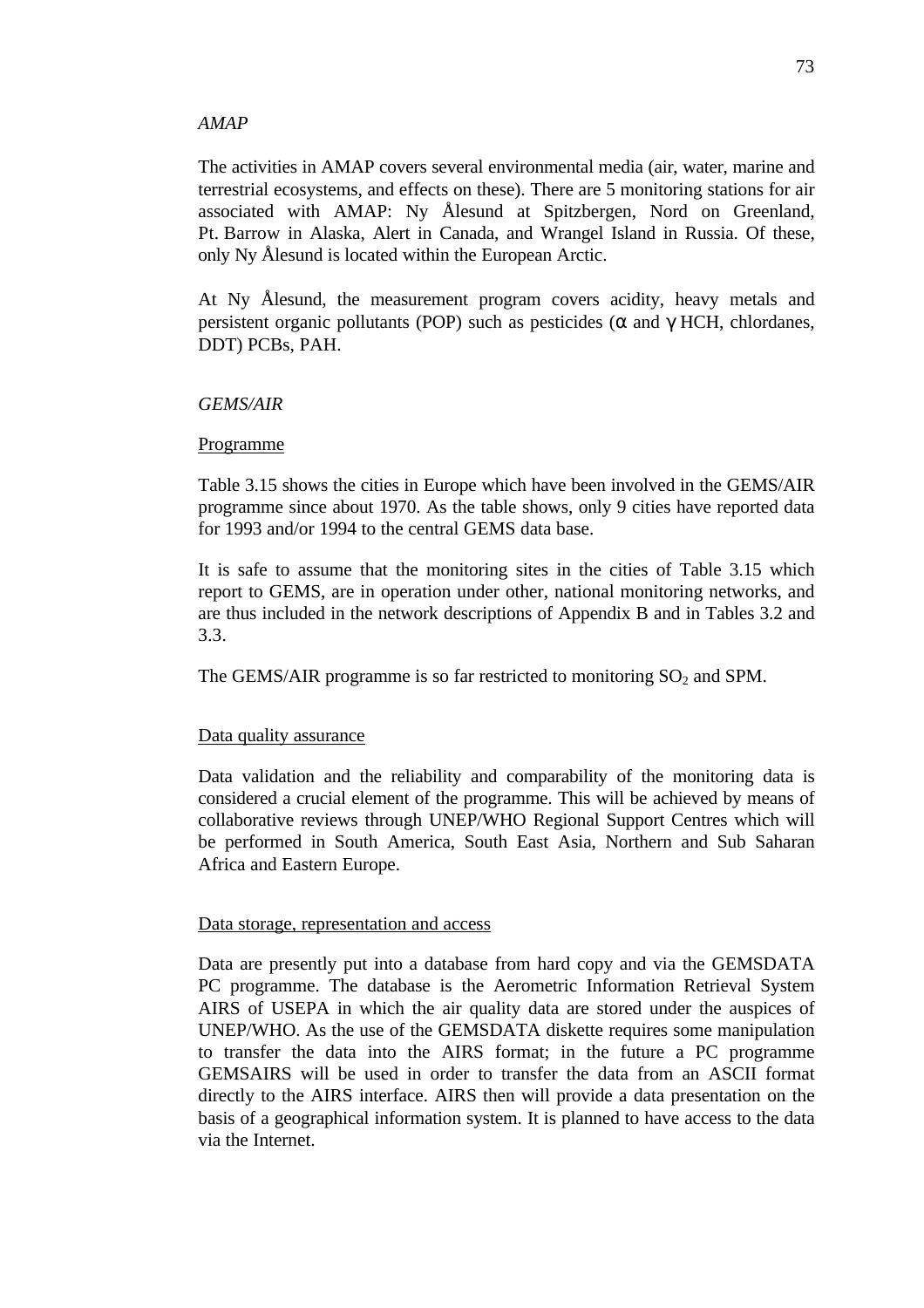| Country               | City              | Last year of reporting |
|-----------------------|-------------------|------------------------|
| Austria               | Retz              | 1971                   |
| Belgium               | <b>Brussels</b>   |                        |
| Croatia               | Zagreb            | 1993                   |
| Czechoslovakia        | Praha             | 1978                   |
| Denmark               | Copenhagen        | 1986                   |
| <b>Finland</b>        | <b>Helsinki</b>   | 1993                   |
| France                | <b>Toulouse</b>   | 1984                   |
|                       | Gourdon           | 1984                   |
| Germany               | <b>Frankfurt</b>  | 1994                   |
| Greece                | <b>Athens</b>     | 1994                   |
| Ireland               | Dublin            | 1990                   |
| Italy                 | Milan             | 1983                   |
| Luxembourg            | Luxembourg        | 1988                   |
| <b>Netherlands</b>    | Amsterdam         | 1986                   |
| <b>Poland</b>         |                   | 1993                   |
| Portugal              |                   | 1993                   |
| Romania               |                   | 1994                   |
| <b>Spain</b>          |                   | 1994                   |
| Sweden                | Stockholm         | 1980                   |
| Switzerland           | Zurich            | 1978                   |
| <b>United Kingdom</b> | London<br>Glasgow | 1994                   |

*Table 3.15: GEMS/AIR network stations in Europe.*

Data from the programme is reported occasionally in City Air Quality Trends reports (UNEP/WHO, 1992, 1993, 1995). As an example, the data for Madrid, as reported by UNEP/GEMS (1993) is reproduced in Figures 3.7 and 3.8.

At present, efforts are made by the GEMS/AIR secretariat in Geneva to revitalise the programme.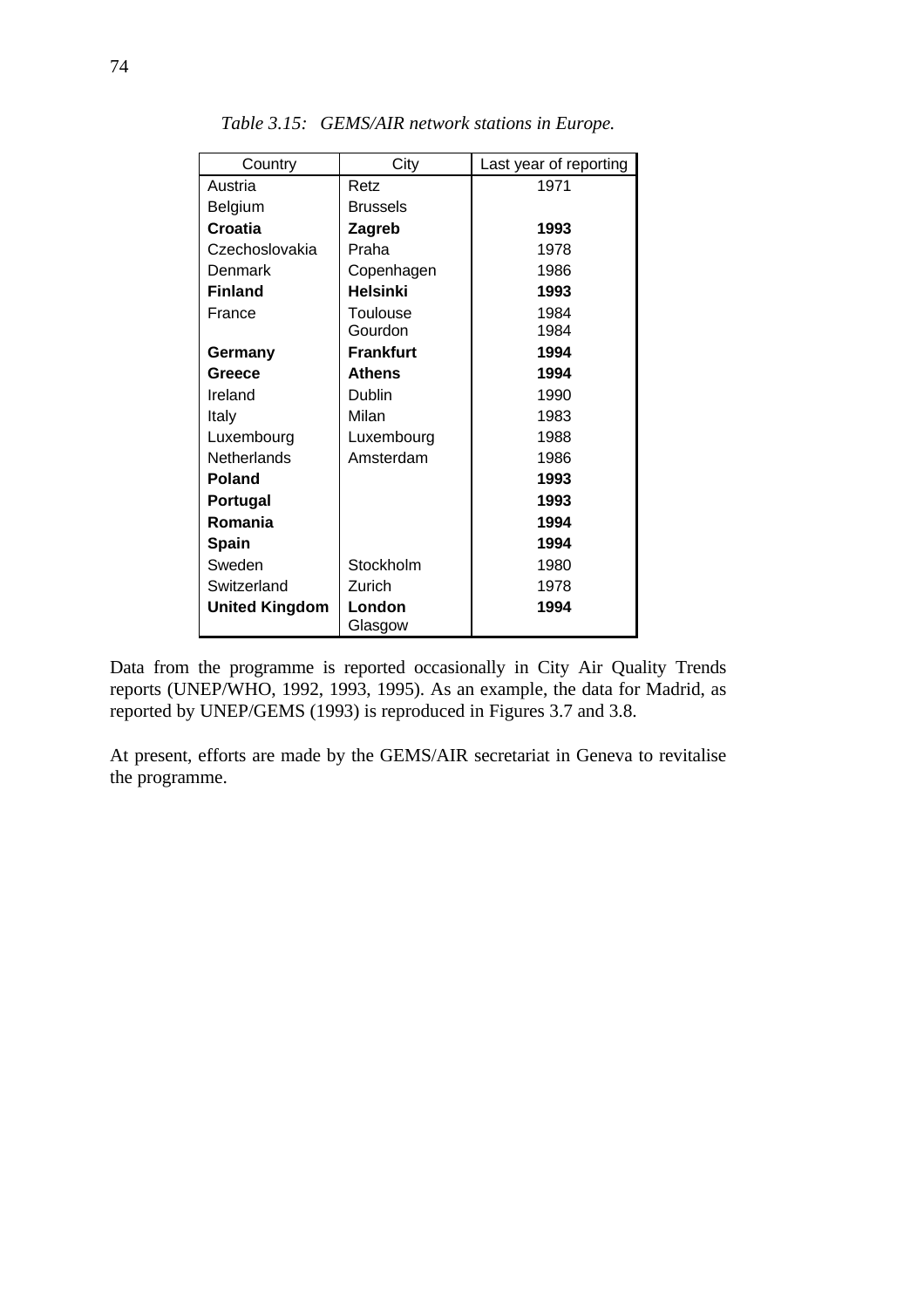

*Figure 3.7: Annual mean SO2, Madrid.*



*Figure 3.8: Annual mean SPM (smoke), Madrid.*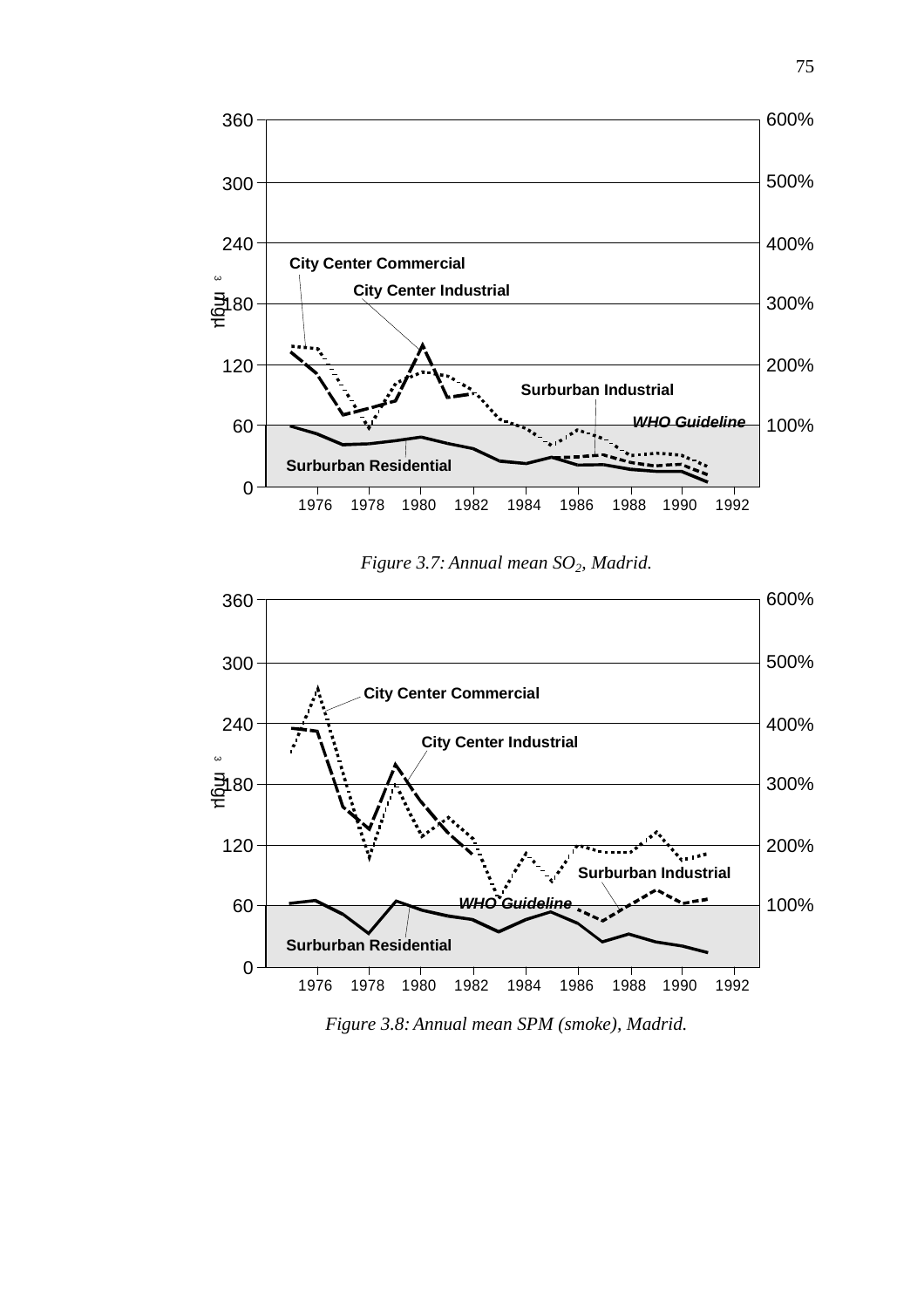## **4. The air quality monitoring situation in Europe - state and trends**

In reading of the following summary of European-wide air quality monitoring, one should be reminded that **only networks and sites in routine long-term operation have been included in this report**. This is of important especially when the inclusion of new methods and/or compounds is discussed. For instance,  $PM_{10}$  may be measured in many countries at test sites or for scientific purposes, and only if it is specifically included as part of long-term monitoring, it is included in the summary here. The same is the case for PAH and probably other compounds.

Summaries are given on the following items:

- Coverage (temporal, spatial, compounds, site categories)
- Methods evaluation
- Data availability
- Reporting
- Network description reports
- Meteorological and emissions data
- Use of models in the AQ assessment
- Shortcomings and gaps
- Near future trends

## **4.1 State of air quality monitoring in Europe**

#### *4.1.1 Coverage*

#### **Temporal**

Most countries operate the networks the entire year. Exceptions are Norway and Sweden, where the monitoring is concentrated to the six winter months, which have the highest concentrations. For regional sites in Sweden,  $O_3$  and  $NO_2$  are monitored only in the six summer months, except for the 6 EMEP stations, which are monitored all the year.

It seems like, with a few exceptions, especially in East European countries, the monitoring/sampling covers all days/hours.

#### **Spatial (see Table 4.1)**

Most countries have a substantial number of monitoring sites in operation. The networks in each state may be national, regional or local in area coverage, and the organisation of monitoring responsibilities between national, regional or local authorities differs between states.

The largest states in EU have the most sites. Examples: France (close to 900 sites), Germany (more than 500 sites), Spain (about 1000 sites), and UK (about 80 active sampling and over 1100 passive sampling sites).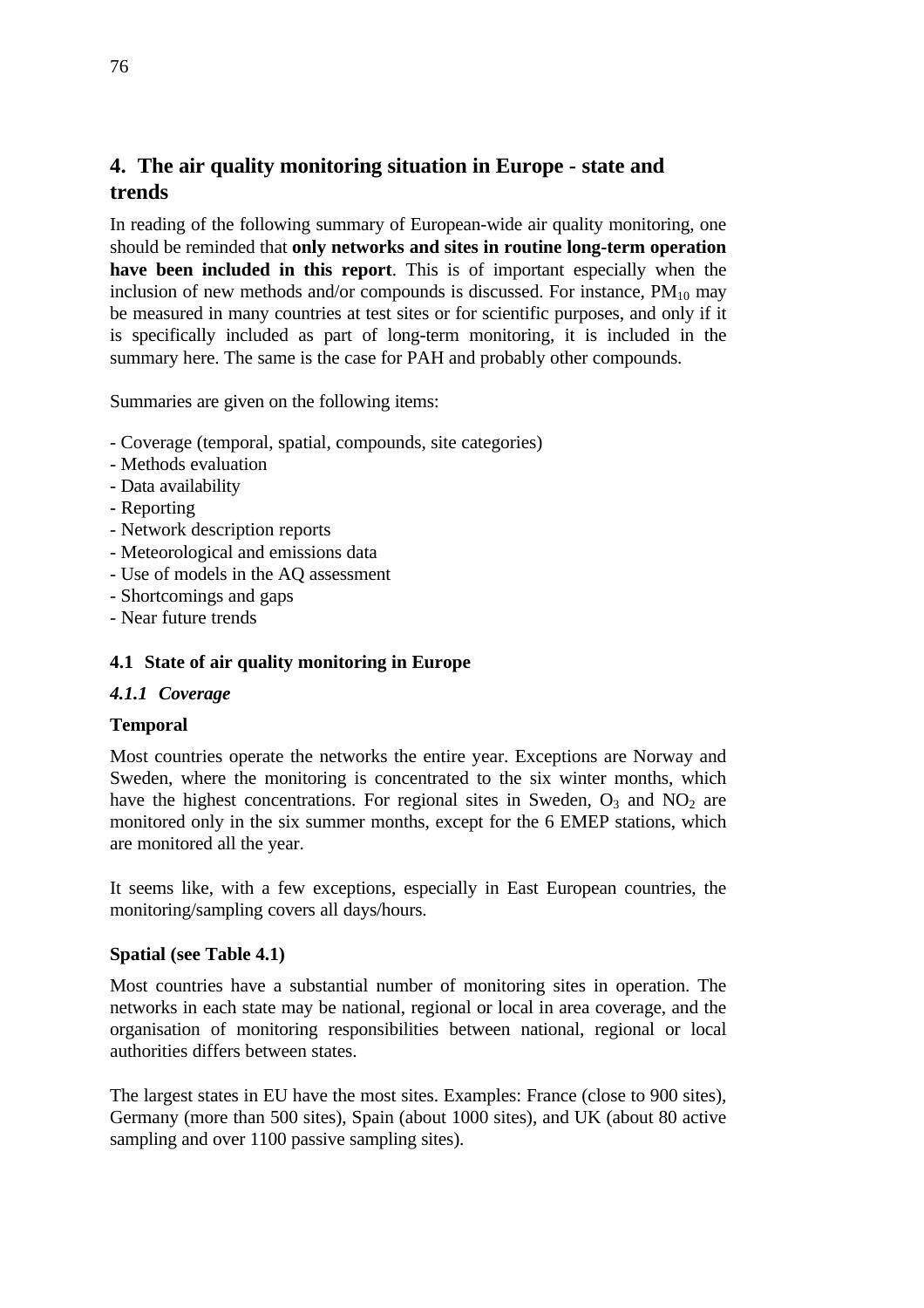On the other end of the scale, Albania has 23 urban sites, Greece has 32 sites (31 urban), Croatia has 41 sites (40 urban), Norway has 45 sites (6 urban), Denmark 35 sites (18 urban), Hungary 39 urban sites, Estonia 18 sites (16 urban/local).

The number of sites per country is shown on maps in Figures 4.1 and 4.2, for local/industrial and regional air pollution respectively.

Totally, the number of air pollution monitoring sites in Europe is very large. For the 29 countries with data available to us, there are close to 5,000 urban/local sites, and more than 800 regional sites.

The number of sites and networks in operation, and the requirements to monitoring which are set for each of the states, indicate a substantial spatial coverage, in terms of coverage of the areas which have potential air pollution problems. From the information available for this report, the shortcomings or gaps in the coverage, in terms of complete mapping of areas of high concentrations and exceedances, cannot be judged in detail. Such an evaluation must be carried out by each state.

#### **Compounds (see Table 4.2)**

#### Urban/local monitoring

The monitoring in **EU member states** cover the Compound Specific Directives compounds well (CSD:  $SO_2$ ,  $NO_2$ , TSP/BS, Pb,  $O_3$ ), with the exception of Pb for a number of states.

Regarding the additional compounds mentioned in the draft Framework Directive (FWD), most EU member states measure CO routinely and 6 member states also include heavy metals in their program. Regarding further compounds included in the EoI draft directive, 8 member states measure VOC. PAH and  $H<sub>2</sub>S$  is also measured routinely in a few states (the Netherlands and the UK).

For the **other countries**, CSD compounds are also covered well, but local  $O_3$  is not measured in 3 states (Albania, Bulgaria, Croatia) and Pb is not measured in 8 states (see Table 4.2). Regarding FWD additional components, CO is measured routinely in 10 of the other states, and heavy metals in 2 of them. Of EoI additional compounds, VOC or benzene/BTX is measured in 5 of those states,  $H_2S$  in 3 of them, and PAH in one.

It is realised that the gaps in compound coverage may be due to each country's evaluation of the need to include certain compounds, based on an evaluation of the actual pollution levels, e.g. from previous studies, as well as due to restricted resources, lack of analytical capabilities, or other.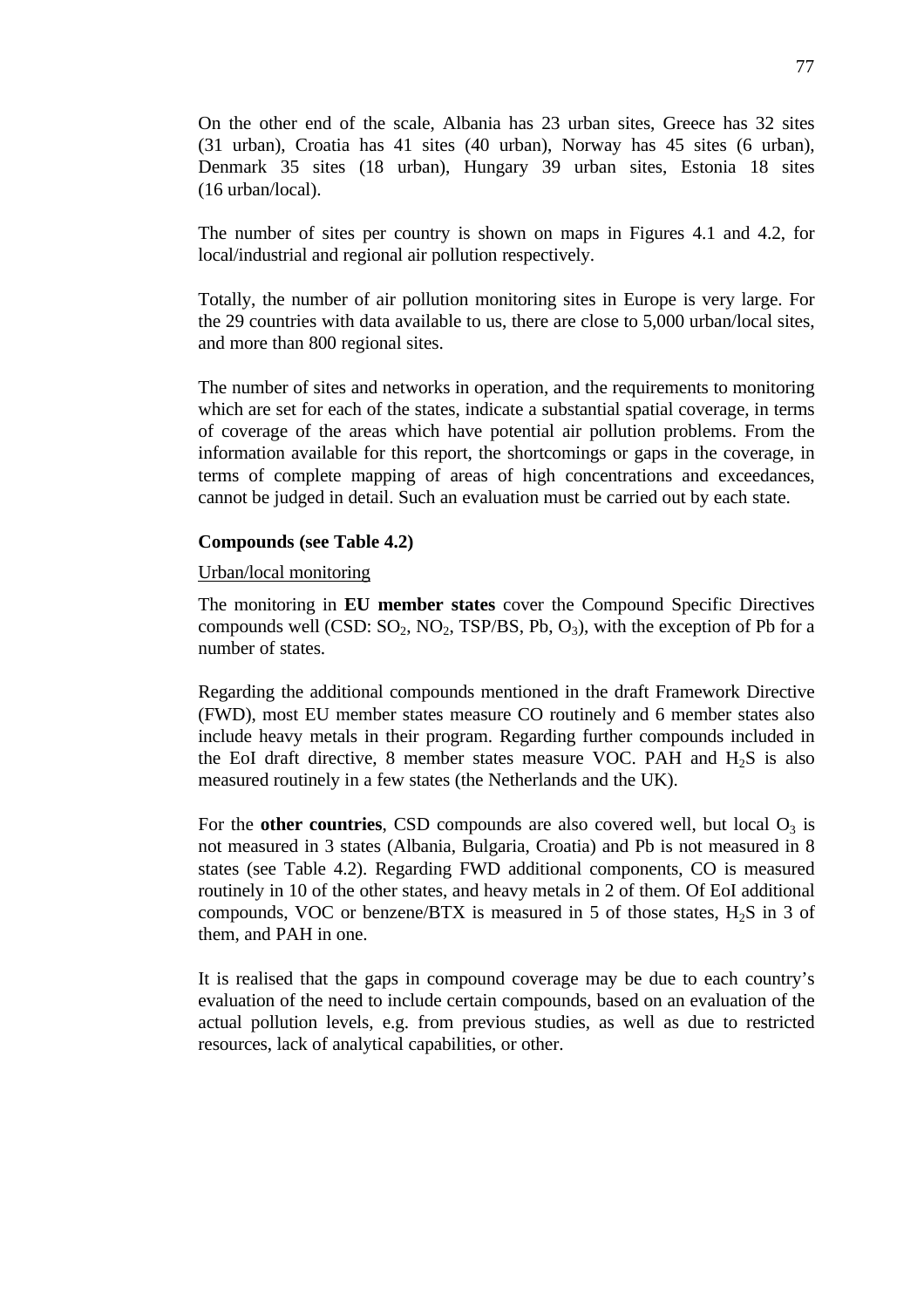### Regional monitoring

The sites have been classified according to compounds, in this way: sulphur and nitrogen compounds in air  $(SO_2, NO_2, major ions in aerosol)$ , deposition, ozone, ozone precursors.

All states monitor S and N compounds in air and deposition. Regional ozone is monitored in all states except Greece, Liechtenstein, Iceland, Bulgaria, Croatia, Hungary, Poland.  $O_3$  precursors are measured at one or a few sites in Austria, France, Germany, Luxembourg, the Netherlands, Sweden, Switzerland and UK. (For Belgium, info on this is lacking.)

## **Site categories (see Table 4.1)**

The sites have been, to the extent possible, categorised as urban general, traffic hot-spot, industrial hot-spot (urban or rural), regional.

All categories are represented in most countries for which the distribution is known from the information available. In most states, most sites are urban general sites. Traffic and industrial hot-spots are less well represented, but in the 19 countries where a full classification of the sites is known, there are the following total number of hot-spot sites:

Traffic : 754 Urban industrial : 130 Rural industrial : 93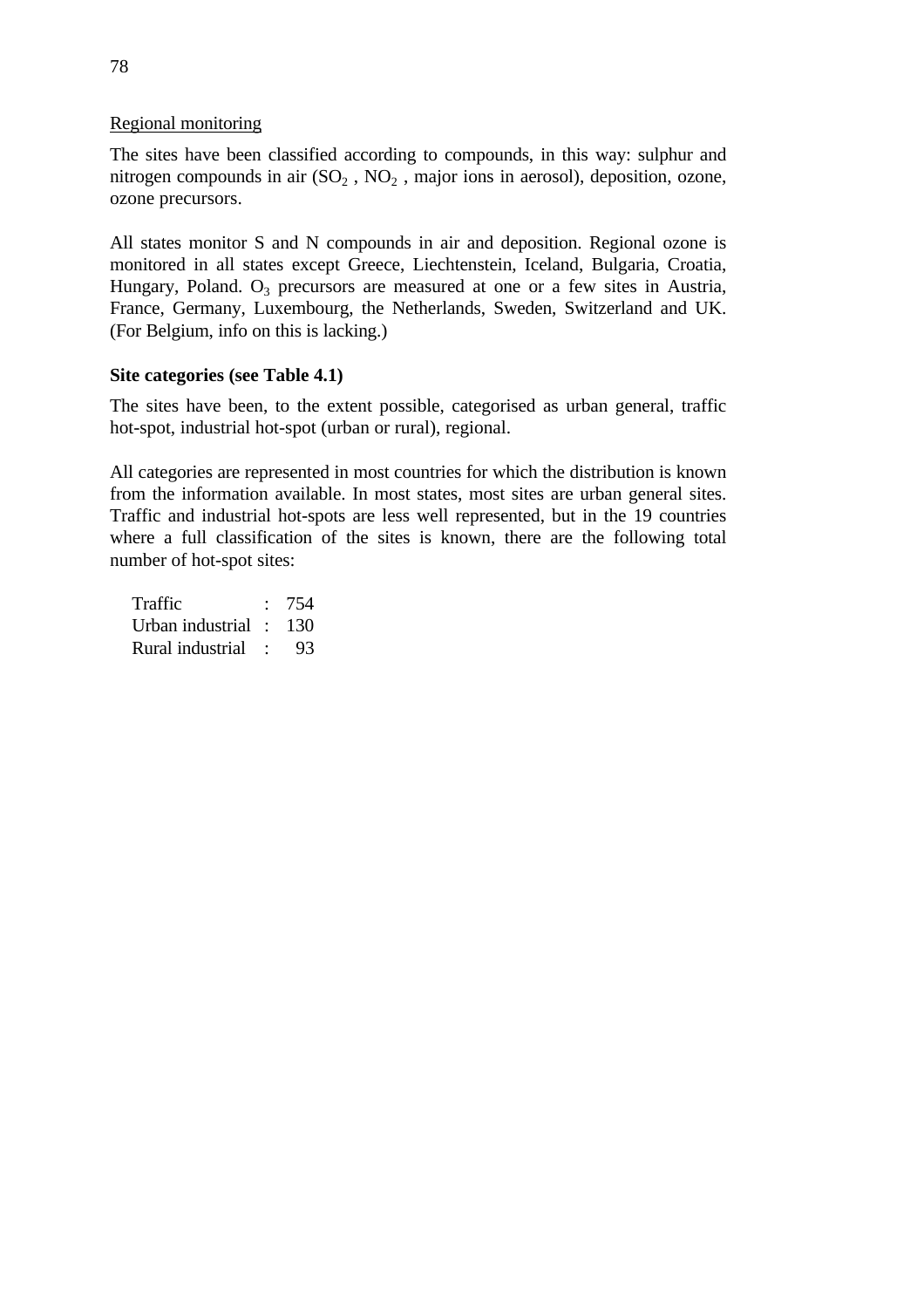|                 | <b>LOCAL</b>    |                         |                         |                |                | <b>REGIONAL</b> |                     |              |                |              |
|-----------------|-----------------|-------------------------|-------------------------|----------------|----------------|-----------------|---------------------|--------------|----------------|--------------|
|                 | No. of<br>sites | No. of<br>cities/towns  | Site class distribution |                |                | No. of<br>sites | $\overline{SO_2}$ + | Dep.         | $O_3$          |              |
|                 |                 |                         | UG                      | UT             | UI             | R <sub>l</sub>  |                     |              |                |              |
| Austria         | 165             | 10                      | 100                     | 30             | 20             | 15              | 55                  | 55           | 35             | 55           |
| Belgium         | 168             | 60                      | 125                     |                | 30             | 13              | 25                  |              |                |              |
| Denmark         | 18              | 3                       | $\overline{7}$          | 8              | 3              | 0               | 17                  | 6            | 17             | 3            |
| Finland         | 120             | 30                      | 71                      | 18             | 28             | 3               | 22                  | 8            | 7              | 9            |
| France          | 875             |                         |                         | 875            |                |                 | 21                  | 17           |                | 21           |
| Germany         | 467             |                         | 232                     | 156            | 79             |                 | 74                  | 658)         |                | $57^{8)}$    |
| Greece          | 31              | 11                      | 22                      | $\overline{2}$ | $\overline{7}$ | 0               | $\mathbf{1}$        | 1            | 1              | 0            |
| Ireland         | 81              | 15                      | 45                      | 25             | 10             | $\mathbf{1}$    | 12                  | 7            |                | 5            |
| Italy           | $129^{3}$       | 41                      |                         | 129            |                |                 | $3^{4)}$            | 3            | 3              | 2            |
| Luxembourg      | 4               | $\mathbf{1}$            | 1                       | $\overline{2}$ | $\mathbf{1}$   | $\mathbf 0$     | $\overline{2}$      | 1            | 0              | $\mathbf{1}$ |
| the Netherlands | 20              | 9                       | $\overline{7}$          | 13             | $\mathbf 0$    | 0               | 36                  | 30           | 14             | 26           |
| Portugal        | 80              | 5                       | 6                       | 15             | 6              | 53              | 13                  | 12           | 3              | 3            |
| Spain           | 893             |                         | 438<br>167<br>288       |                | 190            |                 |                     | >7           |                |              |
| Sweden          | 66              | 45                      | 63                      | 3              |                |                 | 49                  | 12           | 36             | 5            |
| U.K.            | $51^{5}$        | 34                      | 45                      | 2              |                | 4               | >38                 | 38           | 32             | 15           |
|                 |                 |                         |                         |                |                |                 |                     |              |                |              |
| Iceland         | 3               | $\overline{\mathbf{c}}$ | $\mathbf{1}$            | $\mathbf{1}$   | $\mathbf 0$    | $\mathbf{1}$    | $\mathbf{1}$        | $\mathbf{1}$ |                |              |
| Liechtenstein   | $\mathbf{1}$    | $\mathbf{1}$            | 1                       | 0              | 0              | 0               |                     |              |                |              |
| Norway          | 6               | 6                       | 6                       | 0              | $\mathbf 0$    | 0               | 39                  | 12           | 34             | 15           |
|                 |                 |                         |                         |                |                |                 |                     |              |                |              |
| Albania         | 23              | 11                      |                         | 23             |                |                 |                     |              |                |              |
| <b>Bulgaria</b> | 100             |                         |                         | 100            |                |                 |                     |              |                |              |
| Croatia         | 62              | 8                       |                         | 62             |                |                 | $\mathbf{1}$        | 1            | 0              | 0            |
| Cyprus          | $\overline{2}$  | $\mathbf{1}$            | 0                       | $\overline{2}$ | $\mathbf 0$    | 0               | $\mathbf{1}$        | $\mathbf{1}$ | $\mathbf{1}$   | $\mathbf{1}$ |
| Czech Republic  | $650^{1}$       |                         |                         |                |                |                 |                     |              |                |              |
| Estonia         | 16              | 9                       | 8                       | 2              | 6              |                 | $\overline{2}$      | 2            | $\overline{2}$ | 2            |
| Hungary         | 39              |                         |                         | 39             |                |                 | $\overline{2}$      | 2            | 2              |              |
| Poland          | >540            | 7)                      | >500<br>33              |                | 11             |                 |                     |              |                |              |
| Romania         | 152             |                         | 152                     |                |                | 138             | 4                   | $137^2$      | 4              |              |
| Slovakia        | 37              | 17                      | 14                      | 6              | 10             |                 | $\overline{7}$      | 7            | $\overline{7}$ | 4            |
| Slovenia        | 86              |                         |                         | 86             |                |                 | $\overline{4}$      |              |                |              |
| Switzerland     | 986)            |                         | 55                      | 31             | 12             |                 | 54                  |              |                |              |
| <b>TOTAL</b>    | >4983           |                         |                         |                |                |                 | >818                |              |                |              |

*Table 4.1 Spatial coverage, European AQ monitoring.*

1) Total for urban and regional. Site classification not known.

2) All stations measure pH, conductivity and acidity/alkalinity. 14 sites measure major ions.

3) Not complete.

4) Only EMEP sites

5) Plus 1100 passive  $NO<sub>2</sub>$  sampling sites

6) Plus 12 passive SO<sub>2</sub> and 102 passive NO<sub>2</sub> sites.<br>7) All cities with >20,000 inhabitants.

8) The number of sites may not be quite correct.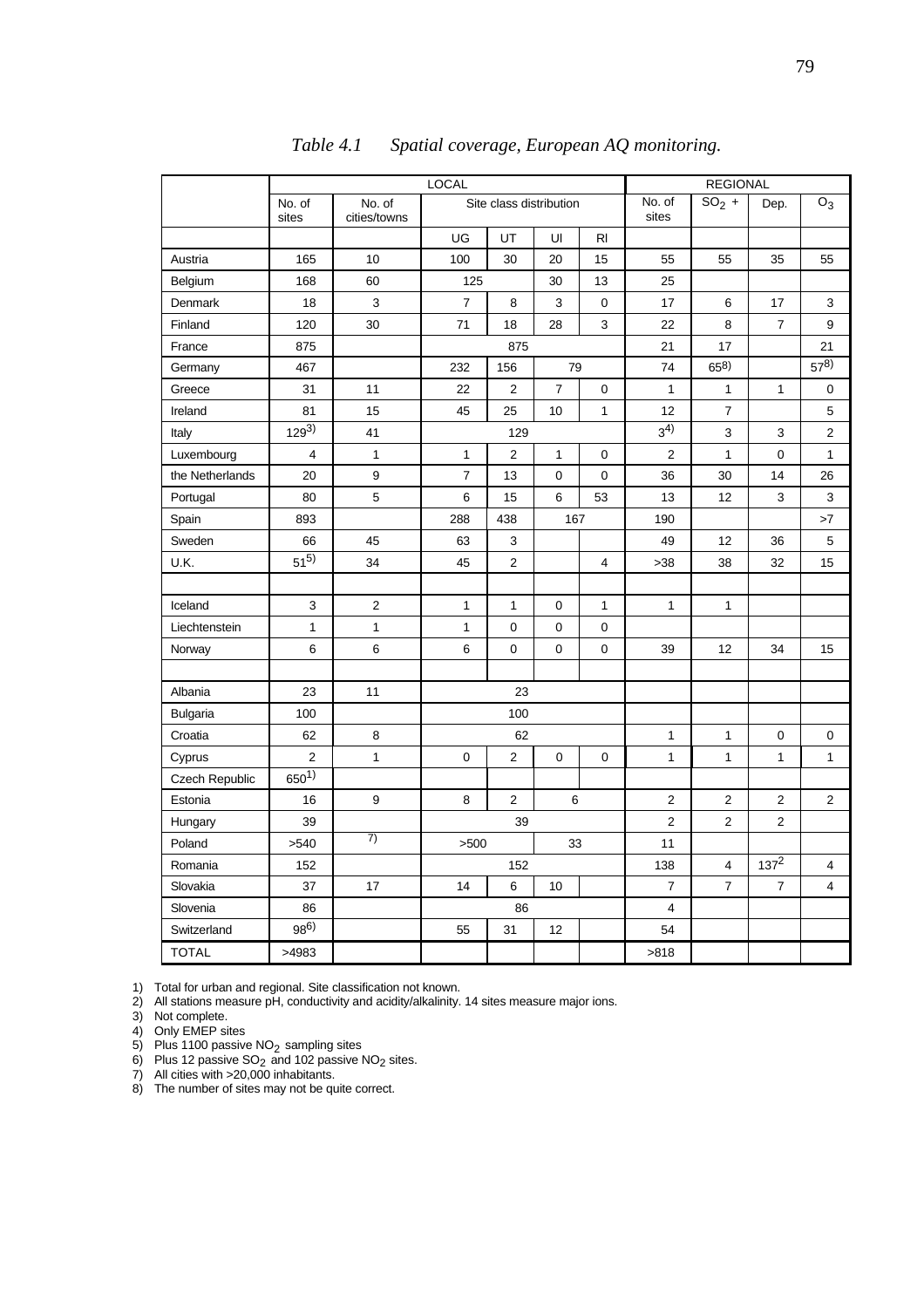|                 | <b>LOCAL</b>     |             | <b>REGIONAL</b>       |                    |                    |                    |                    |
|-----------------|------------------|-------------|-----------------------|--------------------|--------------------|--------------------|--------------------|
|                 | CSD <sup>1</sup> | <b>FWD</b>  | Eol                   | $SO2$ +            | Dep.               | $O_3$              | $O_3$<br>precursor |
| Austria         | X                | CO          | VOC, H <sub>2</sub> S | X                  | X                  | X                  | X                  |
| Belgium         | X                | CO          | <b>VOC</b>            | x                  | x                  | x                  |                    |
| Denmark         | X                | CO, Metals  |                       | x                  | x                  | x                  |                    |
| Finland         | x                | CO, Metals  |                       | x                  | X                  | x                  |                    |
| France          | X                | CO          | VOC                   | x                  | X                  | X                  | X                  |
| Germany         | x                | CO          | <b>VOC</b>            | x                  | x                  | x                  | x                  |
| Greece          | X                | CO          |                       | x                  | x                  |                    |                    |
| Italy           | x                | CO          |                       | x                  | x                  | X                  |                    |
| Ireland         | X                |             |                       | x                  |                    | x                  |                    |
| Luxembourg      | x                | CO, Metals  | <b>VOC</b>            | x                  |                    | x                  | х                  |
| the Netherlands | x                | CO, Metals  | PAH                   | x                  | X                  | x                  | X                  |
| Portugal        | $x(-Pb)$         | CO          |                       | x                  | x                  | x                  |                    |
| Spain           | X                | CO, Metals  | VOC, H <sub>2</sub> S | x                  | x                  | x                  |                    |
| Sweden          | X                | Metals      | VOC                   | x                  | x                  | x                  | х                  |
| U.K.            | x                | CO, Metals  | VOC, PAH              | x                  | x                  | x                  | х                  |
|                 |                  |             |                       |                    |                    |                    |                    |
| Iceland         | x                | CO          |                       | x                  | х                  |                    |                    |
| Liechtenstein   | $x(-Pb)$         | CO          |                       |                    |                    |                    |                    |
| Norway          | $x (-SO2, Pb)$   |             | <b>BTX</b>            | X                  | X                  | x                  |                    |
|                 |                  |             |                       |                    |                    |                    |                    |
| Albania         | $x (-O_3, Pb)$   |             |                       | x                  |                    |                    |                    |
| Bulgaria        | $x (-O3)$        | CO, As      | H <sub>2</sub> S      | x                  |                    |                    |                    |
| Croatia         | $x(-O_3, Pb)$    |             | H <sub>2</sub> S, PAH | x                  | x                  |                    |                    |
| Cyprus          | x                | CO          |                       | x                  | x                  | x                  |                    |
| Czech Republic  | x                | AD, Metals  |                       | x                  | x                  | x                  |                    |
| Estonia         | $x(-Pb)$         | $_{\rm CO}$ | H <sub>2</sub> S, BTX | x                  | X                  |                    |                    |
| Hungary         | $x(-Pb)$         | CO          | <b>VOC</b>            | X                  |                    |                    |                    |
| Poland          | X                | CO, Metals  |                       | $\pmb{\mathsf{x}}$ |                    |                    |                    |
| Romania         | $x (-Pb, SPM)$   | CO          | VOC                   | X                  | X                  | X                  |                    |
| Slovakia        | X                | $_{\rm CO}$ |                       | X                  | x                  | x                  |                    |
| Slovenia        | X                | $_{\rm CO}$ |                       | X                  | $\pmb{\mathsf{x}}$ | $\pmb{\mathsf{x}}$ |                    |
| Switzerland     | $x(-Pb)$         | CO          | VOC                   | $\pmb{\mathsf{x}}$ | $\pmb{\mathsf{x}}$ | $\pmb{\mathsf{x}}$ | x                  |

*Table 4.2: Compound coverage, European AQ monitoring.*

1) x means that all 5 compounds  $(SO_2, NO_2, BS/ISP, Pb, O_3)$  are measured.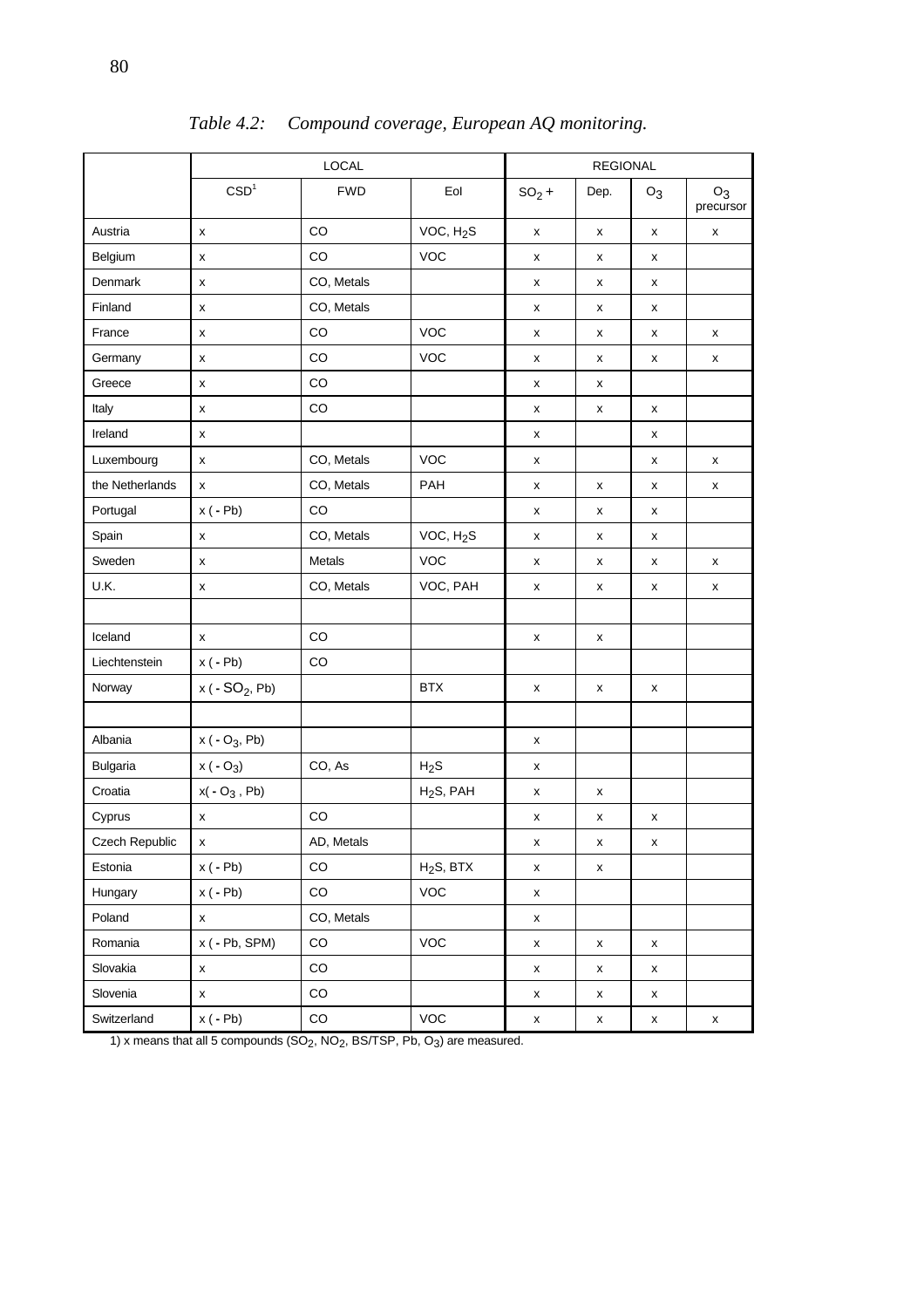

Czech Republic: The number gives the sum of local and regional monitoring sites.

*Figure 4.1: Number of sites per country for the monitoring of urban/local/industrial air pollution.*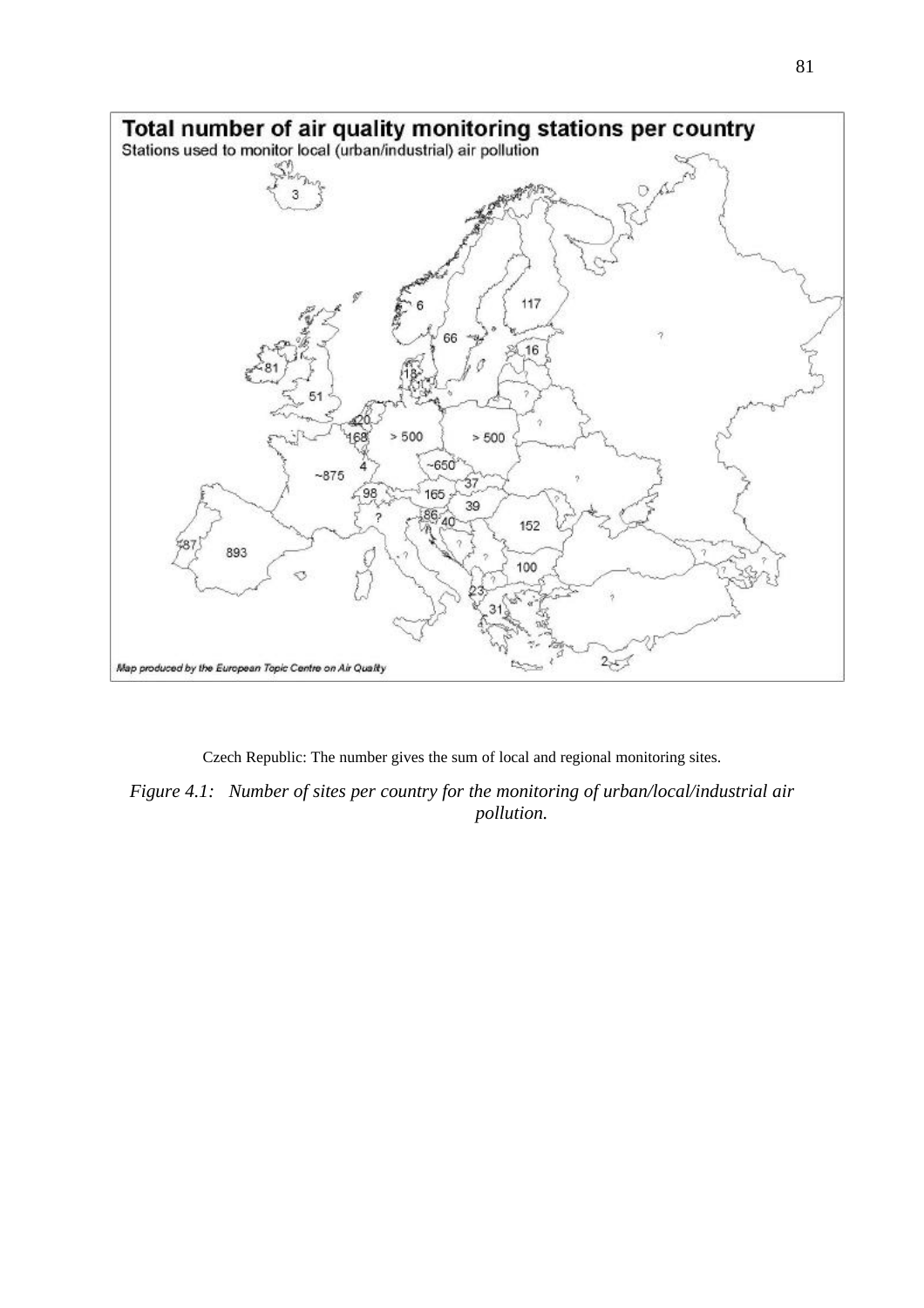

Czech Republic: Sum of local and regional sites. Romania: Stations with only precipitation chem. (137) not included in the number.

*Figure 4.2: Number of sites per country for the monitoring of regional air pollution (incl. wet deposition).*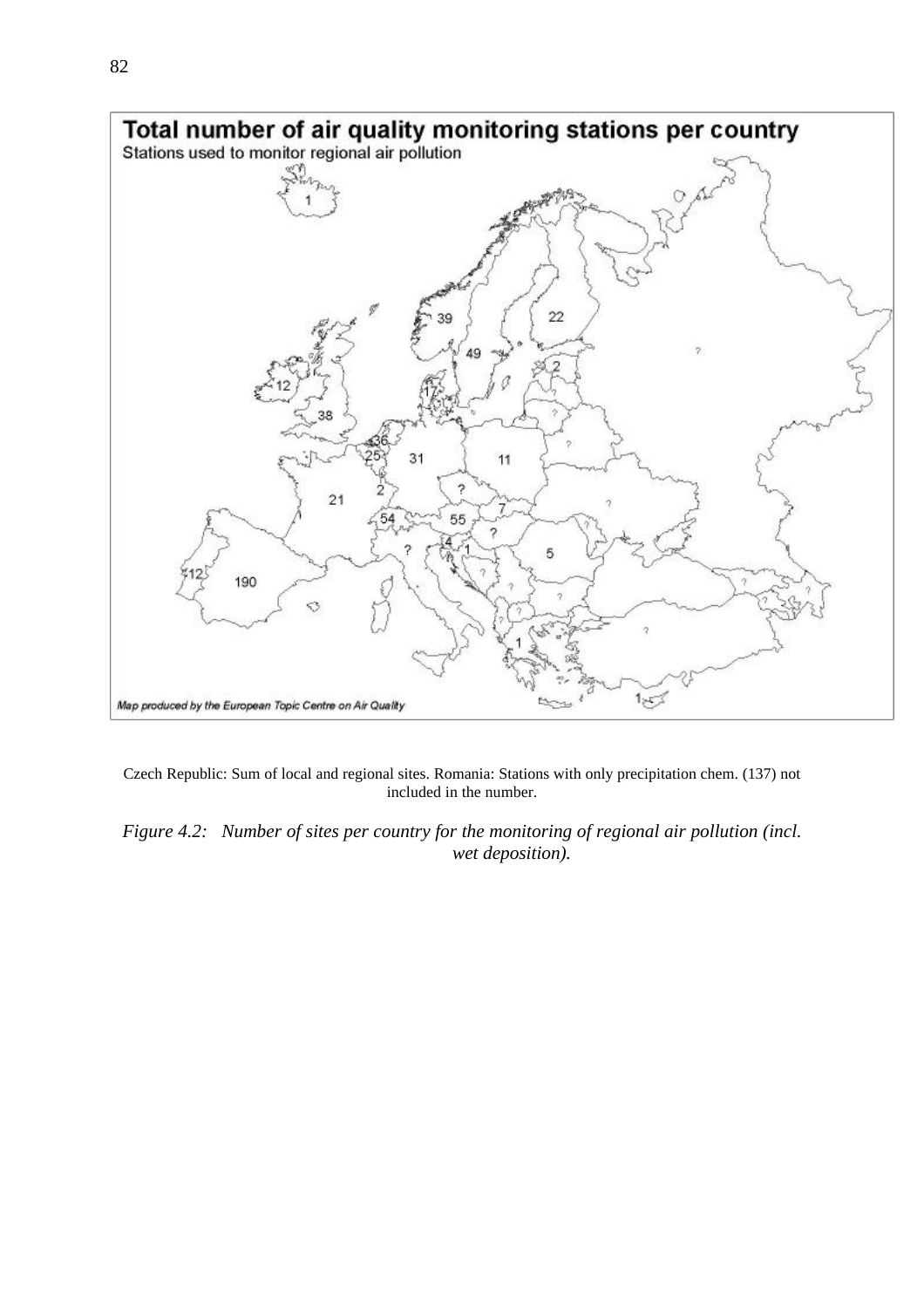#### *4.1.2 Methods evaluation*

Methods have been roughly classified according to the following scheme:

• Standard techniques, conforming to the requirements set in EU directives, or considered equivalent to those.

State-of-the-art, or advanced techniques. These include e.g. the DOAS technique, and diffusion tubes for  $NO<sub>2</sub>$ , BTX etc.

• Non-standard techniques.

Techniques not conforming to the requirements of the directives, or not considered equivalent, in terms of required accuracy and specificity.

All countries utilise standard or advanced/state-of-the-art methods for some or all of the compounds measured. Many countries in Eastern Europe still utilise nonstandard methods for some of the compounds (see Chapter 3 and Appendix A for details).

Table 4.3 shows which countries have, to our knowledge, introduced in the monitoring networks the following new parameters/techniques that are candidates for being introduced soon in directives or as reference methods:

- $PM_{10}$ , either manual sampling or monitors
- Benzene/BTX, active methods, either manually by DOAS, or other (UK, see below).
- Passive samplers for  $SO_2$ ,  $NO_2$ , BTX etc.

Regarding QA/QC procedures, no specific information to classify these has yet been collected.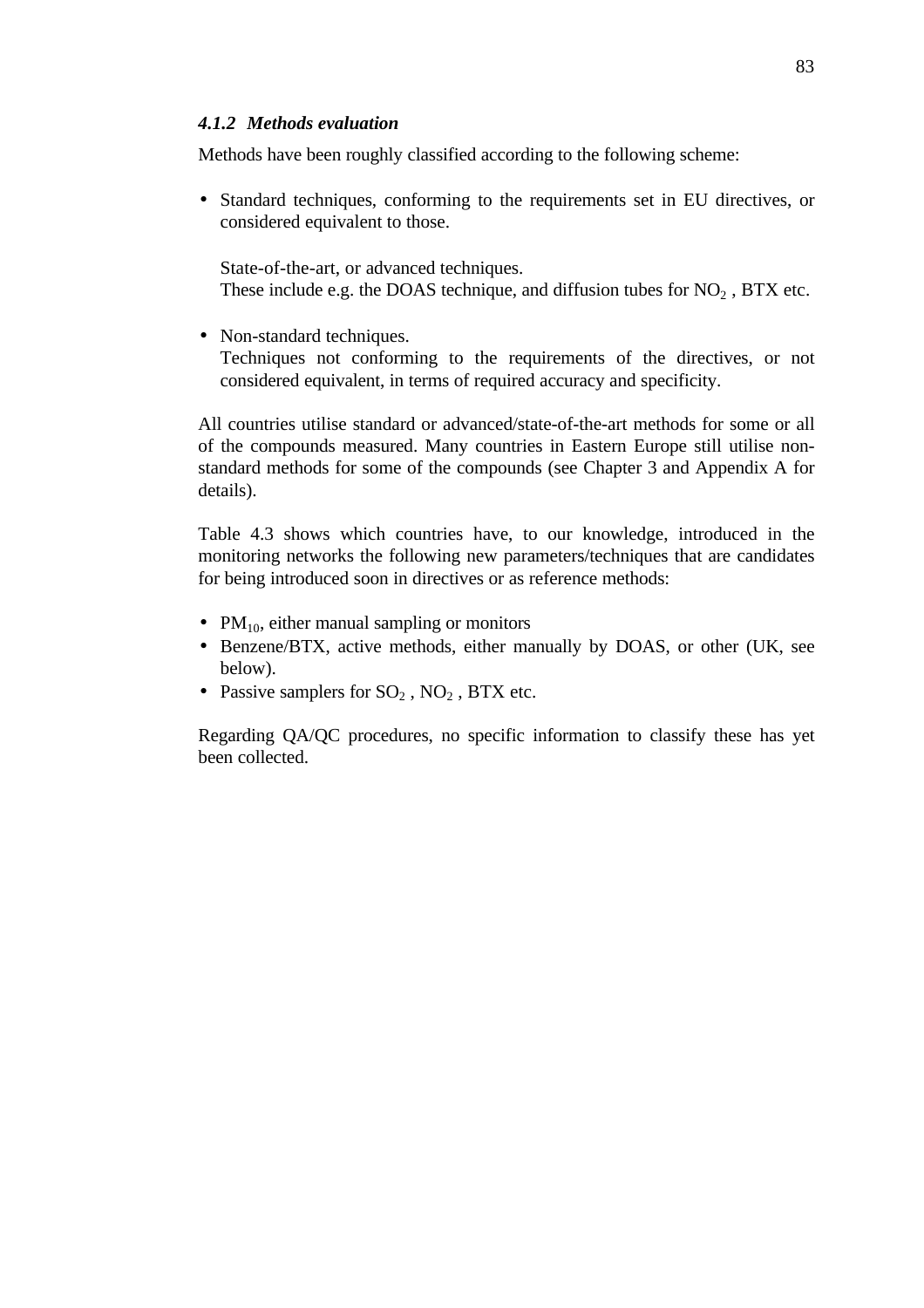|                 | $PM_{10}$          |            |                  | Benzene/BTX | Passive samplers |                    |  |
|-----------------|--------------------|------------|------------------|-------------|------------------|--------------------|--|
|                 | Hourly             | Integrated | Hourly           | Integrated  | NO <sub>2</sub>  | <b>BTX</b>         |  |
| Austria         |                    |            | $x(\frac{1}{2})$ |             | x <sup>1</sup>   | $x$ <sup>1</sup> ) |  |
| Belgium         | X                  |            |                  |             |                  |                    |  |
| Finland         | x                  | x          | x                |             |                  |                    |  |
| France          | x                  |            |                  |             |                  |                    |  |
| Germany         | X                  |            |                  |             |                  |                    |  |
| Greece          | X                  |            |                  |             |                  |                    |  |
| the Netherlands | X                  |            |                  |             |                  |                    |  |
| Portugal        |                    |            |                  |             |                  |                    |  |
| Spain           | x                  |            |                  |             |                  |                    |  |
| Sweden          | X                  |            | X                |             |                  | X                  |  |
| U.K.            | x                  |            | $x^2$            |             | x                |                    |  |
|                 |                    |            |                  |             |                  |                    |  |
| Iceland         | X                  | x          |                  |             |                  |                    |  |
| Norway          | X                  | X          | X                |             |                  | X                  |  |
|                 |                    |            |                  |             |                  |                    |  |
| Cyprus          | x                  |            |                  |             |                  |                    |  |
| Czech Republic  | x                  |            |                  |             |                  |                    |  |
| Estonia         |                    |            | x                |             |                  |                    |  |
| Poland          | $\pmb{\mathsf{x}}$ |            |                  |             |                  |                    |  |
| Slovakia        | X                  |            |                  |             |                  |                    |  |
| Slovenia        | x                  |            |                  |             |                  |                    |  |
| Switzerland     | x                  |            |                  |             |                  |                    |  |

*Table 4.3: New compounds/techniques.*

(½) : half-hourly from 1995.

1) : Passive sampling during limited monitoring campaigns.

2) : UK has on-line, compound-specific VOC monitoring at 9 sites.

#### *4.1.3 Data availability*

One of the main features of modern monitoring networks, besides measuring compounds with sufficient accuracy, specificity and coverage, is the ability to make the data available to users and the public soon after the measurement has taken place.

For manual methods requiring analysis in a laboratory after sampling, a typical delay time before quality controlled (or accredited) data are available has normally been at least 1-2 months. Often the delay is much longer, especially if the demand for a short delay time is not made specific.

With the more widespread use of monitors, and as monitors cover more compounds, the possibility for a widespread network giving data daily, or even with shorter delay (hourly, or near-real-time), is increasing.

It is important to differentiate between the cases where data are available in a data base to the responsible agency only, for use internally or in monitoring forecasting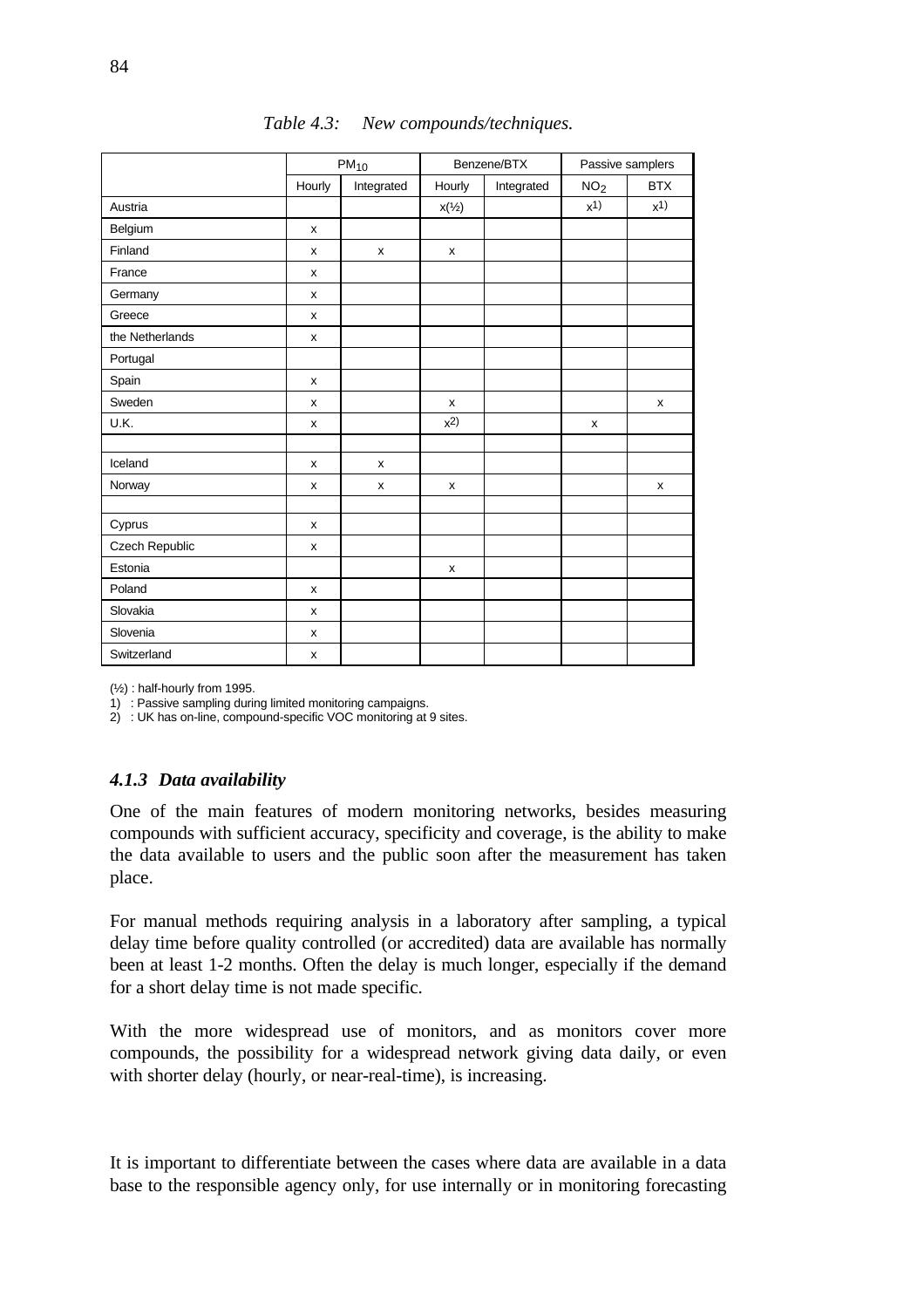systems, and the cases where the data are accessible externally, e.g. for national authorities, to the EEA, to the media etc.

Table 4.4 gives an overview of the specific information we received on the data availability for each country.

According to our information, the following countries can make data from monitors available externally, in near-real-time (one-a few hours delay): Austria, Denmark, the Netherlands, U.K., Norway, Cyprus.

Our information is not complete, and many countries are missing from this list, because specific information was not given. Thus, Table 4.4 should be used to give examples of how soon countries make AQ data available. Typically, validated data are available 1-6 months after measurement, varying between countries.

|                 |                    | <b>LOCAL</b> |                |         | <b>REGIONAL</b>    |        |                |       |
|-----------------|--------------------|--------------|----------------|---------|--------------------|--------|----------------|-------|
|                 | Non-validated data |              | Validated data |         | Non-validated data |        | Validated data |       |
|                 | 1 <sub>h</sub>     | 24h          | 1 <sub>h</sub> | 24h     | 1h                 | 24h    | 1 <sub>h</sub> | 24h   |
| Austria         | nrt-a              |              | $1-a$          | $1-a$   | nrt-a              |        | $1-a$          | $1-a$ |
| Belgium         |                    |              |                |         |                    |        |                |       |
| Denmark         | nrt-na             | $1 - na$     | $4-na$         | $4-na$  | nrt-na             | 1-na   | 4-na           | 4-na  |
| Finland         |                    |              | $1 -$          | $1 -$   |                    |        |                |       |
| France          |                    |              | 9-             |         |                    |        | 9-             |       |
| Greece          |                    |              | $1 - 2 -$      |         |                    |        | $1 - 2$        |       |
| Luxembourg      |                    |              | $2 -$          |         |                    |        | $\overline{2}$ |       |
| the Netherlands | nrt-a              |              | $1.5-a$        | $3-a$   | nrt-a              |        | $1.5-a$        | $3-a$ |
| U.K.            | nrt-a              |              |                | $3-6-a$ | nrt-a              |        | $3-6-a$        |       |
|                 |                    |              |                |         |                    |        |                |       |
| Norway          | nrt-a              |              | $1-a$          | $2-a$   | nrt-a              | $2-na$ | $6 - 8 -$      |       |
| Cyprus          | nrt-a              |              | $2-a$          |         | nrt-a              |        |                | $2-a$ |
| Hungary         |                    |              | $3-$           |         |                    |        |                |       |
| Romania         |                    |              | $1 - 2 -$      |         |                    |        |                |       |
| Slovakia        | na                 |              | 1-a            |         |                    |        | $2 - 3$        |       |
| Slovenia        | daily-a            |              |                |         |                    |        |                |       |

*Table 4.4: Data availability (excl. O3 warning).*

nrt : near-real-time

a : accessible for external users

na : not accessible for external users

1-a : available after 1 month delay

#### *4.1.4 Reporting*

The information collected on when data reports or summarising reports (e.g. annual reports) are available, is summarised in Table 4.5. Reporting of ozone data to the public is also included here, since there is a special requirement to this in the ozone directive.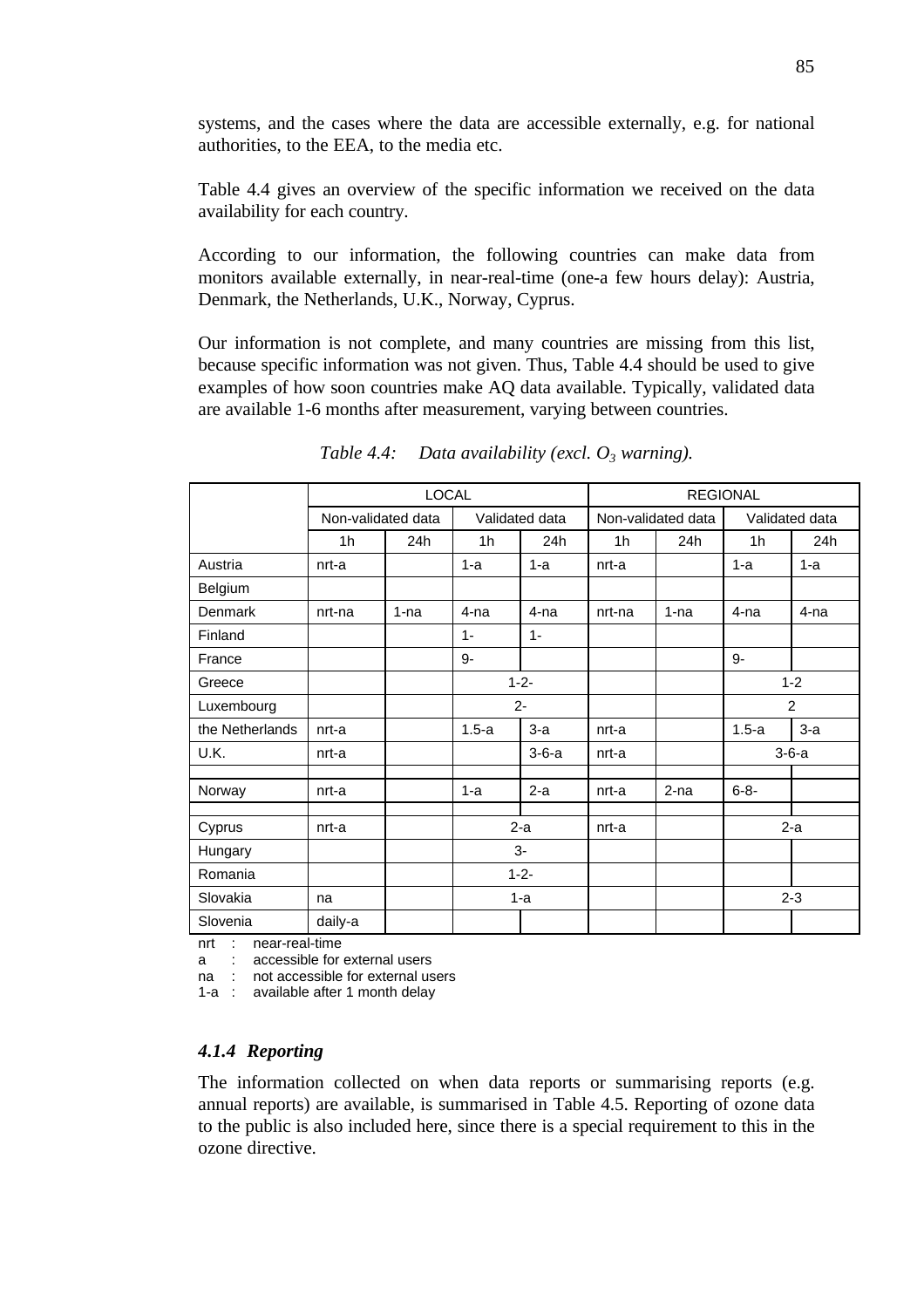|                 | $O_3$                           | Other         |               | <b>Network</b>     |
|-----------------|---------------------------------|---------------|---------------|--------------------|
|                 |                                 | Local         | Regional      | description report |
| Austria         | Daily or several<br>times a day | February      | February      | X                  |
| Finland         |                                 | April         | November      |                    |
| France          |                                 |               |               |                    |
| Greece          |                                 | April-May     |               |                    |
|                 |                                 |               | April-May     |                    |
| Luxembourg      |                                 | February      | February      |                    |
| the Netherlands | Twice a day                     | June          | June          | X                  |
| Sweden          |                                 | September     |               |                    |
| Portugal        |                                 |               |               |                    |
| U.K.            | Twice a day                     | September     |               |                    |
|                 |                                 |               |               |                    |
| Liechtenstein   | Included in Swiss reports       |               |               |                    |
| Norway          |                                 |               | October-      |                    |
|                 |                                 |               | December      |                    |
|                 |                                 |               |               |                    |
| Cyprus          |                                 | December      |               |                    |
| Hungary         |                                 | December      |               |                    |
| Romania         |                                 | June-December | June-December |                    |
| Slovakia        |                                 | August        | August        |                    |
| Slovenia        |                                 | April-May     |               |                    |
| Switzerland     |                                 | July-August   | July-August   |                    |

*Table 4.5: Reporting.*

Annual reports are available after 2-12 months delay.

Also here, the available information is far from complete. Countries like France and German "Länder", the Czech Republic and others certainly publish annual reports within the year after the year in question, but specific information when (which month) was not given.

The examples of how countries report and visualise air quality data, shown in the annexes to the country reports in Appendix A, show how widely this differs. **One of the more important observations is that many countries do not give, in their reports, the statistical AQ parameters that are required, by the EU directives. This is one of the major difficulties in comparing air quality across Europe.**

## *4.1.5 Network description*

There is a column for this in Tables 3.2 and 3.3. Network description reports are at presently available to us only from Austria, the Netherlands and Spain. For many other countries, a more brief description of sites are included in the annual reports.

#### *4.1.6 Use of models in the air quality assessment*

The following countries provided information about their use of dispersion and/or other models as part of their routine surveillance and assessment of air quality: Finland, the Netherlands, Norway, Sweden, U.K (Our information about this point is so far incomplete).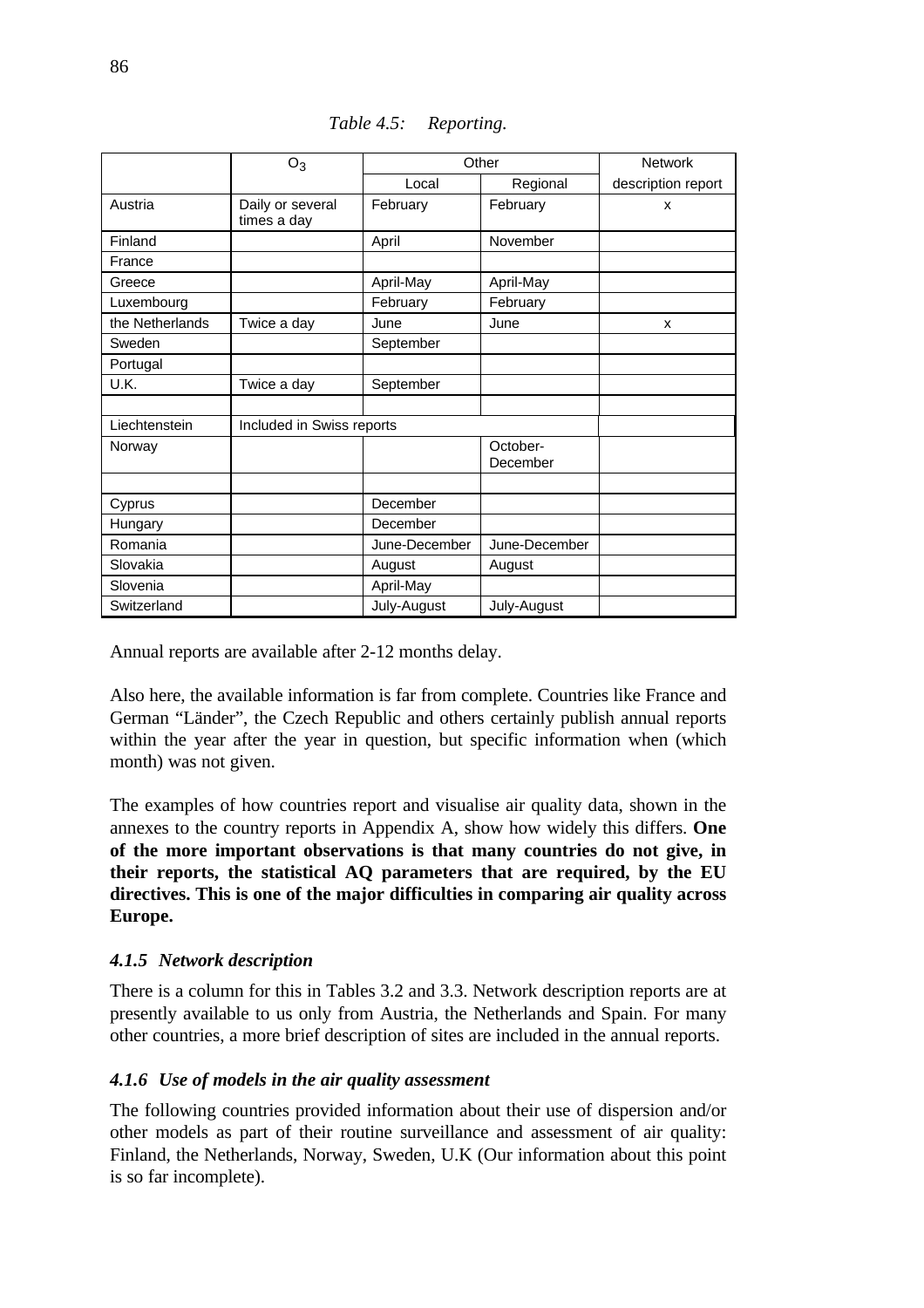#### **4.2 Shortcomings and gaps**

This report has described the very substantial effort in all the 30 European countries included, to monitor their air quality in urban and other polluted areas, as well as in regional background areas. Shortcomings or gaps in the effort, evaluated relative to requirements in EU directives, can still be detected in some cases. It must be remembered that the information available to us is not complete in all respects. Thus, we will only identify clearly visible gaps, when we are sure our information is complete.

#### *Spatial monitoring coverage*

The spatial coverage is substantial in all countries. Gaps in coverage must be evaluated by each country themselves.

#### *Compound average*

Some countries do not measure Pb and  $O_3$  routinely in the networks (Table 4.2).

#### *Temporal coverage*

In Norway and Sweden, local air quality (except for ozone) is only measured during the 6 winter months.

In some Eastern European countries, all days of the year may not be covered by measurements in some networks. In Albania, for example, measurements are carried out only 7-10 days per month.

#### *Site coverage*

In this report, the site classification urban background, traffic hot-spot, industrial hot-spot (urban or rural), and regional has been used. In many countries, all these classes are well represented, but in some countries, hot-spot monitoring sites are lacking.

#### *Data availability*

Most countries from which we have specific information on this topic, have validated data available in their own data bases within 6 months after monitoring measurements.

Thus, there should be no problem in principle in making the data available to the EEA within 6 months into the year after.

#### *Reporting*

It is not clear that annual reports are available from all networks/countries within one year after. Naturally the contents of the network/natural reports differ substantially between countries, and even between networks/regions in each country.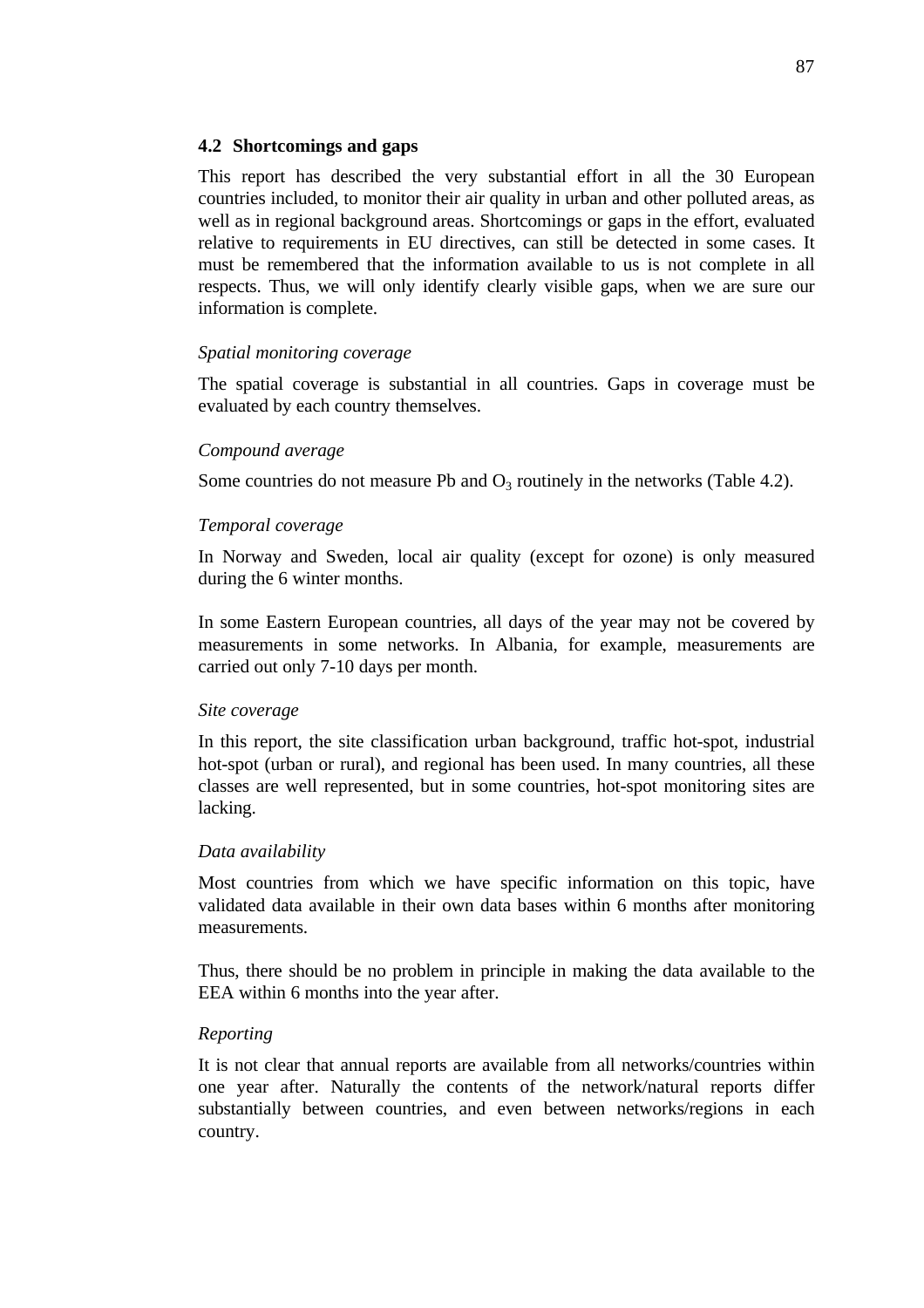All countries/networks do not report parameters/statistics as required by the EU directives. This makes European air quality summaries and comparison incomplete.

## **4.3 Near-future trends**

For some countries, information was given on processes to evaluate and develop the networks.

In **Austria**, an evaluation is underway which probably will result in a reduced number of CO sites (and to a minor extent  $SO_2$ ,  $NO_2$  and SPM sites), some relocation of sites, and establishing Pb and benzene networks.

In **France**, the regional networks are being connected to the ADEME, the national monitoring centre, and data from those connected networks will be available in near-real time.

In the **UK**, the Automated Urban Network is being substantially extended, and an external evaluation of the monitoring efforts is underway.

In **Norway**, the urban coverage is being improved, and an on-line monitoring and modelling system (AirQUIS) is being established in some cities, providing ability to model urban-scale air quality in near-real time.

In **Croatia**, the network is under further development, and a central information system is contemplated.

There is also a trend towards including more compounds routinely in the network. Such compounds are  $PM_{10}$  and benzene (or BTEX), for which new EU directives are underway. However, the  $PM_{10}$  monitoring going on at present is not very extensive.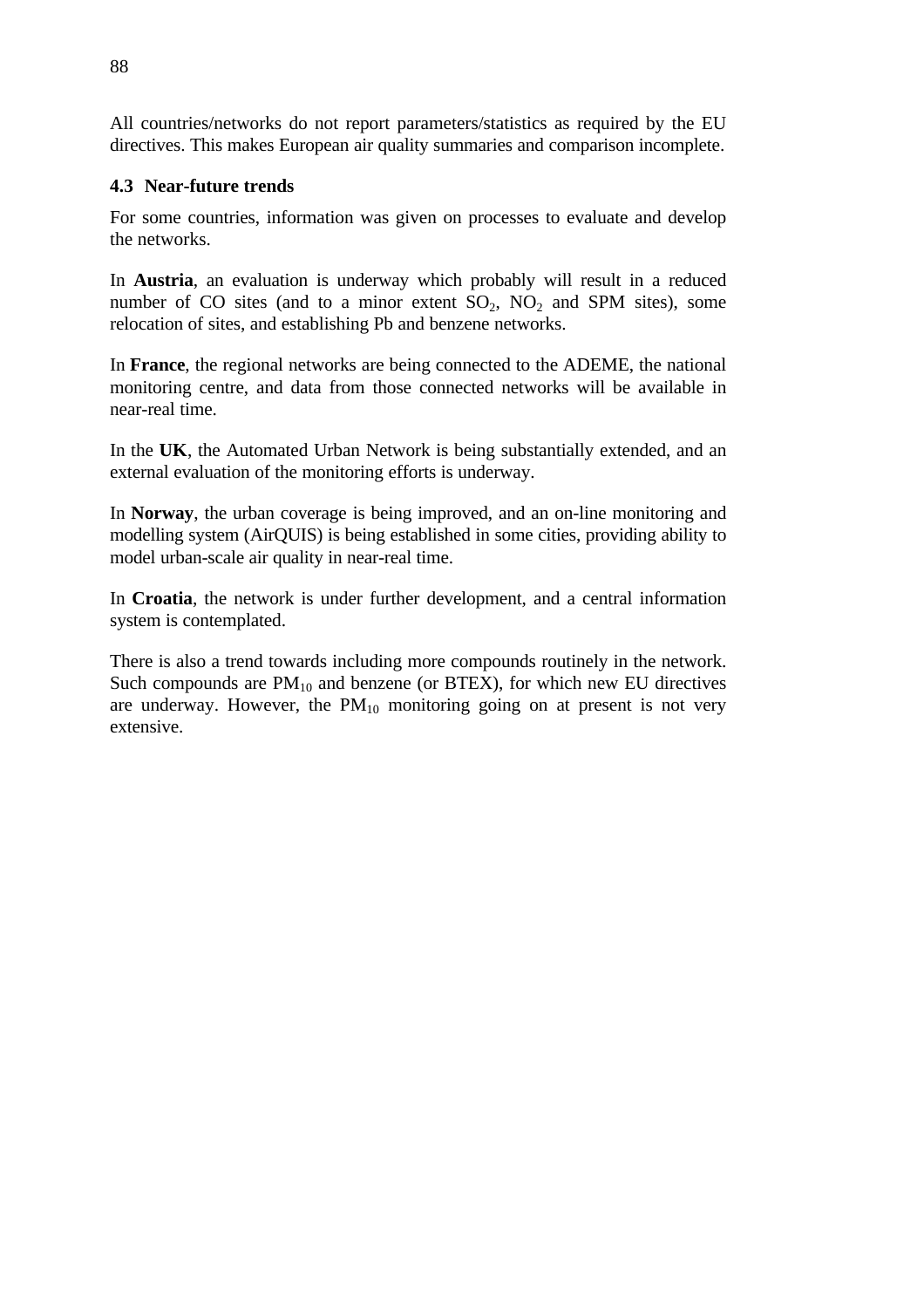## **5. References**

- Cvitaš, T. and Kley, D., eds. (1994) The TOR network. A description of TOR measurement stations. Garmisch-Partenkirchen, EUROTRAC.
- ECE (1994) The status of monitoring within EMEP: Distribution of monitoring sites and implementation of measurement programme. Note by the Bureau. Geneve(EB.AIR/GE.1/R.90).
- EMEP (1995) The status of monitoring within EMEP: Quality of measurements and date completeness. Monitoring strategy. Kjeller, Norwegian Institute for Air Research (EMEP/CCC-note 3/95).
- EMEP (1996) The status of quality assurance within EMEP; recommendations for further action. Prep. by the Chemical Coordinating Centre (CCC) with the assistance of the secretariat. Geneve (EB.AIR/GE.1/R.113).
- EUROTRAC (1993) Annual report 1992, part 9; TOR: tropospheric ozone research. D. Kley, co-ordinator. Garmisch-Partenkirchen.
- HELCOM (1991) Airborne pollution load to the Baltic Sea 1986-1990. Helsinki, Baltic Marine Environment Protection Commission (Baltic Sea Environment Proceedings, 39).
- Mücke, H.-G. and Turowski, E. (1995) Survey of national, regional and local air monitoring networks of the WHO European region. Berlin, WHO Collaborating Centre (Air hygiene report, 8).
- OSPAR (1995) Draft data report of CAMP measurements made at coastal stations in 1994. Presented by the OSPAR Secretariat. Oslo and Paris Commissions (INPUT(2) 95/3/1), London.
- UNEP/WHO (1992) City air quality trends (GEMS/AIR data), vol. 1. Nairobi, United Nations Environment Programme (WHO/PEP 92.1) (UNEP/GEMS 92.A.4).
- UNEP/WHO (1993) City air quality trends (GEMS/AIR data), vol. 2. Nairobi, United Nations Environment Programme (WHO PEP 93.26) (UNEP/GEMS 93.A2).
- UNEP/WHO (1995) City air quality trends (GEMS/AIR data), vol. 3. Nairobi, United Nations Environment Programme (WHO/EOS 95.17) (UNEP/EAP 95.A2).
- van Aalst, R.M., Dovland, H. and Lalas, D.P. (1995) Requirements on European air quality monitoring information. Report from the MA1-1 subproject. Bilthoven, RIVM.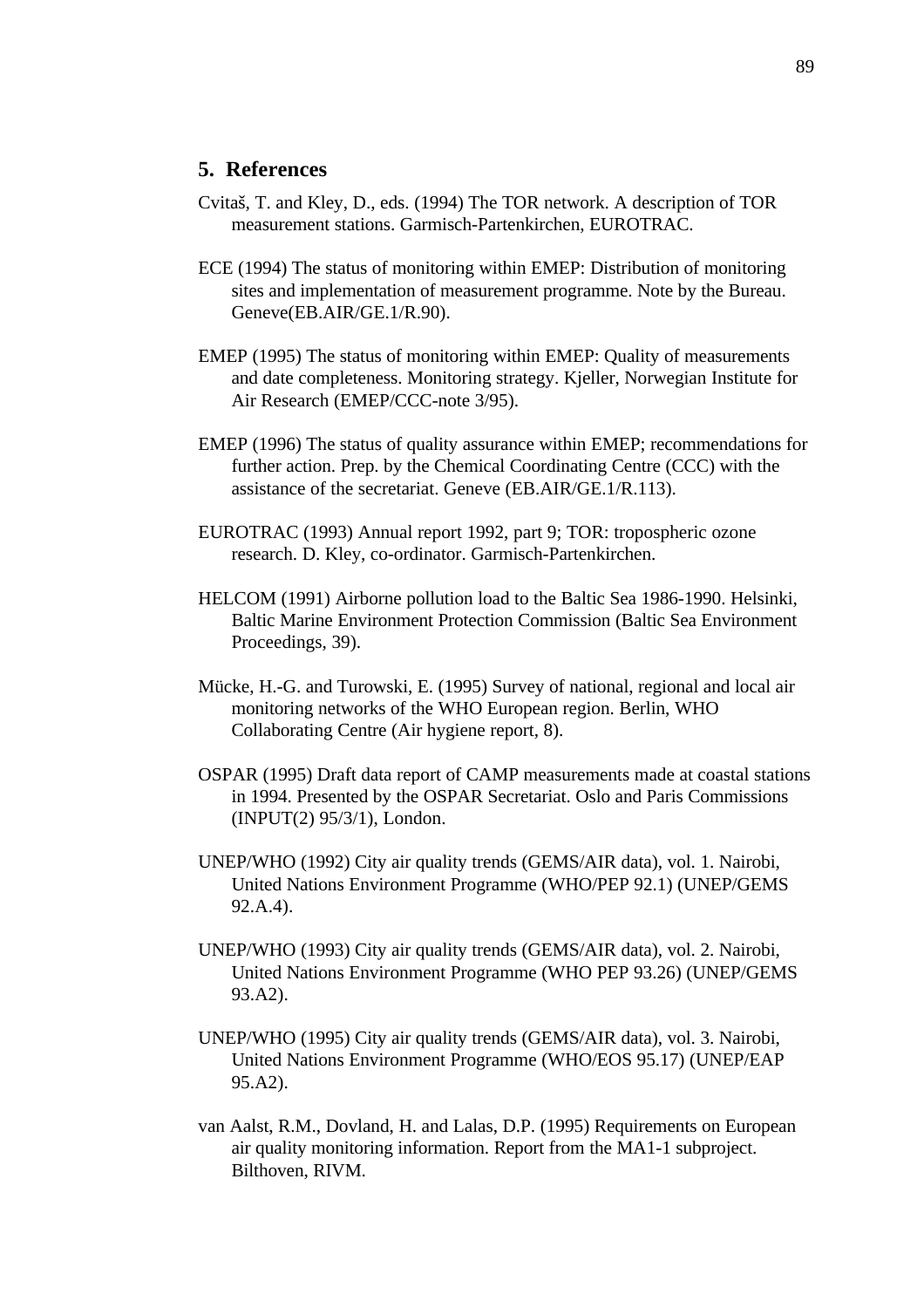- World Meteorological Organization (1993) Status of the WMO global atmosphere watch programme : as at 31 December 1993. Geneva, WMO (World Meteorological Organization, WMO/TD 636) (Global Atmosphere Watch, 99).
- World Meteorological Organization (1994) Report of the WMO/UNEP expert consultation on quality assurance for the MED POL airborne pollution measurements, Ankara, 27-30 May 1993. Athens (ENV/MED POL/AP/1).